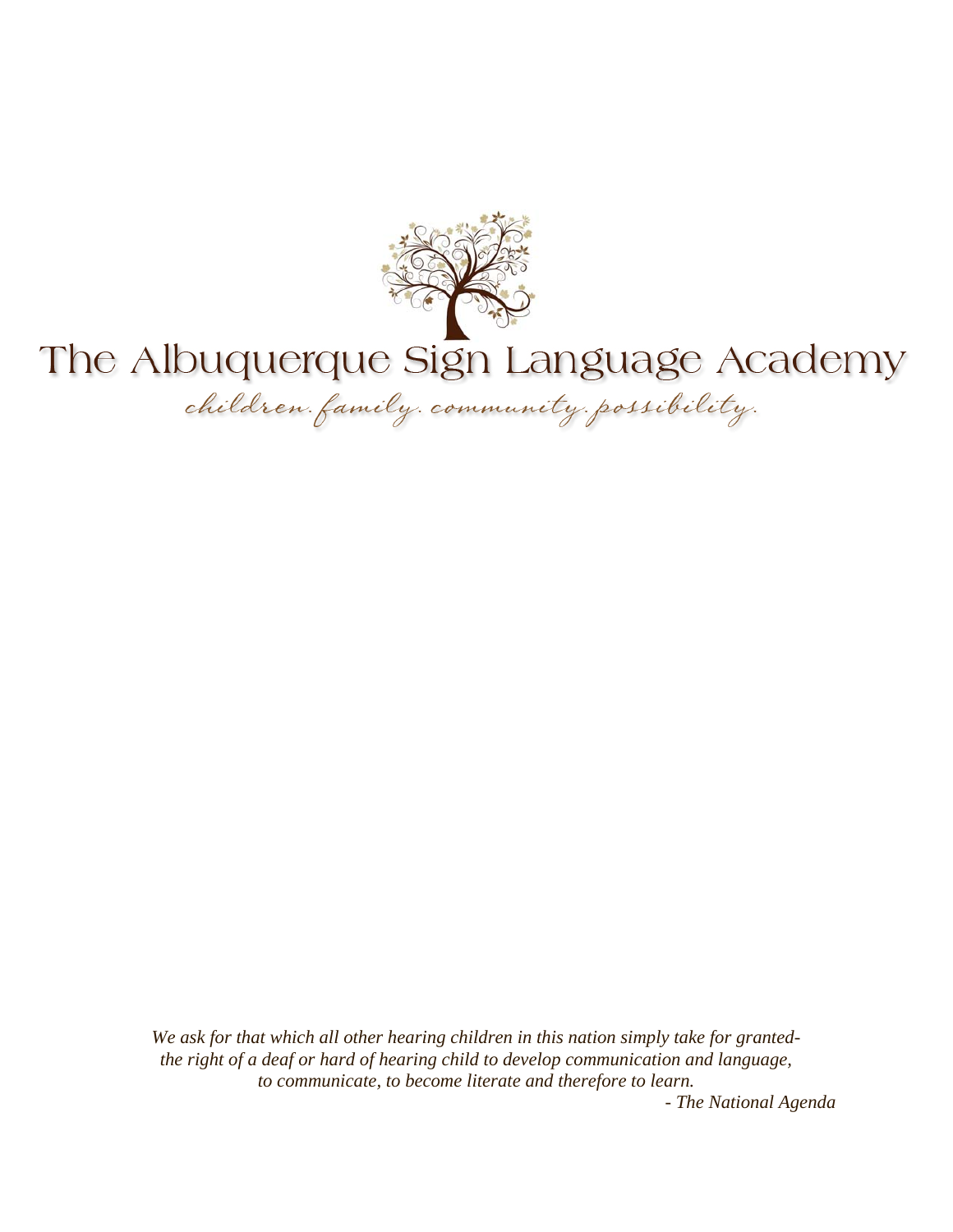## **SECTION I.**

## **TABLE OF CONTENTS**

| <b>SECTION TITLES AND SUBSECTION ITEM</b>                  | <b>PAGE NUMBERS</b> |
|------------------------------------------------------------|---------------------|
| I. TABLE OF CONTENTS                                       | $1 - 2$             |
| II. APPLICATION COVER SHEET/ABSTRACT                       | $3-4$               |
| <b>III. STATEMENT OF ASSURANCES</b>                        | $5 - 7$             |
| IV. CHARTER SCHOOL MISSION AND STATEMENT OF<br><b>NEED</b> | $8 - 20$            |
| <b>V. EDUCATIONAL PLAN</b>                                 |                     |
| A. CURRICULUM FRAMEWORK                                    | $21 - 45$           |
| <b>B. EDUCATIONAL PROGRAM</b>                              | $46 - 50$           |
| C. STUDENT PERFORMANCE EXPECTATIONS                        | 51                  |
| D. PLAN FOR EVALUATING STUDENT PERFORMANCE                 | $52 - 55$           |
| E. SPECIAL POPULATIONS                                     | 56-62               |
| VI. FINANCIAL PLAN                                         |                     |
| A. BUDGET                                                  | 63-77               |
| <b>B. FISCAL MANAGEMENT</b>                                | 78-84               |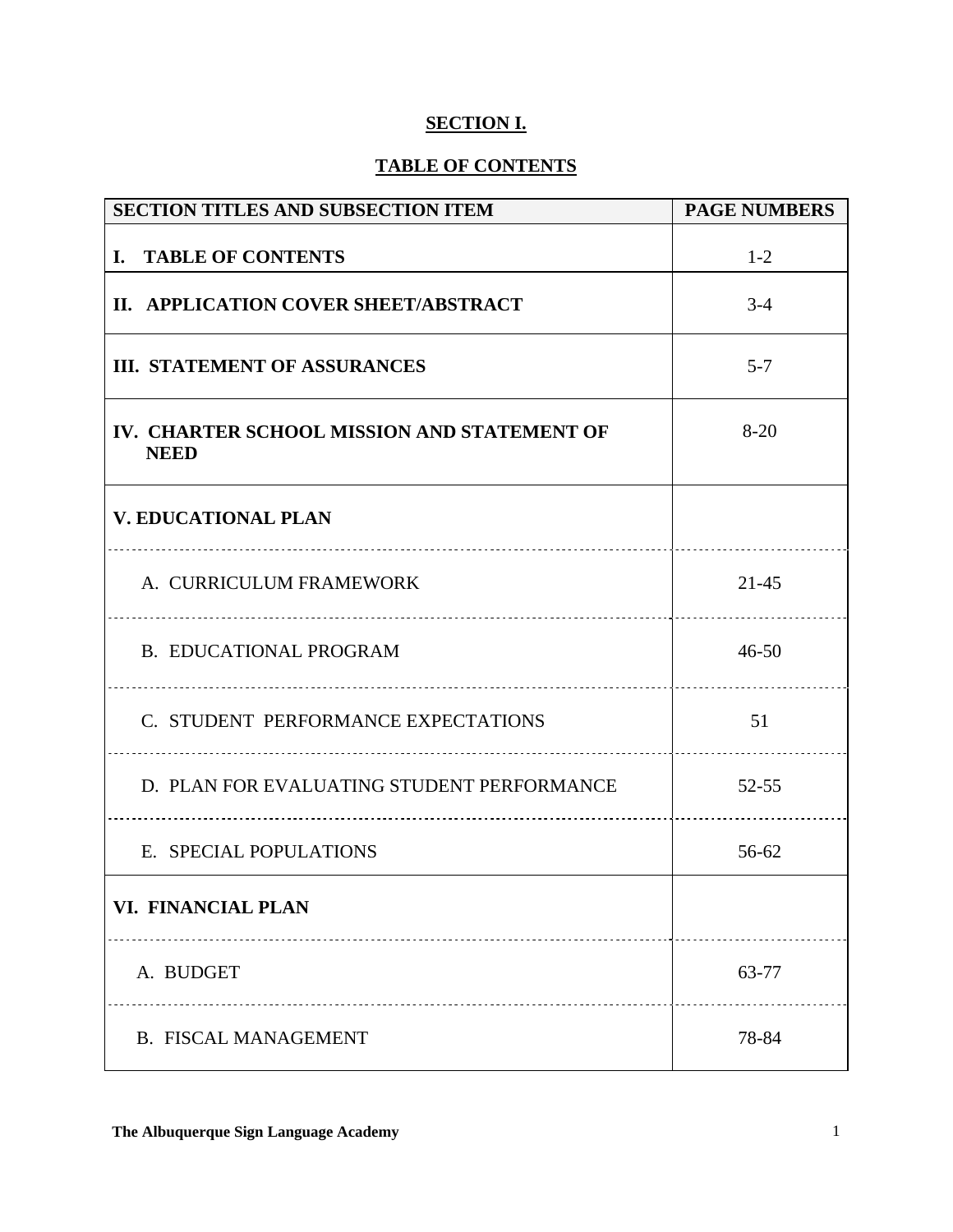| VII. GOVERNANCE/MANAGEMENT PLAN                                  |         |
|------------------------------------------------------------------|---------|
| A. GOVERNANCE STRUCTURE                                          | 85-102  |
| B. DESCRIPTION OF The GOVERNING BODY                             | 103-105 |
| C. PARTNERSHIPS (IF applicable)                                  | 106-107 |
| D. SCHOOL ORGANIZATIONAL STRUCTURE                               | 108-112 |
| E. EMPLOYEE RELATIONS                                            | 113-119 |
| F. STUDENT ENROLLMENT PROCEDURES AND DISCIPLINE<br><b>POLICY</b> | 120-125 |
| G. FACILITIES                                                    | 126-129 |
| H. OTHER STUDENT SERVICES                                        | 130     |
| VIII. REQUIREMENTS                                               |         |
| A. LEGAL LIABILITY AND INSURANCE COVERAGE                        | 131     |
| <b>B. WAIVERS</b>                                                | 131     |
| IX. APPENDICES                                                   | 132-133 |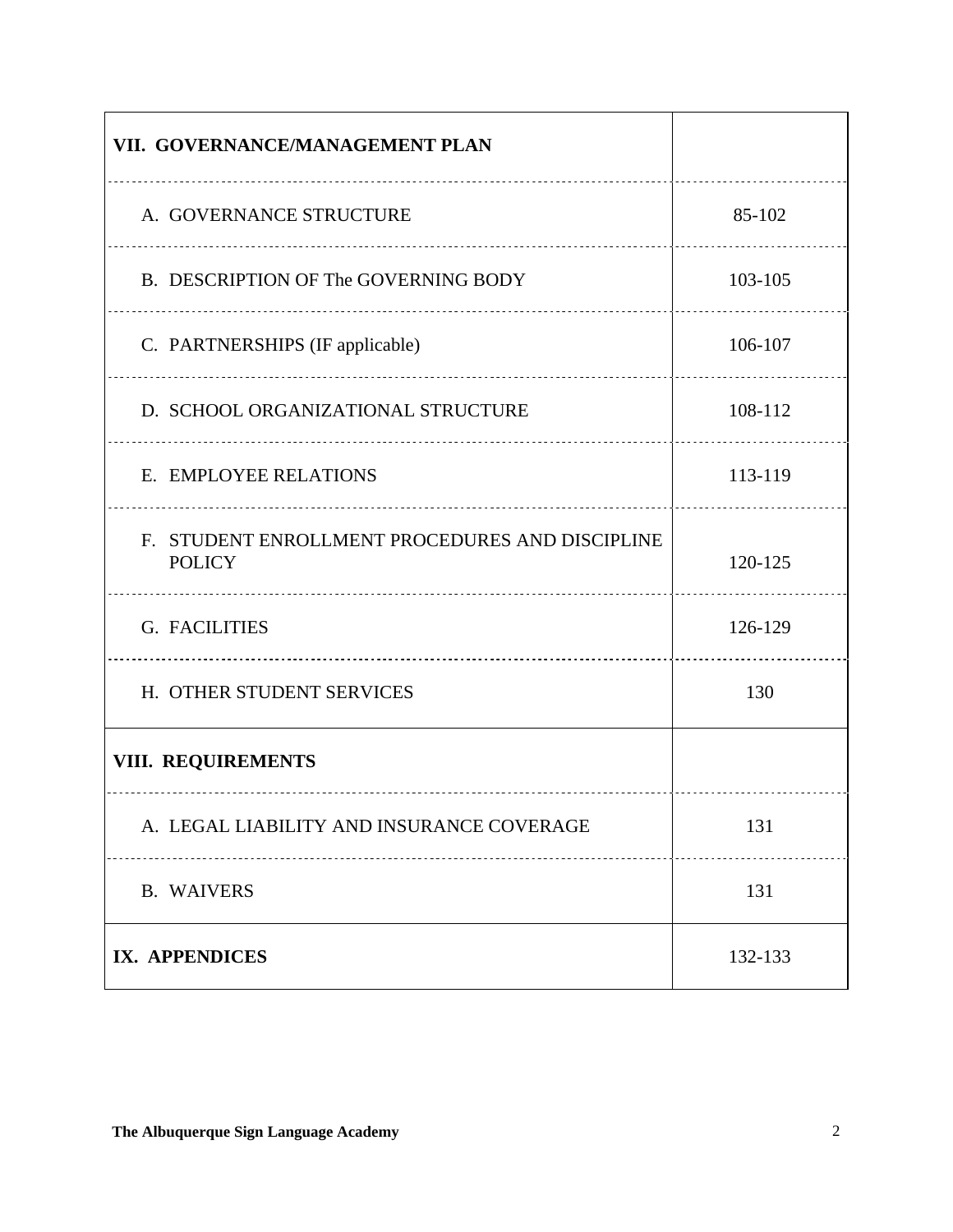## **SECTION II.**

## **APPLICATION COVER SHEET/ABSTRACT**

\_\_\_\_\_\_\_\_\_\_\_\_\_\_\_\_\_\_\_\_\_\_\_\_\_\_\_\_\_\_\_\_\_\_\_\_\_\_\_\_\_\_\_\_\_\_\_\_\_\_\_\_\_\_\_\_\_\_\_\_\_\_\_\_\_\_\_\_\_\_\_\_\_\_\_\_\_\_

## **School Information:**

Name of Proposed Charter School: The Albuquerque Sign Language Academy

School Address (if known): Unknown

School Location (City/Town): Albuquerque, NM

School District within which the school will be located: Albuquerque Public Schools

## **Contact Information:**

Primary Contact Person: Raphael Martinez

Address: 8105 Rancho Viejo Ct NW, Albuquerque, NM 87120

Daytime Tel (505) 507-3870 Fax (505) 842-0761 E-mail ASLAcademy@gmail.com

Secondary Contact Person: Jennifer Thompson

Address: 1630 Rancho Guadalupe Trail NW, Albuquerque, NM 87107

Daytime Tel (505) 681-6580 Alternate Tel (505) 342-0095 E-mail JENNIBT@comcast.net

## **Partner Organizations (if applicable):**

County of Bernalillo, Youth Development Inc., New Mexico Commission for Deaf and Hard of Hearing Persons, New Mexico Chapter of Hands & Voices

\_\_\_\_\_\_\_\_\_\_\_\_\_\_\_\_\_\_\_\_\_\_\_\_\_\_\_\_\_\_\_\_\_\_\_\_\_\_\_\_\_\_\_\_\_\_\_\_\_\_\_\_\_\_\_\_\_\_\_\_\_\_\_\_\_\_\_\_\_\_\_\_\_\_\_\_\_\_

\_\_\_\_\_\_\_\_\_\_\_\_\_\_\_\_\_\_\_\_\_\_\_\_\_\_\_\_\_\_\_\_\_\_\_\_\_\_\_\_\_\_\_\_\_\_\_\_\_\_\_\_\_\_\_\_\_\_\_\_\_\_\_\_\_\_\_\_\_\_\_\_\_\_\_\_\_\_

## **Enrollment Information:**

Grade span at full enrollment: **Preschool through**  $8<sup>th</sup>$  **grade** 

Total number of students at full enrollment: 80

Complete the chart, indicating phase-in grades if applicable.

| <b>School</b> |         | Grade                                    | <b>Total Projected</b>    |
|---------------|---------|------------------------------------------|---------------------------|
| Year          |         | <b>Levels</b>                            | <b>Student Enrollment</b> |
| First Year    |         | 2010-11   Kindergarten - $4^{\text{th}}$ | 40                        |
|               |         | Second Year $2011-12$ Preschool - $5th$  | 56                        |
| Third Year    |         | 2012-13   Preschool - $6^{\text{th}}$    | 64                        |
| Fourth Year   | 2013-14 | Preschool - $7th$                        | 72                        |
| Fifth Year    |         | 2014-15   Preschool - $8^{\text{th}}$    | 80                        |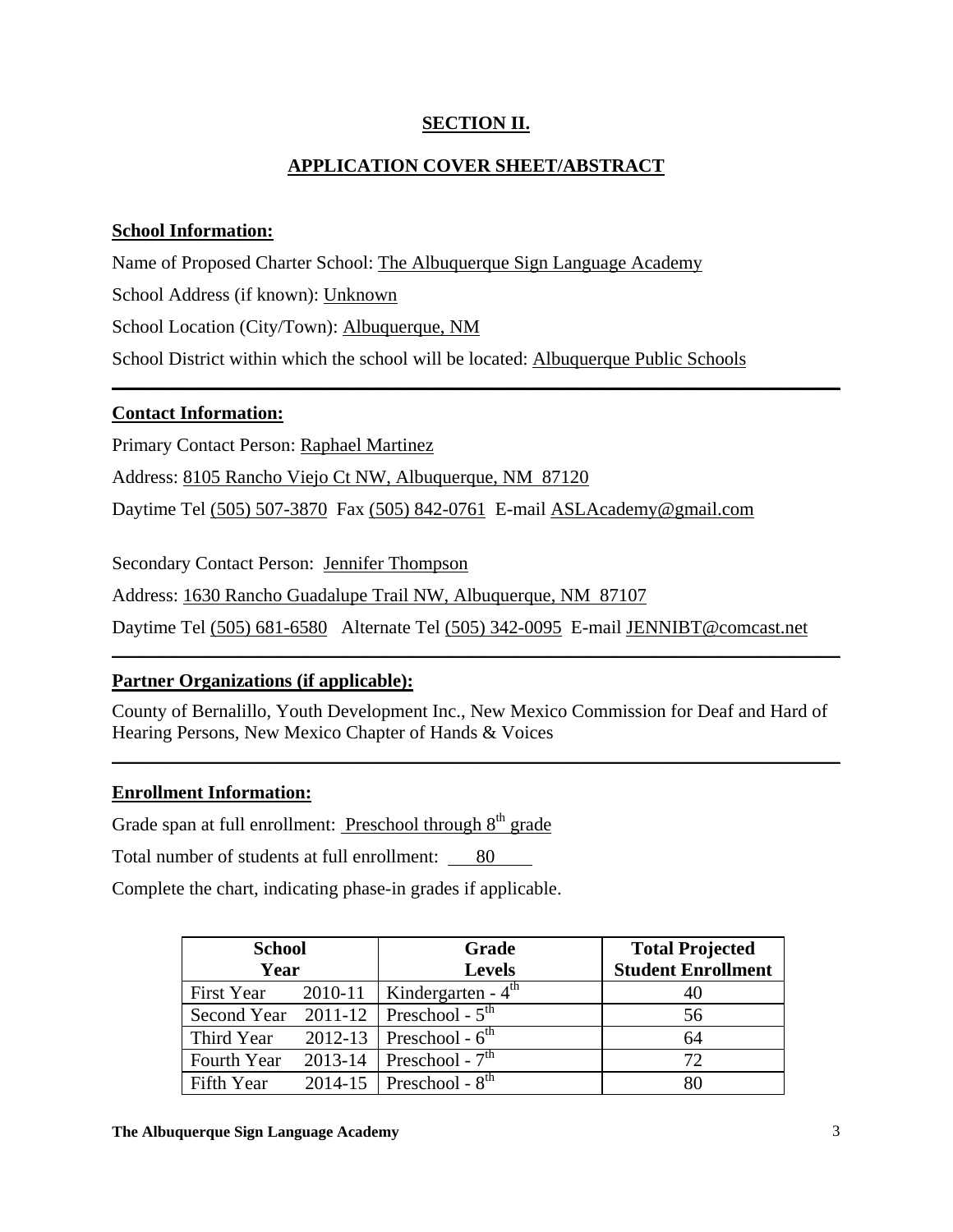## **ABSTRACT**

As parents, educators, and professionals we are dedicated to improving educational outcomes for deaf and hard of hearing, as well as hearing students in the greater Albuquerque area. Therefore, it is our intent to open a bilingual charter school, The Albuquerque Sign Language Academy (ASL Academy), which will utilize American Sign Language (ASL) and English in order to achieve academic excellence, support family involvement, and promote multicultural community integration. Because of the relatively small number of deaf and hard of hearing (dhh) children, the ASL Academy will accommodate not only deaf and hard of hearing students, but also hearing students - including siblings of dhh, children of deaf adults (CODAs), visual learners, and others who would benefit from a bilingual education but are not eligible for enrollment in existing "deaf" programs and schools. Nationally, only a few programs offer this innovative model serving a diverse population. By expanding the critical mass of bilingual peers, an optimal learning environment supportive of academic, social, and emotional development will be created.

The ASL Academy will initially offer classes for 40 students in kindergarten through the fourth grade, and ultimately for 80 students from pre-school through the eighth grade. The ASL Academy will be centrally located in Albuquerque so that children from outlying areas, including Rio Rancho, Bernalillo, Belen, Los Lunas, Tijeras, Moriarty and Edgewood, may readily attend. We will operate on a year-round schedule in order to increase continuous access to ASL. The weekly schedule will be structured to accommodate ancillary services for students, and it is intended that additional programming will be offered during intercessions. Professional development for teachers will emphasize deaf and bilingual education topics that are relevant to their work and beneficial to students.

A rigorous standards-based bilingual educational program which promotes high academic expectations is the foundation of our school. The curriculum will support language acquisition of both ASL and English for all students. We believe a learning environment carefully tailored to support each student's unique needs will result in increased academic performance in all subject areas. Therefore, educators will frequently assess student performance and adjust curriculum and/or student placement as necessary to ensure all students are being appropriately challenged.

Of vital importance to the success of all children is the involvement and support of their family. Since 90% of students with hearing loss come from hearing families, we must also focus on educating parents. We will provide programs for families including ASL classes, parent groups, and educational workshops. By providing parental support and encouraging parental involvement, we will promote social and emotional well-being, increase academic expectations and student performance, and create a collaborative relationship between school and family.

Furthermore, we will unite deaf and hearing persons of varying backgrounds in the greater Albuquerque area by offering events which promote school, family, and multicultural community interaction. Hosting community events will increase awareness of deaf and hard of hearing children and their abilities, connect students and parents with deaf and hard of hearing adults, provide social opportunities for deaf and hard of hearing students and hearing siblings enrolled in other schools, encourage family networking, and offer interpreting opportunities for students attending the University of New Mexico. The creation of these new partnerships will complete the framework in which children can grow and prosper throughout childhood and into adulthood.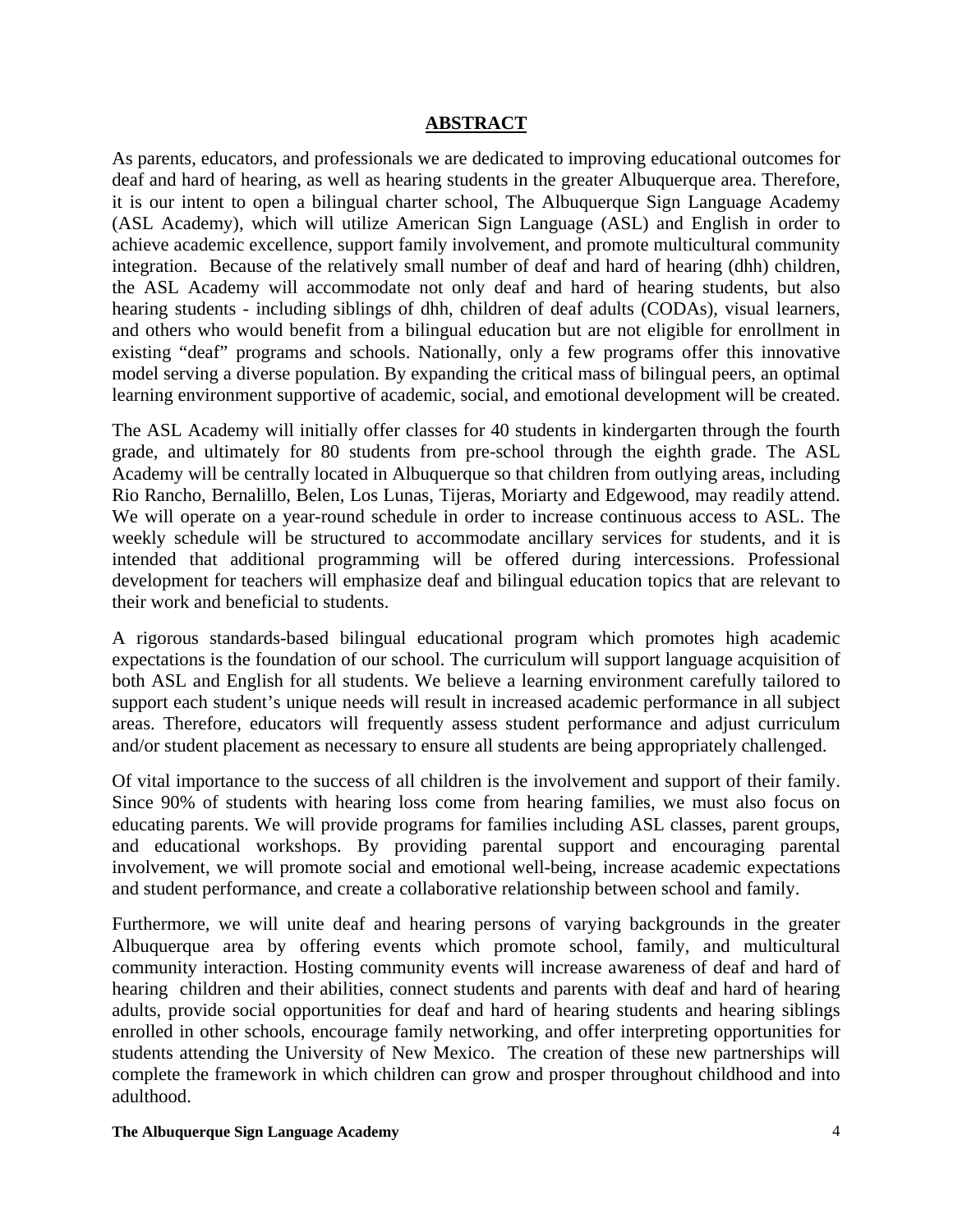## **SECTION III.**

### **STATEMENT OF ASSURANCES**

## STATE OF NEW MEXICO )  $)$ COUNTY OF BERNALILLO )

I, Raphael Martinez, after being duly sworn, state as follows:

- 1. My name is Raphael Martinez and I reside in Albuquerque, NM.
- 2. I am the authorized representative of the governing body, or applicant group, for The Albuquerque Sign Language Academy to be located at Albuquerque, NM. I certify that, if awarded a charter:
	- 1. The CHARTER SCHOOL's admission process shall not discriminate against anyone regarding race, gender, national origin, color, ability level, or age.
	- 2. If more students apply than can be accommodated, The CHARTER SCHOOL shall admit students on the basis of a lottery.
	- 3. The CHARTER SCHOOL's admission processes shall be in compliance with Section 22-8B-4.1 NMSA 1978.
	- 4. The CHARTER SCHOOL shall be a nonsectarian, non-religious, and non-home-based public school.
	- 5. Except as otherwise provided in the Public School Code, the CHARTER SCHOOL shall not charge tuition or have admission requirements.
	- 6. The CHARTER SCHOOL shall comply with all state and federal health and safety requirements applicable to public schools, including those health and safety codes relating to educational building occupancy.
	- 7. The governing body shall not contract with a for-profit entity for the management of the CHARTER SCHOOL.
	- 8. The CHARTER SCHOOL shall comply with all applicable state and federal laws and rules related to providing special education services.
	- 9. The CHARTER SCHOOL shall avoid apparent and actual conflicts of interest when administering grants and entering into contracts for equipment and services.
	- 10. The CHARTER SCHOOL shall comply with conflict of interest provisions identified in the New Mexico Procurement Code, Section 13-1-128 et seq. NMSA 1978 and the Prohibited Sales Act, Section 22-21-1 et seq. NMSA 1978; and the federal regulations at 34 CFR 75.525 and 80.36.
	- 11. The CHARTER SCHOOL shall ensure that criminal background checks are conducted on all employees in accordance with Section 22-10A-5 NMSA 1978.
	- 12. The CHARTER SCHOOL shall develop written procurement procedures and conduct all procurement transactions in a manner that provides open and fair competition.
	- 13. The CHARTER SCHOOL shall comply with the Age Discrimination Act of 1975, Title VI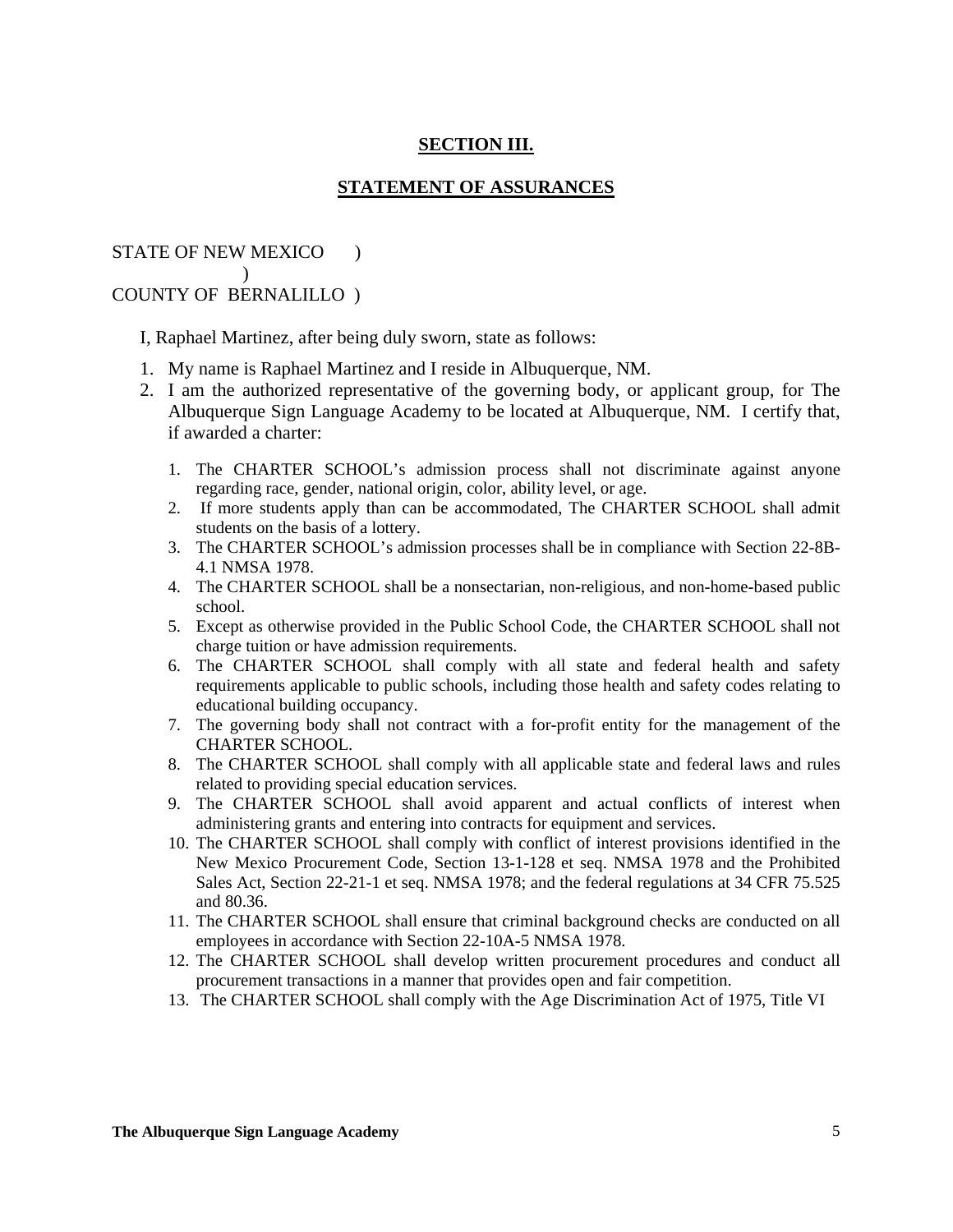#### *(Statements of Assurances page 2 of 3)*

- 14. of the Civil Rights Act of 1964, Title IX of the Education Amendments of 1972, Section 504 of the Rehabilitation Act of 1973, and part B of the Individuals with Disabilities Education Act;
- 15. The CHARTER SCHOOL shall provide equitable access to and participation in its federally assisted program for students, teachers, and other program beneficiaries with special needs.
- 16. The CHARTER SCHOOL shall be economically sound and the fiscal management shall comply with all applicable federal and state laws, regulations and rules relative to fiscal procedures.
- 17. The CHARTER SCHOOL shall provide to the Public Education Commission by the sooner of the end of the planning year or within ten (10) days of receipt of any federal or state stimulus funds a detailed plan indicating how the CHARTER SCHOOL will manage its fiscal responsibilities, the plan will include a description of the internal control procedures that the charter school will utilize to safeguard assets, segregate its payroll and other check disbursement duties, provide reliable financial information, promote operational efficiency, and ensure compliance with all applicable federal statutes and regulations and state statutes and rules relative to fiscal procedures.
- 18. Meetings of the CHARTER SCHOOL Governing Body shall comply with the New Mexico Open Meetings Act, Sections 10-15-1 et seq., NMSA 1978.
- 19. The CHARTER SCHOOL shall adopt policies and procedures of the governing body, that address governance, relationship to staff, professional development, the role of the governing body in policy-making, personnel decisions, budgeting, and operation of the school, including how decisions will be made.
- 20. The Governing Body or head administrator of the CHARTER SCHOOL shall recognize and work with employee labor representatives, if any.
- 21. The CHARTER SCHOOL shall produce a certificate of occupancy prior to opening a facility for use as a school; the facility shall meet all applicable federal and state health, safety and code requirements and be suitable for use as a school.
- 22. The CHARTER SCHOOL shall develop and maintain a plan for addressing code, accessibility, health and safety requirements as well as operation, maintenance and repair of any facility it seeks to use as a school.
- 23. The CHARTER SCHOOL shall develop personnel policies that comply with all applicable federal and state labor laws, regulations and rules implementing them and shall submit the policies to the Public Education Department for comment prior to the hiring of any employees.

I hereby certify that the information submitted in this application for a charter is true to the best of my knowledge and belief. I understand that I am the authorized representative of the applicant group, or the governing body, of this charter school.

*[Signatures required on next page]*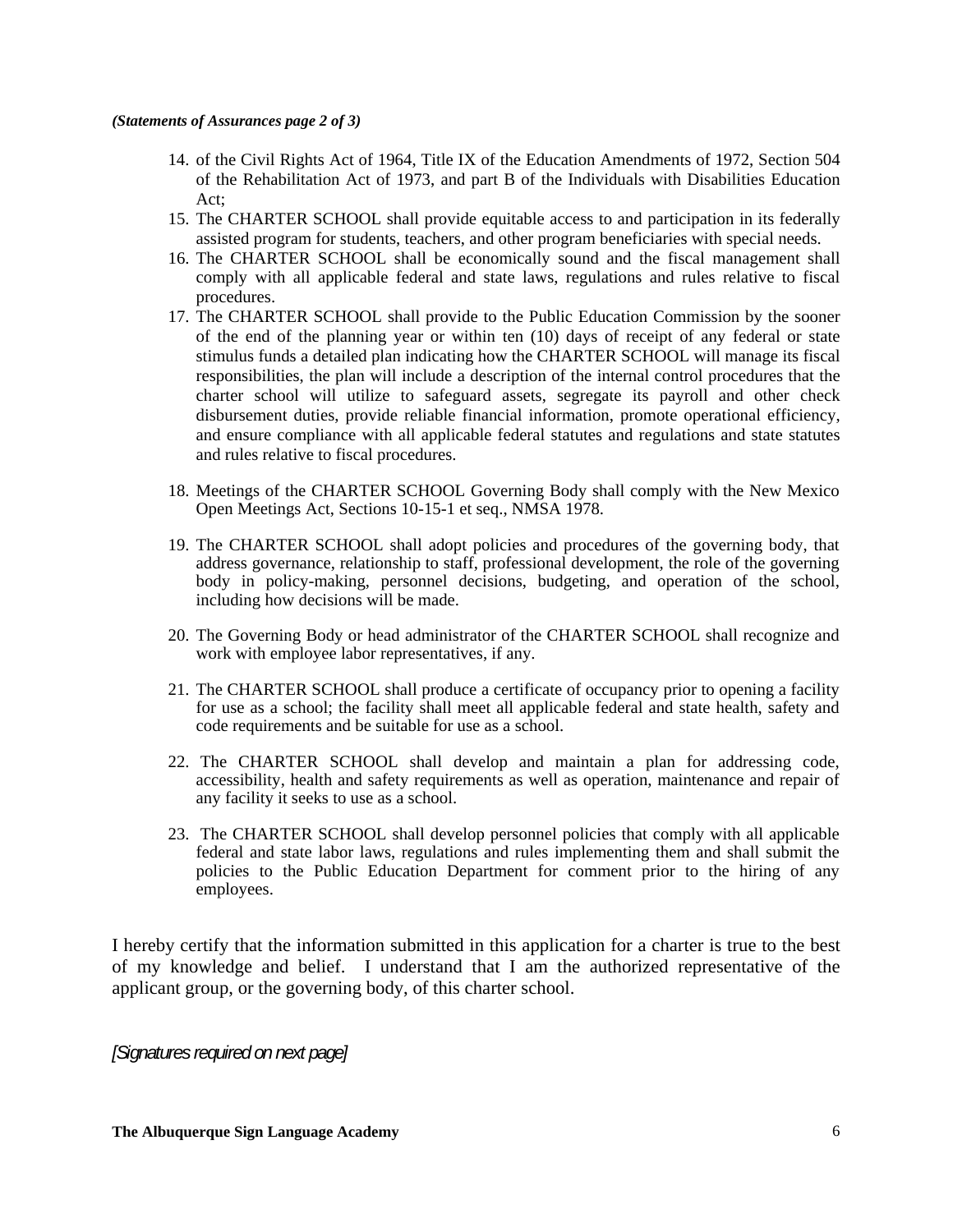[Signature] Date

Raphael Martinez, representative of the applicant group, or governing body member, of the proposed "The Albuquerque Sign Language Academy" Charter School.

Subscribed and sworn to before me, this \_\_\_\_\_day of \_\_\_\_\_\_\_\_\_, 20\_\_\_.

\_\_\_\_\_\_\_\_\_\_\_\_\_\_\_\_\_\_\_\_\_\_\_\_\_\_\_\_\_\_\_\_\_\_\_ \_\_\_\_\_\_\_\_\_\_\_\_\_\_\_\_\_

[Notary Seal:]

[signature of Notary]

\_\_\_\_\_\_\_\_\_\_\_\_\_\_\_\_\_\_\_\_\_\_\_\_\_\_\_\_\_\_\_\_\_\_

Patricia Marsh [typed name of Notary]

NOTARY PUBLIC

My commission expires: \_\_\_\_\_\_\_\_\_\_\_\_\_\_\_\_, 20\_\_\_\_.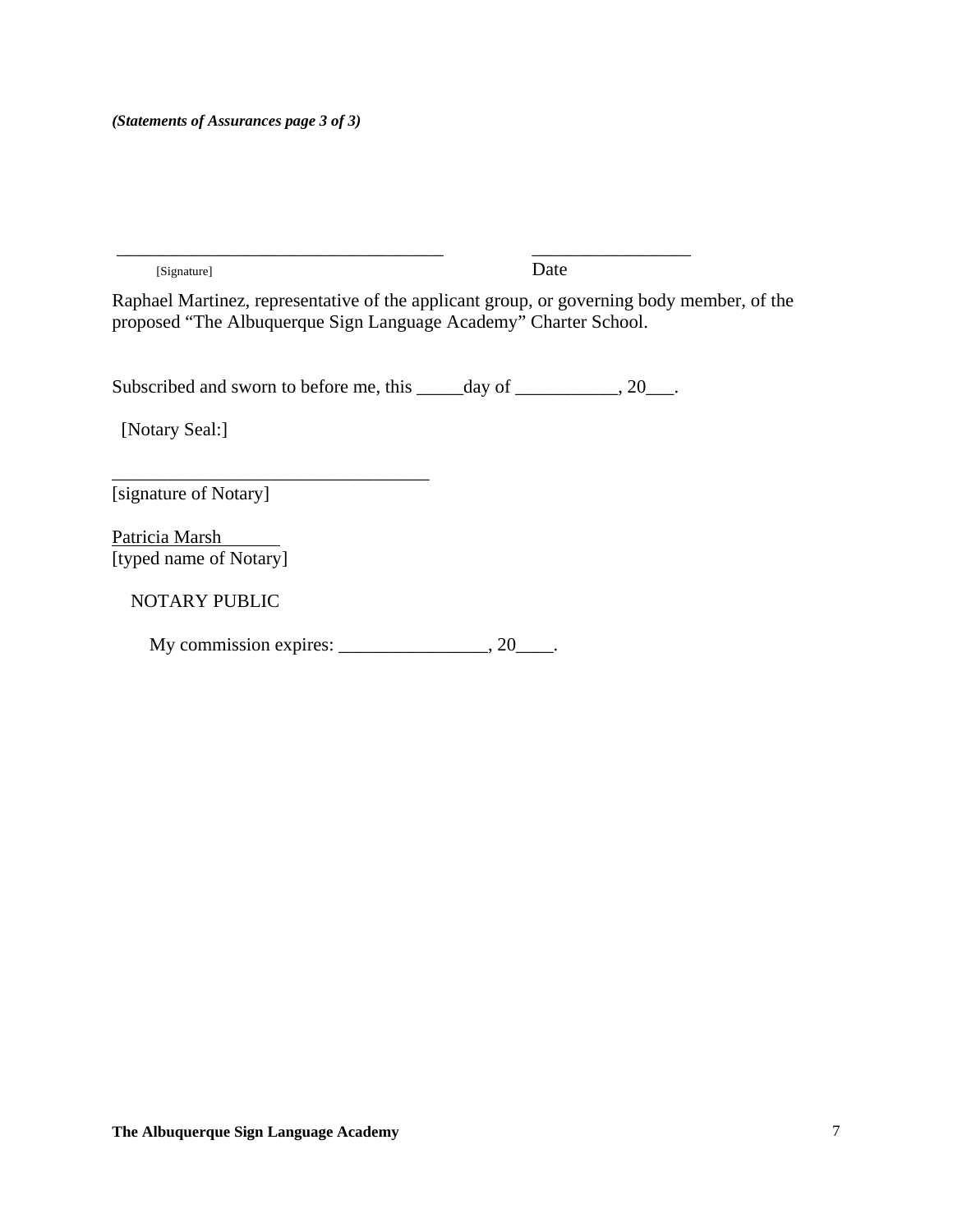## **SECTION IV.**

## **MISSION STATEMENT**

The mission of the Albuquerque Sign Language Academy is to improve educational outcomes for deaf, hard of hearing, and hearing students in the greater Albuquerque area by providing a rigorous standards-based bilingual educational program which utilizes American Sign Language and English to achieve academic excellence, support family involvement, and promote multicultural community partnerships.

## **ACHIEVEMENT OF MISSION**

The Albuquerque Sign Language Academy will successfully achieve its mission by creating a learning environment in which the following are true:

- Student population includes deaf, hard of hearing and hearing students, all of whom express feelings of membership within the school community, as reflected in teacher observations and student self-assessments.
- School curriculum and classroom environment reflect high academic expectations of all students, regardless of special needs, and promote acquisition and fluency of both ASL and English for all students, as demonstrated in regular student evaluations.
- Teachers and parents collaborate frequently, assess student performance regularly, and adjust curriculum and/or student placement as necessary to ensure each child is being appropriately challenged and demonstrates measurable progress in all subject areas, as displayed through attendance at Individualized Educational Plan (IEP) or Personal Learning Plan (PLP) meetings and parent-teacher conferences.
- Parents possess an understanding of the critically important role they play in their child's academic, social and emotional development and well-being - a role which no school or community can substitute – as reflected in their participation at educational workshops for parents and other school sponsored events.
- School leaders and community stakeholders develop cooperative relationships in order to further grow and enrich the school program, as shown through mutual promotion of multicultural community events and increased student enrollment.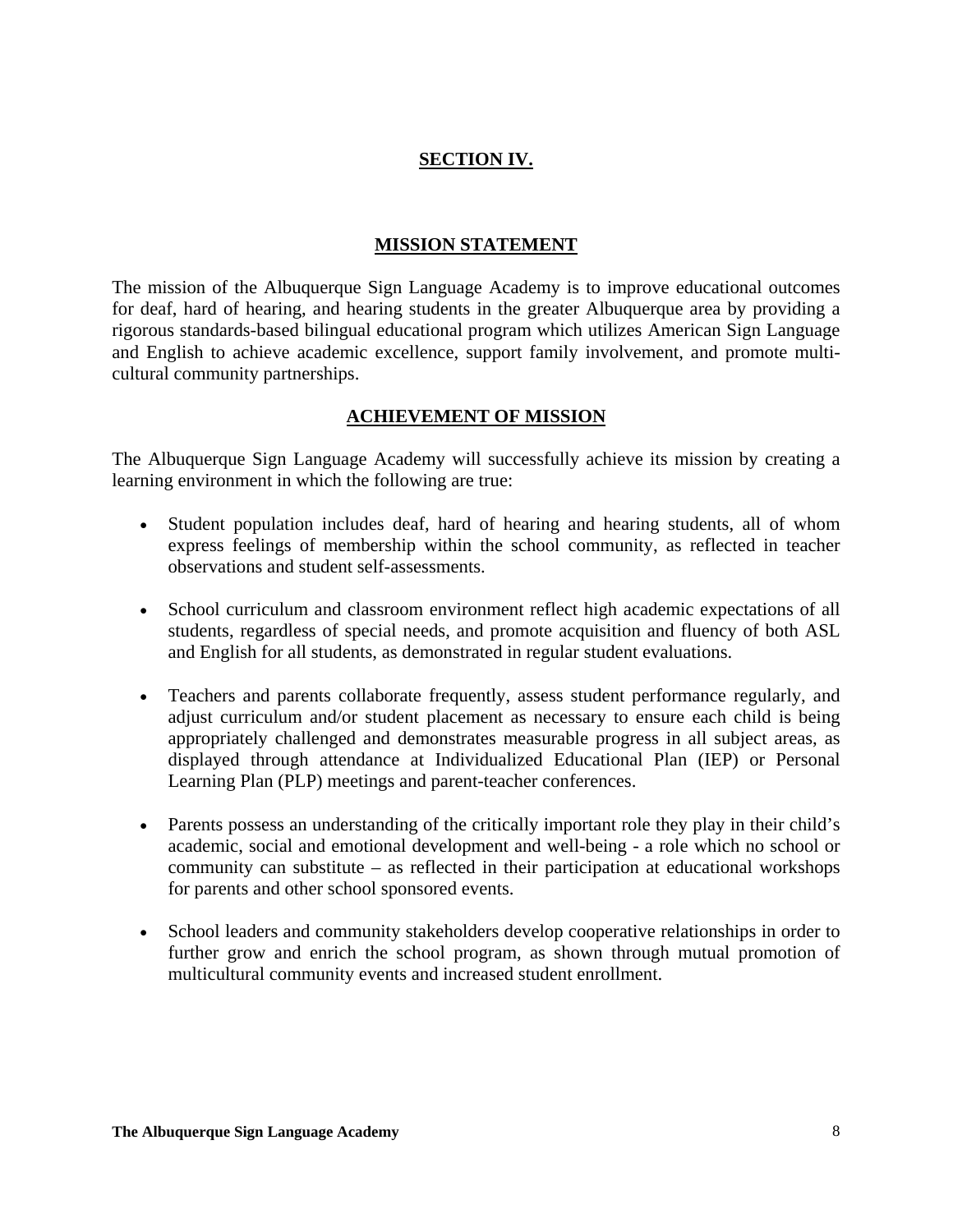## **STATEMENT OF NEED**

## **LOW INCIDENCE POPULATION**

There are approximately 600 deaf and hard of hearing children in the State of New Mexico. Currently, the only educational options available for deaf and hard of hearing children are the New Mexico School for the Deaf in Santa Fe or their local education agency, most commonly Albuquerque Public Schools (APS). There are upwards of 120 students attending the New Mexico School for the Deaf, more than 30 of whom are from Albuquerque but who live at the school or commute daily. The Albuquerque Public School system now serves approximately 160 children who are deaf or hard of hearing, and approximately 30 students who have deaf parents. In comparison, there are approximately 90,000 total students enrolled in APS. The exact number of siblings of deaf and hard of hearing students in APS is unknown.

## **POOR EDUCATIONAL OUTCOMES**

In 2001, the New Mexico Task Force on the Education of Deaf and Hard of Hearing Children was formed to examine the educational barriers unique to hearing loss and to investigate ways in which the state can improve educational results for deaf and hard of hearing children. *Toward Brighter Futures: 2003 Task Force Report on the Education of the Deaf & Hard-of-Hearing (See Appendix G),* a collaborative effort between the New Mexico School for the Deaf and the New Mexico State Department of Education, along with the New Mexico Department of Health, parents, consumers and educators, detailed the poor educational outcomes and resulting social implications for deaf and hard of hearing persons as reflected in the following statistics (p. 7):

- Deaf/hard of hearing students graduate from high school reading at the 2.8 to 4.5 grade level. Comparatively, hearing students graduate reading at the 10+ grade level.
- Children who are deaf/hard of hearing gain only 1.5 years in reading skills between the ages of 8 and 18.
- 30% of deaf/hard of hearing students leave school functionally illiterate, as compared to only 1% of hearing students.
- Only 8% of deaf/hard of hearing students graduate from college.
- In 2002, 64% of New Mexicans with hearing loss were unemployed or under-employed, as compared to only 5.9% of New Mexico's total population.
- Nationally, the income of deaf adults is only 40-60% of hearing adults, and one third of deaf adults receive some form of governmental assistance.

Parents and educators are simply unwilling to accept such poor educational outcomes and to lose another generation of New Mexico's children to a similar fate. Such unsatisfactory results would not be tolerated for hearing children, and the lowering of expectations for deaf children is unacceptable. Such data is alarming, but swift action can bring about necessary change in the current educational system - a system which has been failing deaf and hard of hearing children for decades.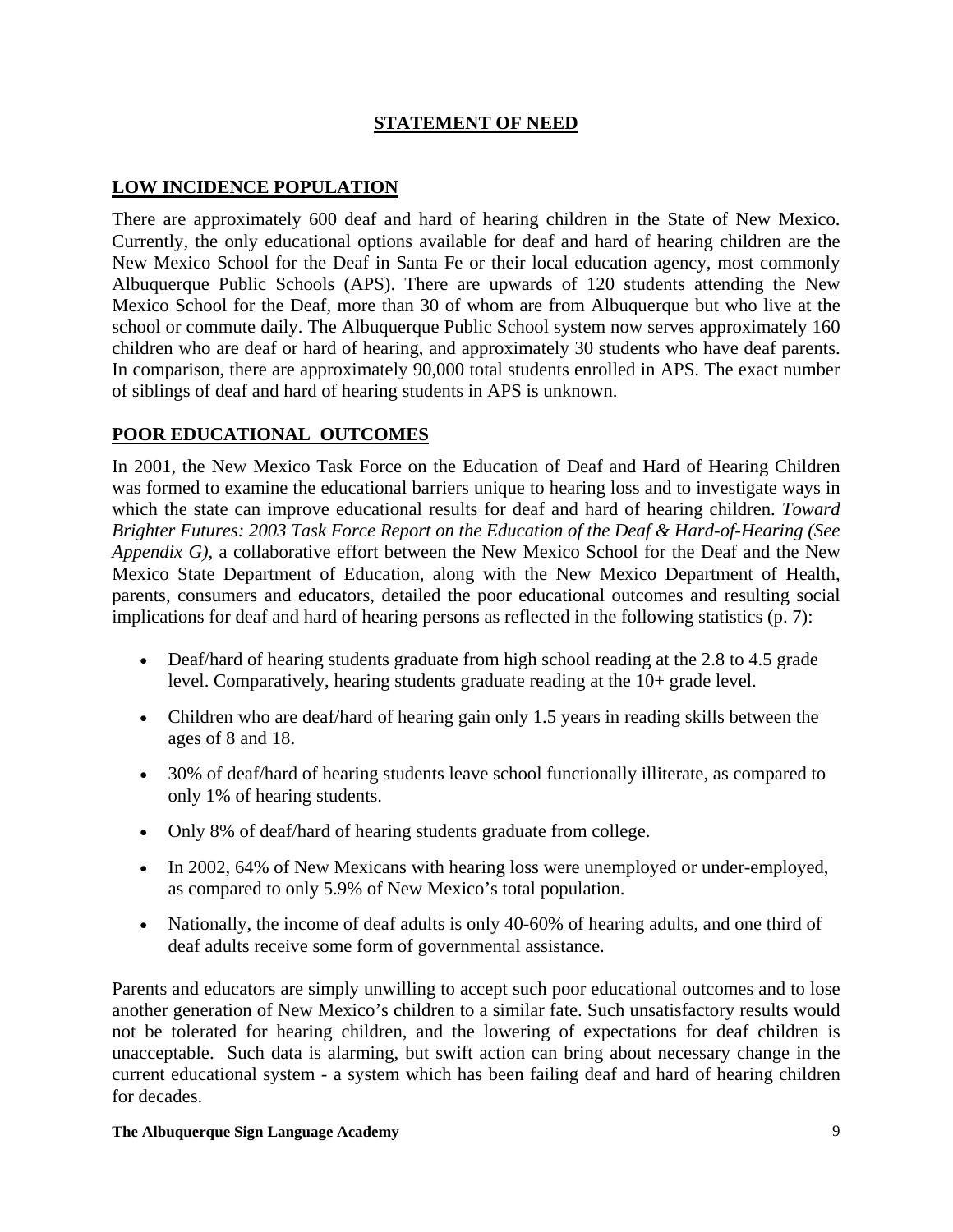## **CURRENT EDUCATIONAL OPTIONS**

The current educational options for deaf and hard of hearing children in the greater Albuquerque area are limited and not ideal. The options for K-12 students are:

- 1. Their Local Educational Agency
- 2. The Albuquerque Public School's District Program for Deaf and Hard of Hearing
- 3. The New Mexico School for the Deaf, a state funded institutional school in Santa Fe

It is important to note that not all deaf and hard of hearing students in the greater Albuquerque area are eligible for all of these options, thus further limiting their access for appropriate placement. Following is a description of each of these educational options and how they specifically impact deaf and hard of hearing students.

## **Local School Districts in Surrounding Areas**

Children living in areas surrounding Albuquerque including Rio Rancho, Bernalillo, Belen, Los Lunas, Tijeras, Moriarty and Edgewood, have the option of attending the schools in their district or The New Mexico School for the Deaf. Students from other districts must submit a "transfer request" if they wish to attend the Albuquerque Public Schools District Program for Deaf and Hard of Hearing and are accepted only if there is a vacancy in that grade level.

Due to the low incidence of hearing loss, there is no critical mass of deaf and hard of hearing children in smaller communities. Typically there are only one or two students with hearing loss in an entire district, so it is logical to expect that these smaller districts will have less experience with hearing loss, and therefore are less likely to understand or focus on the many education issues specifically impacting these few students. Children attending their local school are placed in a regular classroom or in a special education setting with children of varying special needs. It is unlikely that those teachers and administrators will not be experienced and trained in deaf education or deaf culture, and that they fully understand the additional classroom considerations required to support a child with hearing loss. Such considerations must be constantly monitored to ensure the curriculum is fully accessible at all times, and if a teacher has no understanding of deaf education, the child will have a diminished educational experience. Not surprisingly, deaf students in mainstream settings report finding it difficult to interact with hearing peers and teachers, and to participate fully in classroom activities because of the following reasons: pace of information presented by the teacher, number of speaking persons involved, differences in language and culture, and how the classroom environment is set-up physically (Lang). Frequently the burden will fall on the parents, assuming they themselves have accurate and adequate information, to inform teachers and oversee the learning environment. Often, a lack of understanding of the issues or a failure to take action leads to diminished academic expectations and outcomes for deaf and hard of hearing students.

Research shows that direct instruction is the best method for educating deaf and hard of hearing children (Marchand-Martella, Martella, & Ausdemore, 2005); however, direct instruction in American Sign Language is rarely an option in small school districts. Oftentimes deaf and hard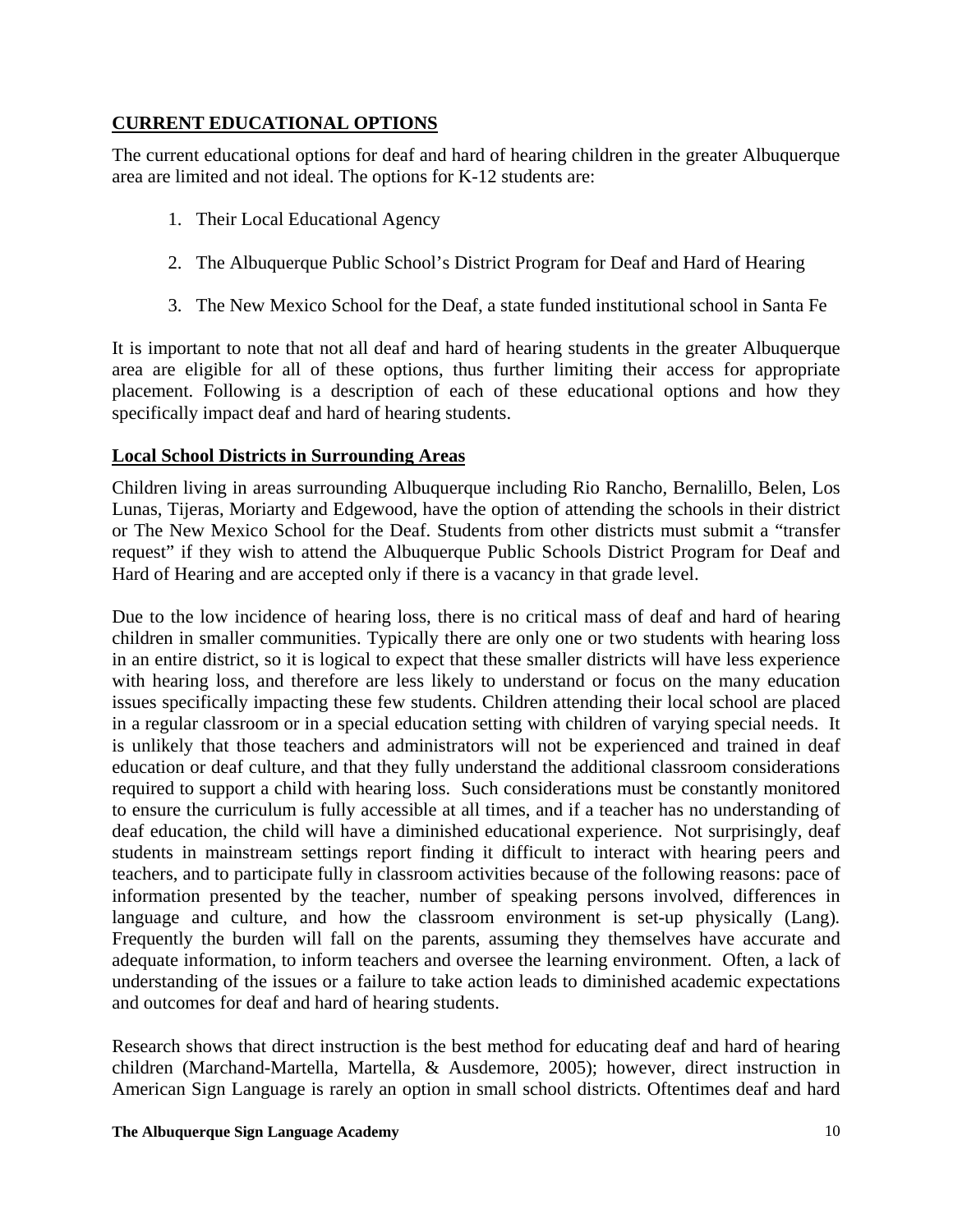of hearing children will be placed in a classroom with an interpreter or with an educator who knows "some sign". Regarding the use of interpreters in the classroom, one study of 2,100 educational interpreters working throughout the United States found that 60% of interpreters did not have skills adequate to provide students will full access to curriculum and social interaction (Schick, B., Williams, K., & Kupermintz, H., 2005)*.* Research further suggests that it is more difficult for deaf and hard of hearing students to learn information presented through an interpreter, as opposed to hearing students who access the information directly from the teacher. Undoubtedly, a teacher unskilled in ASL will limit student accessibility to the curriculum and limit language development as well. The school environment additionally lacks adult and peer language models so students who use sign language as their primary mode of communication do not have total and direct access to language school-wide, including the cafeteria and on the playground where important social interactions occur with fellow students. Many students report feelings of isolation in the mainstream setting where they may be the only student with hearing loss. Such isolation can hinder social growth and emotion well-being (Nowell, R. & Innes, J., 1997*)*.

Because relatively few students have hearing loss, professional development opportunities for teachers who focus on deaf issues are lacking in these smaller districts. No extensive programs for families with children who are deaf or hard of hearing are provided by the districts. Again, because of the low incidence of hearing loss, community programs and events will be limited in the local area and therefore children and their families will not benefit from such interactions.

Although the inclusion model allows many children to remain at home with their families, rather than commuting daily to or living at a residential state school, and does provide more opportunities for interaction with the hearing world and exposure to societal norms, the disadvantages of inclusion frequently include isolation from peers, teachers and school staff, limited opportunities for direct and independent interactions with peers, teachers and school staff, limited opportunities for direct instruction, and lack of quality support staff, including educational interpreters (Nowell and Innes, 1997). Although we are thankful to the many dedicated professionals working with deaf and hard of hearing students in their local schools, and while some students are successful in these mainstream environments, the poor educational outcomes for the majority of deaf and hard of hearing children in the greater Albuquerque area indicates a need for a school which provides greater understanding and support of their educational, social and emotional needs.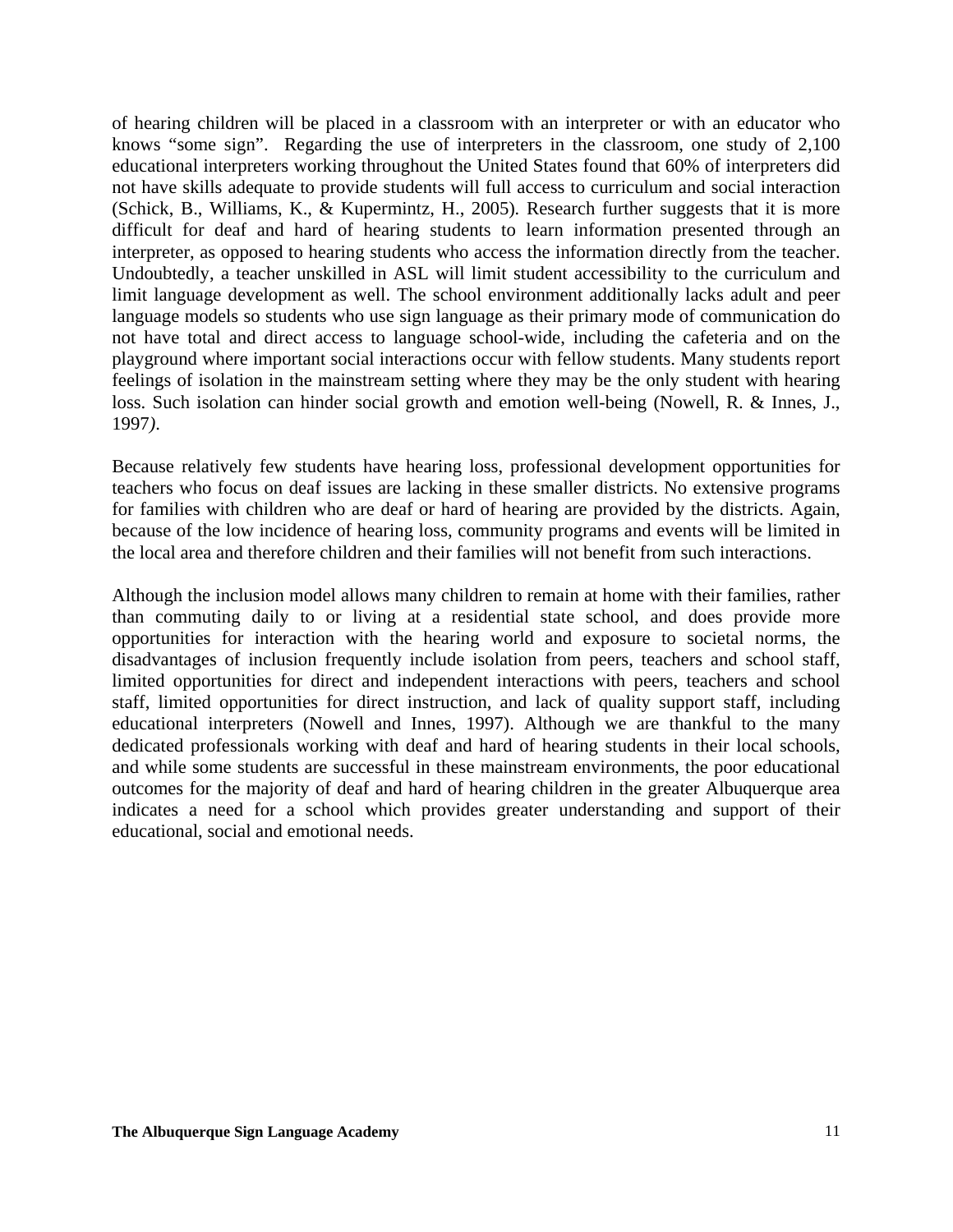## **Albuquerque Public Schools (APS)**

Albuquerque Public Schools (APS) has approximately 90,000 students total, with only 160 who are deaf or hard of hearing. APS offers deaf and hard of hearing students the choice of attending their neighborhood school in a mainstream setting or The District Program for Deaf and Hard of Hearing at Hodgin Elementary, McKinley Middle School and Del Norte High School.

The District Program for Deaf and Hard of Hearing within APS is not a bilingual program and does not provide students with total and direct access to language school-wide, including the cafeteria and playground. Teaching American Sign Language to hearing students is not a district goal. Although classrooms throughout Hodgin incorporate deaf, hard of hearing, and hearing students, there is no support to teach the hearing students ASL from year to year. Although hearing students in those classrooms many gain sign language skills, those hearing children are not necessarily kept in the same classes for subsequent grades so that they may continue their acquisition of sign language, provide opportunities for peer interactions, and develop lasting relationships with deaf and hard of hearing students. The result is that many deaf and hard of hearing students remain socially isolated from their non-signing peers, and this isolation continues through high school.

The program is relatively small at the elementary level (less than 30 students), and the middle and high schools have even fewer students since many will choose to be mainstreamed in their neighborhood school or attend the New Mexico School for the Deaf in Santa Fe as they get older. Many students have expressed feelings of social isolation in APS due to the relatively few deaf and hard of hearing students at the higher grade levels and the lack of communication opportunities outside of their few teachers and fellow deaf and hard of hearing classmates. Educational workshops and family support programs are limited and often do not align with student curriculum. Opportunities for community programs and events are also limited.

None of the current principals at Hodgin Elementary, McKinley Middle School and Del Norte High School have any formal training in deaf education nor are they fluent in American Sign Language. Hodgin Elementary has approximately 550 total students, and less than 30 who are deaf or hard of hearing. Once again, because of the small deaf and hard of hearing population, school officials attention and priorities are understandably focused on the majority population and not on improving the deaf and hard of hearing program. The deaf and special education teachers at these schools are often left to maintain the program themselves, with little support or understanding from the school administration. Every time a new principal is hired, the dhh teachers are burdened with the additional responsibility of educating the new school leader on deaf topics - including such fundamental safety issues as why the alarm siren is ineffective in communicating a lock-down emergency to a deaf student or teacher. Professional development opportunities are geared toward the majority of teachers and the majority student population, and therefore are often not related to topics such as the latest technological advances for classrooms, deaf educational research findings, or ways to improve the emotional and social well-being of deaf children, all of which impact educators of the deaf and are critical to their students' success.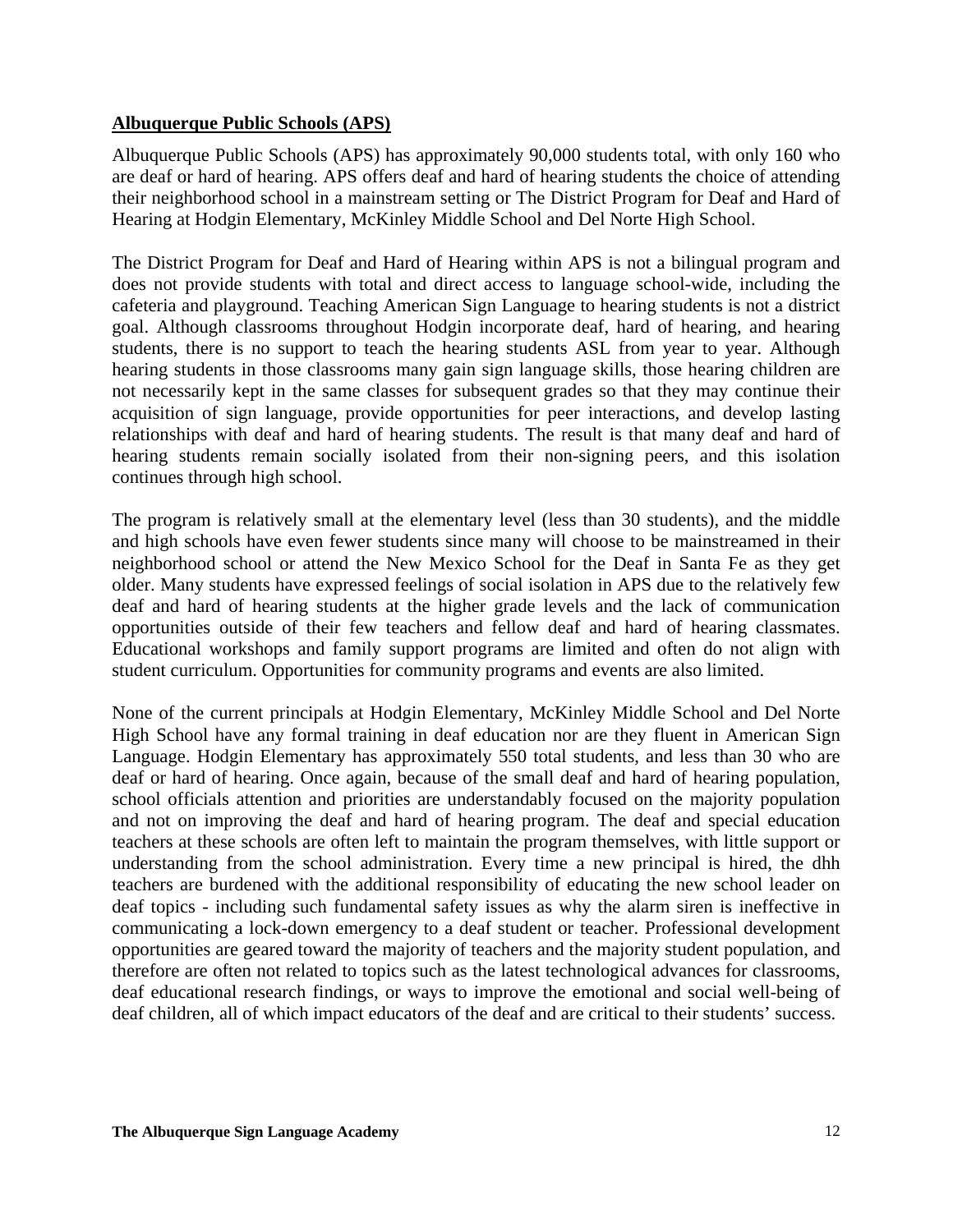Additionally, the schools in which the District Deaf and Hard of Hearing Program is placed have general populations which are struggling academically. For the 2007/2008 school year, Hodgin Elementary did not meet Annual Yearly Progress (AYP) and is a Corrective Action school. McKinley Middle School and Del Norte High School also did not meet AYP for 2007/2008 and both are classified as Restructuring-1 (R-1) schools (New Mexico Public Education Department)*.* The result is that administrations efforts are predominately focused on the general population and less focused on the handful of deaf and hard of hearing students at their schools. Not surprisingly, the deaf and hard of hearing district program has failed to flourish at all levels.

Deaf and hard of hearing students are not meeting or exceeding their educational goals, as the following data specific to the Program for Deaf and Hard of Hearing at Hodgin Elementary shows. Results for the New Mexico Standards Based Assessment (NMSBA) for the 2007/2008 school year are as follows:

| Grade | % Proficiency  |                |         |
|-------|----------------|----------------|---------|
| Level | Reading        | Math           | Science |
| 2rd   | 14%            | 14%            | 12%     |
| 1 th  | 25%            | 25%            | 25%     |
| ctn   | $\frac{10}{6}$ | $\gamma_{0/2}$ | 0%      |

The following data includes all twelve deaf/hard of hearing students tested.

The following data includes ten deaf/hard of hearing students tested and excludes "A Level" and "Twice Exceptional" students.

| Grade       | % Proficiency |                |                |
|-------------|---------------|----------------|----------------|
| Level       | Reading       | Math           | <b>Science</b> |
| $\gamma$ rd | $\sqrt{9/6}$  | $\gamma_{0/2}$ | 33%            |
|             | $\sqrt{6}$    | $\sqrt{6}$     | $\gamma_{0/2}$ |
|             | 9%            | $\sqrt{0}$     |                |

In conclusion, while APS attempts to provide a number of services to deaf and hard of hearing students, the learning environment is less than ideal. As the statistics show, deaf and hard of hearing students enter school at an educational disadvantage, and placing these students in failing schools further decreases their likelihood for success. The program provides no opportunity to grow a critical mass of bilingual peers by providing ASL instruction to hearing students. Feelings of frustration arise in both teachers and parents when principals make decisions which adversely affect their deaf and hard of hearing children. Staff, parents and students in the deaf and hard of hearing program are oftentimes simply overlooked as school resources are diverted to the larger general population. Test results show that elementary students are not gaining the critical skills necessary to build a strong academic foundation which will carry them throughout their scholastic careers. So while we are thankful to the many dedicated professionals currently working with our children in APS, we believe a charter school focused on the specific needs of this underserved population will yield a superior learning environment for both students and staff.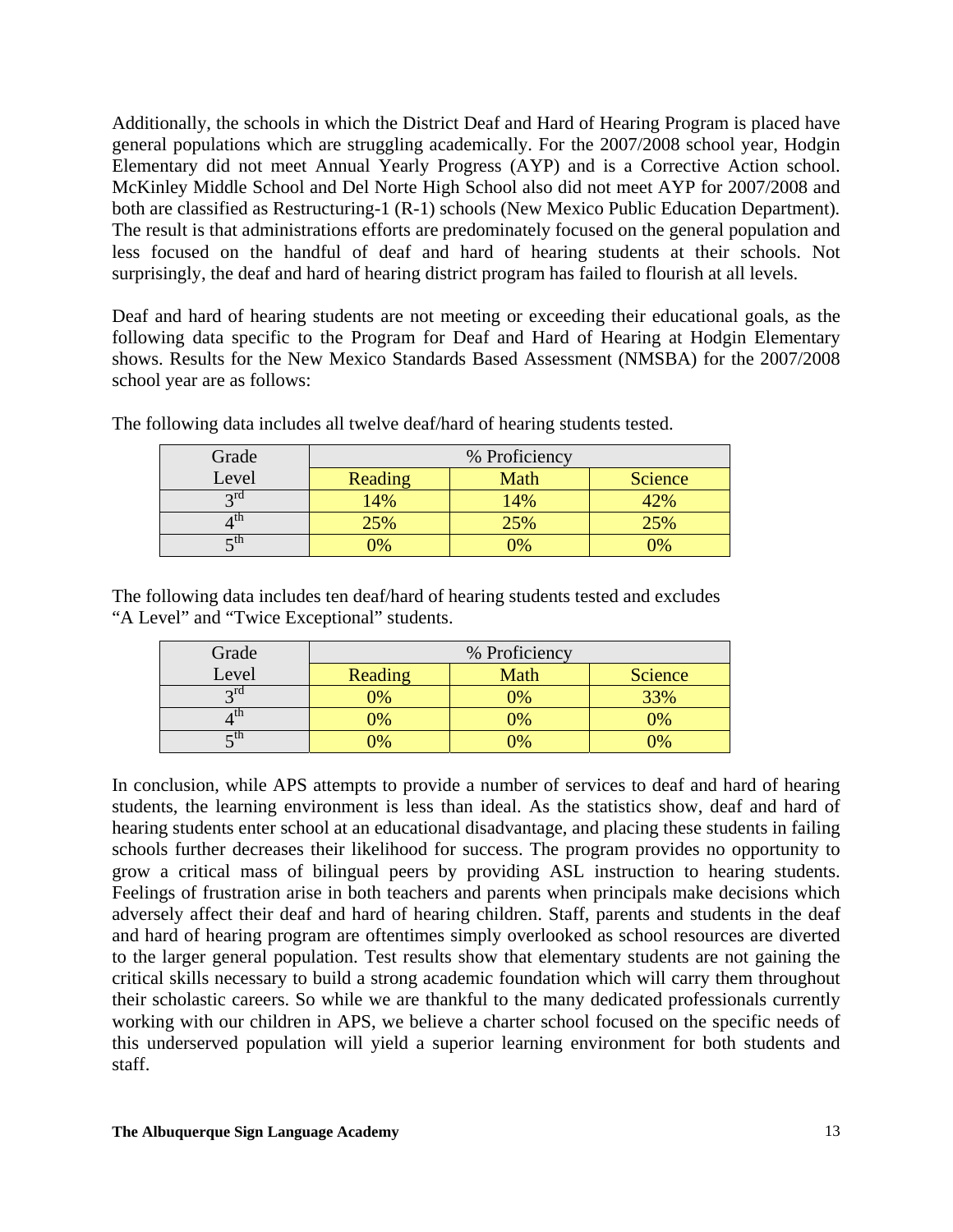## **New Mexico School for the Deaf (NMSD)**

The New Mexico School for the Deaf (NMSD) is a state-funded institutional school. The main campus, located in Santa Fe, serves preschool through high school students. Students whose families do not live in Santa Fe have the option of being bused daily from Albuquerque or living in on-campus dormitories during the week. NMSD also has preschools located in Albuquerque and Las Cruces. There are approximately 125 students attending the New Mexico School for the Deaf in Santa Fe, an estimated 30 of whom have families living in Albuquerque. The NMSD Preschool in Albuquerque currently has 25 students enrolled, ages 2-6 years. Only children with hearing loss as their "primary impacting condition" may attend NMSD schools. Deaf and hard of hearing children with additional special needs may be deemed ineligible for enrollment at NMSD. Hearing children, including those with deaf parents or deaf siblings, and those with special needs who would benefit from an ASL curriculum, are not eligible for enrollment. NMSD Outreach provides Step-Hi, a home-based program for families of deaf and hard of hearing children, which is available state-wide. Unfortunately, Step-Hi services are discontinued when the deaf and hard of hearing child reach six years of age.

Academically, the New Mexico School for the Deaf did not meet Annual Yearly Progress (AYP) for the 2007/2008 school year and is classified as a Restructuring-1 (R-1) school. Testing results for all students are listed below, and such results indicate the need for improvement in academic achievement and educational outcomes among deaf and hard of hearing students currently attending the state-funded institutional school (New Mexico Public Education Department). The New Mexico School for the Deaf is the current primary resource for deaf and hard of hearing students in New Mexico, with an annual budget of \$15 million, and it is substandard. This statistic alone illustrates the dismal state of deaf and hard of hearing education in New Mexico and demonstrates the need for an alternative for the deaf and hard of hearing community.

| Testing   |                | % Proficiency |                   |
|-----------|----------------|---------------|-------------------|
| Year      | <b>Reading</b> | <b>Math</b>   | <b>Science</b>    |
| 2003/2004 | 16.0%          | 5.0%          | - not available - |
| 2004/2005 | 7.7%           | 7.7%          | - not available - |
| 2005/2006 | 14.5%          | 7.1%          | 7.3%              |
| 2006/2007 | 11.9%          | 9.1%          | 10.3%             |
| 2007/2008 | 17.5%          | 14.0%         | 10.5%             |

In addition to poor educational outcomes, sending young children to live in Santa Fe or to have them commute every day undermines the family structure. The commute makes it difficult parents who live outside of Santa Fe to stay closely connected to the school and involved in their child's academic experience because of time limitations due to work schedules and the demands of home life, which often include other children who attend a different school, since hearing siblings are not eligible for enrollment at NMSD. Many parents cannot "drop in" on a frequent basis or volunteer at NMSD as often as they may prefer. Clearly, having a school located in another city impedes parent-professional relationships and limits parent involvement at the school, and may ultimately impact educational outcomes.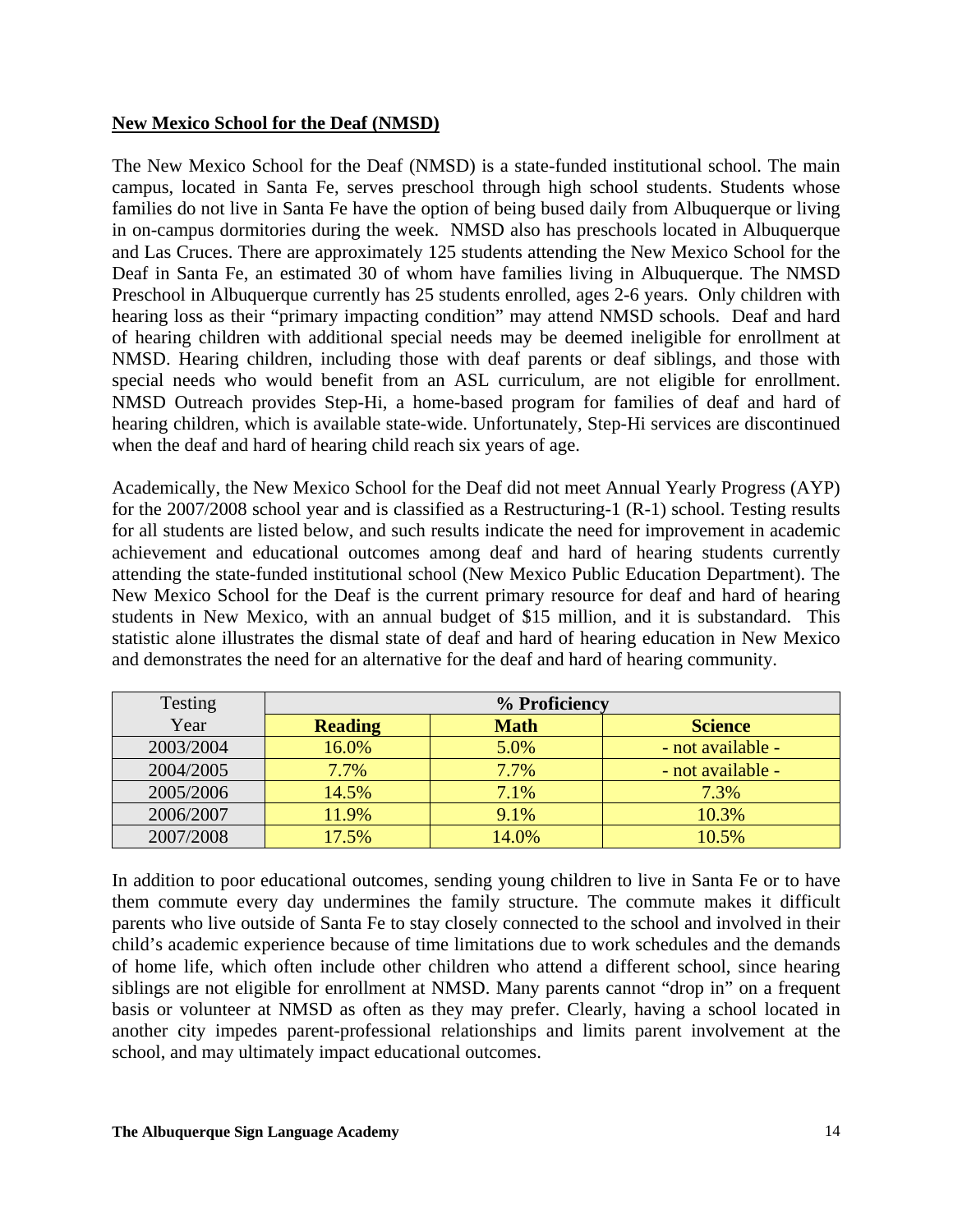For students who live on-campus in Santa Fe during the week, the effect of this disconnection from their family is profound. As one article stated, referring to deaf residential schools in general, "deaf children need to be with their family where there is love, nurturing and discipline. The residential supervisors are not capable of meeting every deaf child's needs (emotionally and physically)" (*Deaf Education Options Guide*)*.* Children in residential schools miss out on important daily interactions with parents and siblings. Such interactions include parents helping with homework, eating dinner as a family and recounting the events of the day, reading bedtime stories with siblings, and saying prayers before bedtime. When parents and their children are denied these cherished moments, which are the foundation of a strong child-parent relationship and a reflection of their family's unique culture, the results can have life-long negative affects.

Additionally, since 90% of parents are hearing, the reduced interactions with their child who commutes daily or lives on-campus results in fewer and less frequent language opportunities as well. Direct communication is critical for the parent's acquisition of ASL since many parents themselves are learning ASL as a second language. If the goal is to improve family-child communication and interactions in order to affect academic outcomes and emotional development, sending children away from home to attend an institutional school is detrimental to this process. If a child is mostly absent from the home, parents and hearing siblings may be less likely to work on improving their ASL skills and they will also have fewer opportunities to practice their skills daily. The result will be limited opportunities for daily conversations and a decreased likelihood for strong parent-child relationships based on the foundation of a common language.

Perhaps of most concern is that removing children with disabilities from their families presents additional risks and is potentially unsafe. Currently there are two civil lawsuits pending against NMSD for incidents of rape and molestation. There have been numerous incidents of sexual abuse at the NMSD main campus as detailed in the following timeline from an article dated January 31, 2008 in *The Santa Fe New Mexican* (Storey, N., 2008) *(See Appendix H)* and from court records.

- 1997: A 16-year-old student was found guilty of raping a fellow student at NMSD while they played a game of tag.
- 1998: An 18 year old NMSD student admitted in juvenile court that he raped and molested an 11-year-old boy at the school.
- 2003: The families of three boys claimed their sons were molested by another student at the School for the Deaf who had a history of sexual misconduct. The school settled the lawsuit out of court in 2007.
- 2006: A 15-year-old female student from Albuquerque was raped by a 19 year-old fellow student on the NMSD campus. The attacker pleaded guilty to criminal sexual penetration and contributing to the delinquency of a minor. A civil suit filed in October 2008 is currently pending *(See Appendix H).*
- 2007: A 16 year-old female student from Albuquerque reported to her group home that an NMSD employee molested her while driving her home in an NMSD school van. A civil suit filed in April 2009 is currently pending *(See Appendix H)*. The accused employee is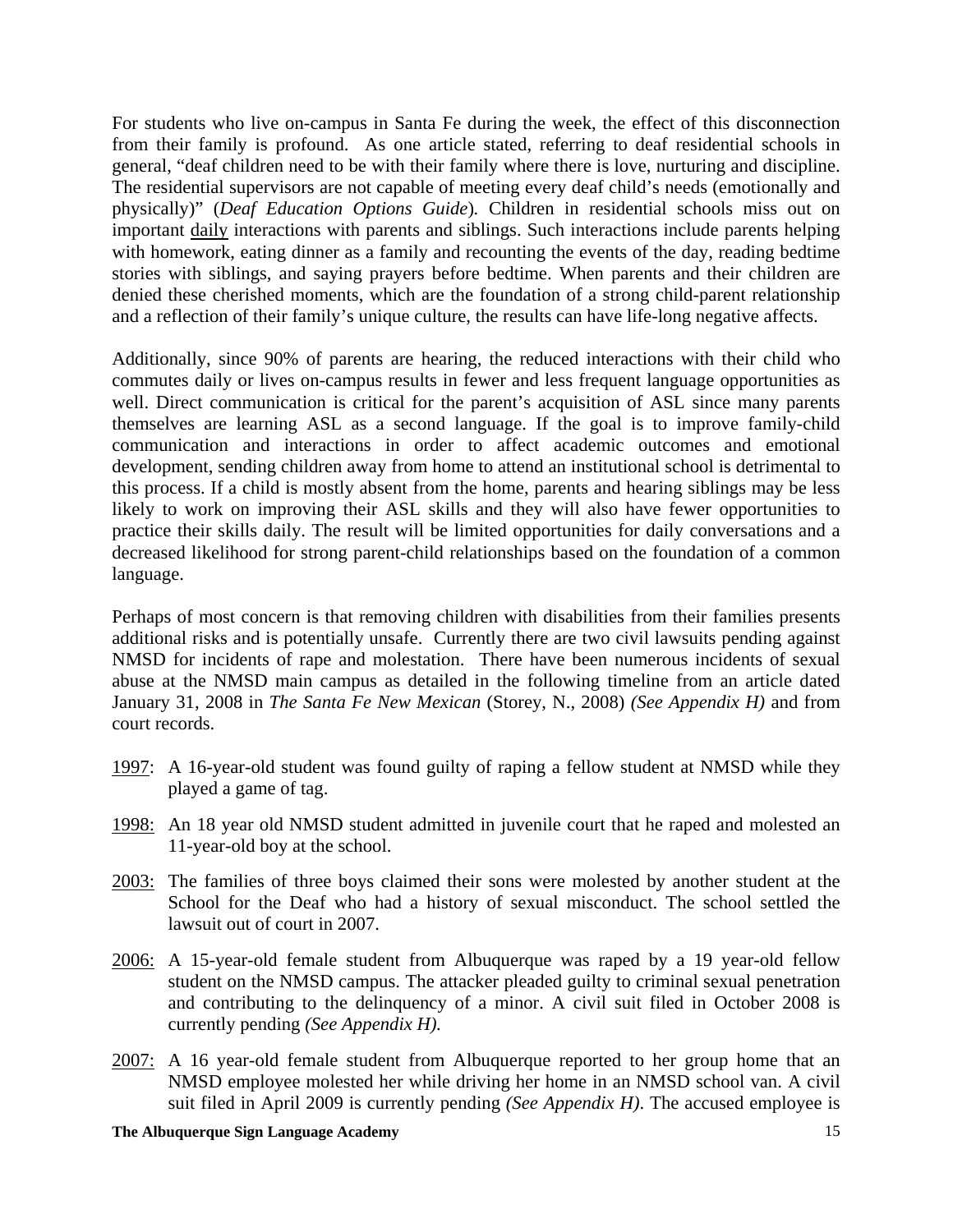still working among students primarily on the main campus, and occasionally at the NMSD-Albuquerque preschool campus as well.

Such incidents are not unique to NMSD. Sadly, students with disabilities who are placed in institutional settings have been victims of sexual abuse in deaf schools across the country *(See Appendix H)*. Recently, at the Louisiana School for the Deaf, a six year-old girl was raped by a 16 year-old male student while they were riding a school bus home *(See Appendix H).* Because of this and other incidents, the school was closed temporarily and an independent investigation was conducted. The ensuing expert report provides a historical context and valuable insight regarding deaf institutional schools. The section pertaining to sexual abuse is extremely thoughtful and thorough. In order to provide the reader with a better understanding of deaf institutions and the culture within, that text is reprinted in its entirety below, as quoted from the *Final Report to Superintendent Pastorek on the Status of Student Safety and Security at the Louisiana School for the Deaf* (Cohen. A., 2008, pp. 6-7) (*See Appendix H):* 

*To be clear, it is important to also note that scandals regarding inappropriate sexual acting out at Deaf schools are not uncommon. Of course, this doesn't make it acceptable, but it does beg the question of whether or not the problem is endemic to Deafness or is a function of circumstances. The answer is complicated for a number of reasons.* 

*First and foremost, Deaf residential schools are unique in the sense that they historically housed a wide range of diverse ages in dormitory like settings over many years. I would venture to say that any population that is housed together over time will experience a fair amount of sexual acting out, and that has been seen as recently as last year in a very prominent elite co‐ed boarding school in New England. Sex among unsupervised children and adolescents is certainly not unique to Deafness.* 

*That said, some of the circumstances related to Deafness, highlighted below, are, in fact, unique and require attention:* 

- *As we have learned above, Deafness, and Deaf residential schools, tends to include a wildly divergent group of individuals, many of whom are functioning on levels well below others. Research has shown us time and again that sexual abuse takes place under a variety of circumstances, but frequently when there is a dramatic gulf in status between the participants. An example might be a child of normal intelligence and a retarded or autistic individual. Likewise, an older and younger student. In both cases there is a status gap between the individuals and abuse can flourish.*
- *We have also learned that all things being equal, more Deaf kids are sexually molested than non‐Deaf kids. The reasons for this are complex, but the easiest way to understand it is probably through the metaphor that "Deaf people have no voice" – meaning that they both literally and figuratively lack a voice and speak in a language that isolates them from the overwhelming majority of the population, in addition to the fact that they tend to be marginalized by society, in general.*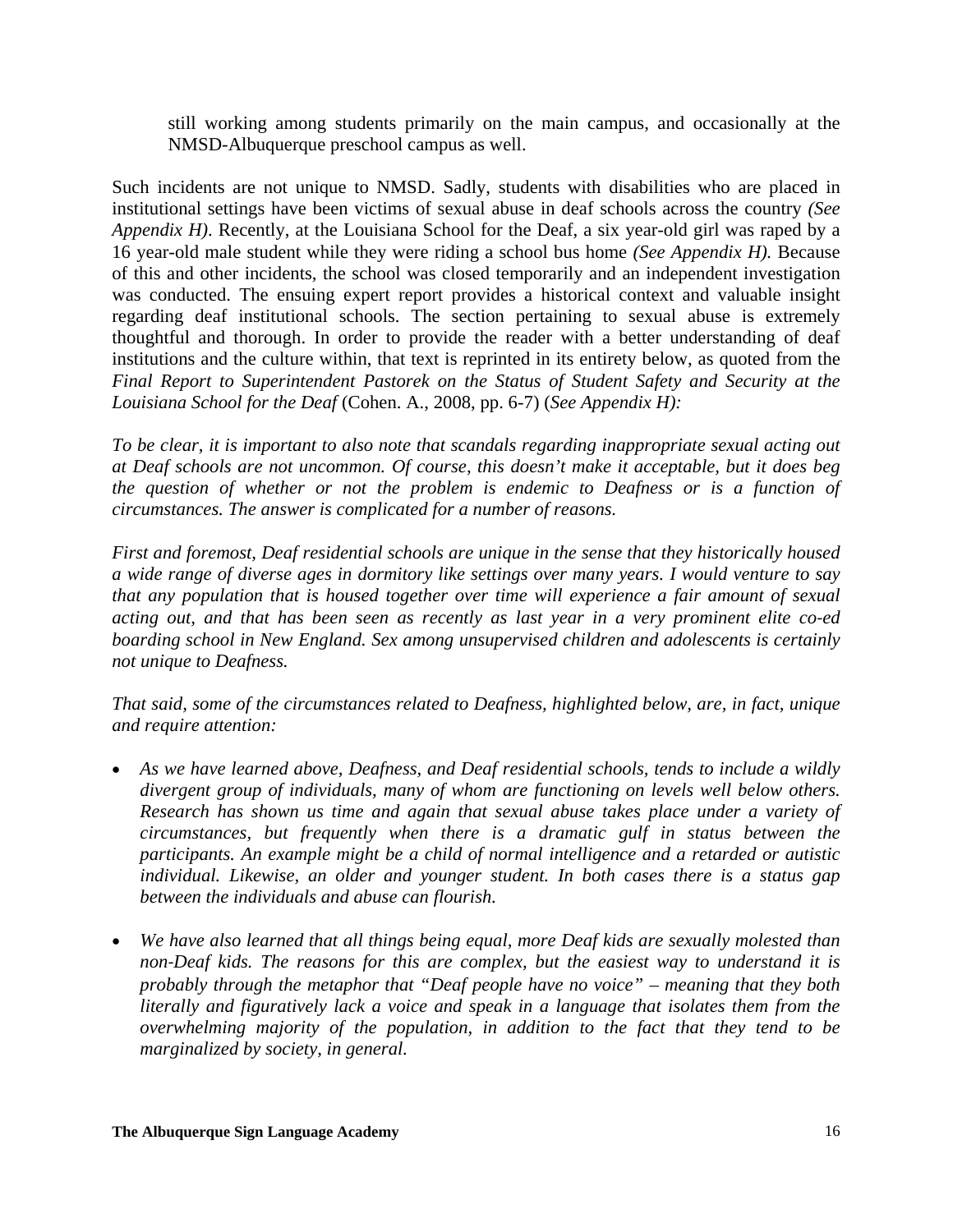- *Deaf residential schools are run as "regular" schools despite the fact that they function more and more as residential treatment centers for kids with a multitude of problems. As a result, state guidelines and standards are relatively minimal in regard to staffing requirements, training of staff, level of supervision, etc. Interestingly, and for a variety of reasons, most school directors tend to protect their status as "schools" rather than RTCs as they are uncomfortable with the dramatic increased expectations and costs that are necessary to provide security to such a complex population.*
- *Even if the residential schools were heavily staffed, we are all painfully aware of economic pressures that have routinely faced individual state departments of education. When that happens, budgets are cut everywhere, and Deaf schools tend to feel the loss in spades as their population is significantly less elastic than others and the result of decreased staffing is that kids go unsupervised.*
- *Ironically, even if the funding remained stable, which it has not, simply finding adequate staff is difficult as ASL is not known by most non‐Deaf professionals, and line staff jobs tend to pay minimal wage for only a 9 month period of time as the academic year end allows states to pay the least skilled staff members, who happen to spend the most time with the students, the least amount possible. What kind of staff do you think you'll attract under those circumstances?*
- *By definition, many Deaf students are developmentally delayed and frequently cannot handle the implications of sexual maturity in the face of societal limitations and boundaries.*

*Lastly, and perhaps most politically dangerous to suggest, the Deaf community tends to be a somewhat incestuous one by necessity. In most small towns or states the paucity of people fluent in ASL is minimal, so Deaf children, adolescents and adults are literally forced to rely on a relatively small total population of people who tend to gravitate to Deaf centers of employment for the socialization that they crave. As a result, many Deaf people who have gone through Deaf schools return to work there. If they experienced any abuse while there, they are statistically more prone to repeat the behaviors, and so on down the line*.

In conclusion, while NMSD receives considerable State funding and provides a number of services to deaf and hard of hearing children, the institutional learning environment can be less than ideal. Although school leaders and teachers are knowledgeable in deaf education and fluent in ASL, the program provides no educational opportunities for hearing students including siblings of deaf and hard of hearing, children of deaf parents, or children with special needs who would benefit from an ASL curriculum. Students sent to live away from their families can experience emotional problems and their relationship with their parents can suffer. While NMSD does provide access to ASL throughout the campus and a variety of social opportunities for students, test results indicate that many students are still educationally deficient and are not gaining the critical academic skills they will need throughout their lives. So while we are thankful to the many dedicated professionals currently working with children at NMSD, and while we agree that for some children an institutional school may be the best placement, many families would prefer an educational program located in Albuquerque which not only provides a language rich environment, but which is also safe, supportive of family connections and family culture, and academically outstanding.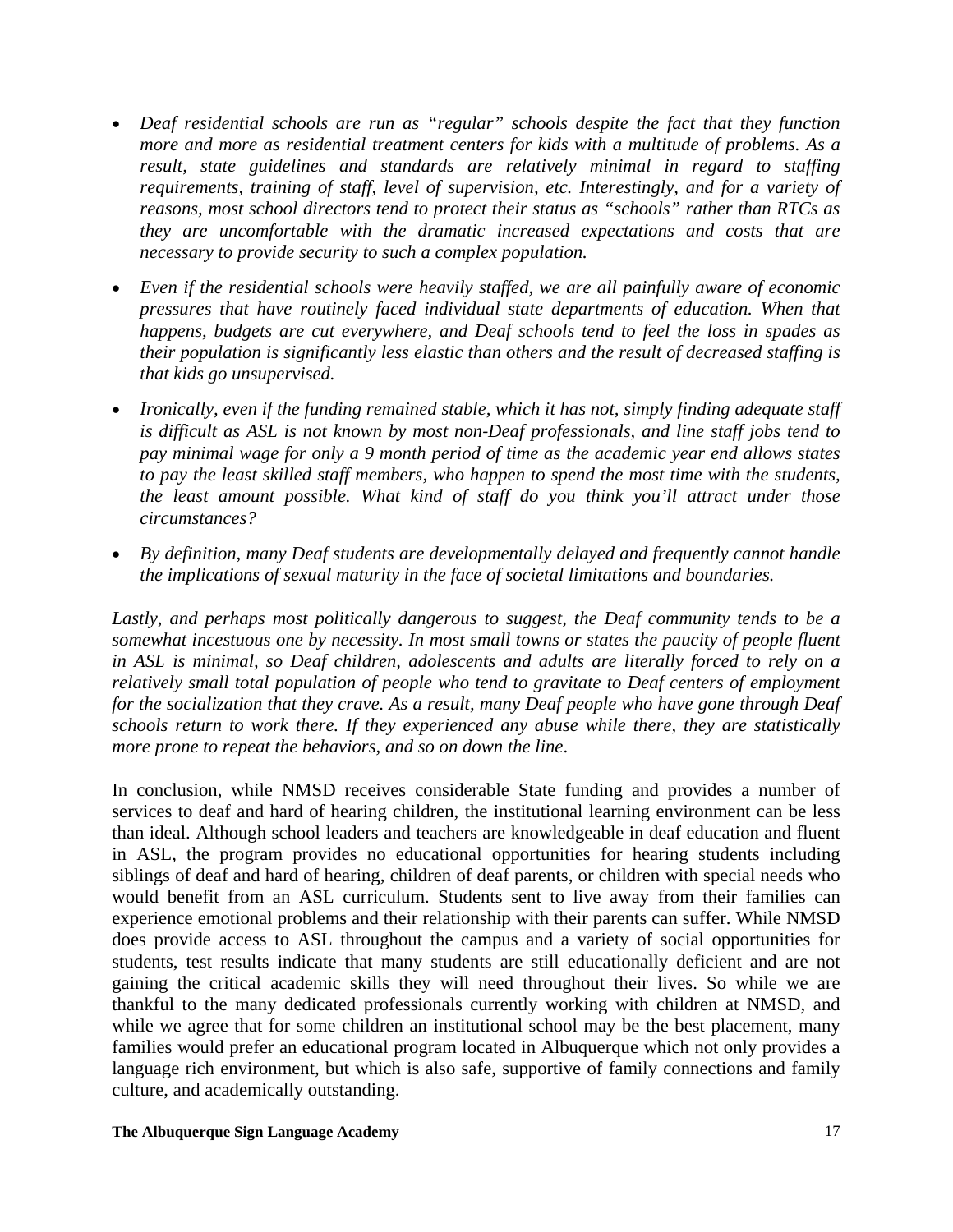## **PROPOSED EDUCATIONAL OPTION**

## **The Albuquerque Sign Language Academy (ASL Academy)**

The educational statistics on deaf and hard of hearing students are grim. Clearly there is a need for a quality educational program in Albuquerque, the largest metropolitan area in the State of New Mexico, which will accommodate deaf, hard of hearing and hearing students. The ASL Academy founders are devoted to closing the gap between deaf and hard of hearing children and their hearing counterparts by focusing on the importance of academic achievement, family involvement, and community connections. To that end, charter founders will develop a program focused on and knowledgeable in the unique needs of deaf and hard of hearing children and their families. By providing a carefully constructed learning environment for children who are deaf and hard of hearing, we will give them the opportunity to flourish and reach their full potential – not only educationally, but also socially and emotionally. We look forward to the opportunity to overcome these challenges and alter the course of these children's lives for the better.

To change course we must first understand the issues which influence the statistical data. *Toward Brighter Futures: 2003 Task Force Report on the Education of the Deaf and Hard of Hearing* (NMSD & NMDOE, 2003) also examined the causes of such poor educational outcomes and the following contributing factors were given:

- The unique, low incidence nature of hearing loss
- Limited auditory access to expressive and receptive language which is necessary for language development and attainment of cognitive milestones
- Lack of communication opportunities at home because 90% of children with hearing loss are born to hearing parents
- Limited opportunities for language at school due to lack of communicatively-fluent staff and communication-accessible program components
- Lack of timely modifications to school programming which ensure communication development and optimize academic achievement
- Society's historically negative view of hearing loss, which often results in low expectations for deaf and hard of hearing individuals

Additionally, the *2003 Task Force Report* gives a call to action to improve services to deaf and hard of hearing children by stating (NMSD & NMDOE, p. 17):

*"It is necessary because we cannot and must not tolerate the isolation of our children and youth and cannot accept impediments to their well-being and education growth.* 

*It is necessary and the right thing to do because this is not a partisan issue or an academic debate, but a matter of basic human needs and human rights.* 

*It is necessary because we cannot lose another generation of children and youth who are deaf or hard of hearing.* 

*Finally, it is necessary because they are all our children and youth."*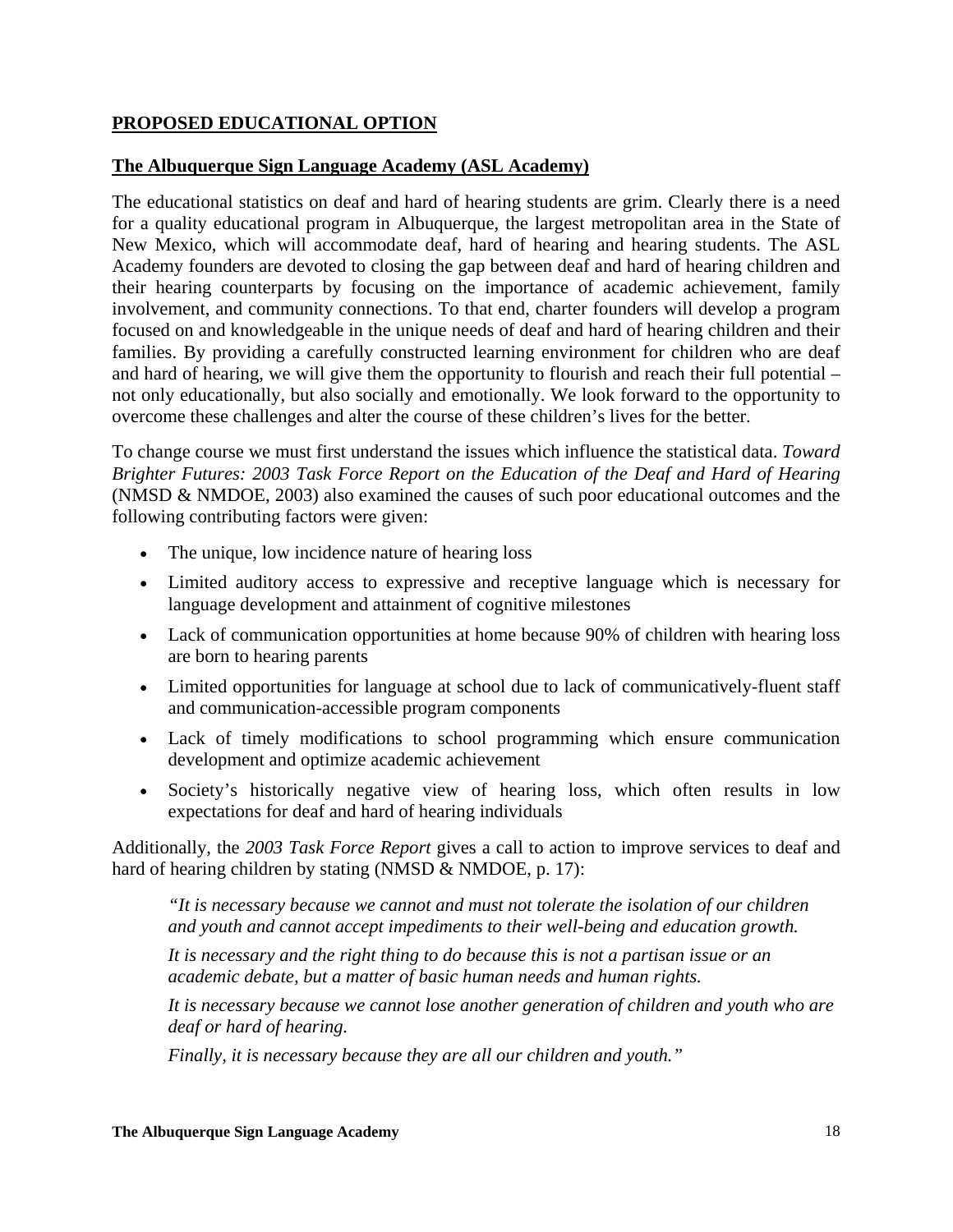We intend to answer that call by creating an excellent educational program for deaf and hard of hearing children and families. Opening a charter school is an exciting option because it provides for *significant and immediate* change. As with many other charter schools, parents and educators see a need which is not being addressed and a population which is not being served by existing schools or government programs. The purposes of charter schools are many, but these, as listed in The Charter Schools Act [22-8B-1 NMSA 1978], speak directly to our deaf and hard of hearing children:

- *to enable individual schools to structure their educational curriculum to encourage the use of different and innovative teaching methods*
- *to address the needs of all students, including those determined to be at risk*
- *to create new professional opportunities for teachers*
- *to improve student achievement*
- *to provide parents and students with an educational alternative*
- *to encourage parent and community involvement*

In 2004, the State of New Mexico enacted "The Deaf and Hard of Hearing Children's Educational Bill of Rights" *(See Appendix I)* which acknowledges that "hearing loss affects the most basic human need, communication." The purpose of this Bill is "to encourage the development of a communication-driven and language-driven educational delivery system in New Mexico for children who are Deaf or Hard of Hearing." Furthermore, the Bill states that it is necessary for deaf and hard of hearing children to advance in their educational endeavors, and that they are as capable as other children, but their educational environment must include:

- quality, ongoing and fluid communication
- teachers who understand and are trained in deaf education
- deaf and hard of hearing role models
- direct and appropriate access to all aspects of the educational model, including in the cafeteria, on the playground, and during extracurricular activities
- information to families

Section Three of *The Deaf and Hard of Hearing Children's Educational Bill of Rights* calls upon the public education department and other agencies to act expeditiously in ensuring that:

*"these children have what every other child takes for granted, including an educational environment in which their language and communication needs are fully addressed and developed and in which they have early, ongoing and quality access to planned and incidental communication opportunities; and the recommendations, consistent with the findings and purpose of the Deaf and Hard of Hearing Children's Educational Bill of Rights, be completed expeditiously."*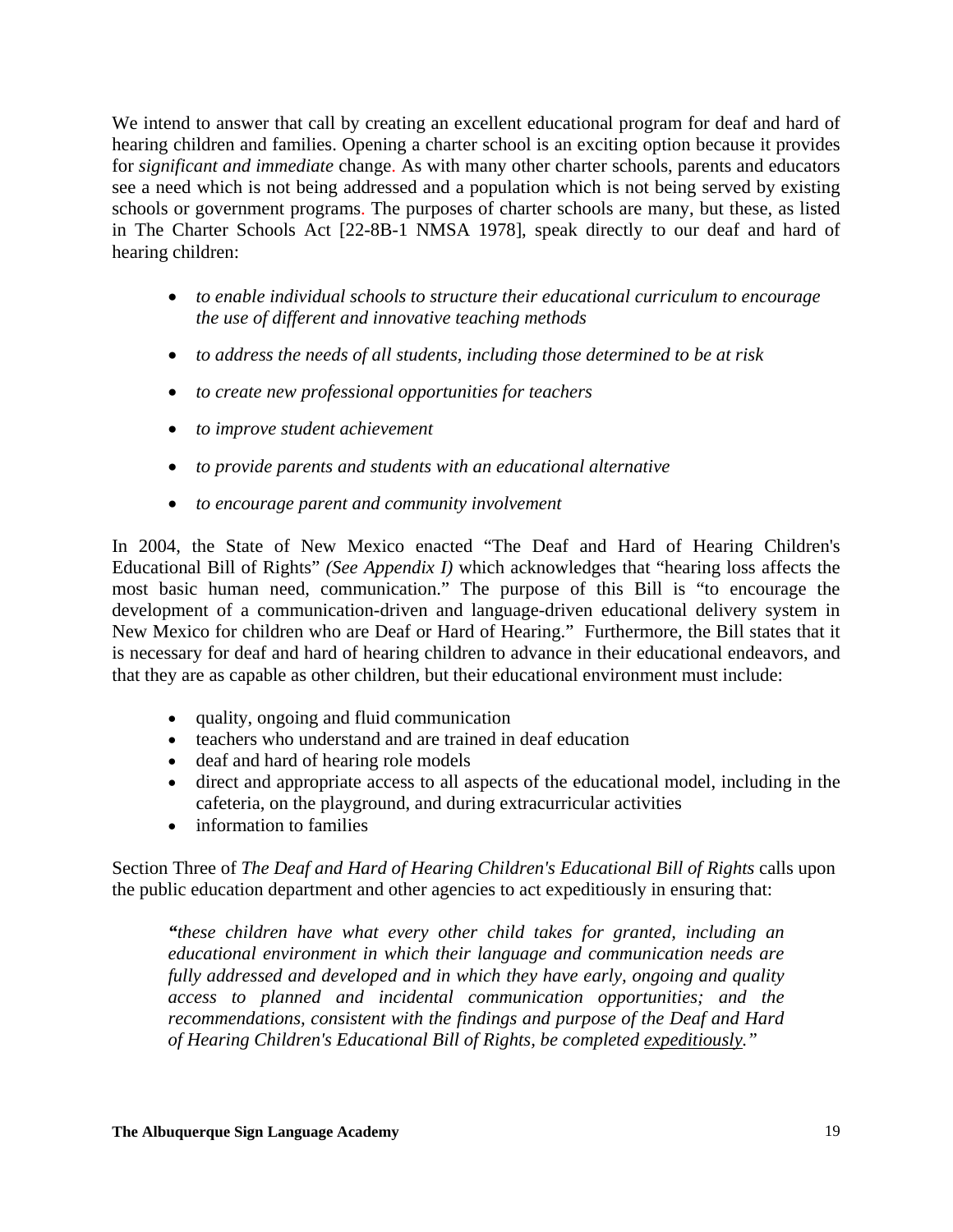The ASL Academy will offer an innovative program unlike any other program in the State of New Mexico. Nationally, there are only a few deaf and hard of hearing programs which also enroll hearing siblings and peers, and the ASL Academy vision further extends to include parents and families in order to foster real change in deaf education. The educational and social statistics demonstrate that the program models offered to date are simply not working. The ASL Academy has been carefully constructed to offer an educational experience that no other school or program in the State does.

By creating a bilingual multicultural school staffed by teachers and administrators who are all trained, experienced and passionate about education, we will create a true school-wide community in which deaf, hard of hearing, and hearing children and their families will be the main priority. All aspects of the program will focus on the needs of people impacted by hearing loss, including full access to curriculum, direct instruction in American Sign Language, high academic standards and expectations for all students, expansion of the critical mass by including hearing children such as siblings and children with deaf parents, school-wide access to language including in the cafeteria and on the playground, development of parent groups and educational workshops, relevant professional education opportunities for teachers, social opportunities including school clubs and athletic programs, and community events encouraging multiculturalism and networking. For many teachers, parents, and children, this allencompassing school has been an unattainable dream. By bringing together critical stakeholders and educational professionals, our charter school will succeed in accomplishing what many have long envisioned for the greater Albuquerque area.

*"…families, educators and consumers have realized that deaf and hard of hearing children, like all children, require and should have a number of options for the selection and development of communication and language and educational programs"* (The National Agenda, p. 16).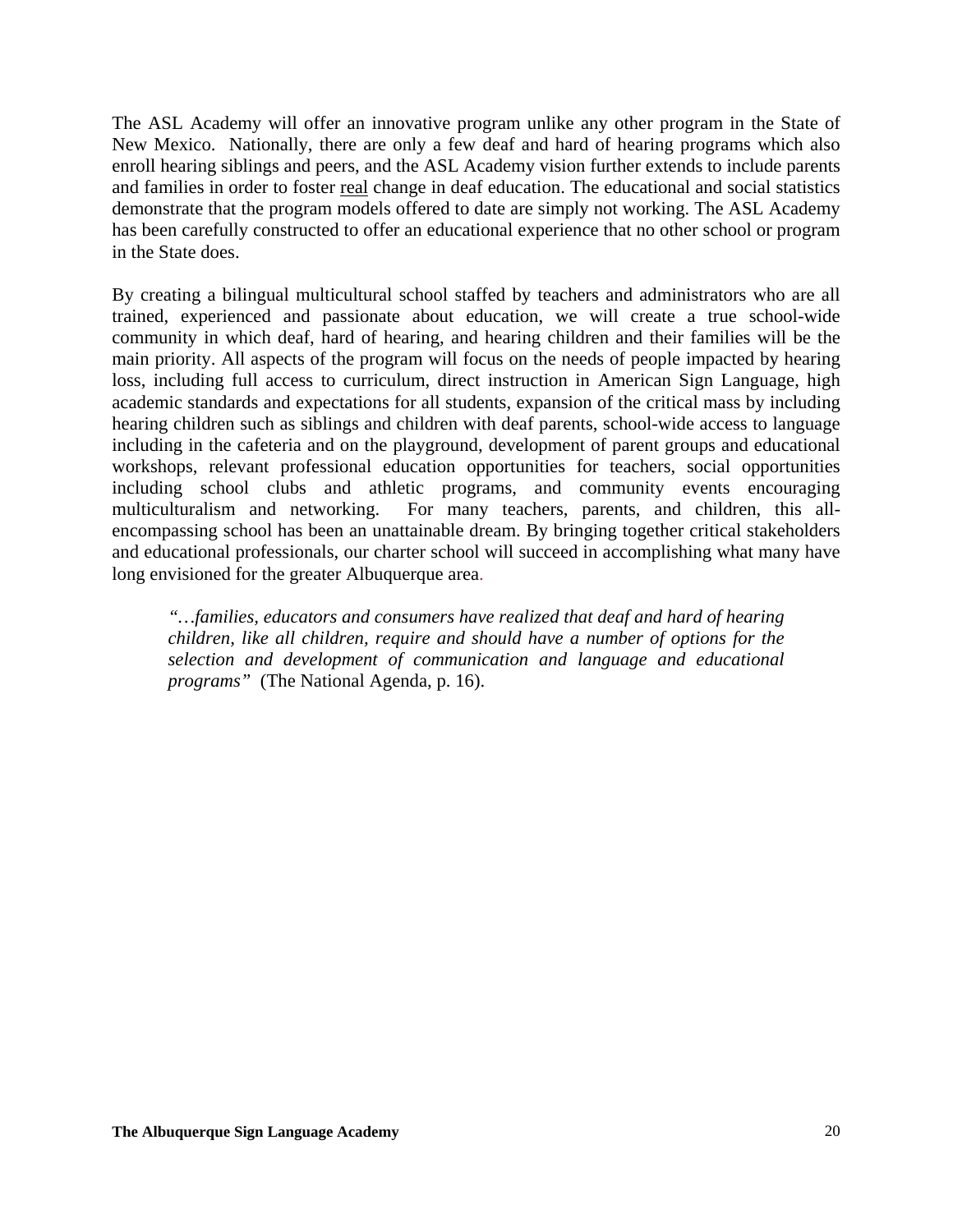## **SECTION V. EDUCATIONAL PLAN**

## **A. CURRICULUM FRAMEWORK**

## **1. PHILOSOPHY AND APPROACH TO INSTRUCTION**

• *A description of the educational philosophy and curricular approach of the proposed school.* 

The educational philosophy of The Albuquerque Sign Language Academy is built upon serving three important entities: the child, the family, and the community. The ASL Academy will be comprised predominantly of children who are deaf or hard of hearing, a population often misunderstood and educationally underserved. The parents and teachers of deaf and hard of hearing children recognize that these children are capable and eager to learn, and if given the right learning environment, their accomplishments can be as limitless as those of their hearing peers. A carefully designed, dynamic, and bilingual learning environment which meets the needs of each child individually will optimize educational outcomes for all children, whether deaf, hard of hearing, or hearing.

• *A description of why the particular educational philosophy and/or approach was selected.* 

The ASL Academy's educational philosophy supports the cultural model of deafness which recognizes that deaf persons have a unique identity, language, history and society, as opposed to simply a biological disability, and that children are served best when American Sign Language is the instructional language. This cultural model has gained support in the last decade, because the clinical model which focuses on simply overcoming the biological hearing deficit using amplification techniques resulted in poor educational outcomes such as the third grade reading levels of deaf high school graduates previously discussed (Drasgow, 1998). The pedagogy for teaching deaf children has been the basis for much discussion. Some programs have utilized a "total communication" model which exposes students to both spoken English and ASL simultaneously. However, because ASL is a language that is both grammatically and structurally different than English, many critics contend that it is therefore impossible to speak English and sign ASL at the same time. Other programs provide use an educational interpreter, however, oftentimes the core meaning of the curriculum is lost, along with the richness of the language, when students must attend to two people at the same time. The ASL Academy will utilize a direct instruction model since these programs have been widely researched and are accepted as providing improved educational outcomes for a variety of students, including regular educational students, hearing students with learning disabilities, deaf, and hard of hearing students (Kraemer, Kramer & Koch, 2001). The ASL Academy believes that all children are entitled to full access to the curriculum and appropriately trained ASL fluent educators to guide them in their studies. Therefore, the bilingual curriculum will be rigorous and standards-based, and will utilize direct instruction in American Sign Language (ASL) and English to promote high academic expectations for all students.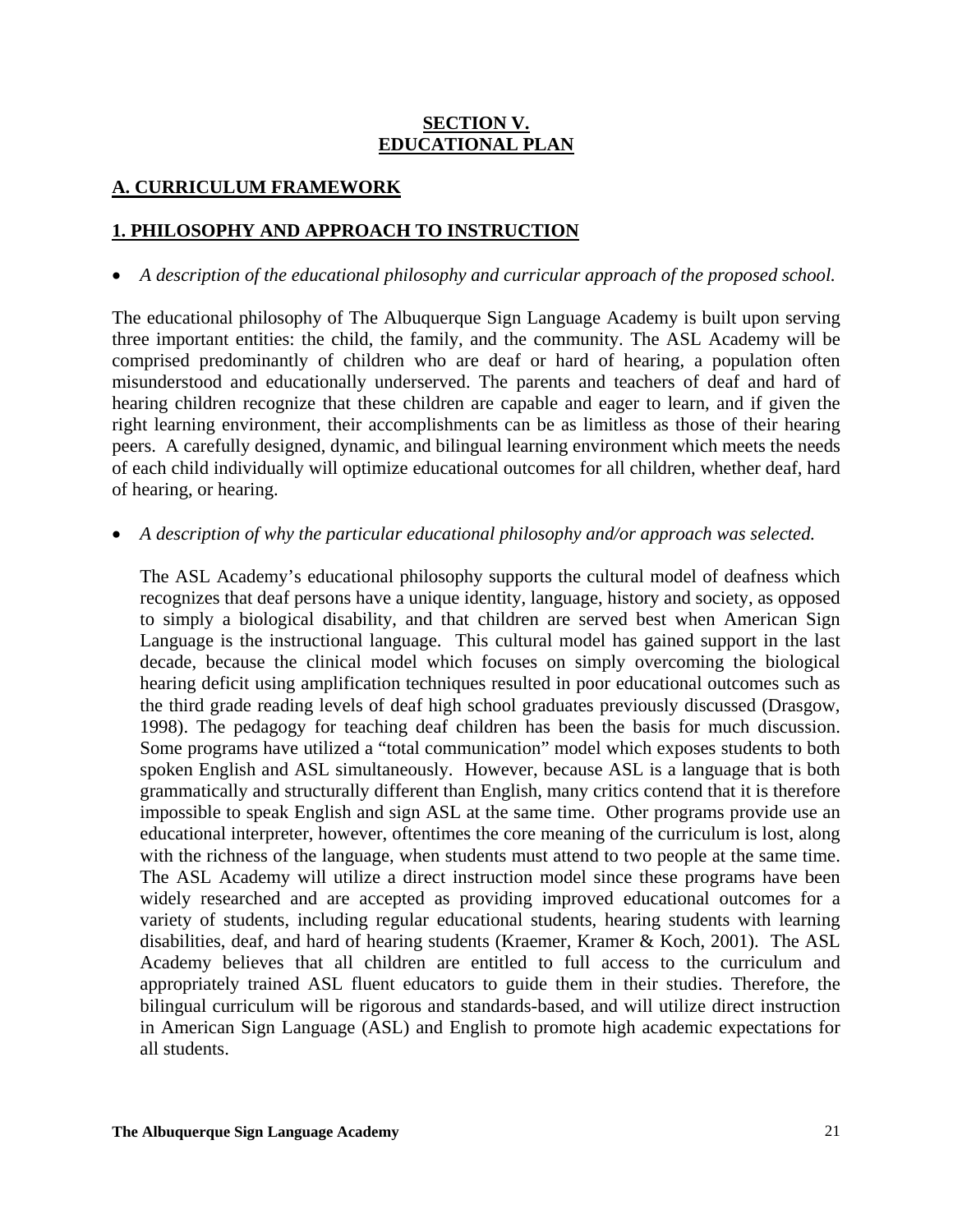• *Documentation, research, and/or a rationale that supports the educational philosophy and curricular approach.* 

Sherman Wilcox, Ph.D, professor of linguistics and chair of the Department of Linguistics at the University of New Mexico, provides the following commentary regarding American Sign Language (Wilcox, 1991):

*Because of its unique modality -- visual/gestural rather than aural/oral -- many people wrongly assume that ASL is fundamentally different than spoken*  languages. ASL is a fully developed human language, one of the hundreds of *naturally occurring signed languages of the world. It is not a derivative of English. It is not a "simplified" language -- it contains structures and processes which English lacks (such as ASL's rich verbal aspect and classifier systems). There is abundant linguistic research on ASL demonstrating that the grammar of ASL is radically different from English -- surely as different as any of the more traditional foreign languages taught in school.* 

American Sign Language is the third most widely used language in the United States, and is the predominant language, meaning it was learned as the first or second language, for an estimated 500,000 Americans including Deaf native signers, hearing children who have Deaf parents, and adult Deaf persons who learned ASL from other Deaf adults *(*Wilcox, S & Peyton, J.K. 1999 and E-Michigan, 2002). Additionally, ASL has its own literature by and about Deaf people, in both written and oral modes, reflecting customs and rituals, legends and tales, games and jokes, poetry and naming practices unique to Deaf culture. In fact, "Deaf culture is now recognized and studied by anthropologists, ethnographers, folklorists, and others interested in culture and crosscultural communication" (Wilcox, 1991).

Research indicates that because ASL is a fully developed and natural language, containing "grammatically sound phonological, morphological, and syntactical structures," its use allows deaf and hard of hearing students to acquire language in a normal and predictable manner, quite similar to the way hearing children acquire spoken language. For optimal language acquisition, children should be exposed to ASL during the early years of childhood, including preschool and elementary ages. It is important for all deaf and hard of hearing children, regardless of level of impairment or family background, to have a foundation in ASL so that they have a mode for accessing, organizing, and expressing information presented in an academic setting (Drasgow, 1998). Children who have ASL as a first language can then further build upon that language base and develop English skills. Conversely, children with weak ASL skills and therefore a weak language base demonstrate more difficulty in transferring between ASL and English (Speights, 1996). Research shows that deaf children who are exposed to ASL at an early age have better academic outcomes than deaf children with limited or no ASL experience, and that children with only moderate levels of ASL fluency demonstrate improvements in English literacy. As a visual language, American Sign Language is best suited for providing full access to curriculum for deaf and hard of hearing students, which is why the ASL-English bilingual model will be utilized at the ASL Academy (Drasgow, 1998).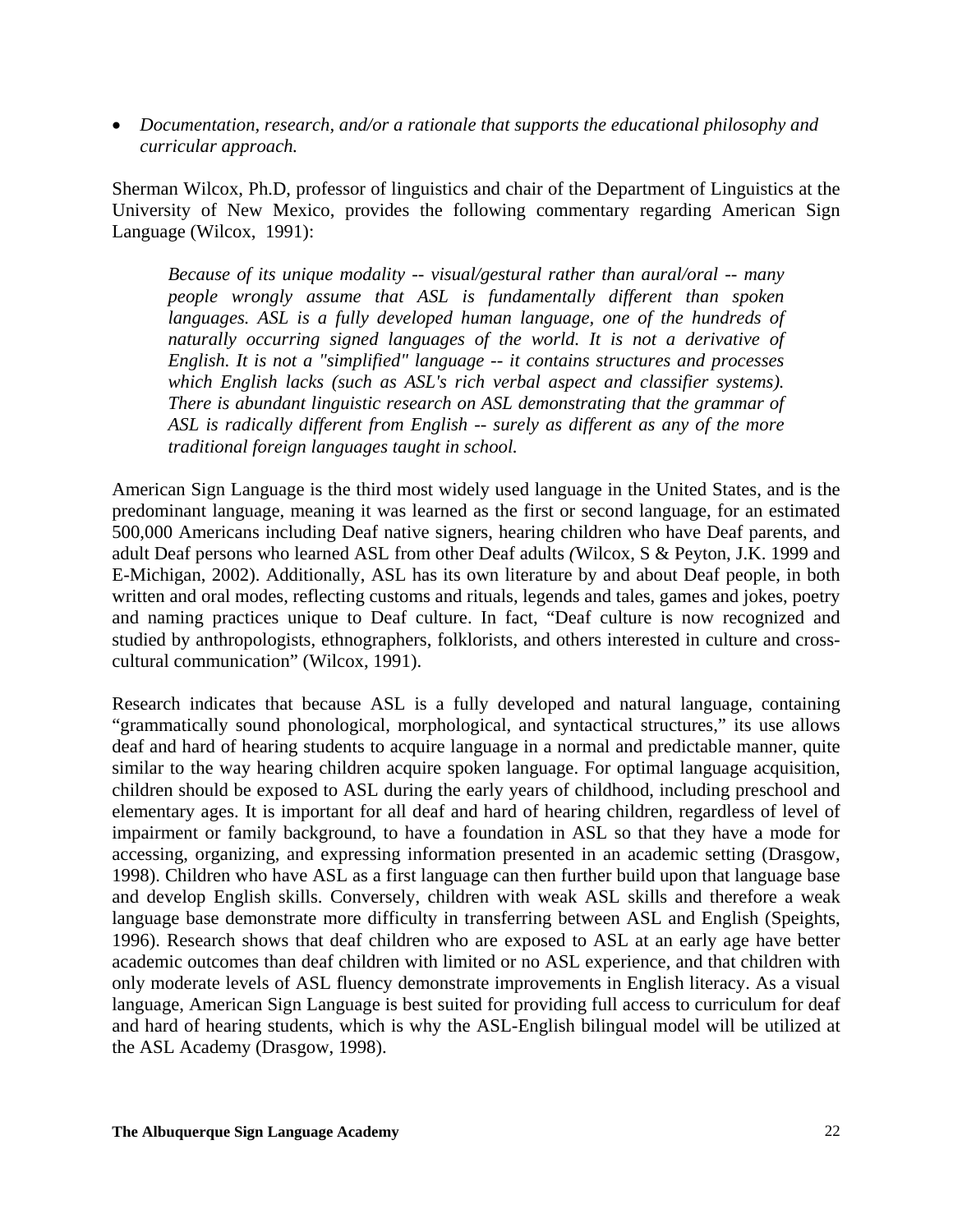• *An explanation of why the educational philosophy and/or approach is/are likely to result in improved educational performance of students.*

American Sign Language was shown to enhance brain activity in a study of persons who were deaf, hard of hearing, and hearing, and included a mix of those who knew and did not know ASL prior to the study. Brain scans indicated increased blood flow as a measure of neural activity in both sides of the brain, with the left side being typically used to access English and the right side used to access sign language. When students utilize both sides of their brain they are capable of making more connections related to learning, thereby resulting in increased educational outcomes. Younger children can more readily acquire second and third languages, and those intellectual skills are transferable to other areas. This is true for both regular education and special education students (Lawrence, 2001)*.* The concept of "distinct memory stores" demonstrates how the "built-in redundancy" of the bilingual model provides two sources for information recall, thereby assisting students in mastering new concepts, and further supporting brain growth and development in young children (Prevatte, 2005).

The bilingual educational model incorporating American Sign Language and English, in both spoken and written forms, is additionally beneficial to all students because it promotes acquisition of English literacy skills. The ASL Academy will utilize American Sign Language to improve pre-literacy and literacy skills in students since research has proven using ASL positively impacts "vocabulary development, phonemic awareness, letter-sound relationship, and spelling ability" (Prevatte, 2005). Additional evidence specific to hearing children's exposure to sign language and fingerspelling indicates benefits in vocabulary recall, use of adjectives and adverbs, early language acquisition, improved reading and communication skills, and accelerated language development (Forham, 2001)*.* Not surprisingly, research on the use of ASL with hearing students indicates benefits related not only to literacy, but also to cognition, including findings that exposure to a visuo-gestural language improves visual-spatial cognition and spatial memory. Sign language experience enhances nonverbal cognitive skills including visual/perceptual discrimination and spatial relations recognition. One report concluded that "it would be extremely useful to offer sign language as a second language to hearing children" for these reasons (Capirici, Cattani, Rossini & Volterra, 1998).

It is important to emphasize that in addition to utilizing ASL to deliver instructional information, the ASL Academy supports a true bilingual model in which students must develop *language* and *academic* proficiency in both ASL and English. To this end, educational research supports teaching each language separately. In order for students to experience the cognitive and academic advantages of a bilingual program, and become proficient in both languages, each language must be given equal importance in the curriculum and in classroom instruction, and the program must require sufficient amounts of student work product in both languages. The ASL Academy supports an instructional model which utilizes "language planning" to ensure teachers are "consciously separating and monitoring the two languages and presenting them as distinct systems" (Nover, 2006). The ASL Academy will implement a bilingual model for curriculum development and instruction in language arts to promote student language competence in both ASL and English and therefore improve student testing scores in reading, which will facilitate improvements in other content areas as well.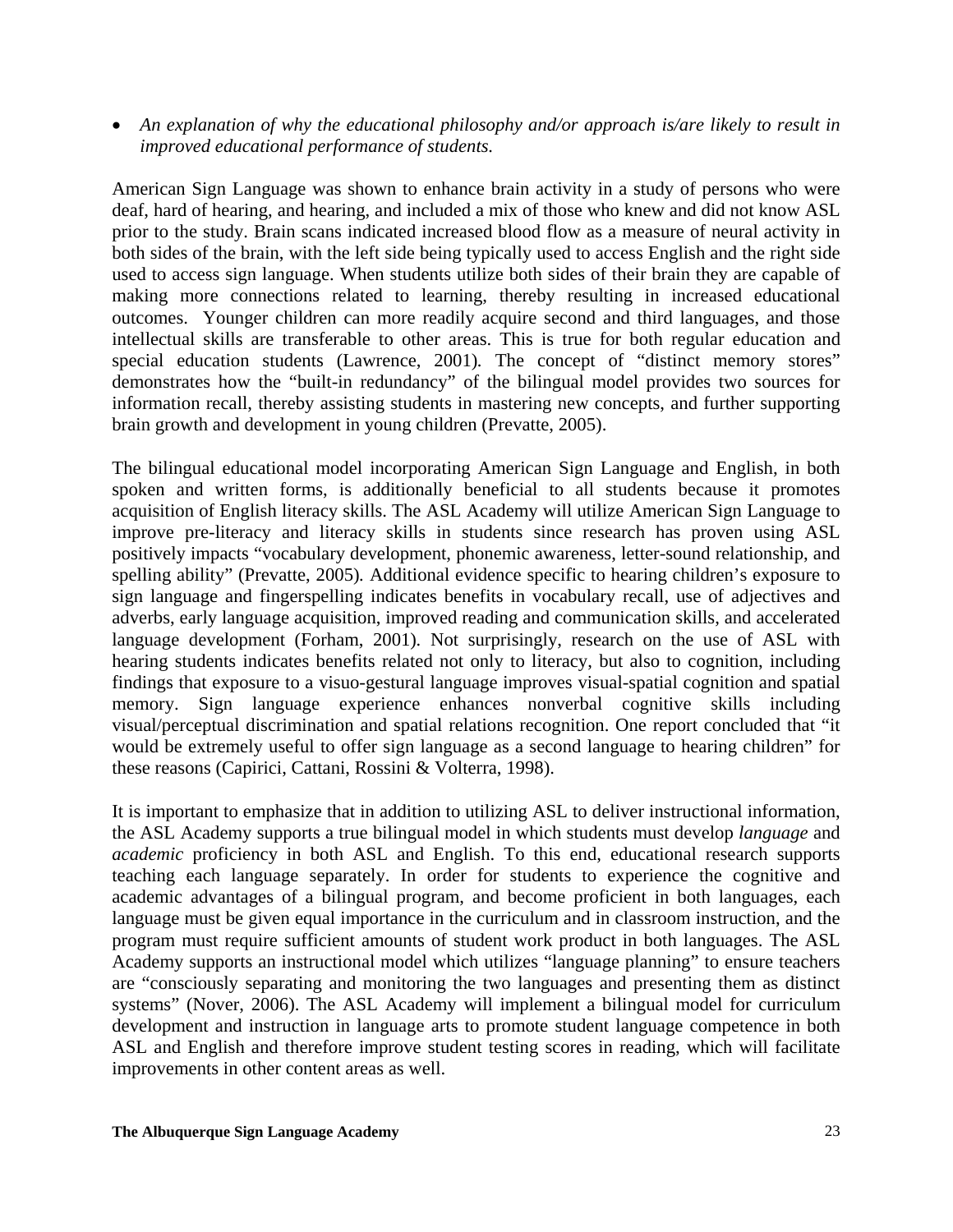Research on a co-enrollment program containing deaf, hard of hearing, and hearing children noted that hearing students acquired sign language skills quickly and began signing to their deaf and hard of hearing classmates within a short time. Hearing students continued to gain ASL skills to the point that by the second and third year of the program some hearing students would sign without speaking, and for a classroom observer it would be difficult to distinguish the hearing students from the deaf and hard of hearing students in the class. Testing data showed significant gains in deaf and hard of hearing student's reading scores in the second and third years of the program, which was in contrast to the below grade level scores of children not in the program. Researchers commented that such improvement "speaks highly of the co-enrollment model." Additionally, teachers in the co-enrollment program noted that hearing students benefited from the "increased wait time and decreased teacher talk rate." Of equal importance was the resulting increased interaction between deaf and hearing students that the program provided by teaching ASL to hearing students. By providing students with a common language, deaf and hard of hearing students were able to expand their social circle and have meaningful conversations with hearing peers. Similarly, one of the first co-enrollment programs in the United States, the Tripod program in California, has noted that "socially, deaf and hard of hearing students and hearing students developed friendships that were maintained outside of the classroom setting and learned to comfortably communicate with one another" (Kreimeyer, Crooke, Drye, Egbert & Klein, 2000). The ASL Academy will further build upon these encouraging findings and create a diverse school setting in which all children can communicate directly with one another, thereby improving social opportunities for deaf and hard of hearing children which are frequently lacking in other programs, while increasing self-confidence and social-emotional well-being of all students.

• *A description of how the educational philosophy and/or approach aligns with the school's mission and student needs.* 

ASL Academy students will be provided with a language rich environment (ASL and English) which will allow them to gain knowledge of self, peers and the world. The ASL Academy curriculum will provide state-required educational content through direct instruction utilizing a variety of teaching strategies including, but not limited to, thematic-focused classroom activities, special projects and field trips. The educational philosophy and classroom environment will promote the following additional aspects which are critical to student success:

- Students will be active participants in the educational process and will be provided with a variety of learning experiences and opportunities for hands-on and self-directed involvement.
- Students will be encouraged to develop relationships with other children, and such peer interaction opportunities will be incorporated into the curriculum and school environment daily.
- Classroom environments will be exciting, interesting, and academically focused, and will be integrated with the school environment and the surrounding community.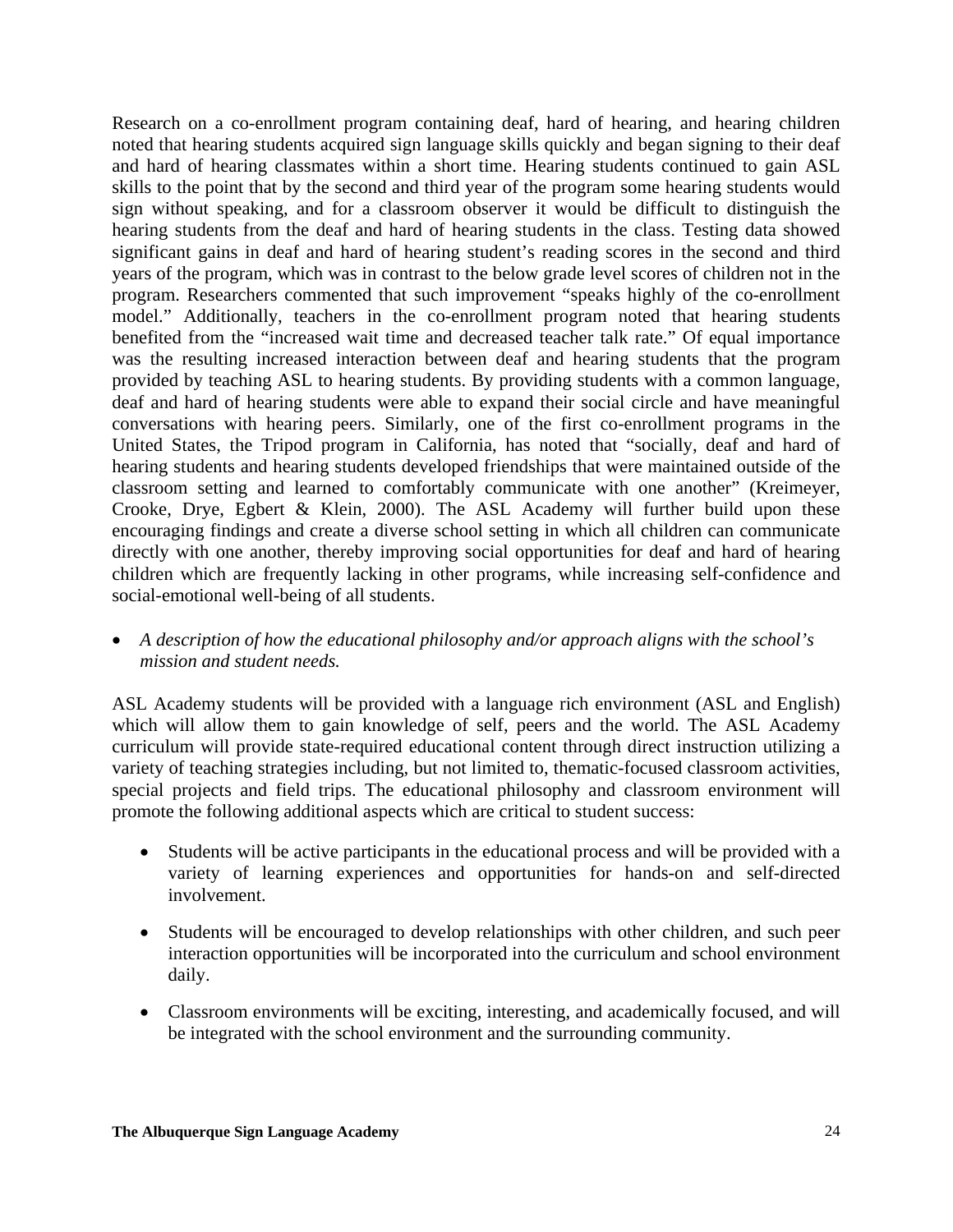• Academic expectations for all students will be high, and instruction will be differentiated and appropriately modified to meet the needs of each child individually to ensure student mastery of required curriculum content.

Teachers and educational assistants will be instrumental in establishing high student expectations and providing a superior educational environment for ASL Academy students. ASL Academy educators will be deaf and hearing professionals certified in deaf education, special education and regular education collectively, and fluent in ASL and English. Teacher and educational staff quality will be ensured through a rigorous interview process, continuous supervision, and regular performance evaluations. Additionally, teachers and school staff will be supported through regular professional development programs which are applicable to their work and reflective of their knowledge, experience, abilities and interests. Research on teacher excellence indicates the following qualities, philosophies, skills, and instructional approaches serve students best, and therefore, will be utilized at the ASL Academy in order to promote high academic expectations and ultimately improve educational outcomes (Banks, 2005):

- Demonstrate a passion for school mission, educational content, and teaching, which indicates a concern for students' academic achievement and emotional well-being
- Knowledge of students' talents, needs, and prior experiences, and ability to modify instruction to accommodate for differences in students
- Ability to work collaboratively with families and professionals to implement student educational plans, and then effectively and regularly communicate instructional goals and progress with students, families, and other professionals
- Ability to convey information clearly and concisely, to break down complex ideas and make them understandable, and to repeat key concepts throughout the instructional period
- Engage students by teaching them not only the concepts, but also how to think and problem-solve in order to develop critical cognitive strategies that will better prepare them for life
- Encourage student interaction and participation, and provide opportunities for students to learn from each other in a nurturing, supportive and safe learning environment which fosters student trust and self-confidence
- Challenge students and provide situations in which students might fail
- Highly organized, efficient time management skills, and an established classroom routine including the development of high quality lesson plans
- Create an atmosphere that is flexible, yet controlled, integrate behavior management into instruction, and develop effective behavior support plans

The ASL Academy acknowledges that parents are of critical importance to the learning process and directly impact student achievement. Teachers and school staff will view parents as partners, collaborators and advocates for their children, and parents will be respected as their child's first teacher, and an integral part of the educational process. The school community will be supportive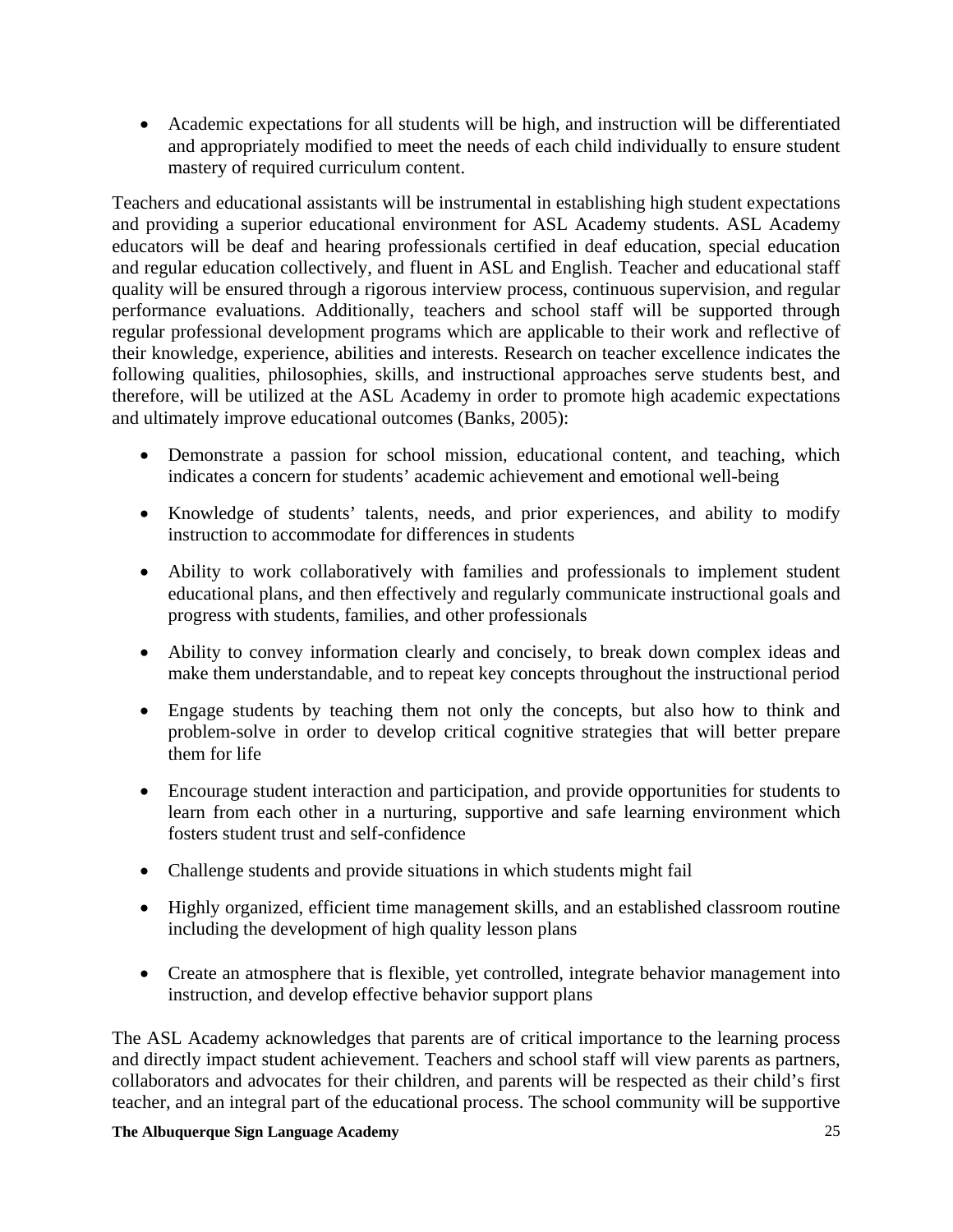of parents and families and will accept children as the collective responsibility of the community. Educational research encourages thoughtful reflection on the importance of parent-teacher relationships and the purposeful creation of positive partnerships. Oftentimes, the relationship between parents and deaf education professionals is strained when parents are sometimes made to feel "inadequate or at odds" with the professionals. The result is that parents may have a more difficult time being directly and actively involved in their child's educational experience (Calderon, 2000)*.* The educational philosophy of the ASL Academy requires that teachers and school officials work to promote healthy and cooperative relationships with parents in order to provide students with a positive educational experience and learning environment conducive to student achievement. Such relationships will be based on the mutual goal of improving educational outcomes and will be built through regular teacher-parent collaborative meetings and conversations regarding student progress. Teachers will also be encouraged to incorporate parent-volunteers into the classroom setting. These opportunities will allow the parent to observe teacher interactions with students, and parents can then model that behavior in order to improve communication with their own child. By consciously including parents in school activities, parents will feel valued by the school community (Calderon, 2000).

Because the ASL Academy's educational philosophy and mission place a high value on the family, the school will employ a full-time Family and Community Programs Coordinator to provide ample opportunities to support families by organizing and providing ASL classes, parent groups, deaf role models, and educational workshops. ASL classes will be integrated with school themes and curriculum to allow parents to obtain relevant vocabulary and to assist their child with homework assignments. Other classes and workshops will relate to child development, parenting skills, and other topics of interest as identified by parental input. Research indicates a positive link between increased maternal communication skills and a child's language development, early reading skills and social-emotional development. Additionally, "mothers who developed better communication skills with their children had children with higher language and reading scores and less behavior problems" (Calderon, 2000). Interestingly, it is also reported that parents of deaf children were more likely to observe, rather than actively volunteer, in the classroom. It was offered that one reason may be parents feeling that they are not skilled enough to actively participate in the classroom. It is further recommended that educators "do not undervalue the importance of school-sponsored sign classes, family retreats, open door policies, or other efforts that can help families increase their communication skills with their child. These activities indicate to families that they are vitally important to the education of their child and that schools value the home-school connection" (Calderon, 2000).

Research further suggests that parents who are deaf themselves may be more accepting of their children with hearing loss, and that the resulting positive parent-child interaction "contributes to the child's higher self-esteem, which consequently results in higher achievement" (Drasgow, 1998). Clearly, since 90% of deaf and hard of hearing children are born into hearing families, it is critical that support services including ASL acquisition, as well as information for parents regarding hearing loss, are provided. These hearing families are often learning ASL as a second language, and since a strong ASL foundation results in better educational outcomes, the ASL Academy's educational philosophy encompasses family support services. By assisting parents in their attainment of ASL and thereby allowing them to communicate with their children directly and to have more meaningful conversations with their children, the ASL Academy will further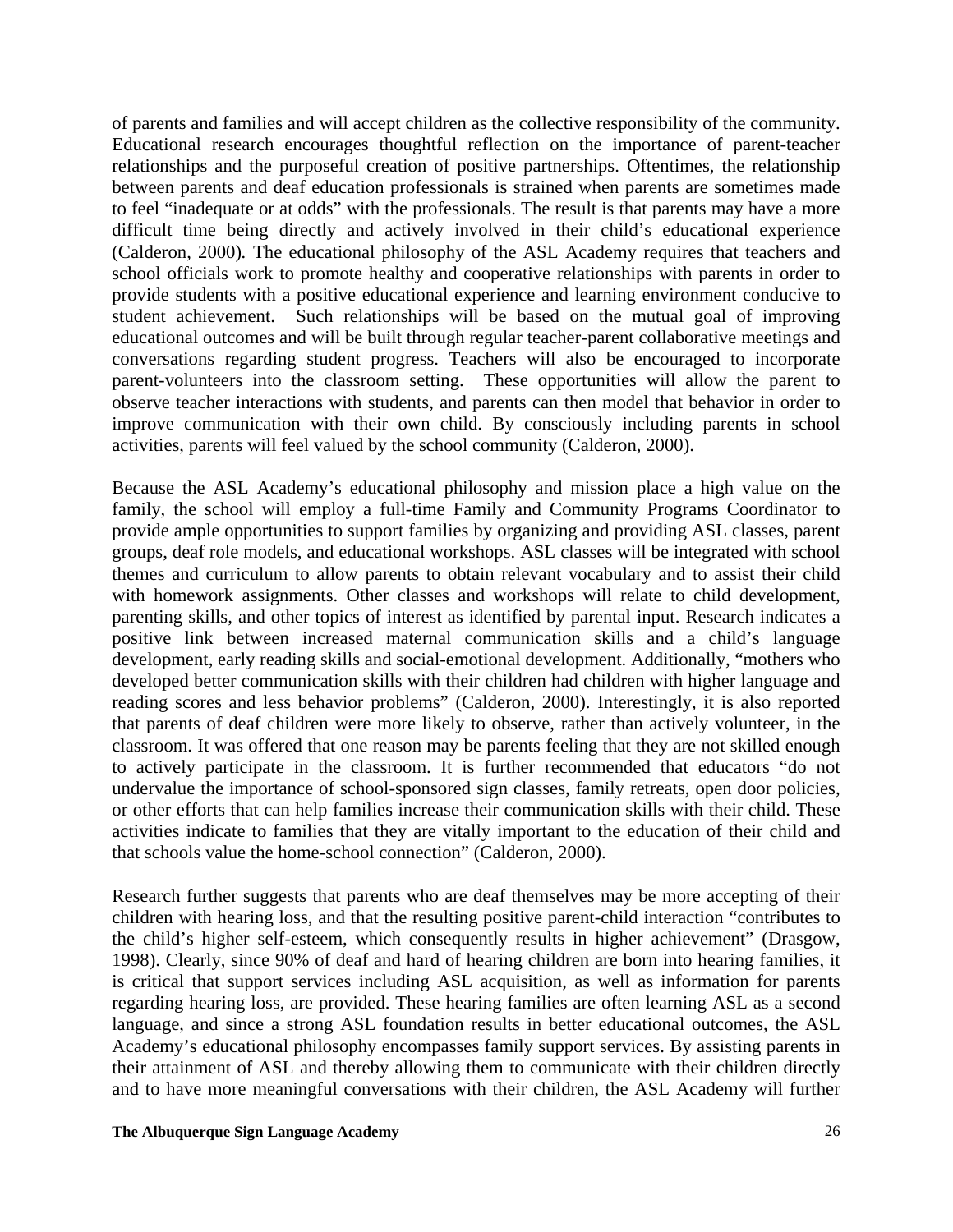positively impact educational outcomes. Parents will be better equipped to support their child's language development, will have more understanding of their child's experiences related to hearing loss, and will hold higher overall expectations for their child.

Regarding community support, research indicates that mothers of deaf children have smaller social networks, and almost one-third express dissatisfaction with support received from partners and friends. It was noted that mothers who were satisfied with social support reported more positive interaction with their deaf children, and it was therefore recommended that increasing mothers' satisfaction with support networks would further improve their relationship with their deaf child (Lederberg & Golbach, 2002)*.* Additionally, it is recommended that intervention services focus on "boosting the resources that mothers need for coping and try to diminish the effect of stress-intensifying factors." Such services would focus on improving networking and confirming a mother's sense of coherence, that is, her view of the world as being meaningful and predictable (Hintermair, 2004).

In an effort to develop community support and grow social networks in order to provide families with additional resources, the ASL Academy's Family and Community Programs Coordinator will organize school-sponsored events and will distribute information regarding additional community events. This will provide opportunities to connect students and parents with other deaf and hard of hearing families and adults in the greater Albuquerque area and throughout New Mexico. ASL Academy community events will encourage participation by deaf and hard of hearing peers enrolled in other schools and will facilitate student and family networking. In this way, the school will unite and expand the critical-mass of students in the greater Albuquerque area and promote school-family-community relationships with the Deaf and hearing communities. Research shows that for children who have significant hearing loss, being a member of the Deaf community is important because it "promotes a healthy view of who they are as human beings and increases self-esteem and confidence in their abilities to interact in a wide array of situations." It is important to note that Deaf, with a capital D, is used to identify deafness as a cultural issue, and not simply as a medical issue (Baker & Baker, 1997).

By hosting inclusive community events, the ASL Academy will increase awareness of deaf and hard of hearing persons, which are often overlooked by the majority community of hearing persons. The ASL Academy will strive to build connections between Deaf and hearing cultures, which are further entwined in the Mexican, Hispanic and Native American cultures also common in New Mexico. These opportunities to create new partnerships are exciting and will be embraced and fostered through the inclusive school culture of the ASL Academy. Important new relationships will provide the essential framework in which all children can grow and prosper, and will create a multi-cultural environment ideal for learning. By providing a quality bilingual multi-cultural educational program which focuses on ASL-English language acquisition, is aligned with State standards, and promotes family and community involvement, the ASL Academy will positively impact student achievement and educational outcomes for all students in the greater Albuquerque area.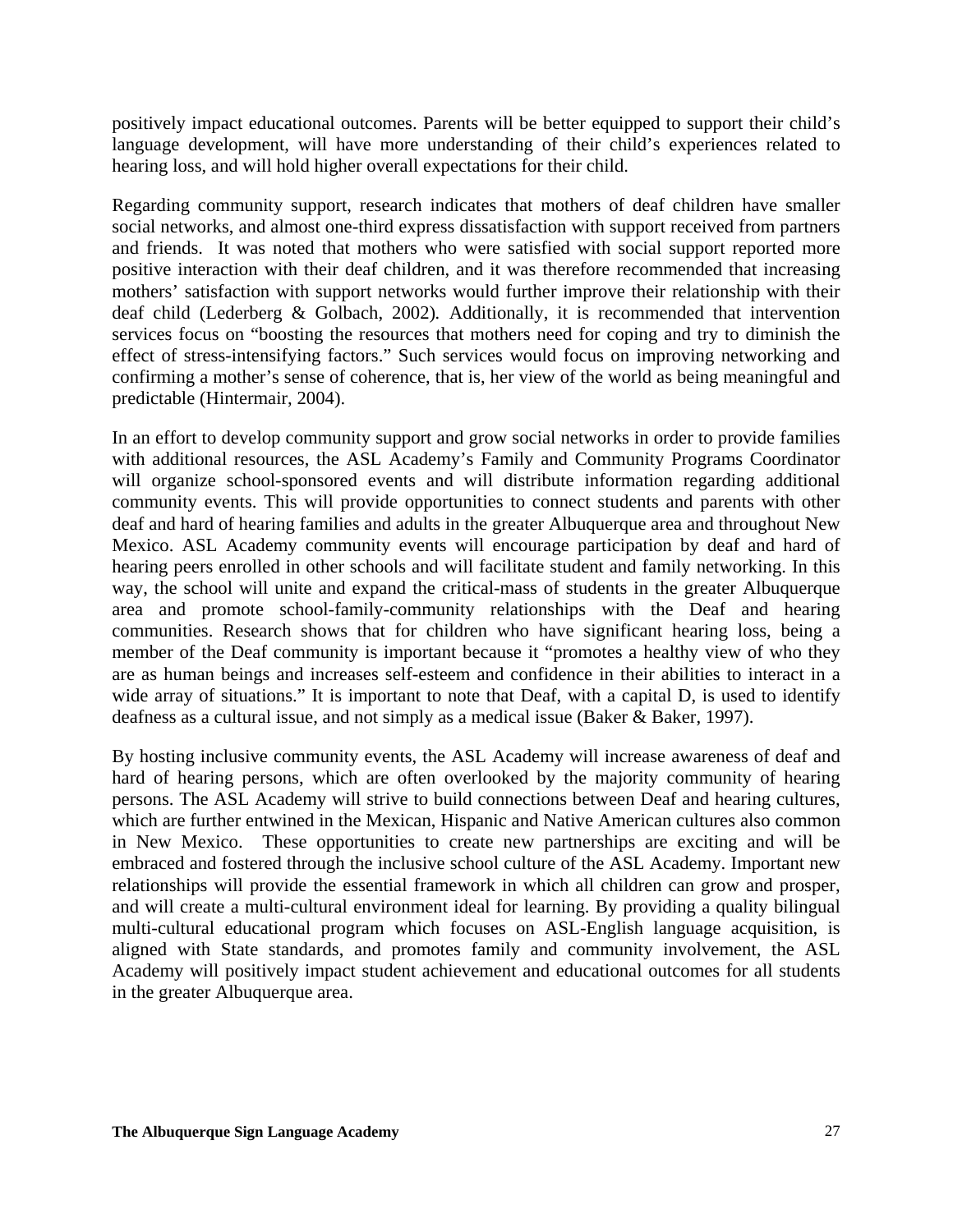## **2. DESCRIPTION OF THE CURRICULUM**

• *If the curriculum has yet to be developed: A description of the proposed curriculum and a specific plan for its development that will include a scope and sequence. The development plan should include a description of the process, a timeline, and resources (including staffing) to be utilized.* 

## **Preschool Curriculum**

Beginning with the 2011-2012 school year, the second year of operation, the ASL Academy will offer a preschool class for three- and four-year-olds. The preschool curriculum will align with the educational philosophy of the ASL Academy by providing a bilingual ASL-English, multicultural educational model promoting student achievement, family involvement, and community integration.

The preschool curriculum will focus on:

- language acquisition and communication skill development
- physical, social and emotional development and well-being
- foundational knowledge of language arts, mathematics, science and social studies
- providing educational class for families and improving family support networks
- building multi-cultural community connections

By providing a quality preschool curriculum focused on early intervention and language acquisition for both the child and their parents, the ASL Academy will further positively impact student achievement and educational outcomes.

## *Preschool Curriculum Development Plan:*

- *February-March 2011 Trilateral Leadership Team conducts interviews for preschool teaching position(s) and makes hiring recommendations to Board.*
- *April-May 2011 Governance Board fills teaching position(s) for preschool program.*
- May-June 2011 Academy Administrator and preschool staff develop and present *preschool curriculum to Governance Board for review and approval.*
- *July 2011 Implementation of finalized preschool curriculum for 2011/2012 school year.*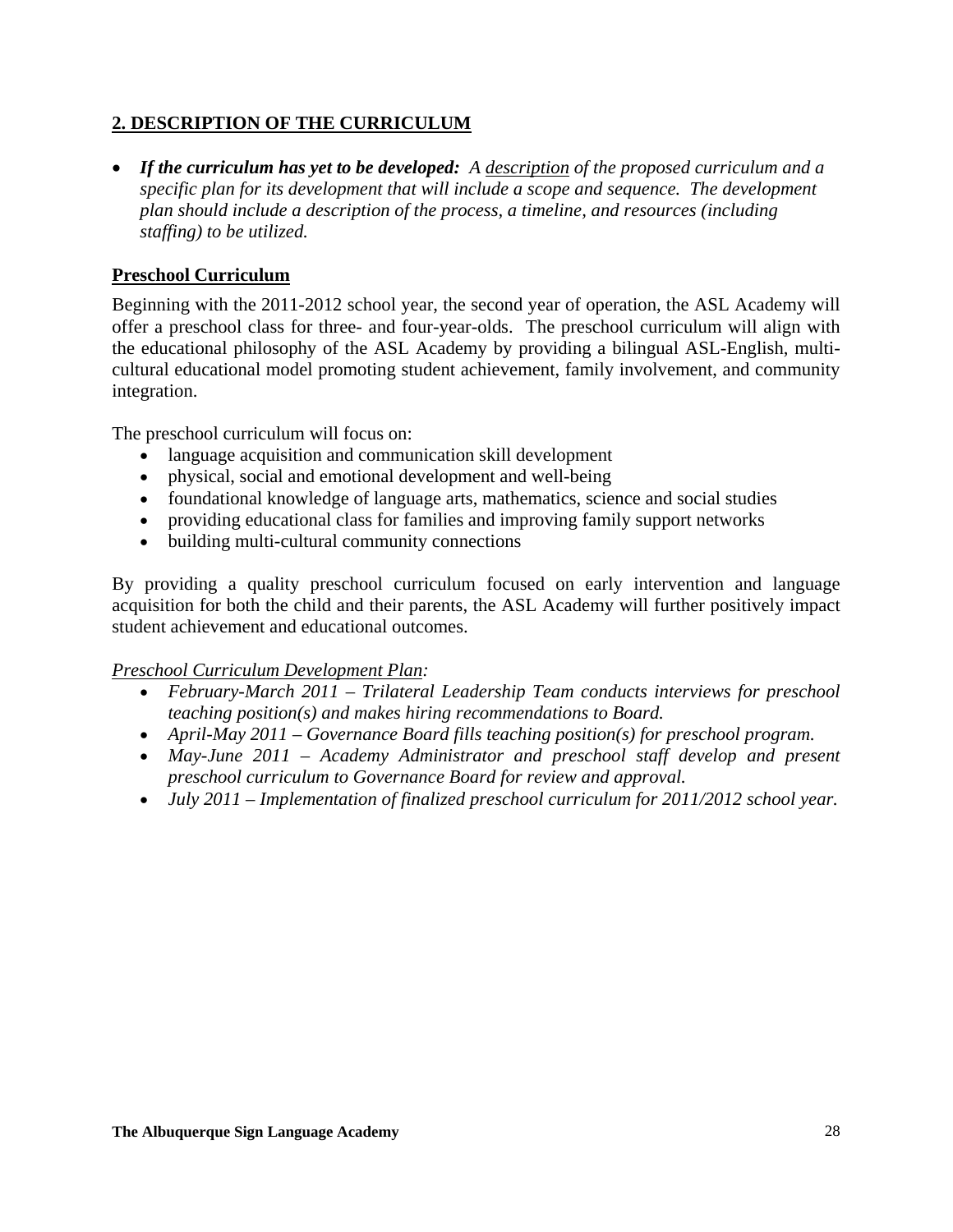• *If the curriculum has already been selected/developed: A detailed description of the curriculum that includes a scope and sequence.* 

## **Elementary and Middle School Curriculum**

The ASL Academy will offer classes for kindergarten through the fourth grade during the first school year, 2010-2011. The ASL Academy will expand one additional grade level each year, after the initial year, as follows: 2011-2012 add  $5<sup>th</sup>$  grade, 2012-2013 add  $6<sup>th</sup>$  grade, 2013-2014 add  $7<sup>th</sup>$  grade, and 2014-2015 add  $8<sup>th</sup>$  grade.

Students will be provided with a language rich environment (ASL and English) which will allow them to gain knowledge through classroom instruction, special projects and field trips. The curriculum at all grade levels will align with New Mexico Content Standards, Benchmarks and Performance Standards for all subject areas, and will include a school-wide thematic component to facilitate language acquisition and learning across multiple content areas.

The elementary and middle school curriculum will focus on:

- proficiency in both ASL and English
- attainment of grade appropriate knowledge in language arts, mathematics, science, social studies, health and physical education, and career readiness, and additional fourth and fifth grade social and emotional development and well-being
- communication and self-advocacy skills
- family and multi-cultural community connections

## **Language Arts/ Pre-Literacy and Literacy**

The ASL Academy will provide a thematic and individualized approach to literacy. Instruction will be provided daily in language arts, both ASL and English, and will emphasize student skill development in reading and listening for comprehension, writing and speaking for selfexpression, and use of literature to understand self, society, and cultures throughout the world. Teaching strategies will highlight phonemic awareness, phonics in the lower grades, vocabulary, and fluency in ASL and in English, and will provide for opportunities for families to include literature in the home in order to promote child-parent interaction and reinforce classroom concepts.

The following programs will be utilized to meet Language Arts requirements:

## Breakthrough to Literacy

This literacy curriculum, for preschool through third grade, introduces students to one book each week through multiple formats including; a Big Book, a Take-Me-Home Book, an audio book (if appropriate), and a computerized version of the book. The weekly book serves as the basis of classroom and independent learning activities for that week. Classroom activities that focus on the book include: (1) teacher-led whole group instruction, (2) teacher-led small group instruction, and (3) independent learning activities including individualized computer instruction that allows students to progress at their own pace. Student learning is directly linked to home and families through take home materials that align with classroom learning. *(See Appendix J)*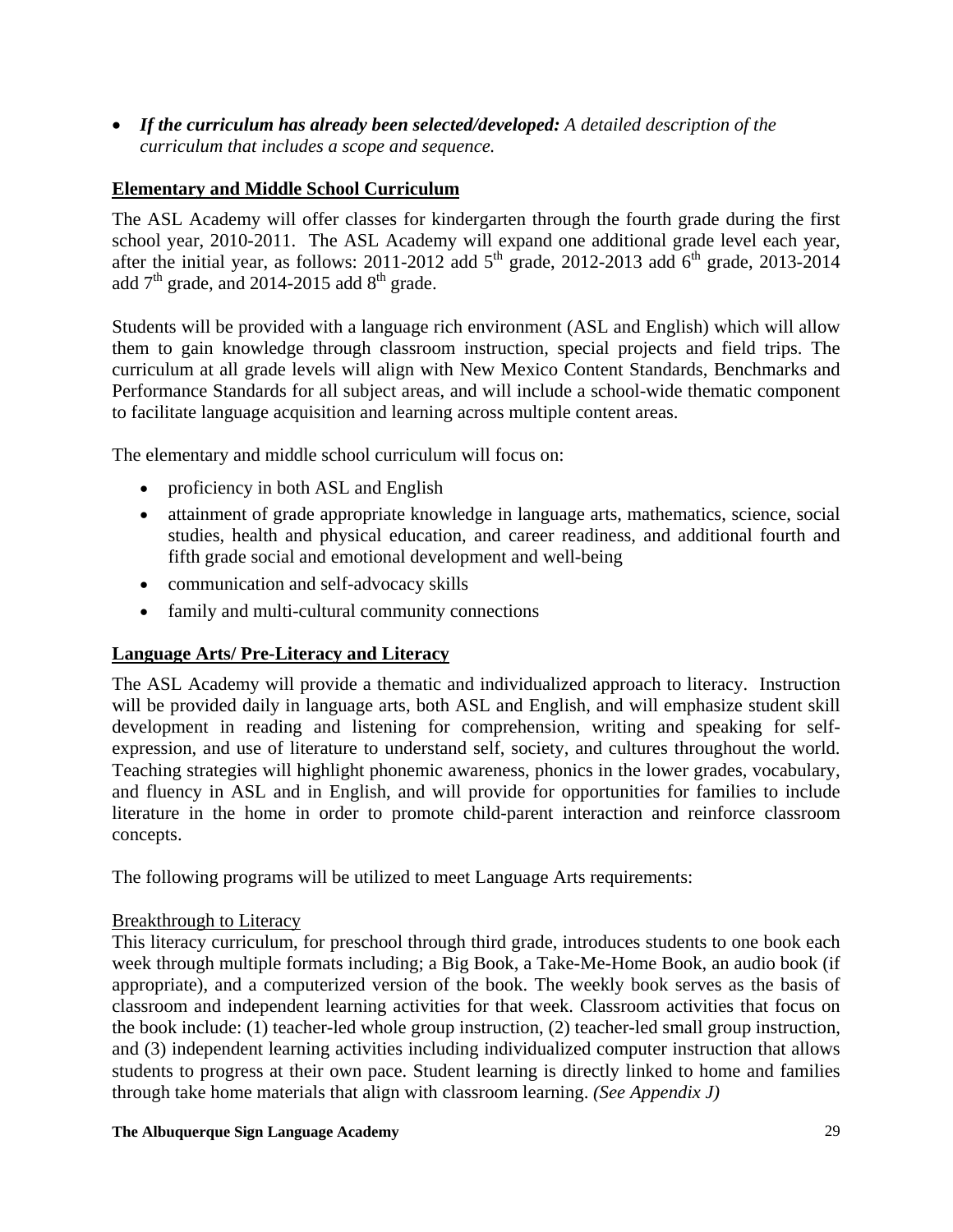### Visual Phonics

This multi-sensory, interactive and visual approach to reading instruction, appropriate for preschool and elementary age children, uses hand cues and written symbols to represent spoken English phonemes. Students quickly and easily associate the way a sound is produced verbally with the visual and kinesthetic information provided by these hand cues. Visual Phonics can be used with any reading curriculum and is compatible with brain-based theories of learning. Visual Phonics is helpful when working with regular educational students just learning to read or who are struggling with reading, or with special education students, including deaf and hard of hearing students using ASL, autistic students, students with learning disabilities, or students who are English Language Learners (ELL). Therefore, Visual Phonics can be utilized by a variety of professionals including classroom teachers, special educators, reading specialists, speechlanguage pathologists, and ELL teachers to develop, facilitate and maintain literacy and communication skills. (*See Appendix K)* 

## Fairview Learning Program

This five-component program for elementary level students provides consistent tools for literacy that work quickly and effectively to enhance reading skills by building vocabulary and understanding of words with multiple meanings. The five learning components are: Bridging Lists and Process, Adapted Dolch Words, Phonemic Awareness, Reading Comprehension and Bridging, and ASL Development/Spontaneous Written English. The Fairview Learning program provides direct access to ASL and allows hearing and deaf people to begin to think and sign bilingually. This program and each of its components will assist teachers in developing student skills in both ASL and English. (*See Appendix L)* 

## Manipulative Visual Language (MVL)

This visual approach to teaching writing, appropriate for elementary and middle school, is a tool which utilizes a series of blocks of varying shapes to represent grammatical structure. MVL assists teaching English by representing the different parts of speech visually, and can be used in conjunction with the regular classroom curriculum to improve reading and writing skills. (*See Appendix M)*

## Achieve 3000 Program: KidBiz

KidBiz is a web-based reading and writing program for grades  $2^{nd}$  through  $5^{th}$  which utilizes email, technology and current events to strengthen literacy skills. KidBiz is proven to accelerate reading comprehension, writing proficiency, and vocabulary development by using pre-reading, during reading, and after-reading activities to help students construct meaning from the text. Students receive a daily news-based reading assignment via email, and while the topics are the same for all students, the content and related activities are customized for each child's reading level. Students work independently, at their own pace, while progress and assessment data for each student is readily available to teachers. Additionally, teachers may elect to scaffold activities by pre-teaching vocabulary, activating prior knowledge, developing schema, and building curriculum units. (*See Appendix N)*.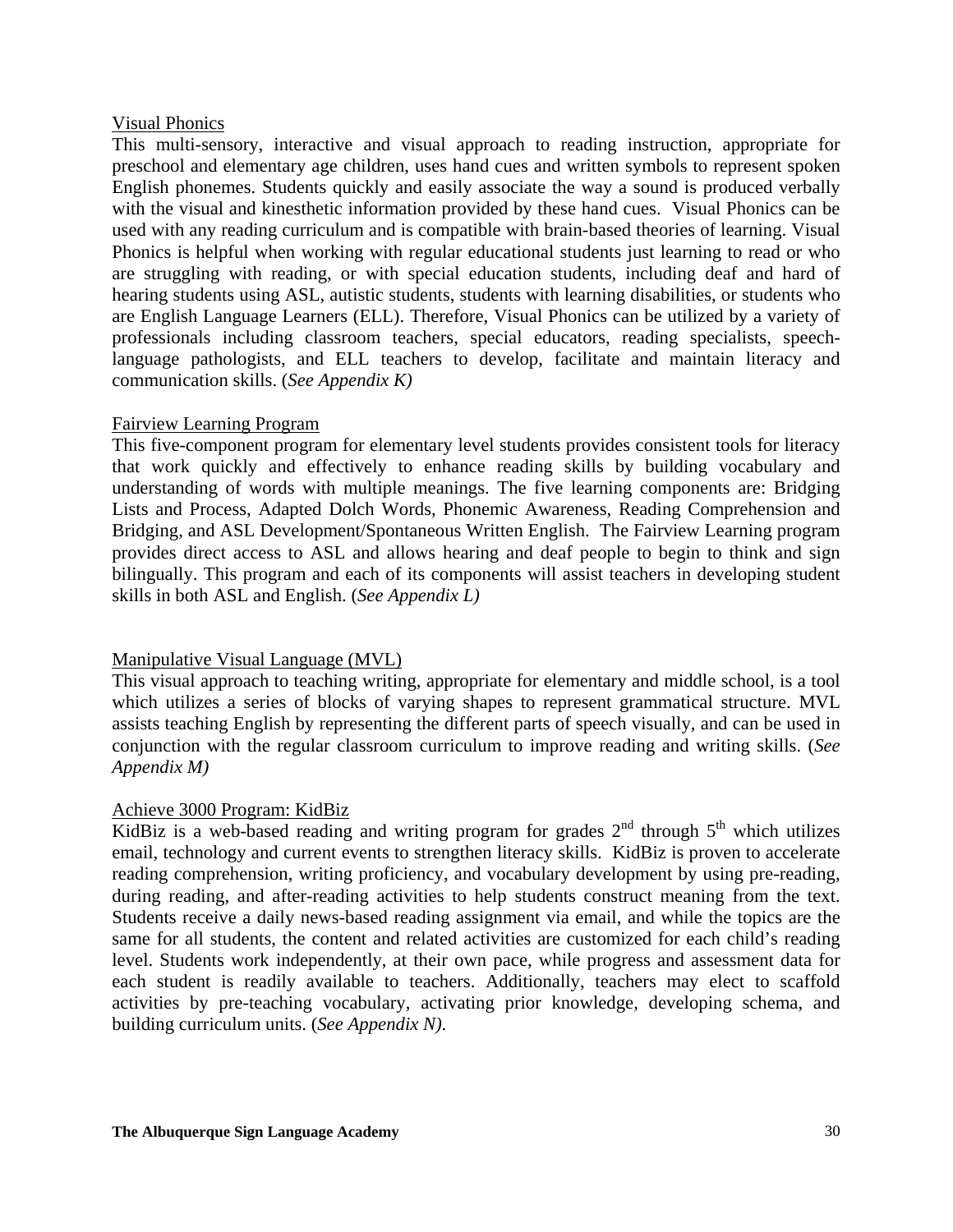## **Mathematics**

The ASL Academy will provide instruction in mathematics emphasizing student skill development in the areas of problem solving, reasoning, communication, connections of ideas, and representation of concepts. Specific content will include numbers and operations, algebra, geometry, tools and units of measurement, data analysis and probability.

The following resources and programs will be utilized to meet Mathematics requirements:

## Illuminations

This web-based program, developed by the National Council of Teachers of Mathematics (NCTM) and appropriate for K-12 students, provides online resources that are based on the NCTM's *Principals and Standards for School Mathematics*. Math topics including numbers and operations, algebra, geometry, measurement, and data analysis and probability are addressed. The website provides interactive math resources in the areas of standards, lessons, activities, and web-links which are in alignment with state standards and arranged by grade level. *(See Appendix O)*

## FASTT Math

This computer program designed for grades  $2<sup>nd</sup>$  and beyond will be used as a supplement to direct instruction by providing individualized online math computation practice. FASTT Math delivers targeted, differentiated instruction to ensure each student develops skills at a pace and level adapted specifically for that student. *(See Appendix O)*

## **Science**

The ASL Academy will provide instruction in science and health (for  $4<sup>th</sup>$  through  $8<sup>th</sup>$  grades) emphasizing student understanding of scientific thinking and practice; physical, life, and earth and space sciences; and how science and technology affect individuals and society. School-wide themes will be utilized when developing grade-appropriate science and health focused lessons which align with state standards. Teachers will utilize the AIMS Education Foundation printed and online resources to provide a hands-on approach to science (*See Appendix P).* Teachers will use the Science/Social Studies matrix to guide instruction (*See Appendix Q)*.

## **Social Studies**

The ASL Academy will provide instruction in social studies, including New Mexico history, United States history, and geography (as required in  $4<sup>th</sup>$  through  $8<sup>th</sup>$  grades) and will align with the state standards to include the study of contemporary and historical events and people in order to understand how their actions and beliefs impacted society and changed the world. Social studies will be taught in conjunction with reading themes, which will include a variety of nonfictional materials, in order to allow for cross-curriculum learning and provide opportunities for students to connect content throughout the day. Teachers will utilize Achieve 3000, a program which is aligned to state standards and appropriate for  $3<sup>rd</sup>$  through  $8<sup>th</sup>$  grades to supplement the thematic units as well as trade books, maps and a variety of online resources at all grade levels. Additionally, teachers will use the Science/Social Studies Matrix *(See Appendix Q)* to guide instruction.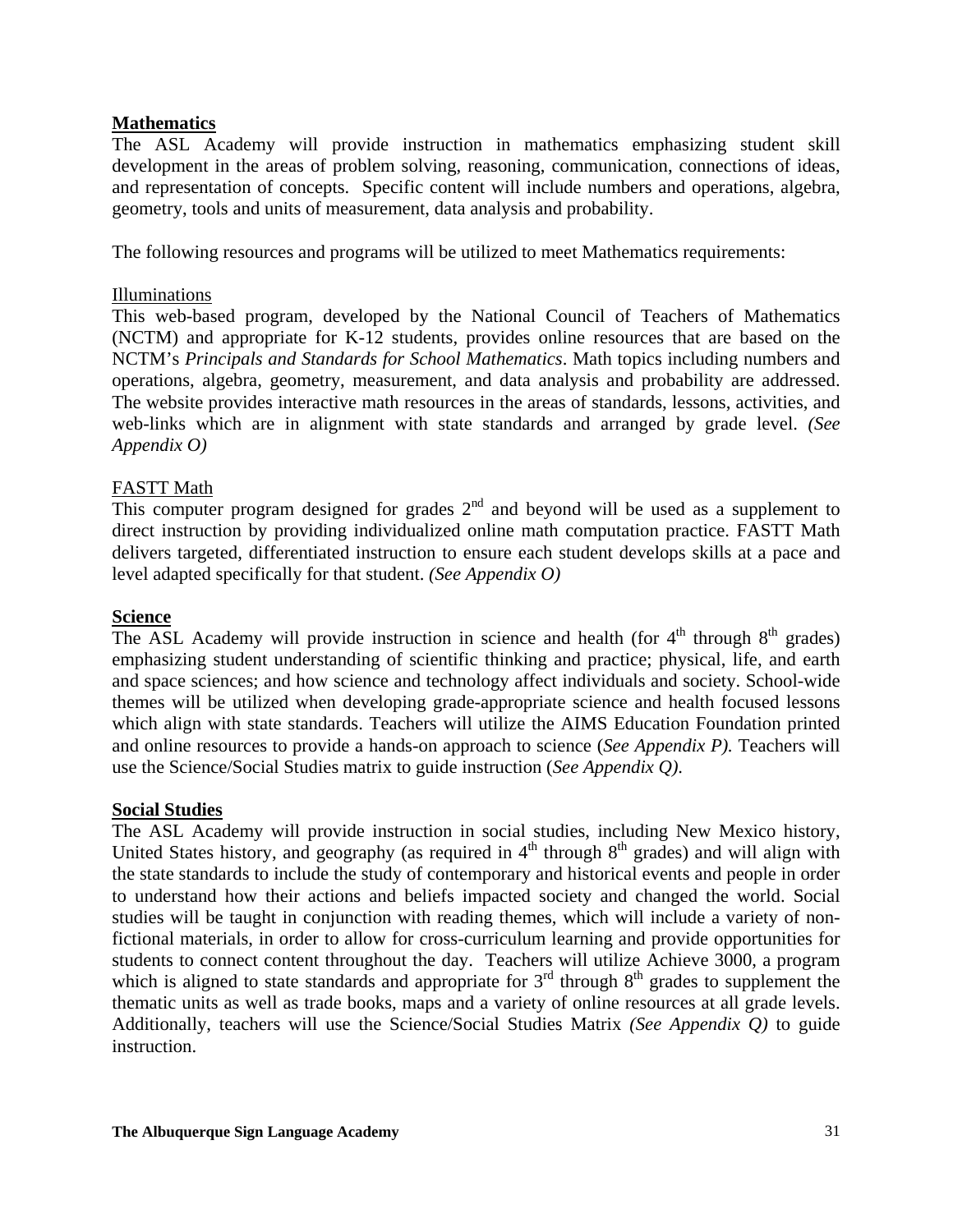## **Language other than English: American Sign Language (ASL)**

The ASL Academy will provide instruction for all grade levels related to ASL skill acquisition, including linguistic analysis of ASL grammar, components of ASL literature, and Deaf culture. Teachers will utilize Signing Naturally, a widely used ASL standardized curriculum, along with other textbooks, videotapes, flash cards, computer programs, online materials, and guest speakers to develop grade-level appropriate lesson plans which coincide with school-wide themes to meet the state standards. Regular assessments of student progress in receptive and expressive skills will be conducted to ensure students are meeting appropriate benchmarks for acquiring a second language.

## **Visual and Performing Arts**

The ASL Academy will provide opportunities for all students to participate in music, dance, and visual arts as a means of both personal self-expression and as a tool to develop an understanding and appreciation of others. The Family and Community Programs Coordinator will be responsible for ensuring a wide range of experiences for students. Students will learn and develop essential skills; use art as an expression of their own ideas; understand the connection of art to other content areas; develop art-related vocabulary; gain knowledge of the materials, tools and techniques for each art discipline; make judgments about the work of other artists; demonstrate increased awareness of other cultures; understand historical aspects and influence of art; and participate in community art activities. Additionally, the arts will be embedded in and integrated throughout the school curriculum.

## **Multi-Cultural Studies**

Students will study many cultures throughout the world, with an emphasis on Deaf culture in New Mexico, the United States, and in other countries. Deaf culture provides a rich body of material encompassing history, literature, poetry, art, drama, storytelling, and film for students to analyze and appreciate. Additionally, local cultures common in New Mexico, including Hispanic, Mexican, and Native American, are also a part of the Deaf community and reflect many ASL Academy students and their families. Therefore, this class will further emphasize the multi-cultural aspects of the Southwestern United States. By focusing on respecting differences, learning about personal heritage, and understanding diversity the students will develop an appreciation of themselves and others.

## **Independent Study**

Independent Study will provide students with a range of classroom activities in which they may select to participate. Classrooms will contain many structured options and students will be empowered to join whichever activity they choose, as a means of building self-confidence and allowing for self-regulation. Students will learn life lessons based on choices and consequences, and they will also have an interactive hands-on environment in which to explore their own interests. The classroom will contain a variety of grade-level appropriate work stations including pretend play, special projects, quiet reading corners, computer time, theme-focused project tables, and other learning-centered activities as limitless as teacher and student imaginations. Teachers and educational assistants will provide support for students to assist with language acquisition, exploration and experimentation, and social interaction.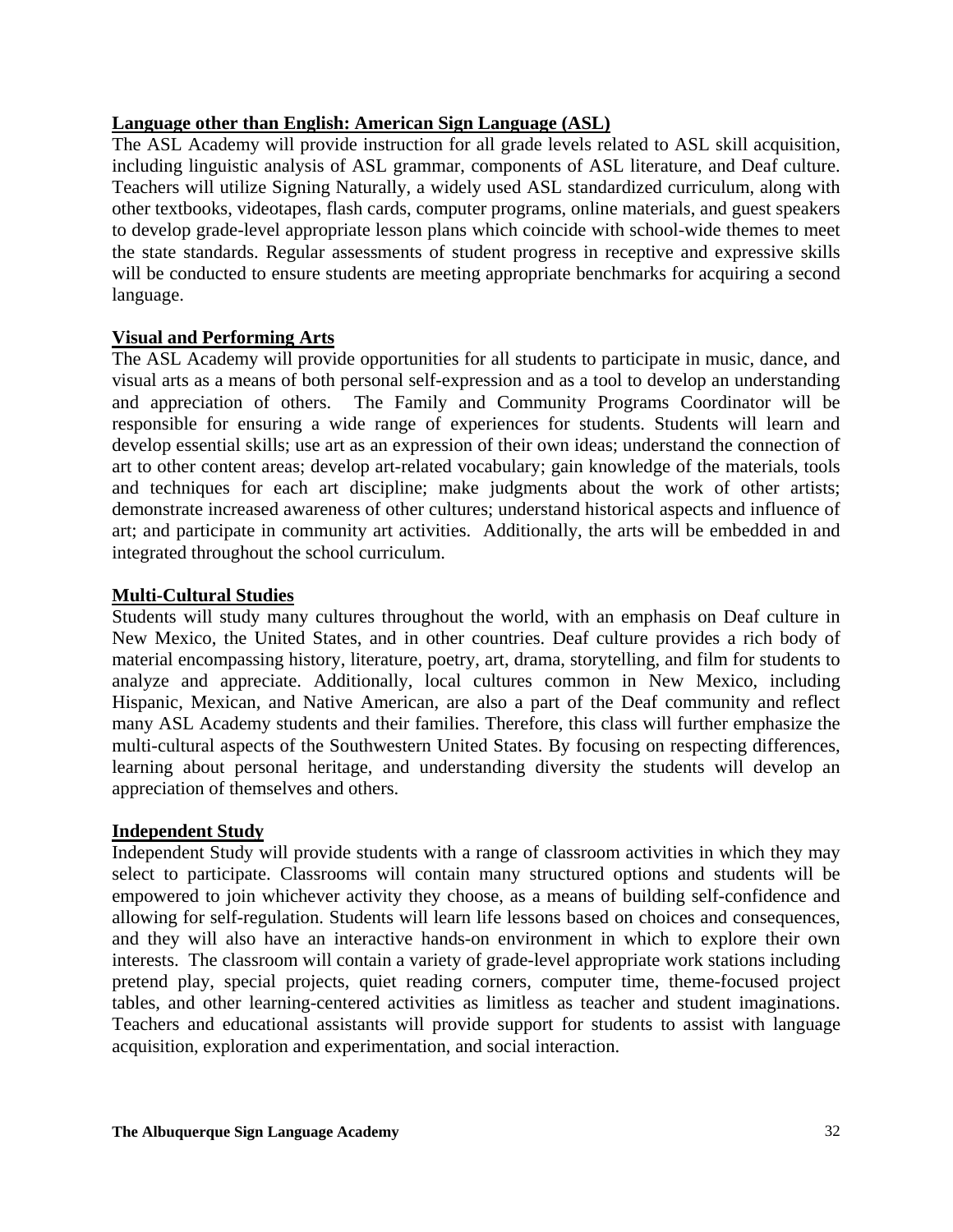## **Physical Education/Health**

The ASL Academy will provide instruction in physical education and health (for  $4<sup>th</sup>$  through  $8<sup>th</sup>$ grades) which will enable students to understand movement and movement forms, develop motor skills, increase their knowledge of and participation in a physically active lifestyle, and maintain a health-enhancing level of physical fitness. Physical education and fitness will be taught in a non-competitive, instructionally-focused environment that promotes teamwork and social interaction, encourages individual achievement of motor skills and physical fitness, and provides for regular student assessments.

## **Career Readiness**

The ASL Academy will provide opportunities for all students to develop skills related to career readiness by embedding such instruction throughout the content areas. Each student will have the opportunity to demonstrate growth in areas related to career readiness such as identifying personal interests, setting and monitoring achievement of personal goals, and demonstrating appropriate leadership and team participant skills.

## **Health/Social and Emotional Well-being**

## Learning for Life

Learning for Life, designed for kindergarten through high school age students, provides an ageappropriate curriculum, aligned with New Mexico Content Standards for health, physical education, social studies, language arts, mathematics, science, and career readiness, focused on teaching life skills to promote self-confidence, motivation, and self-esteem in students. The program promotes core character traits including respect, responsibility, honesty/trust, caring/fairness, perseverance, self-discipline, courage, and citizenship, across all grade levels in order to encourage positive behavior, develop a sense of belonging within the group, to build self-esteem, and reward positive work ethic. It also contains an age-appropriate drug and gang prevention component. The ASL Academy will utilize this cross-curricular approach, further integrated with family-centered activities, to enable students to become responsible individuals and productive members of society. *(See Appendix R)* 

## **Technology**

At The ASL Academy, technology will be utilized throughout the school day to access information, enhance communication and inspire individual creativity. Students will have opportunities to develop not only their computer skills, but by embedding instruction across multiple content areas, students will also develop an understanding that technology can be utilized as a tool for gathering and processing information. Teachers will integrate computer tasks throughout the curriculum and will use technology themselves to develop curriculum and track student progress. The ASL Academy will provide a school-wide internet accessible computer network to be utilized by staff members and students of all ages in order to enhance the curriculum.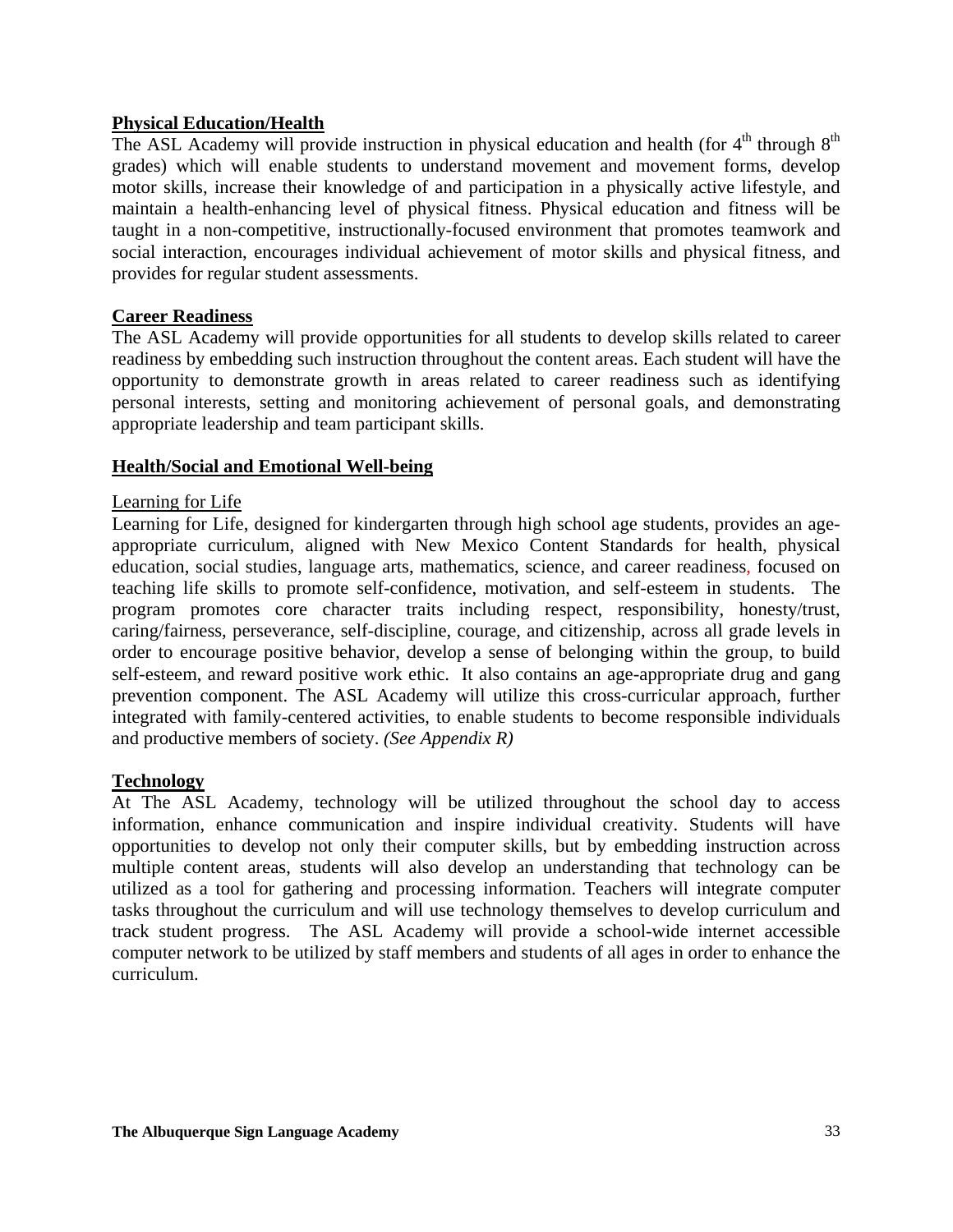• *If the curriculum has yet to be developed: A description of the proposed curriculum and a specific plan for its development that will include a scope and sequence. The development plan should include a description of the process, a timeline, and resources (including staffing) to be utilized.* 

## **Curriculum Development Plan – Middle School**

While many of the educational programs listed in the prior section are applicable and useful in middle school, the curriculum for middle school grades will be thoroughly and completely established when those additional grade levels are added in subsequent years. The teacher(s) hired to teach middle school will collaborate with the Academy Administrator to further review and finalize a middle school curriculum to ensure completeness and appropriateness, while maintaining the educational philosophy of the ASL Academy. The schedule for fully developing the middle school curriculum is as follows:

Addition of  $6<sup>th</sup>$  Grade for 2012/2013 School Year

- March-June 2012 Teachers and the Academy Administrator develop and present sixth grade curriculum to Board for review and approval.
- July 2012 Implementation of finalized sixth grade curriculum for 2012/2013 school year.

Addition of  $7<sup>th</sup>$  and  $8<sup>th</sup>$  Grades will follow this same curriculum development plan for each subsequent school year.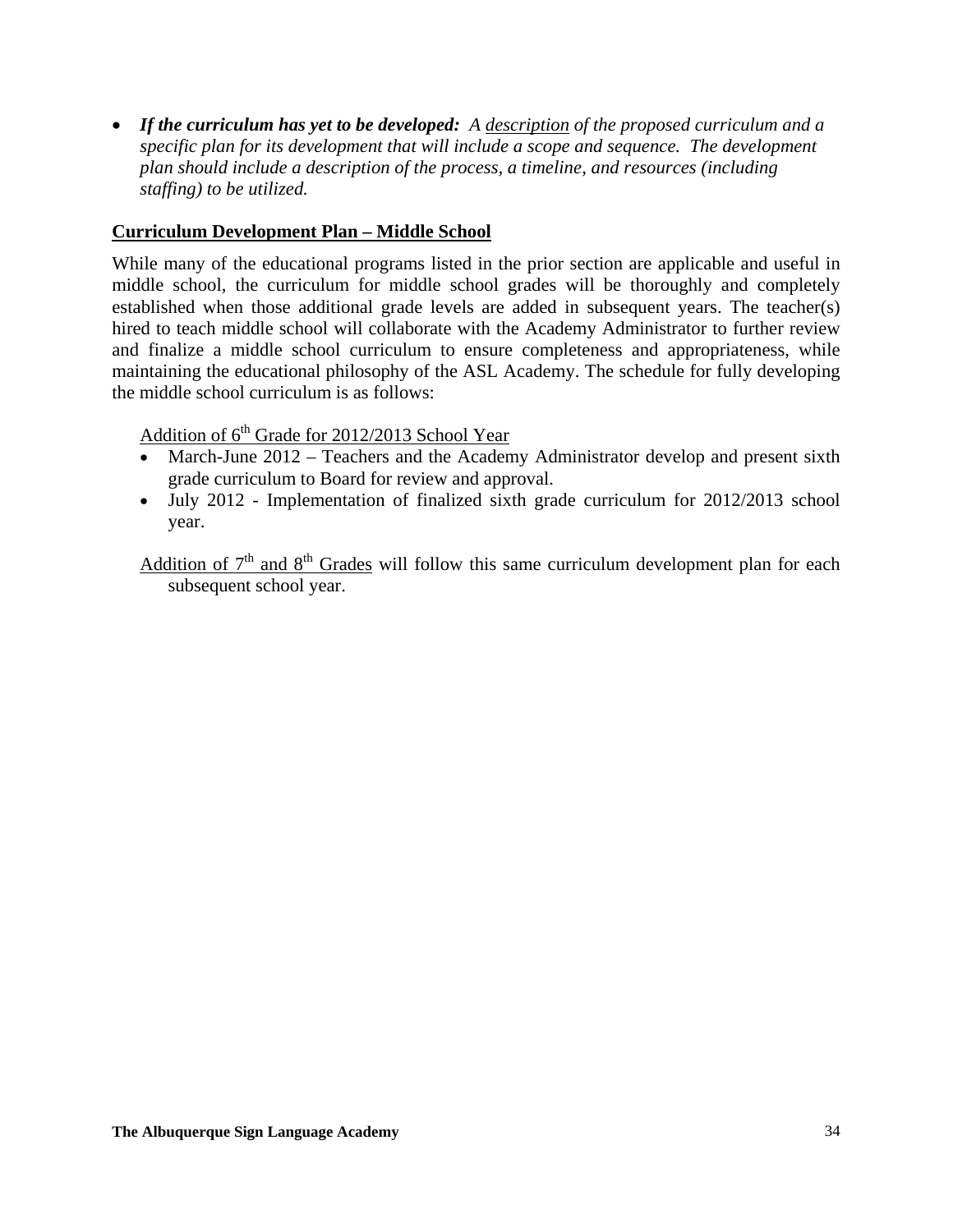## **3. ALIGNMENT WITH NM STANDARDS**

• *If the alignment has not been completed, a description of the process and a specific timeline to be used for aligning the curriculum with the New Mexico Standards.*

The ASL Academy curriculum will be designed to align with and meet the New Mexico Content Standards, Benchmarks and Performance Standards. Involvement and collaboration of all school educators will be critical for aligning curriculum strategies and ensuring that the needs of all students are adequately addressed. Because teachers are an integral part of developing an academically rigorous program that meets all school and student goals, the following timeline will be used for alignment of Standards and Benchmarks:

- April-May 2010 The Academy Administrator will develop the planning template for curriculum mapping and standards alignment.
- Early-Mid June 2010 Teachers will review alignment and create a curriculum map to insure that all standards are addressed. School-wide themes will be assigned.
- Late June 2010 Teachers and the Academy Administrator will submit curriculums maps and alignment plan to the Leadership Team and Governance Board for review and approval in order to ensure compliance with State Standards.
- Beginning August 2010 Teachers and the Academy Administrator will regularly review curriculum and modify curriculum maps to ensure the individual educational needs of all students are being met, as reflected in on-going student assessment data.

Curriculum maps and alignment plans for grade levels added in subsequent years will be completed by the ASL Academy Administrator and teachers, and submitted to the Governance Board for approval no later than May  $31<sup>st</sup>$  of each year.

A template containing sample data which will be utilized to align the curriculum with the New Mexico State Board of Education's Content Standards, Benchmarks and Performance Standards up to the fourth grade is included in *Appendix S*.

A sample curriculum map is included in *Appendix S*.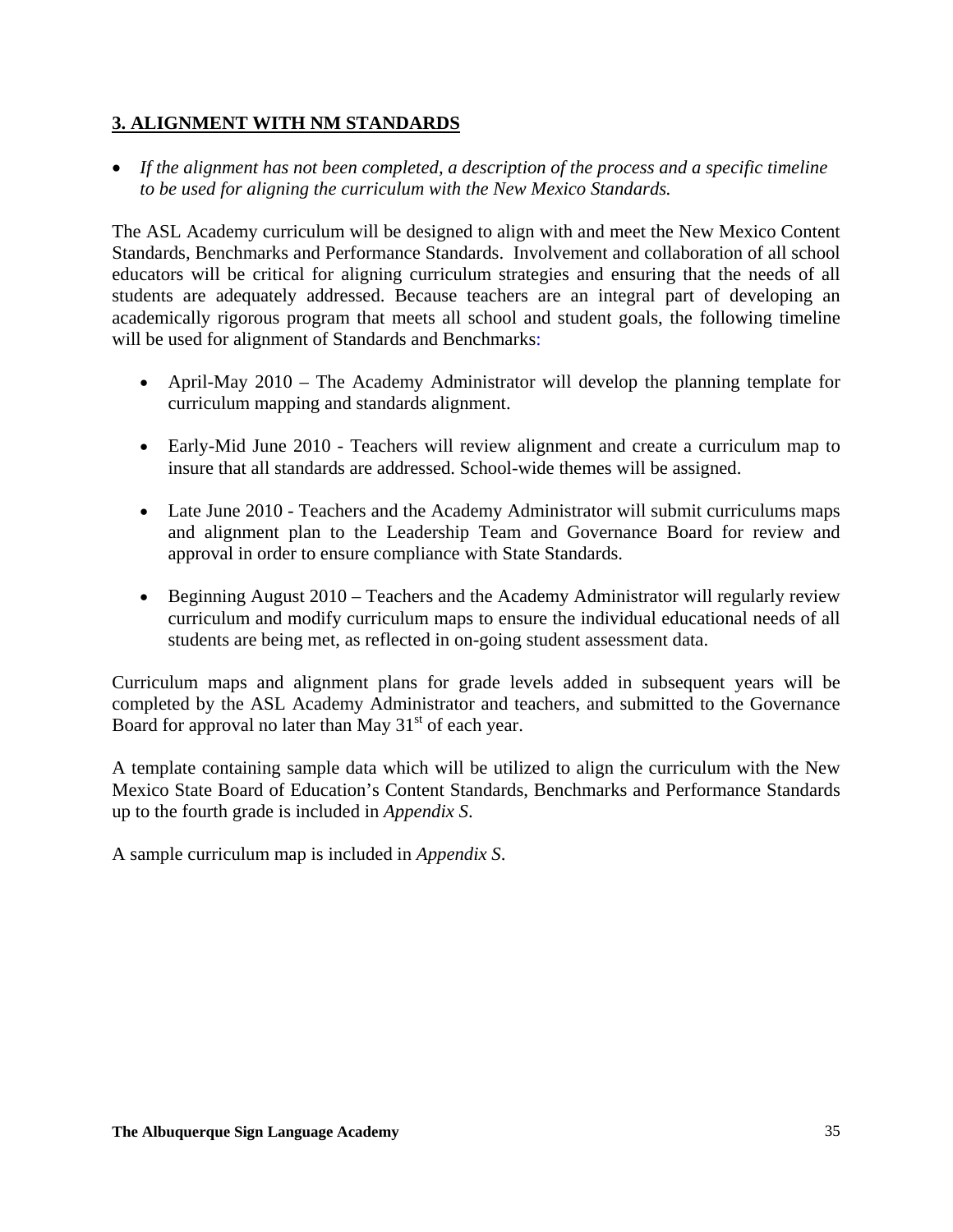# **4. STRATEGIES AND METHODS**

- *Provide a description of the strategies and methods to be used in delivering the curriculum.*
- *Provide an explanation of how the curriculum will address students' needs and assist students in reaching the NM Standards.*

### **Bilingual, Language Rich Environment**

*"The ability to receive and express individual thoughts and to be part of an environment with rich, appropriate, and on-going communication opportunities is both essential to the growth of deaf and hard of hearing children and a fundamental programmatic component that has not frequently been available to these children*" (The National Agenda, pp. 19-20).

*"Deaf and hard of hearing children must have access to programs and services that will ensure their development of age-appropriate communication and language skills. They must have access to effective communication with language models and meaningful and shared communication with a variety of individuals in a variety of settings in order to enhance language development"* (The National Agenda, p. 20).

The underlying premise of the school is the use of American Sign Language (ASL) by all students and staff members in the classroom and on the school campus, including in the cafeteria, on the playground and during after-school activities to ensure all students have full access to school curriculum and experiences. This bilingual environment will allow students from varying backgrounds and experiences to communicate directly with peers and school staff by utilizing a common language, ASL. Educational staff, including native signers, will provide direct-instruction in ASL for all subject areas, which will improve and accelerate learning. All students will experience feelings of membership within the school community, and the resulting increase in emotional well-being and social interactions will further positively impact student academic performance.

# **ASL and English - Language Arts**

*"The development of age-appropriate communication and language skills is fundamental to a child's academic, social, cognitive, and linguistic development, as well a physical and mental well-being…"* (The National Agenda, p. 19).

*"The development of age-appropriate English skills is crucial to deaf and hard of hearing students"* (The National Agenda, p. 22).

*"Deaf and hard of hearing children are capable of and must develop age-appropriate literacy skills, including the ability to read and write*" (The National Agenda, p. 22).

**The Albuquerque Sign Language Academy**  36 School-wide, the curriculum will focus on ASL and English proficiency. By devoting the largest portion of the school day to Language Arts, teachers will emphasize the importance of language acquisition, reading, and writing. Students will be divided into age- and level-appropriate reading groups in order to provide a learning environment which addresses the specific needs of each student. Teachers will regularly evaluate student performance to ensure students are meeting academic goals consistent with NM Standards. As necessary, teachers will collaborate to reevaluate student placement and instructional strategies. Nightly reading logs and school literacy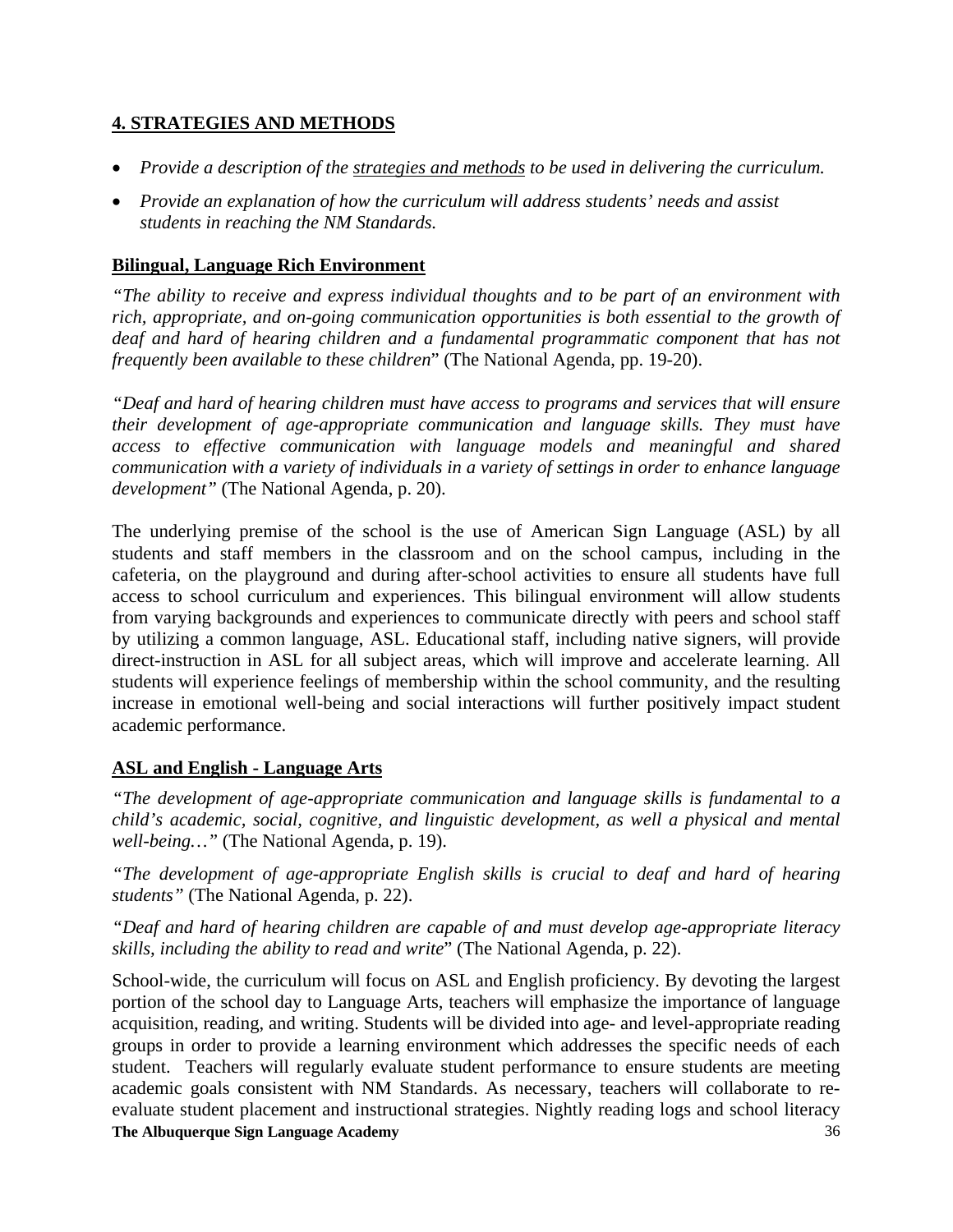programs will encourage families to read to their children at home on a regular basis, which will allow students and families to develop an enthusiasm for reading. Greater exposure to language at home and in school will promote literacy and enable students to meet required state standards and improve upon historical testing scores.

*Fingerspelling can be "the most powerful strategies increase retention, understanding and students' abilities to apply the concepts they are learning" - Patricia Wolfe* (PBS, 2004).

The use of sign language and fingerspelling is an important strategy for engaging young readers and developing early literacy skills, especially since it is useful for all types of learners and all levels of ability, and therefore, will increase students' abilities to meet state standards and achieve adequate testing scores.

# **Direct Instruction / Individualized Instruction**

*"Deaf and hard of hearing children must be provided with full communication and language clearly and consistently in all educational environments with peers and professionals. Appropriate access can occur in many forms, most notably from educational staff that can communicate directly, proficiently, and in an on-going manner in the child's communication mode and language…"* (The National Agenda, p. 20).

The ASL Academy will focus on providing direct instruction in small class settings in order to meet the individual needs of all students. Prior to each school year, parents and teachers will collaborate to develop the best possible learning program for each child. The classroom and school environment will enable teachers to work together to address student abilities appropriately and allow students to receive direct educational instruction at an individualized level and pace. Regular student assessment and teacher evaluations will ensure that student progress is monitored frequently and student placement adjusted accordingly to best support the student in achieving his educational goals and meeting required standards.

# **ASL Fluent Staff**

"All educational staff working with deaf and hard of hearing students must demonstrate adultlevel proficiency in the communication mode and language used by the students with whom they work." (The National Agenda, p. 36).

All teachers and educational assistants working at the ASL Academy will be fluent in ASL in order to provide direct instruction to students ensuring full access to the curriculum and promoting student ASL acquisition and competency. As demonstrated, improved ASL skills support increased literacy and will, therefore, result in better educational outcomes and attainment of state standards.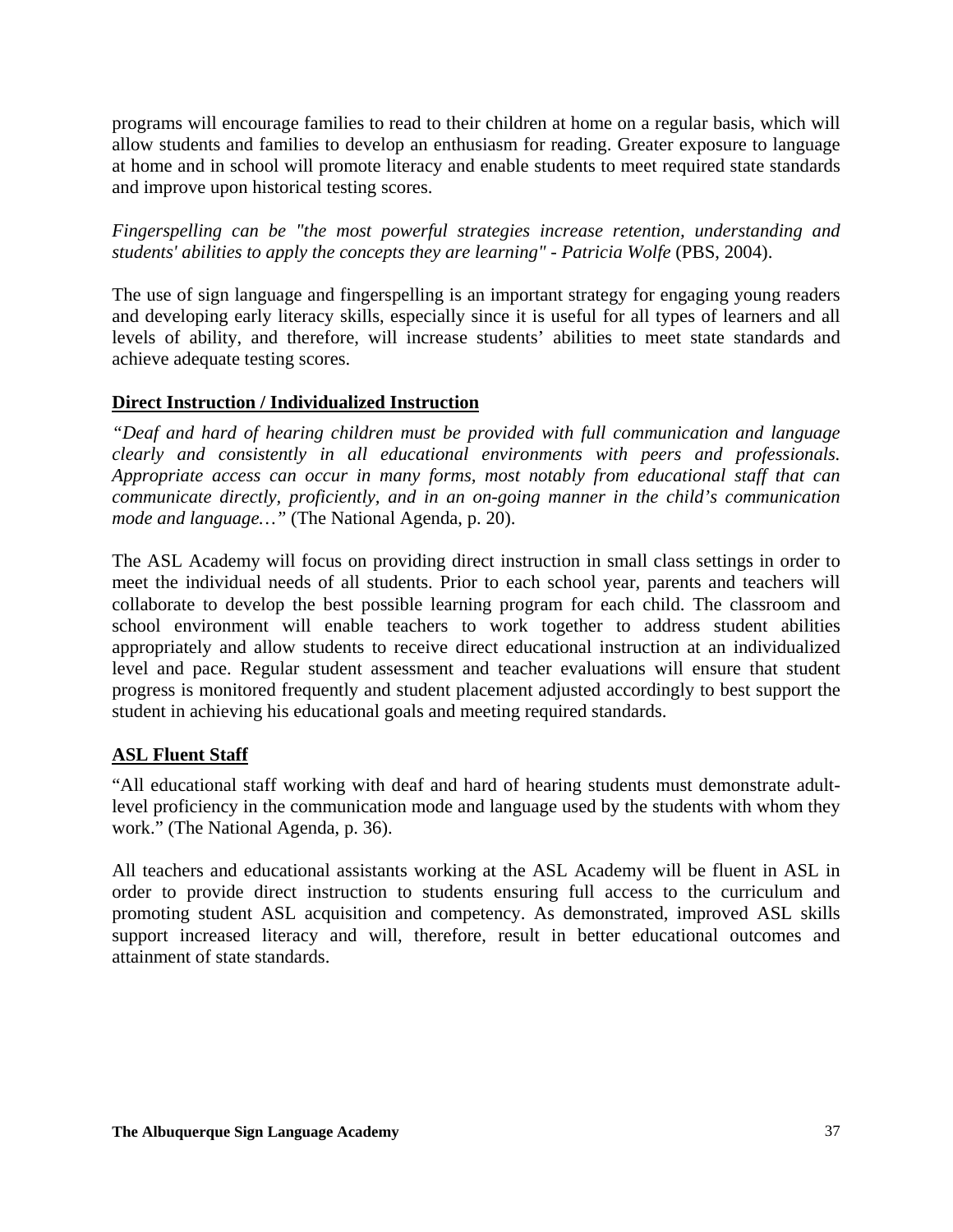# **Audiological Services and Amplification Devices**

Regarding the issue of amplification, the ASL Academy will focus on neither deaf nor hearing culture exclusively, but rather will be inclusive of both cultures and respectful of each family's personal decision regarding amplification, thereby creating a multi-faceted community supportive of all deaf, hard of hearing, and hearing children. The ASL Academy's educational philosophy includes meeting the needs, as determined by both educators and parents, of each child. Such needs and related goals vary by child and are dependant on a variety of factors including degree of hearing loss, effectiveness of amplification devices, Individualized Education Program, and family culture. The ASL Academy will be thoughtfully supportive of students concurrently developing ASL and spoken language skills, while also preserving the mission and instructional model of the school. The classroom will make use of assistive devices, such as hearing aids and FM systems, in order to provide full access to spoken language utilized by teachers in specific settings, namely during the spoken language portion of reading class or during speech therapy sessions, for students appropriately requiring such services. This inclusive educational environment, focused on individual student needs and mindful of family culture, will foster feelings of self-confidence, belonging, and acceptance of others, among all students and their families, and will not undermine the school's bilingual educational model.

# **Personalized Learning Plan (PLP)**

In order to provide students with an exceptional learning environment, all regular education students, preschool through eighth grade, will have a Personalized Learning Plan (PLP), which is a parent-teacher collaborative accounting of a student's academic, social, and emotional strengths and weakness, areas of interest, and learning styles. This information will be utilized to create personalized learning goals which will be assessed at regular intervals throughout the school year. Teacher observations, student self-reporting and other assessments will be used to monitor PLP progress and to ensure that student goals are both realistic and challenging. Information concerning student performance will be provided to students and their families throughout the year in student progress reports and discussed during parent-teacher conferences. The PLP can be revised throughout the year based on these assessments and conversations to ensure all students are being appropriately challenged.

### **Family Involvement Plan (FIP)**

*"The educational system that serves deaf and hard of hearing children…must work collaboratively with the families of those children…"* (The National Agenda, p. 24).

All ASL Academy students will have a Family Involvement Plan (FIP), developed through parent-teacher collaboration, which will encourage families to share their time and talents with the school community by setting family goals related to the school and to their child's academic, social, and emotional development. Examples of family goals include assisting in the classroom, volunteering as field trip chaperones, and attending parent groups, ASL classes, and parental workshops offered by the school and other community organizations. Family involvement will be documented and discussed at parent-teacher conferences during the school year. Academic achievement will be reflective of parental involvement, and therefore, by increasing parental participation and knowledge, students will show improved educational outcomes.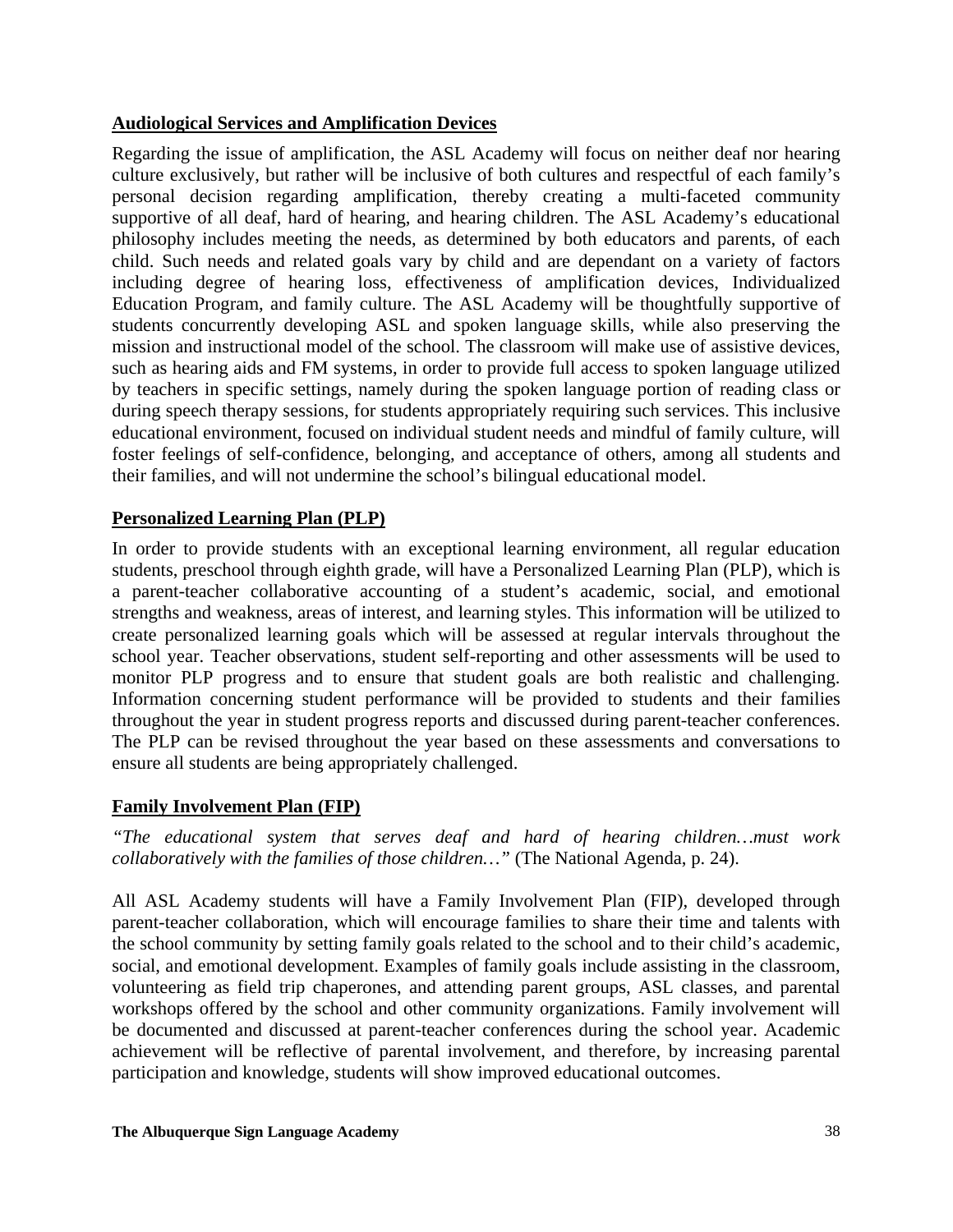# **Thematic-Cross Curricular Approach**

The learning environment will be based on school-wide educational themes/units which will change every 3-6 weeks, depending on the subject matter. At the beginning of each unit, teachers will collaborate to develop a cross-curricular map, including a timeline, core content and assessment tools, and will align it with state standards to guide instruction and ensure students have attained required skills at the conclusion of each unit. By offering school-wide thematic units, younger students will be able to develop language/vocabulary along with their siblings and older school mates, which will provide additional opportunities for social and emotional growth, and will foster feelings of self-confidence and self-competence. Themerelated vocabulary will taught during parent workshops and ASL classes so that new language can be supported and reinforced at home.

Examples of educational themes/units are transportation, plants and flowers, zoo animals, the human body, birds and reptiles, the weather, ocean life, planets and stars, Africa, and Ancient Egypt. Such a wide variety of topics will provide critical opportunities for language development and a general knowledge base for the students. The classroom environment will include posters, bulletin boards, independent project tables, classroom library books, art projects, and music selections, which will all reflect the current theme. Preschoolers will be provided ample opportunities for self-selection exploration and student-directed play in a purposefully constructed environment, as well as teacher-led classroom activities such as storytelling, group discussions and art projects. In elementary and middle school, the themes will be integrated into the regular curriculum, and content will be adjusted to ensure it is grade-level appropriate. Examples of "special projects" which will reinforce the educational unit include guest speakers, student plays/performances or class science projects. Age-appropriate field trips relating to the current theme will be instrumental in reinforcing classroom instruction in a "real-world" setting. By including themes in the curriculum, students will be given additional opportunities for language development over a wide range of topics. Such topics will pique student interest and provide for a rich educational experience, which will assist them in achieving state academic goals across all content areas.

# **Vocabulary Development**

The ASL Academy will focus on developing student vocabulary in both ASL and English. The reading and literacy program will promote several key aspects of vocabulary attainment including natural growth in meaning vocabulary, lifelong learning through indirect vocabulary instruction, and learning of specific words through direct vocabulary instruction. Additionally, the following methods for building vocabulary will be utilized: definition-based approaches, context-based approaches, concept-based approaches, and semantic mapping (Schirmer, 2000). Children need a context based approach, encountering a word in context to develop a full sense of its meaning (Gipe, 1980; Gipe & Arnold, 1979). Guessing vocabulary from context is the most frequent way to discover the meaning of new words. Through a concept-based approach, students will find new relationships in old knowledge and from relating new information to old knowledge (Schirmer, 2000). Children will create semantic maps to organize prior knowledge into formal relations to provide a basis for understanding. By emphasizing attainment of vocabulary across the curriculum, the ASL Academy will provide students with a strong language foundation which will further improve standardized testing performance and educational outcomes for all students at all levels.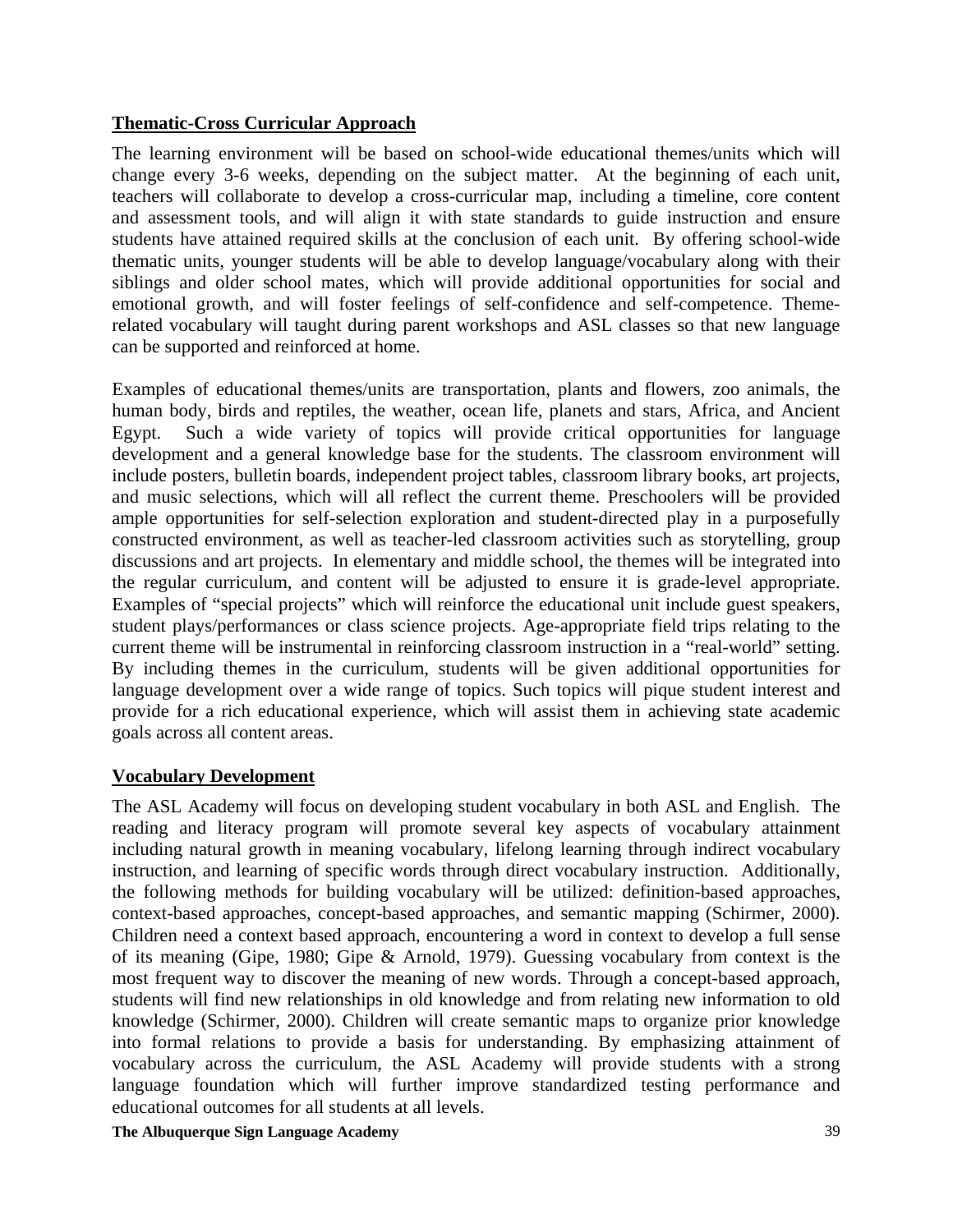# **Early Intervention – The ASL Academy Preschool Program**

The preschool will provided a bilingual language-rich environment which will allow students to gain knowledge of self, peers and the world through thematic-focused play, classroom activities, special projects and field trips. Teachers will be ASL fluent and knowledgeable in early childhood education and deaf education, and will regularly assess student progress and document student development. Students will have access to native ASL users in order to further promote language development and increase knowledge of deaf culture. Students will be provided with age appropriate content in subject areas such as language arts, mathematics, social studies and science in order to ensure kindergarten-readiness. The classroom setting will provide students daily opportunities to learn and practice important life and school skills including behavior selfregulation, problem-solving, and negotiating social interactions. Teachers and educational assistants will provide student support for these spontaneous social interactions in order to promote appropriate behavior modifications and emotional development. Pre-school and kindergarten teachers will collaborate for seamless student transitions to elementary school at the end of the year.

By providing a thoughtfully and purposefully constructed preschool environment, focused on language acquisition and student progress and which encourages parental involvement and promotes family importance, we will create an ideal setting which will foster student growth and development, and will ultimately result in improved academic performance throughout the student's educational career. The preschool experience will provide a foundation for student achievement, which will be expanded on in subsequent grade levels at the ASL Academy.

# **ASL Academy Announcements**

The ASL Academy student body will meet collectively every morning for daily announcements, the pledge of allegiance, and other activities which promote school unity and community. The announcements will be led by the Academy Administrator, the Executive Director and the Family/Community Services Coordinator, and will provide opportunities for student interaction including games, stories, and mini-performances/presentations by students reflective of their classroom work. Announcement time will provide opportunities for peer-modeling across grade levels and confidence building for all students, as well as opportunities for language practice and exposure, which will be academically beneficial.

# **Educational Programs for Families**

*"Early, consistent and meaningful communication between family and child is essential in fostering language competency and the development of literacy. Therefore it is essential that families are provided with support in developing their own and their child's communication and*  language skills. They need to work educationally at home and with the schools to develop their *child's communication and language skills"* (The National Agenda, pp. 20-21).

The ASL Academy will employ a full-time Family and Community Programs Coordinator to provide support services for families in the form of school-based and educational-focused parent groups, ASL classes, grade-level homework assistance training, educational workshops related to child development, parenting techniques, deaf culture and other topics of interest to parents and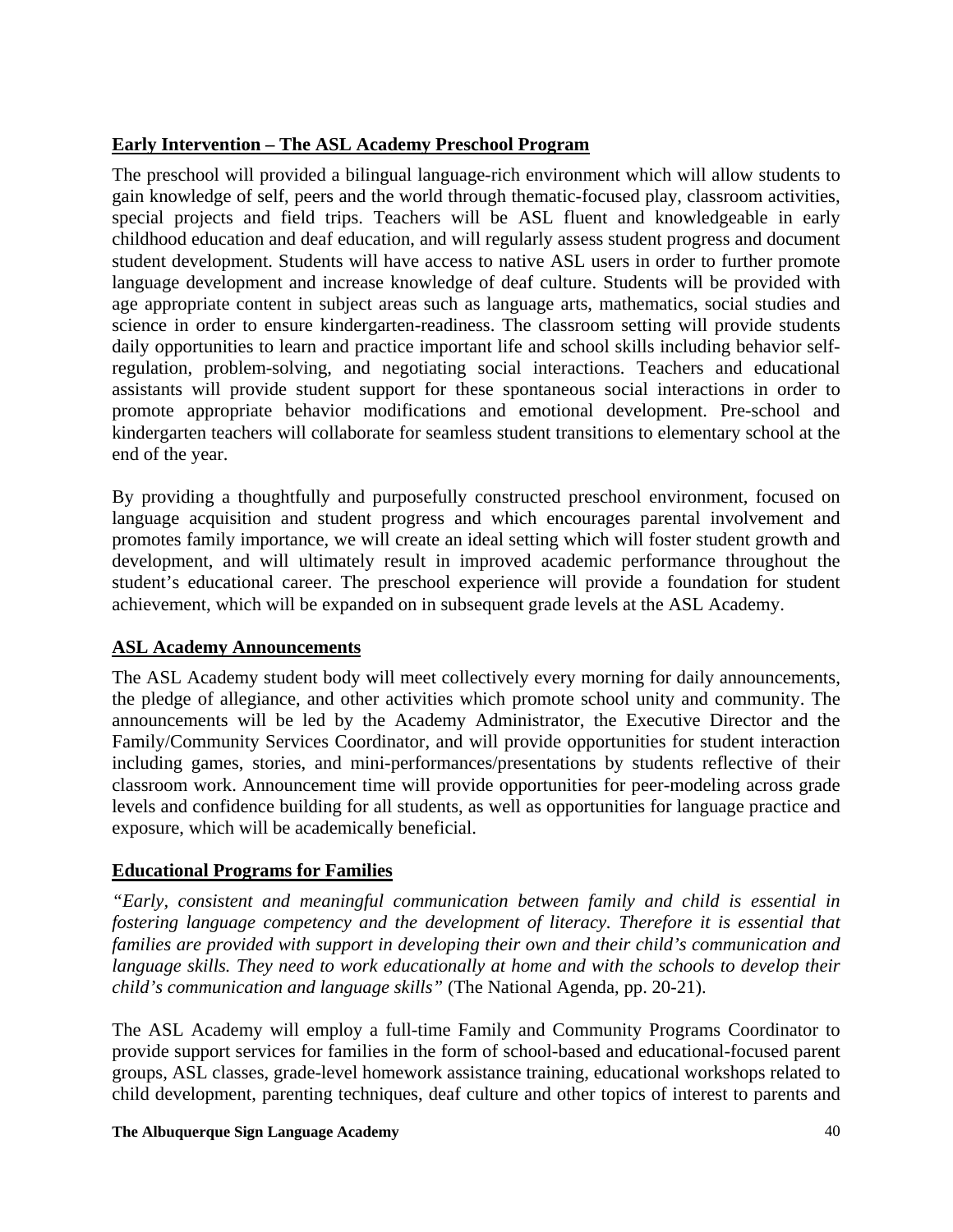relevant to student needs. The ASL classes will be skill level appropriate and designed to correspond with school themes and classroom curriculum so parents learn relevant vocabulary, which will provide increased communication opportunities and allow parents to be more helpful with homework assignments. The ASL Academy educators value parents and families and acknowledge that by supporting parents, parents can better support their children, resulting in increased educational outcomes as well as social and emotional benefits for all children.

### **Community Involvement**

"Deaf and hard of hearing children require and are best served when effective and mutually respectful partnerships are established between and among educators, families and the institutions and programs in the community that serve those children and their families" (The National Agenda, p. 23).

The ASL Academy will employ a full-time Family and Community Programs Coordinator to organize community events encouraging multiculturalism and networking by uniting deaf and hearing people in the greater Albuquerque area. By offering events which promote school, family and community interaction, the ASL Academy will increase awareness of deaf and hard of hearing children and their abilities, connect students and parents with deaf and hard of hearing adults, provide social opportunities for deaf and hard of hearing students enrolled in other schools, and encourage family networking, all of which are beneficial to the social, emotional and cognitive development of ASL Academy students.

### **Diversity of Student and Staff Populations**

The ASL Academy will serve a diverse student population which will include deaf and hard of hearing students, and also hearing students, including siblings of children with hearing loss, children of deaf adults (CODAs), visual learners, and other students with varying needs who would benefit from a bilingual education model. The ASL Academy Governance Board, the Academy Administrator, the Executive Director, the Family and Community Programs Coordinator, teachers, educational assistants, audiologists, therapists, parents and family members will include both deaf and hearing adults, each with their own unique background and experiences, which will be celebrated and respected throughout the school community. This diverse and knowledgeable group will work collaboratively to create a critical support system and optimal learning environment for the ASL Academy student population, resulting in academic, social, and emotional benefits for all students, as well as an optimal working environment for school staff.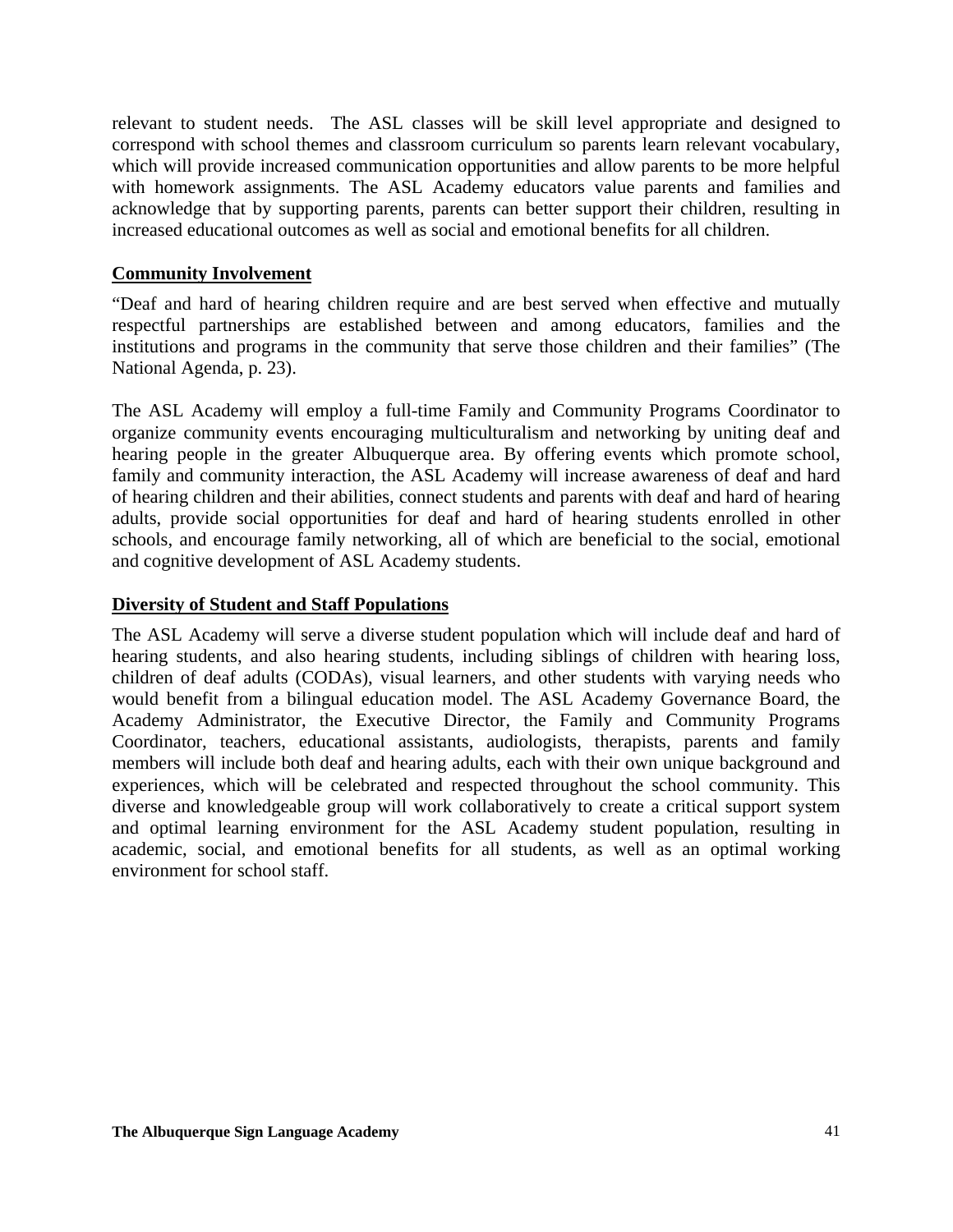### **Student Assessments**

"Historically, American educational policy and specific programs have not formally and systematically provided educational assessment, development, and access for deaf and hard of hearing children. Without such access, deaf and hard of hearing children cannot grow or achieve educationally in a way that is commensurate with their individual talents and dreams (The National Agenda, p. 19).

The ASL Academy's emphasis on regular and continuous student assessments will provide teaching staff with the critical information they need in order to provide an individualized instructional program to each student. The ASL Academy will use a wide-variety of testing methods to ensure a clear, accurate, and overall view of student progress and abilities in areas of academic, social, and emotional growth, including the following assessment methods: NM Standards Based Assessments, teacher observations, student self-assessments, short-cycle school-based assessments, informal formative and non-standardized written and oral tests, preand post-year assessments, and assessment of student work-product. Assessment data will be gathered frequently, recorded diligently, and analyzed weekly at collaborative staff meetings. Such information will be vital in ensuring that all students are on track to meet or exceed state standards. Parents will be given regular updates regarding student progress throughout the year, including bi-annual written narratives, quarterly progress reports/report cards, and parent-teacher conferences which will be held a minimum of three times per year. Additionally, graded student work-product will be sent home weekly to allow parents an ongoing opportunity to review their child's productivity during the previous week.

### **Technological Access**

Students will be provided opportunities to improve computer skills on a regular basis, and as an integrated part of the curriculum. The ASL Academy will purchase necessary computer equipment and will have hi-speed internet access in all classrooms which allows for safe and appropriate use of the internet by students. For example, several math and reading programs utilize computer programs so students may practice their skills, and related testing will provide technology-based, online and differentiated instruction on an on-going and grade level appropriate basis. The ASL Academy will utilize a school website to post information about the school which is useful to parents, and also as a tool to encourage community partnerships and promote student achievement, all of which will combine to increase educational outcomes and allow students to meet state standards across multiple content areas. The ASL Academy recognizes the importance for all students to be technologically literate in order to succeed academically at this time, and also to secure employment when they enter the workforce in the future.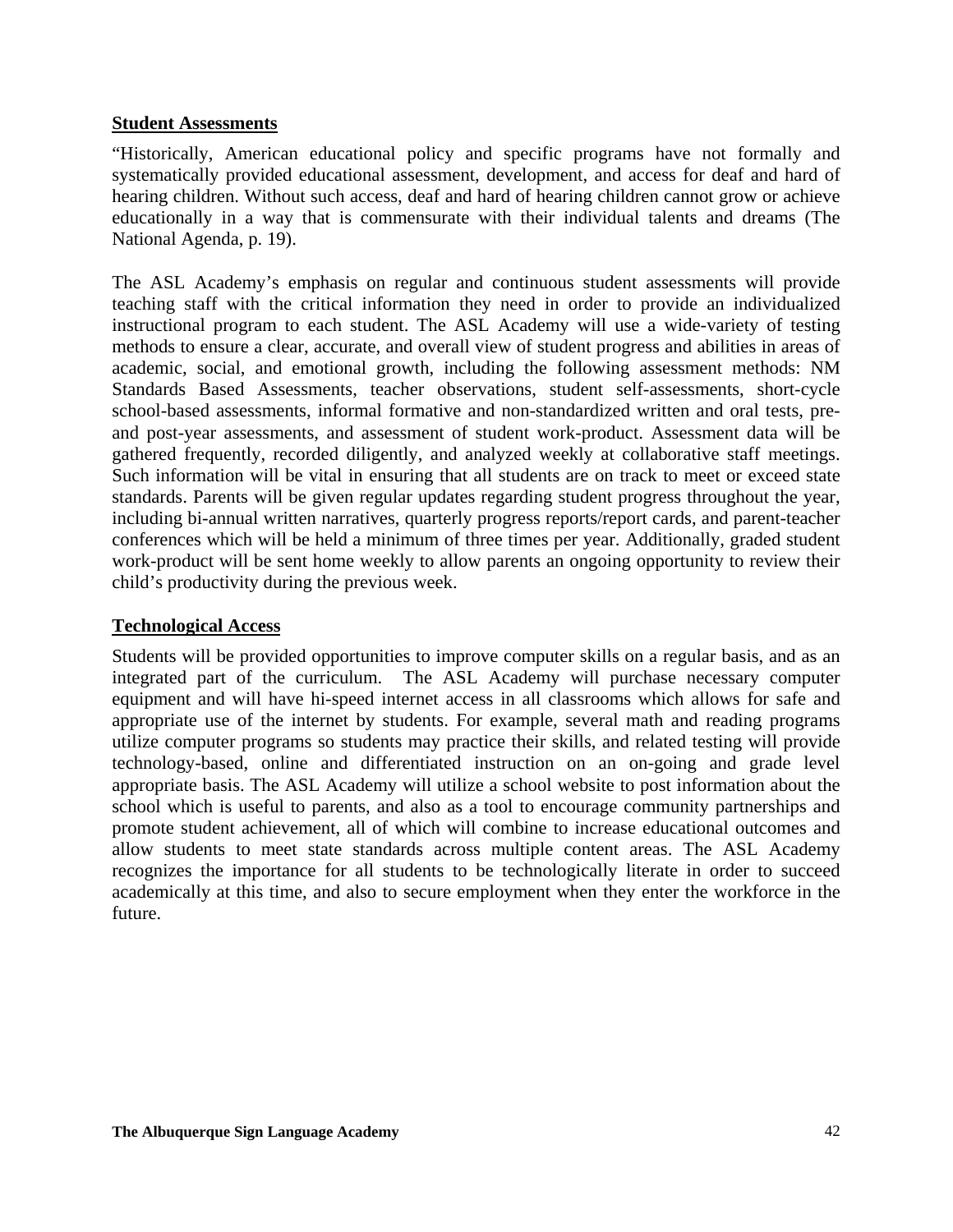• *A descriptive example of the curricular strategies and methods in action in the classroom.*

The following is an example of how school-wide themes will be integrated in classroom instruction across multiple grade-levels and curriculum content areas:

### **Theme: The American West**

Students will embark on an educational journey as they study the pioneers who traveled west of the Mississippi during the 1800's seeking land and fortune, encountering native people and ancient cultures, and bringing commerce and railroads to the vast landscape.

### Family ASL Classes

Classes will focus on the vocabulary listed in the preschool class lesson below, as well as the more advanced vocabulary of the higher grades. Families will practice retelling stories in ASL related to pioneer life as a means of expanding their ASL storytelling skills while utilizing new vocabulary. Additionally, parents will practice reading (in ASL) books from the take-home literacy program and online texts which are applicable to their child's grade/reading level. Parents will be asked to bring personal items and family artifacts reflective of the pioneering time period to homeroom classes/morning announcements and to explain the history and relevance of such items to the students.

### Academy Announcements

Students and teachers will bring quilts from home on a specified day for show-and-tell with the school community. Teachers and school leaders will facilitate the discussion by providing an overview of the historical significance of quilting and will highlight information such as the various quilt patterns and themes.

### Preschool

Preschool students will focus on topical vocabulary including the following words: horse, buffalo, sheep, snake, cowboy, railroad (train), cowboy boots, Spanish, Native American, basket, wool, weaving, blanket (quilt), covered wagon, explorer, river, tent, teepee, corn, gold, camp fire and ghost towns. Students will be read a variety of stories related to the time period and will be encouraged to dress-up and re-enact stories as a means of practicing new vocabulary and understanding new concepts. Classroom projects will focus on period-specific items and will integrate colors, shapes and patterns from the discussion of quilting designs.

### Kindergarten-First Grade / Art Class

Students will create their own quilting squares during art class, and a parent volunteer will assemble those squares into "school quilt" which will be displayed in the school entryway during the duration of the unit for parents and school visitors to admire.

### Kindergarten-First Grade / Mathematics

Students will continue working with the day's "quilting" theme in order to explore and understand patterns of varying colors, sizes and shapes. Students will be required to recognize, reproduce, describe and extend existing patterns and also to create their own patterns utilizing blocks, paper cutouts, and coloring. Classroom work will transition from patterns of colors and shapes to include number patterns and pattern-related story problems.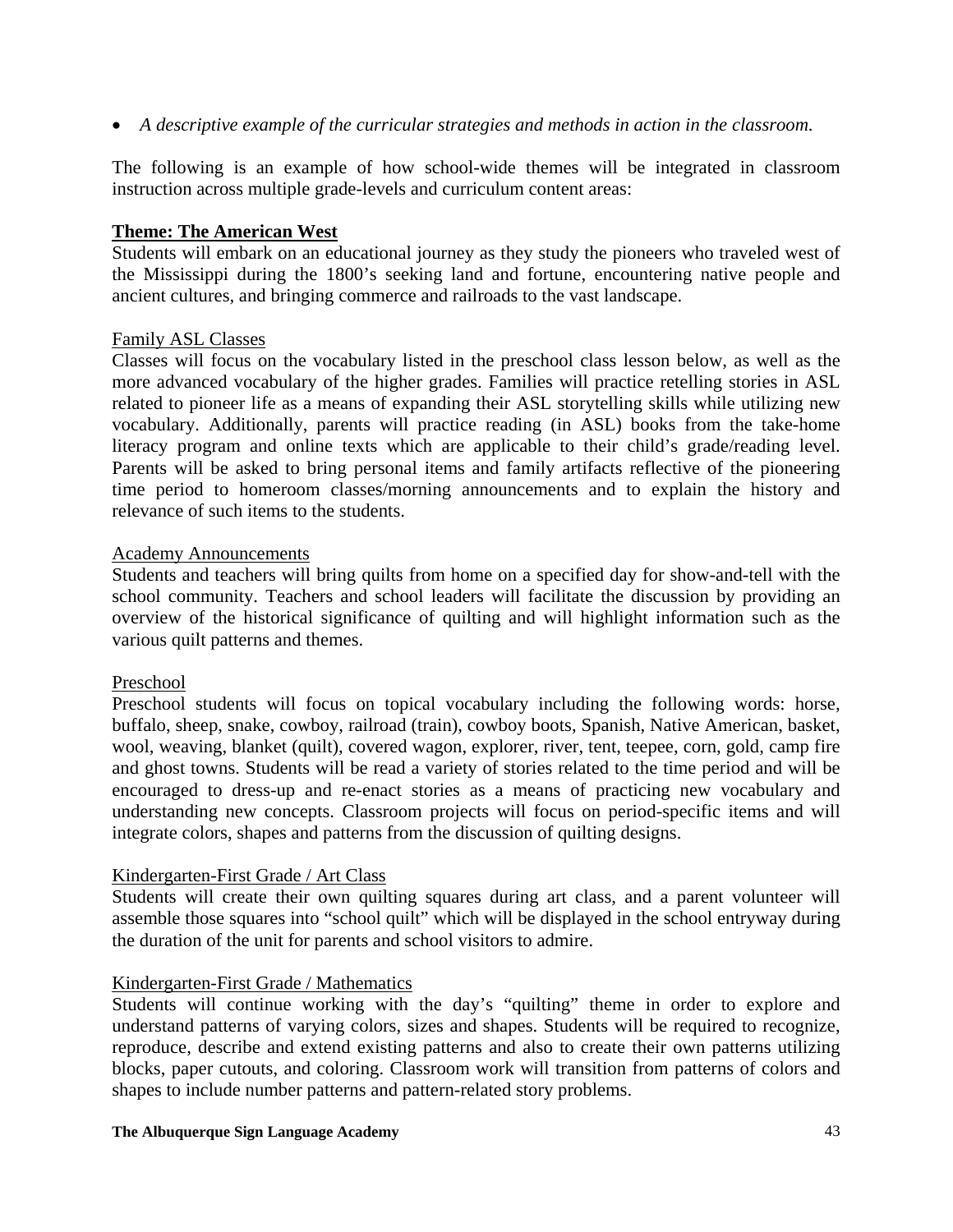### Second-Third Grade / Multicultural Studies

Students will discuss the different Native American tribes which prospered in the western United States during the pioneer days. Discussions will include living conditions, survival strategies, religious beliefs, and how their lives were affected by American settlers. Students will learn the story of Black Coyote, a deaf Native American killed at Wounded Knee Creek in 1890.

#### Second-Third Grade / English Language Arts

Teachers will begin class with a continuation of the morning discussion regarding quilts and how they are made, what they are made from, and what they are used for. Teachers will then read "Sweet Clara and the Freedom Quilt" by Deborah Hopkinson to the class. Following the reading, there will be a discussion of the plot and new vocabulary will be noted related to slavery and the Underground Railroad. Students will be encouraged to participate in a discussion of the story and of slavery during the 1800's, and the teacher will facilitate this discussion by asking How, Why and What If questions related to the text. Afterward, students will work independently on the Achieve 3000 website by accessing articles related to the topic in order to reinforce new vocabulary and concepts. Student writing assignments will include answering questions related to the story and to explain how they would feel and react if the things that happened to Clara in the story happened to them.

### Fourth-Fifth Grade / History & Geography

The lesson of the Lewis & Clark expedition of 1804 will focus on the historical context and significance of the trip, and will integrate geography and mapping skills as students document the journey.

### Fourth-Fifth Grade / Science

Students will further build upon their knowledge of the Lewis & Clark expedition by focusing on how the North Star and other constellations, as well as the phases of the moon, guided the explorers on their journey.

### Sixth-Seventh-Eighth Grade/ASL Language Arts

ASL storytellers (classroom guests) will showcase cowboy poetry from the 1800's. Afterward, students will break into small groups and, with the assistance of a Deaf adult, will create their own cowboy poem in ASL which they will present as a group to the class.

#### Community Event

At the end of the unit, the children, families and community will be invited for a Pioneer Days event at the school. Students and attendees will be encouraged to wear clothing appropriate to the era, including items they have made at school. Additionally, members of the Native American community will be invited to wear their traditional clothing. Student work-product including reports and art projects will be displayed. The Family and Community Programs Coordinator will organize pony rides and game booths for the children, including small prizes for them to win. Parent volunteers will be scheduled to operate each booth for a designated time frame, allowing opportunities to meet different people at the event. Students will perform songs, dances, or short plays, and read stories or poems they have studied in class. The event will be an enjoyable occasion for students to demonstrate what they have learned and an important opportunity to build family and community relationships.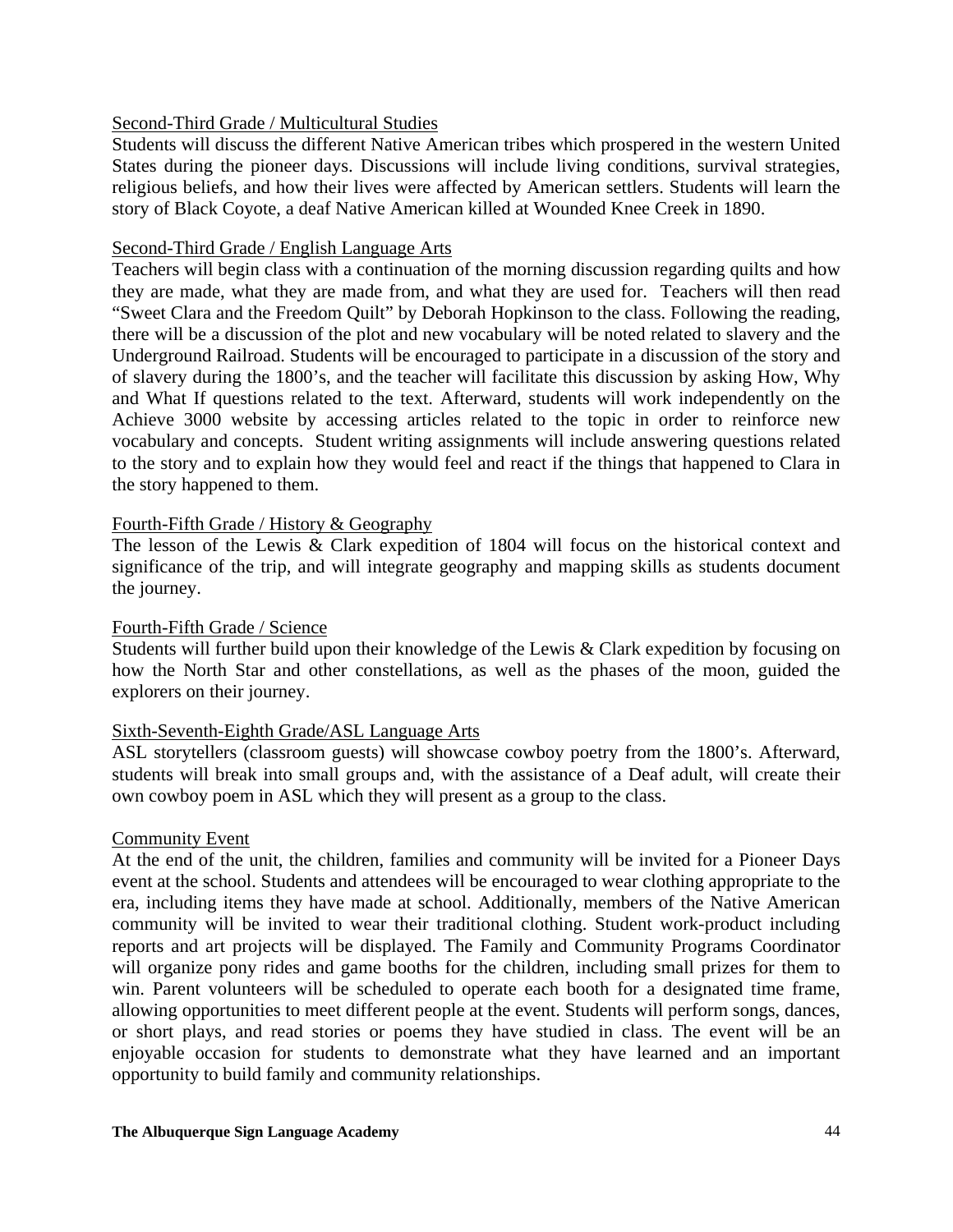• *Provide a description of professional development that may be necessary for implementation of the strategies and methods to be used in delivering the curriculum.*

### **Professional Development**

Professional development and staff training, offered as part of the weekly schedule and also during in-service days throughout the year, will focus on improving teacher skills and teaching strategies, and will be directly connected to classroom curriculum and student needs, including vertical articulation to assure smooth transitions as additional grade levels are added to the educational program. Teachers, staff, and the Academy Administrator will collaborate regularly to select topics, thereby ensuring that the training reflects teacher abilities and interests, expands and improves instructional techniques and curriculum content, focuses on students with special needs including hearing loss, and facilitates improvements in student progress and educational outcomes. Ideally, training will encompass a variety of issues, including social-emotional wellbeing of students and families, strategies for optimizing family-school interaction and relationship development, cultural diversity awareness and promotion, and information regarding State and Federal laws concerning special education services. Because of the specific population that the ASL Academy will serve, it may be necessary that guest speakers from other states, specifically trained in ASL strategies or the education of deaf and hard of hearing students, be hired for staff workshops. Similarly, staff will likely need to attend seminars and workshops out of state. The ASL Academy will optimize educational opportunities and minimize costs by attending conferences offered in New Mexico and in nearby states when offered. Training staff on applicable topics throughout the year will directly impact teacher-student interaction and classroom teaching techniques, resulting in improved student performance across all content areas.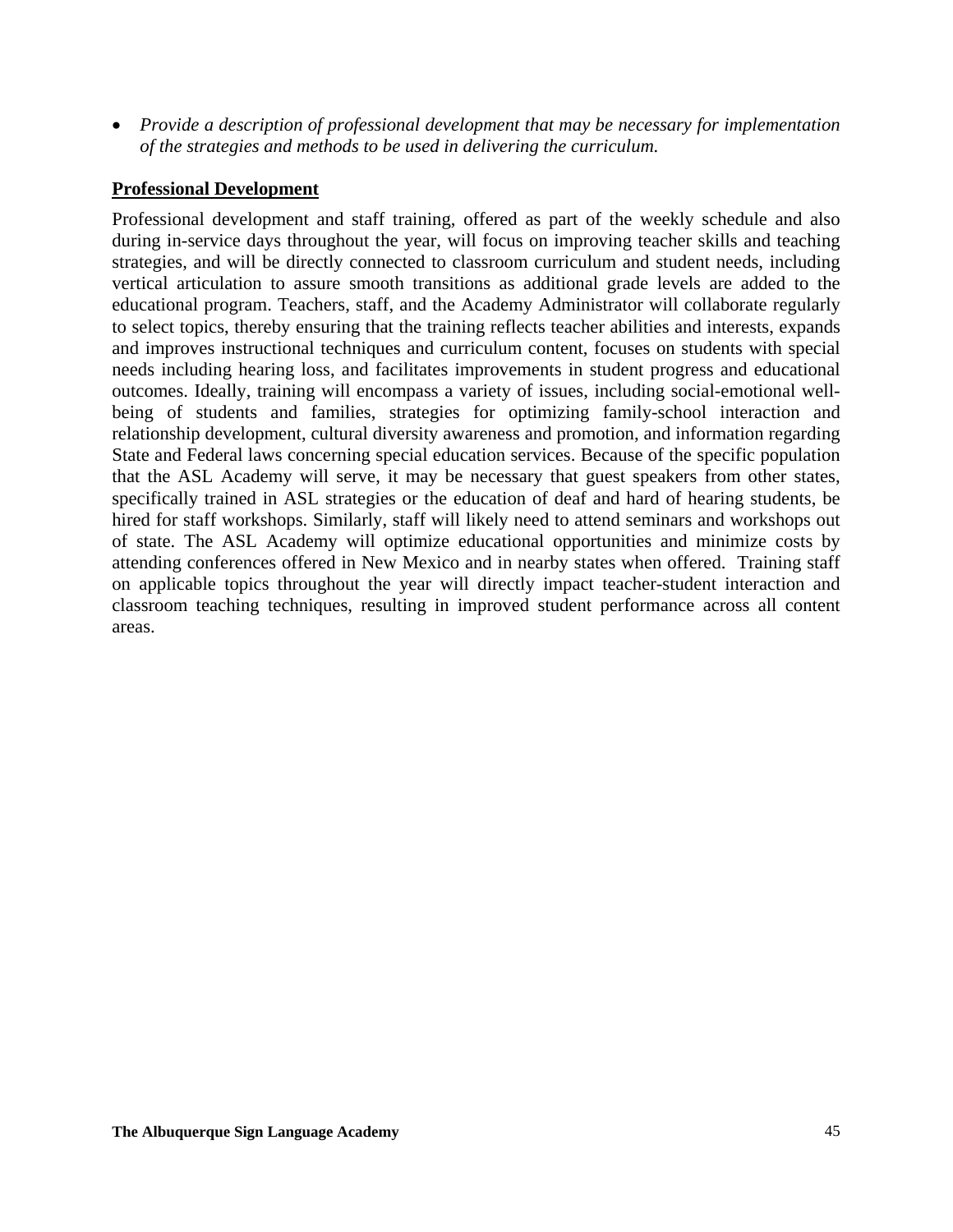# **B. EDUCATIONAL PROGRAM**

# **1. LENGTH OF SCHOOL DAY AND SCHOOL YEAR**

- *The proposed length of the school day, including the number of instructional hours*
- *The proposed length of the school year, including number of days and total number of instructional hours*

The ASL Academy will operate on a year round schedule which will include 182 instructional days for students. The school day for students will begin at 8:00 am and conclude at 3:15 pm Monday through Friday, providing 6 hours and 20 minutes of instructional time daily, for a total of 1152.6 instructional hours for the school year. Teachers' required work days will be from 7:45 am to 3:30 pm Monday through Friday, 7.25 hours daily, for a total of 190 days for the school year.

• *A description of how the proposed length of the school day and school year support the Educational Plan.* 

By utilizing a year round schedule, the ASL Academy will provide students with more continuous and consistent exposure to ASL as compared to a traditional school year, which will be beneficial for language attainment and educational outcomes.

Additionally, short intercessions throughout the year will provide for up to 9 weeks of additional programming opportunities including day camps focusing on performing arts, cultural diversity, athletics, outdoor activities, etc. Ideally, students will partake in these programs and benefit from exposure to language during this time. Grant money and/or program fees will be required to fund intercession programming, and the details of funding the programs will be determined at a later time by the Financial Manager and Governance Board.

For students who are struggling academically, intercession time may also be used for tutoring. By providing opportunities for tutoring *throughout* the school year, the ASL Academy will be able to offer timely interventions and address student deficiencies quickly. With a traditional school schedule, many students fall further behind because new material is continuously presented. With a year round school schedule, intermittent breaks will allow struggling students additional time to master content before new material is introduced in the next regular session. Again, the Financial Manager and Governance Board will be responsible for evaluating financial aspects and identifying funding sources for these programs.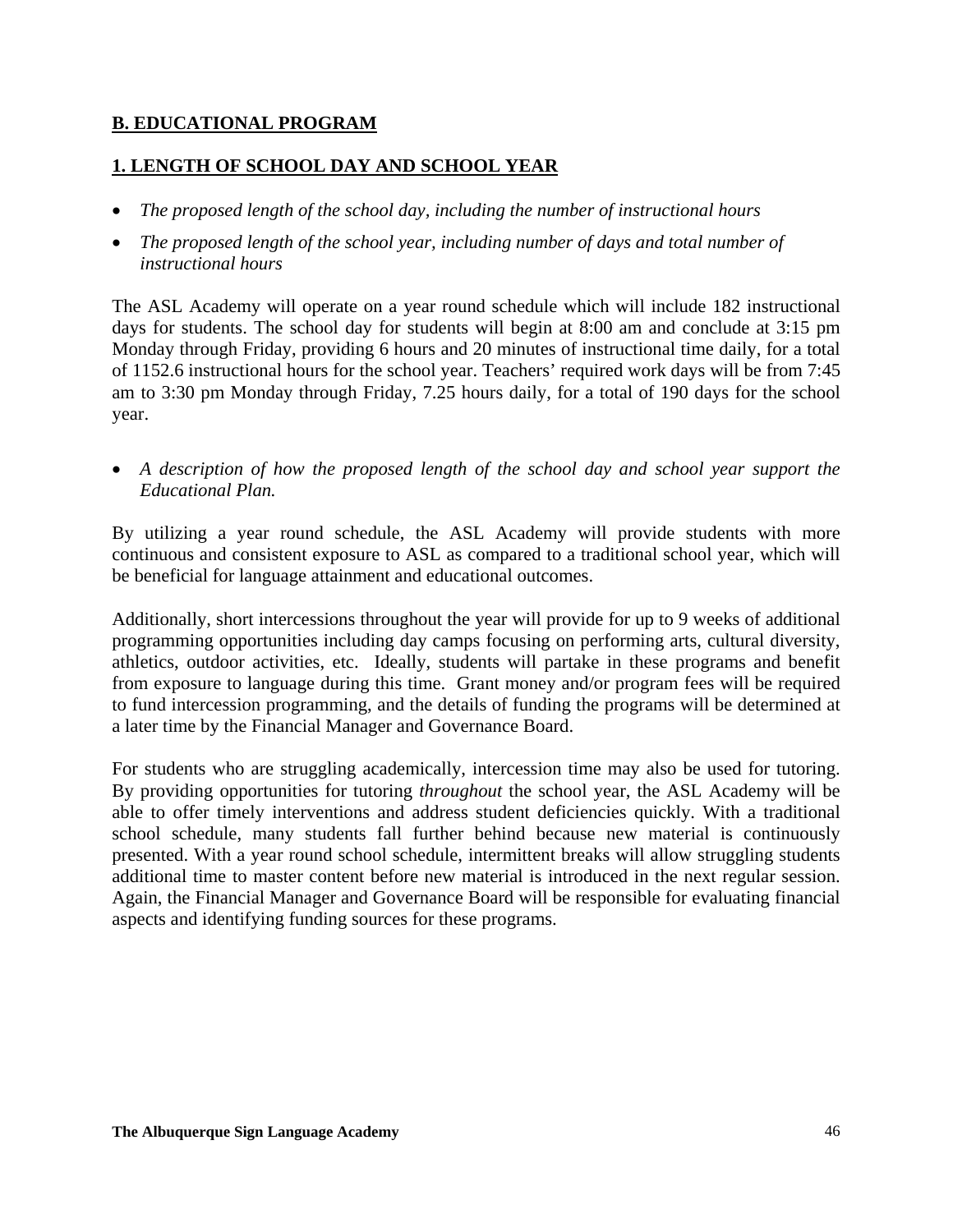# **The ASL Academy Daily Schedule**

|                   |                               | $= 100$ and $(100)$                                             |                               |
|-------------------|-------------------------------|-----------------------------------------------------------------|-------------------------------|
| <b>Grade/Time</b> | K/1                           | 2/3                                                             | 4/5                           |
| $7:45 - 8:00$     |                               | <b>Student Drop-Off</b>                                         |                               |
| $8:00 - 8:25$     |                               | <b>ASL Academy Morning Announcements</b>                        |                               |
| $8:25-9:20$       | <b>English Language Arts</b>  | <b>Math</b>                                                     | <b>Science/Social Studies</b> |
| 9:20-10:15        | Reading/Writing*/Phonics**    |                                                                 | <b>ASL Language Arts</b>      |
| $10:15 - 10:35$   |                               | <b>Morning Break/Recess</b>                                     |                               |
| 10:35:11:30       | <b>ASL Language Arts</b>      | <b>English Language Arts</b><br>Reading/Writing*/Phonics**      | <b>Math</b>                   |
| 11:30-12:00       |                               | <b>Lunch/Recess</b>                                             |                               |
| 12:00-12:55       | <b>Science/Social Studies</b> | <b>English Lang. Arts Cont'd</b>                                | <b>Math Cont'd</b>            |
| 12:55-1:50        | <b>Math</b>                   | <b>Science/Social Studies</b>                                   | <b>English Language Arts</b>  |
| $1:50-2:45$       |                               | <b>ASL Language Arts</b>                                        | Reading/Writing*/Phonics**    |
| $2:45 - 3:15$     |                               | <b>Homeroom - Daily Review</b>                                  |                               |
| $3:15 - 3:30$     |                               | <b>Student Pick-Up</b>                                          |                               |
| $3:30-4:30$       |                               | To Be Determined (Homework Club / Tutoring / After School Care) |                               |

### **Monday / Tuesday / Thursday / Friday**

#### **Wednesday**

| <b>Grade/Time</b> | K/1                                                             | 2/3                                                                 | 4/5                                                           |  |  |  |  |  |  |  |  |  |  |
|-------------------|-----------------------------------------------------------------|---------------------------------------------------------------------|---------------------------------------------------------------|--|--|--|--|--|--|--|--|--|--|
| $7:45-8:00$       |                                                                 | <b>Student Drop-Off</b>                                             |                                                               |  |  |  |  |  |  |  |  |  |  |
| 8:00-8:25         |                                                                 | <b>ASL Academy Morning Announcements</b>                            |                                                               |  |  |  |  |  |  |  |  |  |  |
| $8:25-9:05$       | <b>Multi-Cultural Studies</b>                                   | <b>Independent Study</b><br><b>Ancillary Services Pullout</b>       | <b>ASL Language Arts</b>                                      |  |  |  |  |  |  |  |  |  |  |
| $9:05-9:40$       | <b>ASL Language Arts</b>                                        | <b>Multi-Cultural Studies</b>                                       | <b>Independent Study</b><br><b>Ancillary Services Pullout</b> |  |  |  |  |  |  |  |  |  |  |
| $9:40-10:15$      | <b>Independent Study</b><br><b>Ancillary Services Pullout</b>   | <b>ASL Language Arts</b>                                            | <b>Multi-Cultural Studies</b>                                 |  |  |  |  |  |  |  |  |  |  |
| 10:15-10:35       |                                                                 | <b>Morning Break/Recess</b>                                         |                                                               |  |  |  |  |  |  |  |  |  |  |
| 10:35:11:30       |                                                                 | <b>English Literacy Block</b><br>Library/Reading/Writing*/Phonics** |                                                               |  |  |  |  |  |  |  |  |  |  |
| 11:30-12:00       |                                                                 | <b>Lunch/Recess</b>                                                 |                                                               |  |  |  |  |  |  |  |  |  |  |
| $12:00-1:00$      | <b>PE</b>                                                       | <b>Music/Dance</b>                                                  | Art                                                           |  |  |  |  |  |  |  |  |  |  |
| $1:00-2:00$       | Art                                                             | <b>PE</b>                                                           | <b>Music/Dance</b>                                            |  |  |  |  |  |  |  |  |  |  |
| $2:00 - 3:00$     | <b>Music/Dance</b>                                              | Art                                                                 | <b>PE</b>                                                     |  |  |  |  |  |  |  |  |  |  |
| $3:00 - 3:15$     |                                                                 | <b>Homeroom</b>                                                     |                                                               |  |  |  |  |  |  |  |  |  |  |
| $3:15 - 3:30$     |                                                                 | <b>Student Pick-Up</b>                                              |                                                               |  |  |  |  |  |  |  |  |  |  |
| 3:30-4:30         | To Be Determined (Homework Club / Tutoring / After School Care) |                                                                     |                                                               |  |  |  |  |  |  |  |  |  |  |

Educational Staff Collaboration Meetings/Professional Development - Every Wed. from 12:00-3:00pm

\* Occupational Therapist (OT) in Classroom for Students Receiving Ancillary Services

\*\* Speech Language Therapist (SLP) in Classroom for Students Receiving Ancillary Services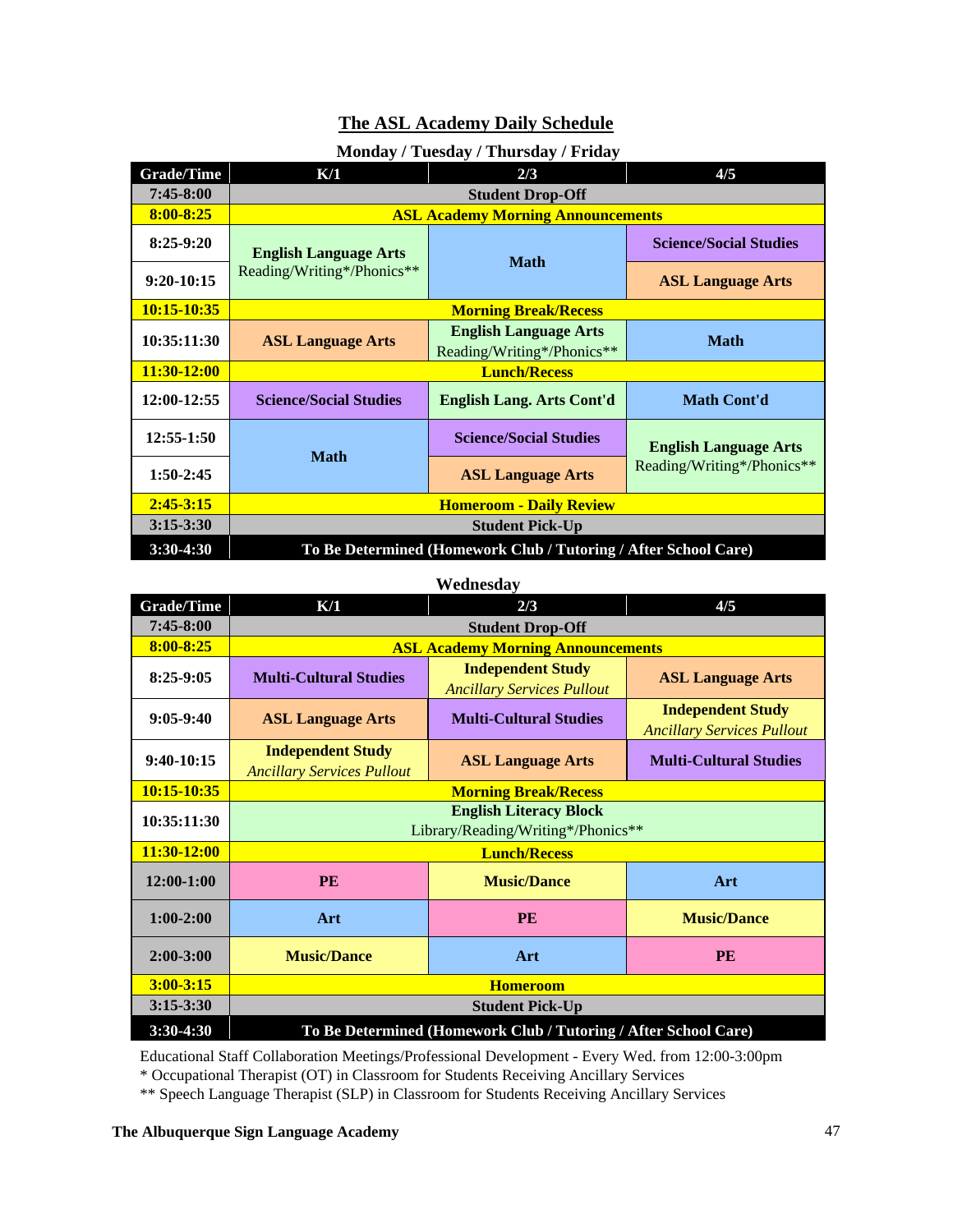**The ASL Academy 2010-2011 Calendar**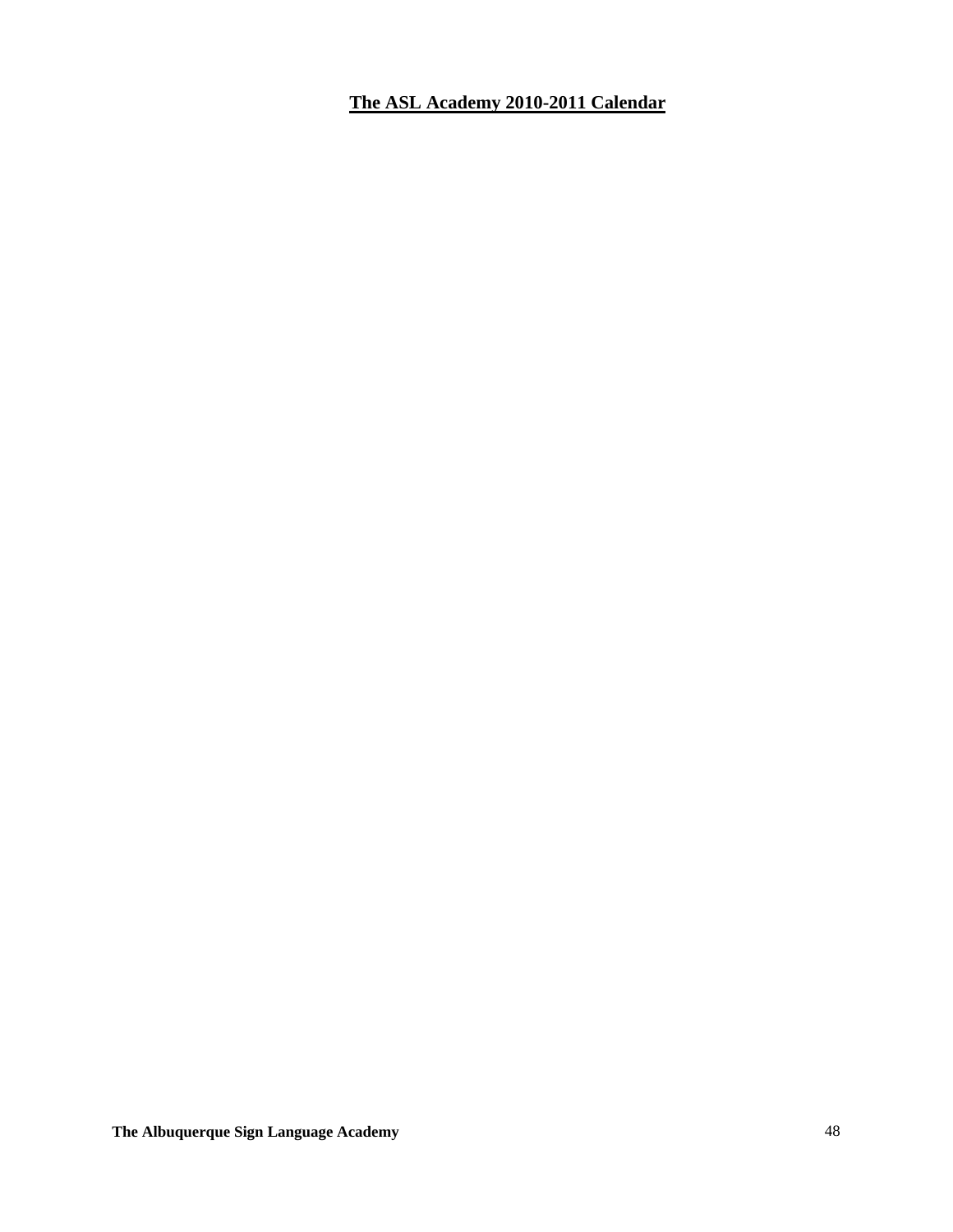|                | <b>July 2010</b> |    |    |    |           |    |  |  |  |  |  |  |  |  |
|----------------|------------------|----|----|----|-----------|----|--|--|--|--|--|--|--|--|
| Su             | M                | Tu | W  | Th | F         | Sa |  |  |  |  |  |  |  |  |
|                |                  |    |    | 1  | 2         | 3  |  |  |  |  |  |  |  |  |
| $\overline{4}$ | 5                | 6  | 7  | 8  | 9         | 10 |  |  |  |  |  |  |  |  |
| 11             | 12               | 13 | 14 | 15 | <b>16</b> | 17 |  |  |  |  |  |  |  |  |
| 18             | 19               | 20 | 21 | 22 | 23        | 24 |  |  |  |  |  |  |  |  |
| 25             | 26               | 27 | 28 | 29 | 30        | 31 |  |  |  |  |  |  |  |  |

| 25 | 26                      | 27             | 28          | 29           | 30 | 31             | 29            | 30 | 31 |                 |               |    |    | 26 | 27 | <b>28</b> | <b>29</b> | 30            |             |                |
|----|-------------------------|----------------|-------------|--------------|----|----------------|---------------|----|----|-----------------|---------------|----|----|----|----|-----------|-----------|---------------|-------------|----------------|
|    |                         |                |             | October 2010 |    |                |               |    |    |                 | November 2010 |    |    |    |    |           |           | December 2010 |             |                |
| Su | M                       | Tu             | W           | Th           | F  | Sa             | Su            | M  | Tu | W               | Th            | F  | Sa | Su | M  | Tu        | W         | Th            | $\mathbf F$ | Sa             |
|    |                         |                |             |              |    | $\overline{c}$ |               |    | 2  | 3               | 4             | 5  | 6  |    |    |           | л         | ን<br>▵        | 3           | $\overline{4}$ |
| 3  | $\overline{\mathbf{4}}$ | 5              | $\mathbf 6$ | 7            | 8  | 9              | $\mathcal{I}$ | 8  | 9  | 10              | 11            | 12 | 13 | 5  | 6  | 7         | 8         | 9             | 10          | 11             |
| 10 | 11                      | $\overline{2}$ | 13          | 14           | 15 | 16             | 14            | 15 | 16 | $\overline{17}$ | 18            | 19 | 20 | 12 | 13 | 14        | 15        | 16            | 17          | 18             |
| 17 | 18                      | 19             | 20          | 21           | 22 | 23             | 21            | 22 | 23 | 24              | 25            | 26 | 27 | 19 | 20 | 21        | 22        | 23            | 24          | 25             |
| 24 | 25                      | 26             | 27          | 28           | 29 | 30             | 28            | 29 | 30 |                 |               |    |    | 26 | 27 | 28        | <b>29</b> | 30            | 31          |                |
| 31 |                         |                |             |              |    |                |               |    |    |                 |               |    |    |    |    |           |           |               |             |                |

|    | <b>January 2011</b> |                  |    |    |    |    |  |  |  |  |  |  |  |  |  |
|----|---------------------|------------------|----|----|----|----|--|--|--|--|--|--|--|--|--|
| Su | M                   | Tu               | W  | Th | F  | Sa |  |  |  |  |  |  |  |  |  |
|    |                     |                  |    |    |    | 1  |  |  |  |  |  |  |  |  |  |
| 2  | 3                   | $\boldsymbol{4}$ | 5  | 6  | 7  | 8  |  |  |  |  |  |  |  |  |  |
| 9  | 10                  | 11               | 12 | 13 | 14 | 15 |  |  |  |  |  |  |  |  |  |
| 16 | 17                  | 18               | 19 | 20 | 21 | 22 |  |  |  |  |  |  |  |  |  |
| 23 | 24                  | 25               | 26 | 27 | 28 | 29 |  |  |  |  |  |  |  |  |  |
| 30 | 31                  |                  |    |    |    |    |  |  |  |  |  |  |  |  |  |

|    | April 2011       |    |    |    |    |    |  |  |  |  |  |  |  |  |  |
|----|------------------|----|----|----|----|----|--|--|--|--|--|--|--|--|--|
| Su | M                | Tu | W  | Th | F  | Sa |  |  |  |  |  |  |  |  |  |
|    |                  |    |    |    | 1  | 2  |  |  |  |  |  |  |  |  |  |
| 3  | $\boldsymbol{4}$ | 5  | 6  | 7  | 8  | 9  |  |  |  |  |  |  |  |  |  |
| 10 | 11               | 12 | 13 | 14 | 15 | 16 |  |  |  |  |  |  |  |  |  |
| 17 | 18               | 19 | 20 | 21 | 22 | 23 |  |  |  |  |  |  |  |  |  |
| 24 | 25               | 26 | 27 | 28 | 29 | 30 |  |  |  |  |  |  |  |  |  |

No School for Students and Staff

No School for Students (Staff Planning Day)

| September 2010 |                |
|----------------|----------------|
| F              | Sa             |
| 3              | $\overline{4}$ |
| 10             | 11             |
|                | 18             |
| 24             | 25             |
|                |                |
|                |                |

|           |    | <b>October 2010</b> |    |                |    |    |                |    | November 2010 |           |           |                |    |    | December 2010 |    |  |
|-----------|----|---------------------|----|----------------|----|----|----------------|----|---------------|-----------|-----------|----------------|----|----|---------------|----|--|
| Tu        | W  | Th                  | F  | Sa             | Su | M  | Tu             | W  | Th            | F         | <b>Sa</b> | 'Su            | M  | Tu | W             | Th |  |
|           |    |                     |    | $\mathfrak{D}$ |    | 1  | $\overline{2}$ | 3  | 4             | 5         | 6         |                |    |    |               | 2  |  |
|           | h  | 7                   | 8  | 9              | 7  | 8  | 9              | 10 | 11            | 12        | 13        | $\overline{5}$ | h  | 7  | 8             | 9  |  |
| 12        | 13 | 14                  | 15 | 16             | 14 | 15 | 16             | 17 | 18            | 19        | 20        | 12             | 13 | 14 | 15            | 16 |  |
| 19        | 20 | 21                  | 22 | 23             | 21 | 22 | 23             | 24 | 25            | <b>26</b> | 27        | 19             | 20 | 21 | 22            | 23 |  |
| <b>26</b> | 27 | 28                  | 29 | 30             | 28 | 29 | 30             |    |               |           |           | 26             | 27 | 28 | 29            | 30 |  |
|           |    |                     |    |                |    |    |                |    |               |           |           |                |    |    |               |    |  |

|                 |    |                         | <b>January 2011</b> |             |    |    |    |    |    |    | February 2011 |    |    |    |    |    | <b>March 2011</b> |    |           |                |
|-----------------|----|-------------------------|---------------------|-------------|----|----|----|----|----|----|---------------|----|----|----|----|----|-------------------|----|-----------|----------------|
| Su              | M  | ľп                      | W                   | Th          | H  | Sa | Su | M  | Tu | W  | Th            | F  | Sa | Su | M  | Tu | W                 | Th | F         | Sa             |
|                 |    |                         |                     |             |    |    |    |    |    | 2  | 3             | 4  | 5  |    |    |    | 2                 |    | 4         | $\overline{5}$ |
| 2               |    | $\overline{\mathbf{4}}$ | $\overline{5}$      | $\mathbf 0$ | 7  | 8  | 6  | 7  | 8  | 9  | 10            | 11 | 12 | 6  | 7  | 8  | 9                 | 10 | 11        | 12             |
| 9               | 10 | 11                      | 12                  | 13          | 14 | 15 | 13 | 14 | 15 | 16 | 17            | 18 | 19 | 13 | 14 | 15 | 16                | 17 | 18        | 19             |
| 16              | 17 | 18                      | 19                  | 20          | 21 | 22 | 20 | 21 | 22 | 23 | 24            | 25 | 26 | 20 | 21 | 22 | 23                | 24 | <b>25</b> | 26             |
| 23              | 24 | 25                      | 26                  | 27          | 28 | 29 | 27 | 28 |    |    |               |    |    | 27 | 28 | 29 | 30                | 31 |           |                |
| 30 <sup>2</sup> | 31 |                         |                     |             |    |    |    |    |    |    |               |    |    |    |    |    |                   |    |           |                |

|    |          |              | <b>April 2011</b> |    |    |                | <b>May 2011</b> |    |    |    |              |             |              |  |    |    |    | <b>June 2011</b> |    |           |                |
|----|----------|--------------|-------------------|----|----|----------------|-----------------|----|----|----|--------------|-------------|--------------|--|----|----|----|------------------|----|-----------|----------------|
| Su | M        | Гu           | W                 | Th | F  | Sa             | Su              | M  | Tu | W  | Th           | F           | Sa           |  | Su | M  | Tu | W                |    | F         | Sa             |
|    |          |              |                   |    |    | $\overline{2}$ |                 | 2  |    | 4  | $\mathbf{5}$ | $\mathbf b$ | $\mathbf{7}$ |  |    |    |    |                  |    | 3         | $\overline{4}$ |
| 3  | 4        |              | $\mathbf{p}$      | 7  | 8  | 9              | 8               | 9  | 10 |    | 12           | 13          | 14           |  |    | O  |    | 8                | q  | <b>10</b> | 11             |
| 10 | $\bf{1}$ | $\mathbf{2}$ | 13                | 14 | 15 | 16             | 15              | 16 | 7  | 18 | 19           | 20          | 21           |  | 12 | 13 | 4ء | 15               | 10 | 17        | 18             |
| 17 | 18       | 19           | 20                | 21 | 22 | 23             | 22              | 23 | 24 | 25 | 26           | 27          | 28           |  | 19 | 20 | 21 | 22               | 23 | 24        | 25             |
| 24 | 25       | Zh           | דר                | 28 | 29 | 30             | 29              | 30 | 31 |    |              |             |              |  | 26 | 27 | 28 | 29               | 30 |           |                |

|    |    |    |    | <b>September 2010</b> |    |    |
|----|----|----|----|-----------------------|----|----|
| Su | M  | Tu | W  | Th                    | F  | Sa |
|    |    |    | 1  | 2                     | 3  | 4  |
| 5  | 6  | 7  | 8  | 9                     | 10 | 11 |
| 12 | 13 | 14 | 15 | 16                    | 17 | 18 |
| 19 | 20 | 21 | 22 | 23                    | 24 | 25 |
| 26 | 27 | 28 | 29 | 30                    |    |    |

|                                     | December 2010 |    |    |    |    |    |  |  |  |  |  |  |  |  |  |
|-------------------------------------|---------------|----|----|----|----|----|--|--|--|--|--|--|--|--|--|
| F<br>Su<br>Tu<br>Sa<br>Th<br>M<br>W |               |    |    |    |    |    |  |  |  |  |  |  |  |  |  |
|                                     |               |    | 1  | 2  | 3  | 4  |  |  |  |  |  |  |  |  |  |
| 5                                   | 6             | 7  | 8  | 9  | 10 | 11 |  |  |  |  |  |  |  |  |  |
| 12                                  | 13            | 14 | 15 | 16 | 17 | 18 |  |  |  |  |  |  |  |  |  |
| 19                                  | 20            | 21 | 22 | 23 | 24 | 25 |  |  |  |  |  |  |  |  |  |
| 26                                  | 27            | 28 | 29 | 30 | 31 |    |  |  |  |  |  |  |  |  |  |
|                                     |               |    |    |    |    |    |  |  |  |  |  |  |  |  |  |

| <b>March 2011</b> |    |    |    |    |    |    |
|-------------------|----|----|----|----|----|----|
| Su                | M  | Tu | W  | Th | F  | Sa |
|                   |    | 1  | 2  | 3  | 4  | 5  |
| 6                 | 7  | 8  | 9  | 10 | 11 | 12 |
| 13                | 14 | 15 | 16 | 17 | 18 | 19 |
| 20                | 21 | 22 | 23 | 24 | 25 | 26 |
| 27                | 28 | 29 | 30 | 31 |    |    |
|                   |    |    |    |    |    |    |

| <b>June 2011</b> |    |    |    |    |           |                |
|------------------|----|----|----|----|-----------|----------------|
| Su               | M  | Tu | W  | Th | F         | Sa             |
|                  |    |    | 1  | 2  | 3         | $\overline{4}$ |
| 5                | 6  | 7  | 8  | 9  | <b>10</b> | 11             |
| 12               | 13 | 14 | 15 | 16 | 17        | 18             |
| 19               | 20 | 21 | 22 | 23 | 24        | 25             |
| 26               | 27 | 28 | 29 | 30 |           |                |

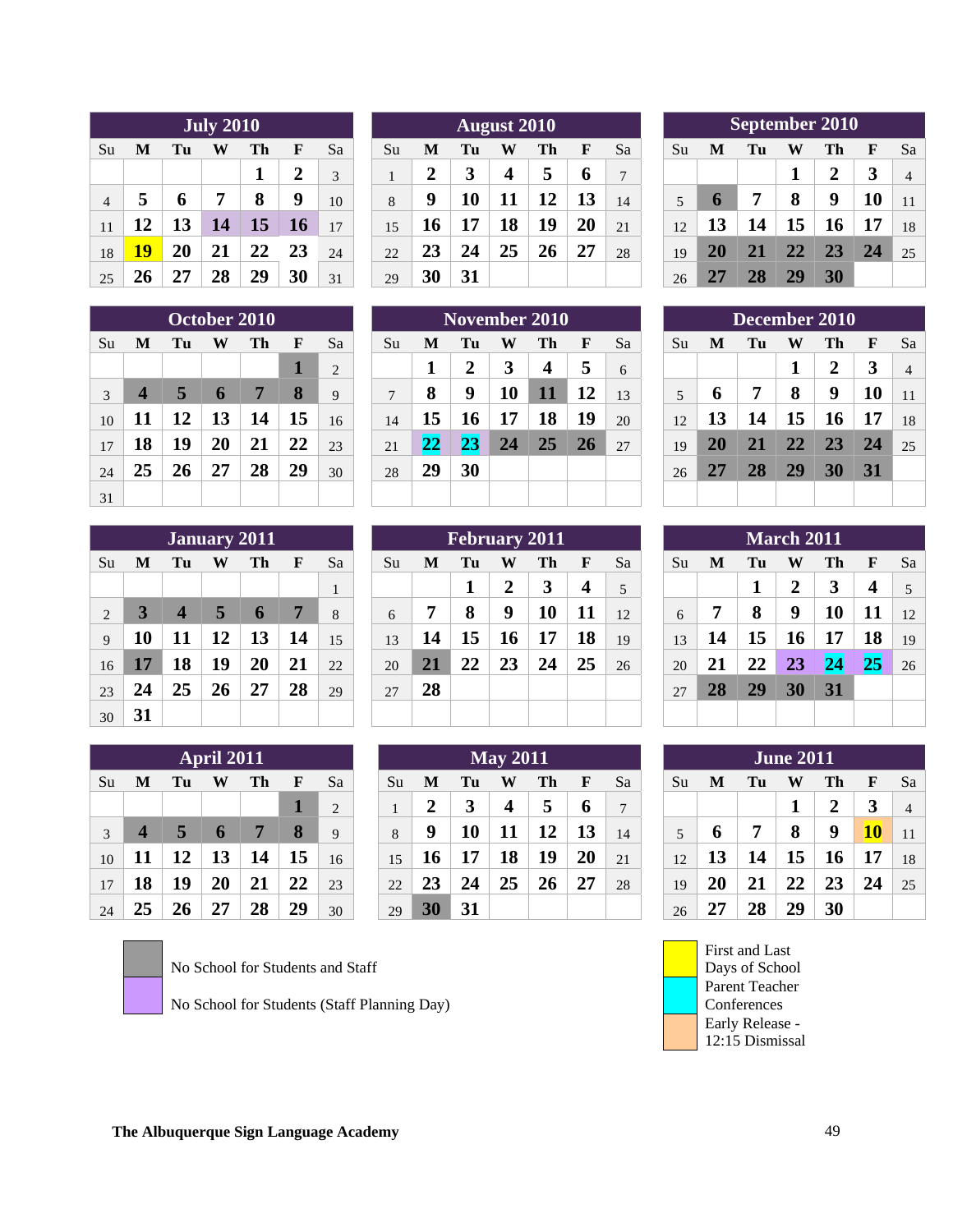• *A description of how the proposed length of the school day and school year support the Educational Plan.* 

By utilizing a year round schedule, the ASL Academy will provide students with more continuous and consistent exposure to ASL as compared to a traditional school year, which will be beneficial for language attainment and educational outcomes.

Additionally, short intercessions throughout the year will provide for up to 9 weeks of additional programming opportunities including day camps focusing on performing arts, cultural diversity, athletics, outdoor activities, etc. Ideally, students will partake in these programs and benefit from exposure to language during this time. Grant money and/or program fees will be required to fund intercession programming, and the details of funding the programs will be determined at a later time by the Financial Manager and Governance Board.

For students who are struggling academically, intercession time may also be used for tutoring. By providing opportunities for tutoring *throughout* the school year, the ASL Academy will be able to offer timely interventions and address student deficiencies quickly. With a traditional school schedule, many students fall further behind because new material is continuously presented. With a year round school schedule, intermittent breaks will allow struggling students additional time to master content before new material is introduced in the next regular session. Again, the Financial Manager and Governance Board will be responsible for evaluating financial aspects and identifying funding sources for these programs.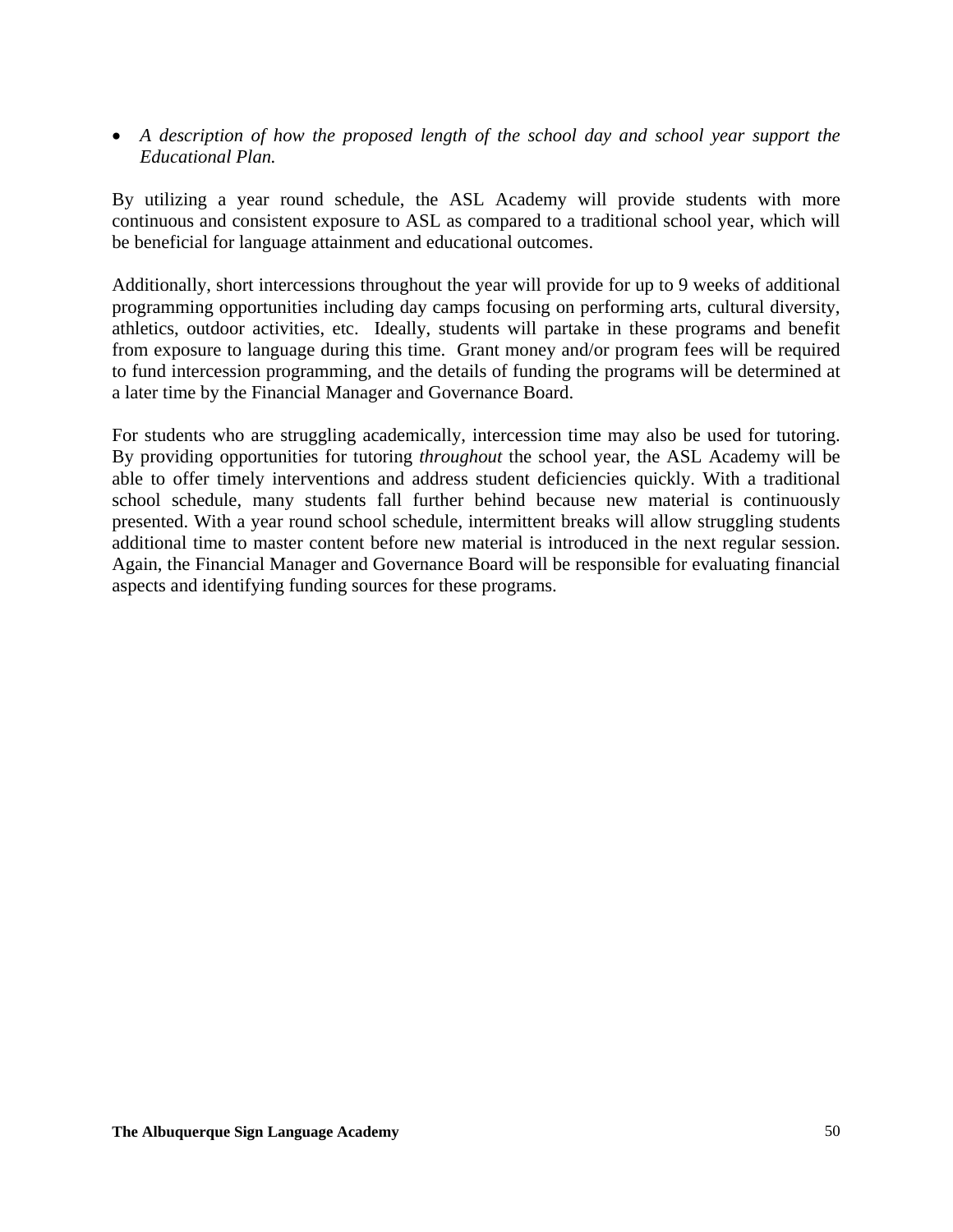# **2. GRADE LEVELS, CLASS SIZE AND PROJECTED ENROLLMENT**

- *The grade levels the charter school proposes to serve*
- *Projected class size*

The ASL Academy will offer classes for kindergarten through the fourth grade during the first school year, 2010-2011. Expected initial enrollment will be 40 students total, with approximately 8-16 students per class. Classes will be comprised of two grade levels, as indicated below:

| 2010-2011 School Year          |          |                         |      |  |
|--------------------------------|----------|-------------------------|------|--|
| <b>Homeroom Class</b>          | 7 / 1 SU | $\gamma$ nd $\gamma$ rd | 4 LL |  |
| <b>Est.</b> Initial Enrollment |          |                         |      |  |

- *If a phase-in of grade levels is proposed, a plan for the phase in by year and grade levels and a rationale for the phase-in plan*
- *Projected class size*

Beginning with the 2011-2012 school year, the second year of operation, the ASL Academy will offer a full-day preschool class for three- and four-year-olds in order to provide opportunities for early acquisition of ASL for preschoolers and their families, and therefore increase educational outcomes. The ASL Academy will also provide a  $5<sup>th</sup>$  grade class for the 2011-2012 school year. Estimated total enrollment for the second year of operation is 56 children, distributed as follows:

| 2011-2012 School Year       |           |                    |                     |         |
|-----------------------------|-----------|--------------------|---------------------|---------|
| <b>Homeroom Class</b>       | Preschool | $\mathbf{v}$ /1 st | $\cap$ nd $\cap$ rd | th / th |
| <b>Estimated Enrollment</b> |           |                    |                     |         |

Thereafter, the ASL Academy will increase one additional grade level each year as follows: 2012-2013 add 6<sup>th</sup> grade, 2013-2014 add 7<sup>th</sup> grade, and 2014-2015 add 8<sup>th</sup> grade. By providing middle school courses, the ASL Academy will give parents another educational option which will allow students to further build upon their academic skills, including ASL and English proficiency, in an environment specifically designed to meet their individual needs.

- *The total projected student enrollment (maximum enrollment for the school)*
- *Projected class size*

Expected maximum enrollment during the fifth year of operation is 80 students. Class size for preschool is estimated at 8 students. Elementary and middle school will average 8 students per grade, with classes containing two grade levels having approximately 16 children per class:

| 2014-2015 School Year |                  |          |                              |                 |                             |     |
|-----------------------|------------------|----------|------------------------------|-----------------|-----------------------------|-----|
| <b>Homeroom Class</b> | <b>Preschool</b> | $V/1$ st | $\gamma$ nd $\gamma$ rd<br>∸ | $_4$ th $_7$ th | $\epsilon$ th $\epsilon$ th | oth |
| Est. Full Enrollment  |                  |          |                              | 16              |                             |     |

# **3. GRADUATION REQUIREMENTS**

Not applicable. High school level courses are not offered during the first 5 years of operation.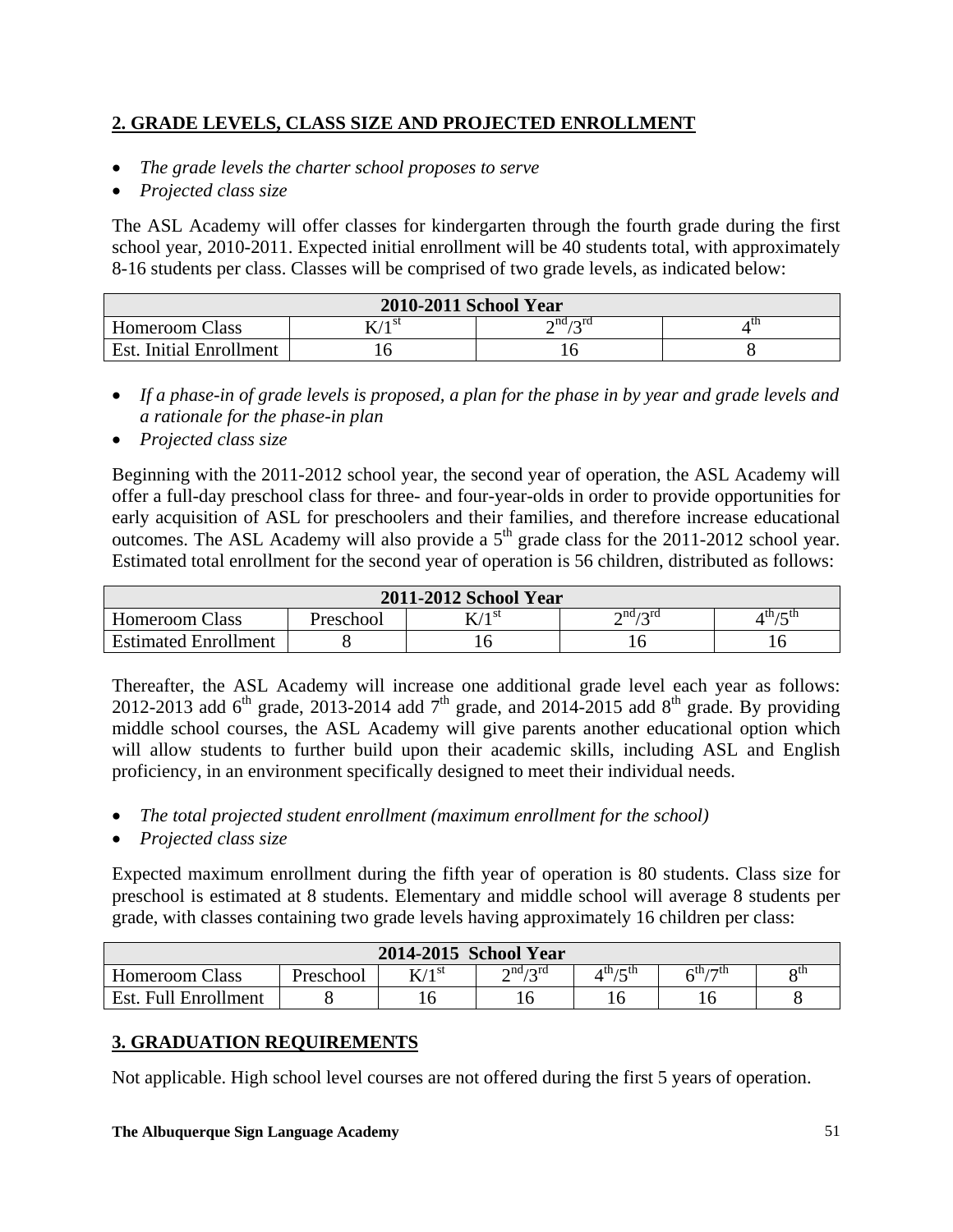# **C. STUDENT PERFORMANCE EXPECTATIONS**

• *Provide student-centered goals that are SMART (Smart, Measurable, Ambitious, Attainable, Reflective, Time-Specific) and are aligned with the school's mission and educational plan.* 

The following student-centered SMART goals align with the ASL Academy's Mission:

# **Preschool through Second Grade**

- Students will demonstrate improvements in monthly short-cycle assessments of ASL acquisition\*, reading, and math skills to ensure they are progressing adequately to achieve required grade-level year end academic requirements.
- Students will achieve scores of 80% or higher on ASL\*/English vocabulary tests which are grade-level appropriate, reflective of school-wide educational themes, and given at the conclusion of each theme-based unit to ensure students are obtaining bilingual language skills across multiple content areas.
- All students and their families will attend a minimum of four ASL Academy-sponsored events annually, as documented on event attendance forms. ASL Academy-sponsored events include but are not limited to: school field trips, parent educational workshops, student performances, and community events. Parent-teacher conferences are not considered "school events."

# **Third through Eighth Grade**

- Students with less than two consecutive prior years of attendance at the ASL Academy will demonstrate improvement in monthly short-cycle assessments of ASL acquisition\*, reading, and math skills. Students with two consecutive prior years of attendance at the ASL Academy, will demonstrate during their third year of attendance and thereafter, grade-level or higher scores on monthly short-cycle assessments of ASL acquisition\*, reading, and math skills, to ensure they are progressing adequately to achieve required grade-level year end academic requirements.
- Students will achieve scores of 80% or higher on ASL\*/English vocabulary tests which are grade-level appropriate, reflective of school-wide educational themes, and conducted at the conclusion of each theme-based unit to ensure students are obtaining bilingual language skills across multiple content areas.
- Students with two consecutive prior years of attendance at the ASL Academy will demonstrate during their third year of attendance and thereafter, New Mexico Standards Based Assessment (NMSBA) scores of "near proficient" or higher in the areas of language arts, math, and science. (Standardized Testing at the ASL Academy will comply with PED mandates.)
- All students and their families will attend a minimum of four ASL Academy-sponsored events annually, as documented on event attendance forms. ASL Academy-sponsored events include but are not limited to: school field trips, parent educational workshops, student performances, and community events. Parent-teacher conferences are not considered "school events."
- \* *See ASL Curriculum Rubric, Appendix T.*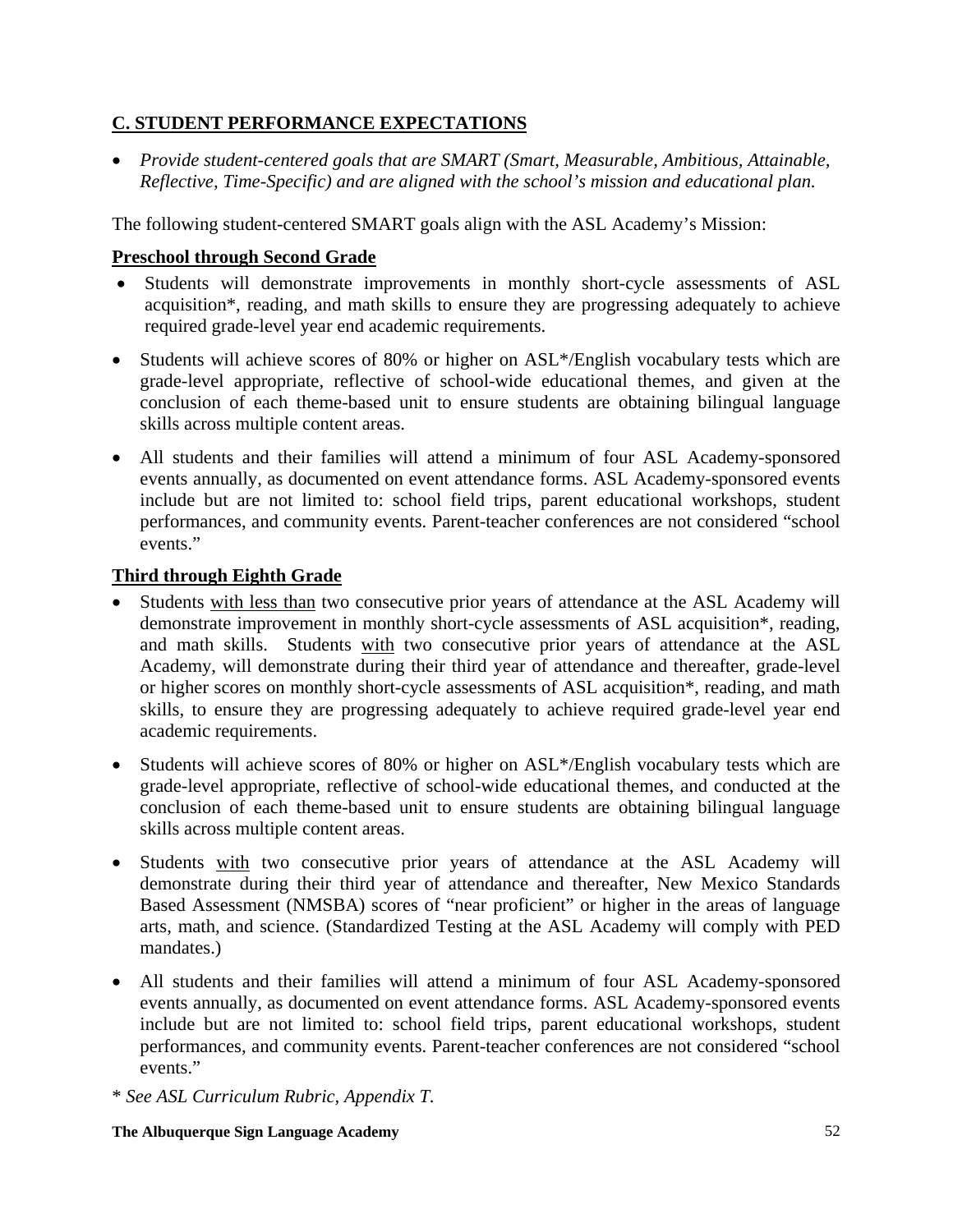# **D. PLAN FOR EVALUATING STUDENT PERFORMANCE**

• *the types of assessments that will be used to measure student progress toward achievement of the NM Standards and the school's student performance expectations* 

The ASL Academy will utilize a variety of assessments to thoroughly evaluate student progress. Such information will additionally be used for evaluative, diagnostic, and curriculum design purposes. Assessments will include, but are not limited to, the following:

# **Standardized or Criterion Referenced Tests**

Students will participate in state and federally mandated testing.

# **Teacher Observation Reports**

Teachers and educational staff will observe and document each student's physical, social, emotional, and academic performance and progress in an electronic database. Detailed notations, citing examples of student behavior and work-product, will be made weekly for each student.

# **Progress Monitoring**

All students will be evaluated monthly using short-cycle school-based assessments of ASL acquisition, reading, and math skills to ensure they are progressing adequately to achieve required grade-level year end academic requirements.

### **Student Performance Assessments**

Informal formative and non-standardized written and oral tests will be administered to inform the instructor of teaching effectiveness and student needs. For example, students will be evaluated on 10-20 grade level appropriate and thematically-related vocabulary words at the conclusion of each school-wide unit. Students will be tested on receptive and expressive knowledge of ASL and English, both written and spoken (if appropriate).

### **Pre and Post Evaluation**

A pre and post summative evaluation will be administered to all students upon entering and exiting each grade in order to show individual student improvement for the year.

### **Portfolio Based Assessments**

Portfolios will be maintained for each student containing selected student work-product for main lessons across all subject areas, teacher generated assessments, performance evaluations, etc., that will be reflective of student progress and indicative of areas in need of improvement. Teachers will actively utilize these portfolios for curriculum planning, student placement, collaborative meetings with ASL Academy staff, and parent-teacher conferences.

Based on this cumulative information, teachers will collectively create a Written Narrative detailing standardized testing data, summarizing additional assessment data, and documenting student progress related to overall achievement in the areas of academics, social involvement and group participation, emotional well-being, advocacy skills, self-regulation of behavior, and others. These Written Narratives will be provided to parents on a semi-annual basis, and will further supplement Student Report Cards which will contain grading marks in individual subject areas.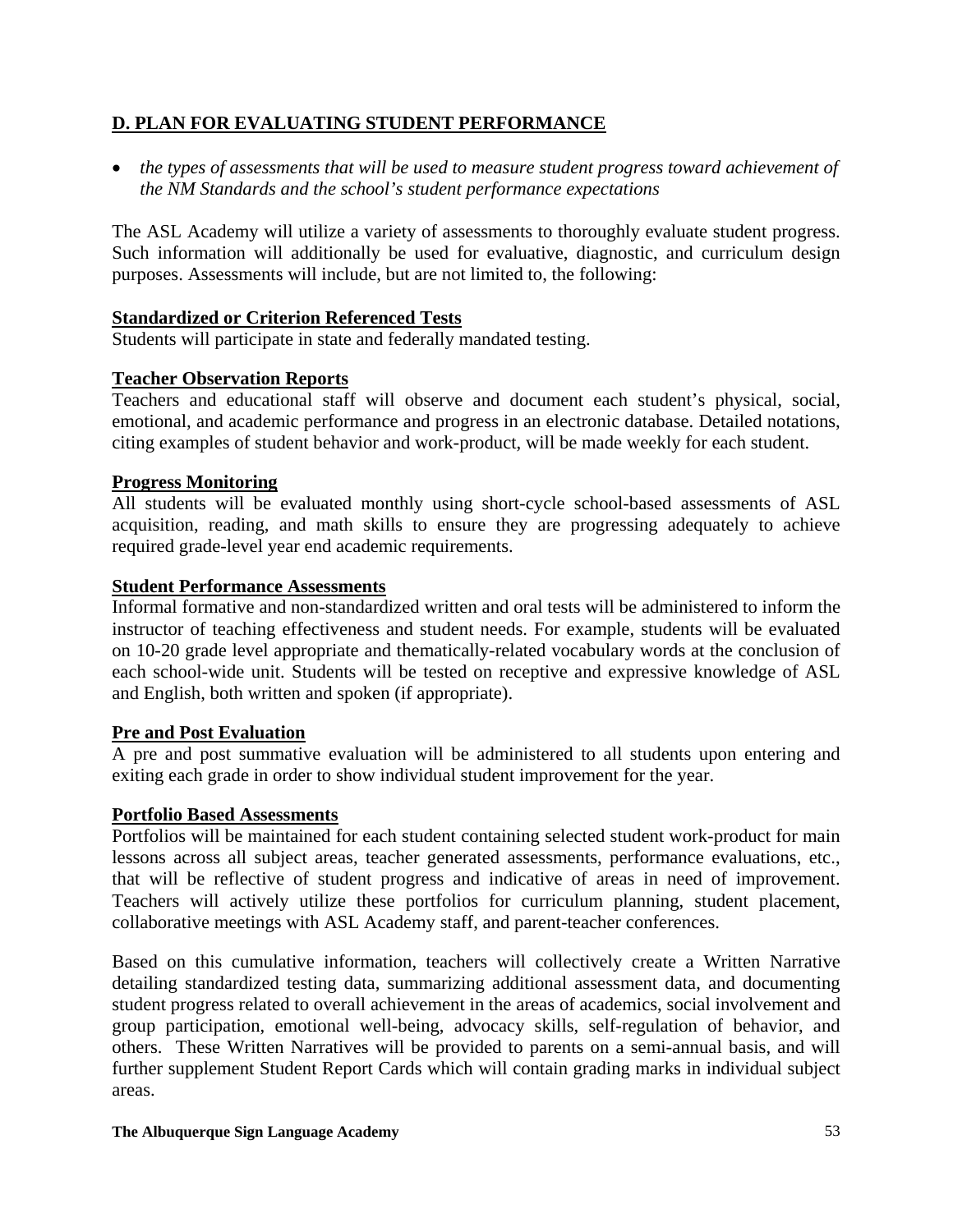• *the timeline for achievement of the NM Standards and/or the school's student performance expectations* 

All ASL Academy students will meet NM Standards and student performance expectations by the end of their third consecutive year of attendance, as reflected in NMSBA scores and student report cards.

• *the procedures for taking corrective action in the event that student performance falls below the NM Standards and/or the school's student performance expectations* 

For students who are not meeting the NM Standards and student performance expectations, opportunities for additional programming will be provided, including the following educational intervention mandates as listed in the *Student Assistance Team Manual* developed by the NM Public Education Department *(See Appendix U)*:

Tier I: Teachers will make appropriate modifications to the learning environment including methods utilized for delivery of instruction or student placement changes.

Tier II: For specialized school programming that includes small group instruction, pullout/small group time during the school day, after school tutoring sessions, and classes held during intercessions designed to address specific areas of deficiency and remediation, Tier II interventions will be implemented in addition to the Tier I interventions. Such opportunities will be based on assessment data gathered throughout enrollment at the ASL Academy; therefore, students in need of additional programming will not wait until their third year of enrollment to receive these intervention services. Additionally, the convening of a Student Assistance Team (SAT) may be necessary to further develop interventions or to make recommendations regarding additional student evaluations. The ASL Academy SAT members will include, at a minimum, the Academy Administrator, and two teachers. The ASL Academy will adhere to all guidelines concerning parental consent and diagnostic testing.

Tier III: Applicable for special education students *(See Section E: Special Populations).* 

• *remediation for students not achieving standards, including a timeline for implementation of the remediation plan* 

As per the ASL Academy's educational philosophy, all students will receive appropriate modifications to the learning environment as discussed in their Personal Learning Plan (PLP) or their Individualized Education Plan (IEP). Because of the in-depth conversations involving parents and educational staff, the ASL Academy Administrator and teachers will have significant knowledge of the student even before that student enters the classroom. Such information will be instrumental in allowing teachers to adequately and thoroughly evaluate student progress and to quickly identify and document any potential problems. The following remediation plan will be utilize by the ASL Academy to ensure timely action when needed:

1. Teachers will observe and document student progress weekly and will note any items of concern in such documentation. Teachers will be mindful of information obtained during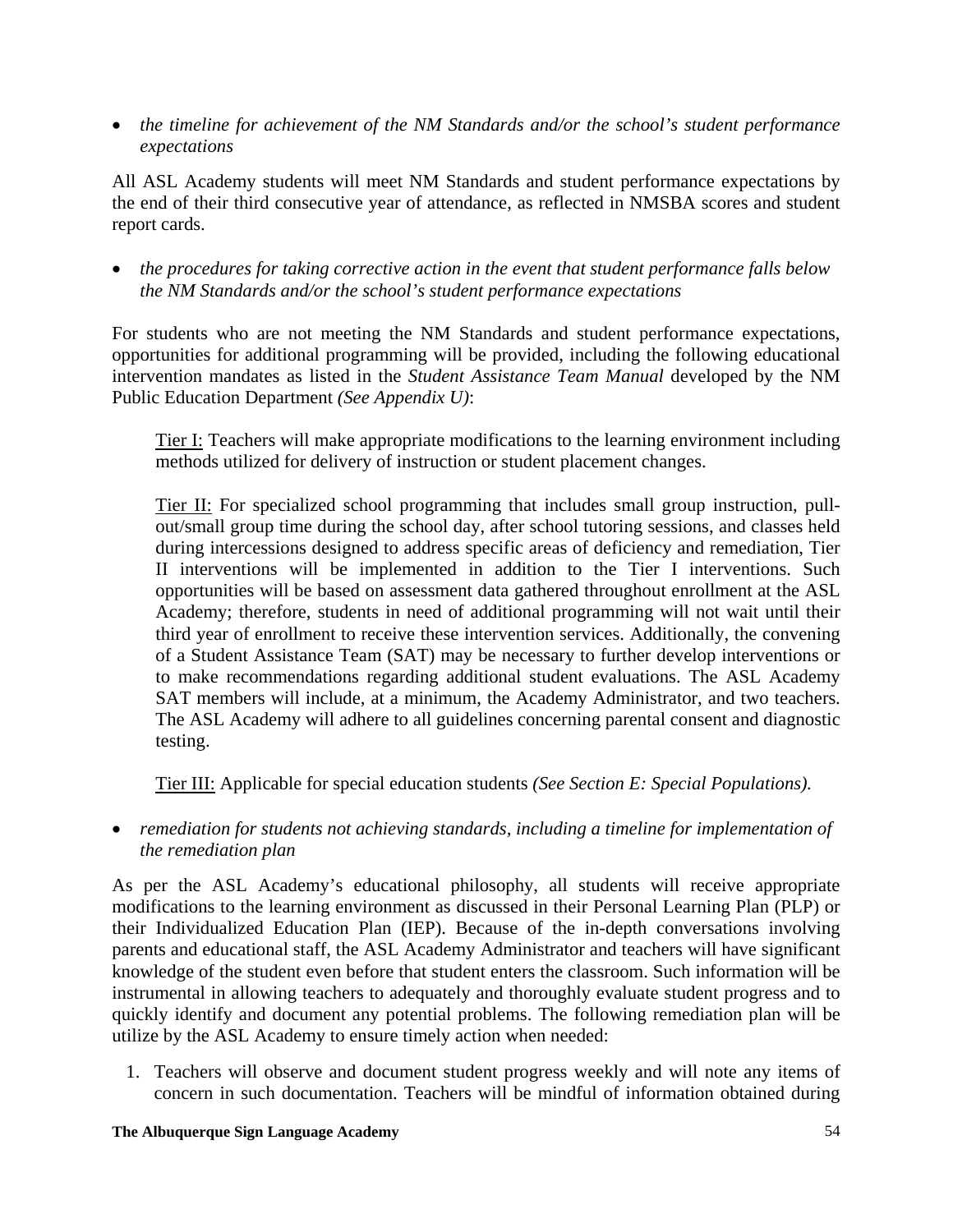the PLP or IEP process when making such observations. Additionally, teachers will review information obtained from short-cycle assessments and student work-product to further evaluate student performance.

- 2. Teachers will have the opportunity to discuss student progress during weekly staff meetings held Wednesday afternoons. This process will allow the Academy Administrator and educational staff to focus on each student, noting individual progress and performance, and to express any concerns. If concerns exist, a course of action will be determined at that time, including continuing observations and classroom assessments, modifying student placement or instructional methods, requesting a parent-teacher conference, enlisting other teachers to observe the child, providing pullout or small group time, or recommending convening a Student Assistance Team (SAT). Recommendations regarding interventions other than the SAT will be implemented as soon as possible. Teachers will continue to monitor student progress closely regardless of which course of action is decided upon.
- 3. If a SAT is recommended, that team will initially meet as soon as possible, but no more than 15 working school days after the SAT recommendation date, while accommodating meeting dates to provide for parental attendance and participation. Additional professionals, such as therapists or counselors, may be invited to participate as needed.
- 4. If the SAT determines additional programming modifications are needed, those modifications will be implemented within 10 school days. If the SAT determines a referral for diagnostic testing, the Academy Administrator will schedule such testing within 30 days, after obtaining necessary parental consent, and the process will continue as outlined in Section E: Special Populations, Special Education Services, Determination of Eligibility (page 57 of this application).
- *assessments that might be considered in addition to the statewide-mandated testing*

The ASL Academy will utilize the SAT and IEP processes in order to further recommend appropriate alternative assessments including the Dynamic Indicators of Basic Early Literacy Skills/DIBELS, Texas Primary Reading Inventory/TPRI, Developmental Reading Assessment/DRA2, and Informal Reading Inventory/IRI.

• *documentation and reporting of student data to students and parents* 

The ASL Academy educational philosophy supports parent-teacher collaboration to ensure student success. Therefore, teachers will be in contact with parents frequently regarding student progress and will utilize the following methods to ensure parents are adequately informed of their child's academic progress:

### Parent-Teacher Conferences

Parents and teachers will meet a minimum of three times per year. Parents and educational staff will meet annually to develop/update Personalized Learning Plans (PLP) or Individualized Education Plans (IEP) for each student consisting of goals for student achievement; and, parentteacher conferences are scheduled twice during the school year to discuss student progress and to make any modifications to student placement or educational goals.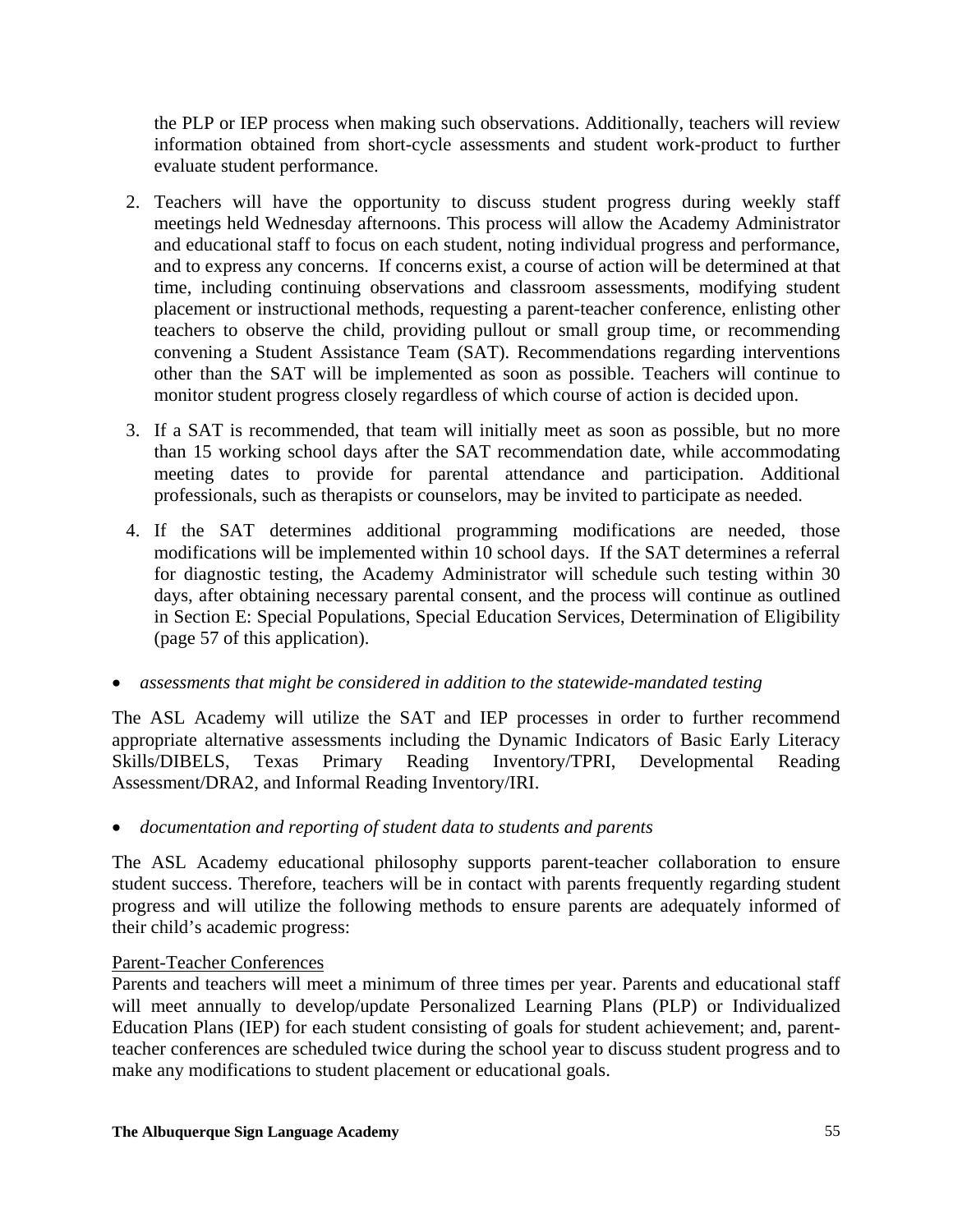### Report Cards

Report Cards will be distributed quarterly and will contain information gathered from student assessments, student work-product evaluations, teacher observations, student self-evaluations, student attendance and behavior, and student attainment of state standards and PLP/IEP goals. Teachers may request a parent-teacher meeting at that time if the student is exhibiting deficiencies in any areas. *(See Appendix V)* 

### Written Narratives

Annual written narratives will be reflective of information obtained through teacher observations, student self-assessments, standardized testing, student portfolio evaluations, and also of goals listed in the student's IEP/PLP. Written narratives will include examples of student's academic, emotional, and social growth and discussions of how students, teachers, and families can further improve upon overall achievement.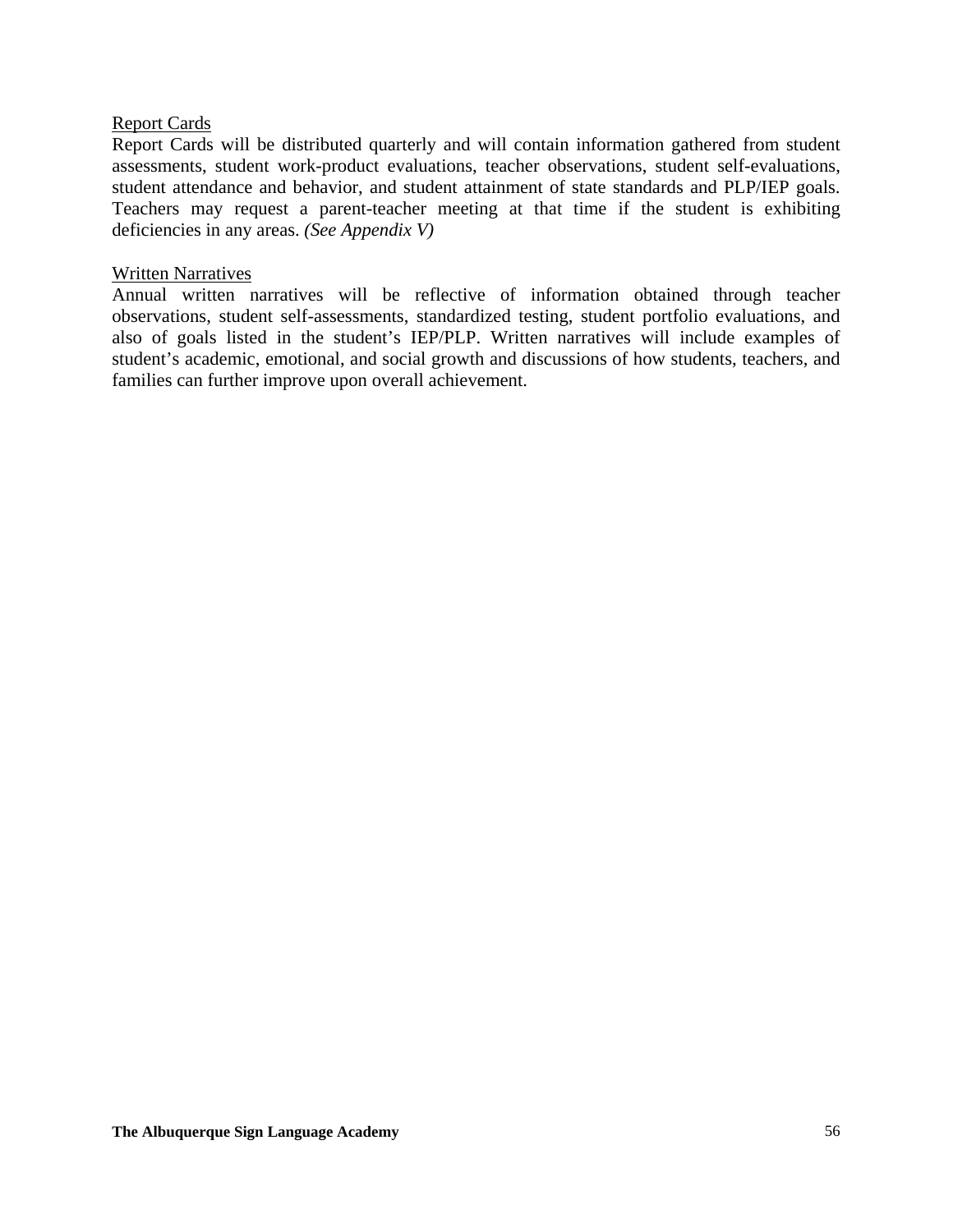# **E. SPECIAL POPULATIONS**

• *suggested modifications to the proposed educational program to meet individual student needs, such as bilingual, limited English proficient, and special education* 

# **Bilingual / Limited English Proficient (LEP)**

It is anticipated that the majority of students attending the ASL Academy will be bilingual (ASL and/or Spanish) and/or limited English proficient (LEP). Because of this, the ASL Academy's educational philosophy and school structure provide for such students, including students with hearing loss whose primary language is ASL, who frequently have both ASL and English language delays, and who may additionally be members of Spanish speaking families.

As required by federal law, the ASL Academy will not discriminate against such students and will provide students with an educationally-sound program, necessary instructional modifications included, which will help them overcome language barriers in order to benefit fully from the curriculum. The ASL Academy program will provide adequate and properly trained staff and will regularly assess student progress to ensure all students improve language skills, while additionally acquiring curriculum content, in order to meet state standards for proficiency. Proficient students will be addressed utilizing a combination of the following: licensed/certified bilingual, TESOL and/or LEP teachers/educational specialists, English-speaking and American Sign Language bilingual peers, community member mentoring, and school-wide American Sign Language instruction. The sheltered instruction protocol will be used as a reference.

Likewise, students with disabilities requiring special education services, including but not limited to those with hearing loss, will not be discriminated against at the ASL Academy. All special education students will be evaluated and an Individualized Educational Plan will be developed as required by federal law.

*• an outline of a special education plan (the final plan of which must be completed and submitted to the charter authorizer by the end of the planning year) that demonstrates understanding of state and federal special education requirements including the fundamental obligation to provide a free, appropriate education to students identified with disabilities* 

# **Special Education Services**

The ASL Academy will provide all parents with a copy of the NM Public Education Department's "Parent and Child Rights in Special Education: Procedural Safeguards Notice" (See Appendix W) upon enrollment in the ASL Academy to ensure parents are fully informed of the special education process and their rights related to this process. Additionally, the ASL Academy Administrator will act as an IEP coordinator for the school to ensure that all required policies, procedures and laws, both State and Federal, are complied with fully and that all necessary services are provided as indicated in the Individualized Education Plan. The Academy Administrator and educational staff will regularly attend professional development training in order to remain current on any and all changes to requirements/procedures concerning special education services. The following information regarding the special education process and mandated requirements will be implemented at the ASL Academy: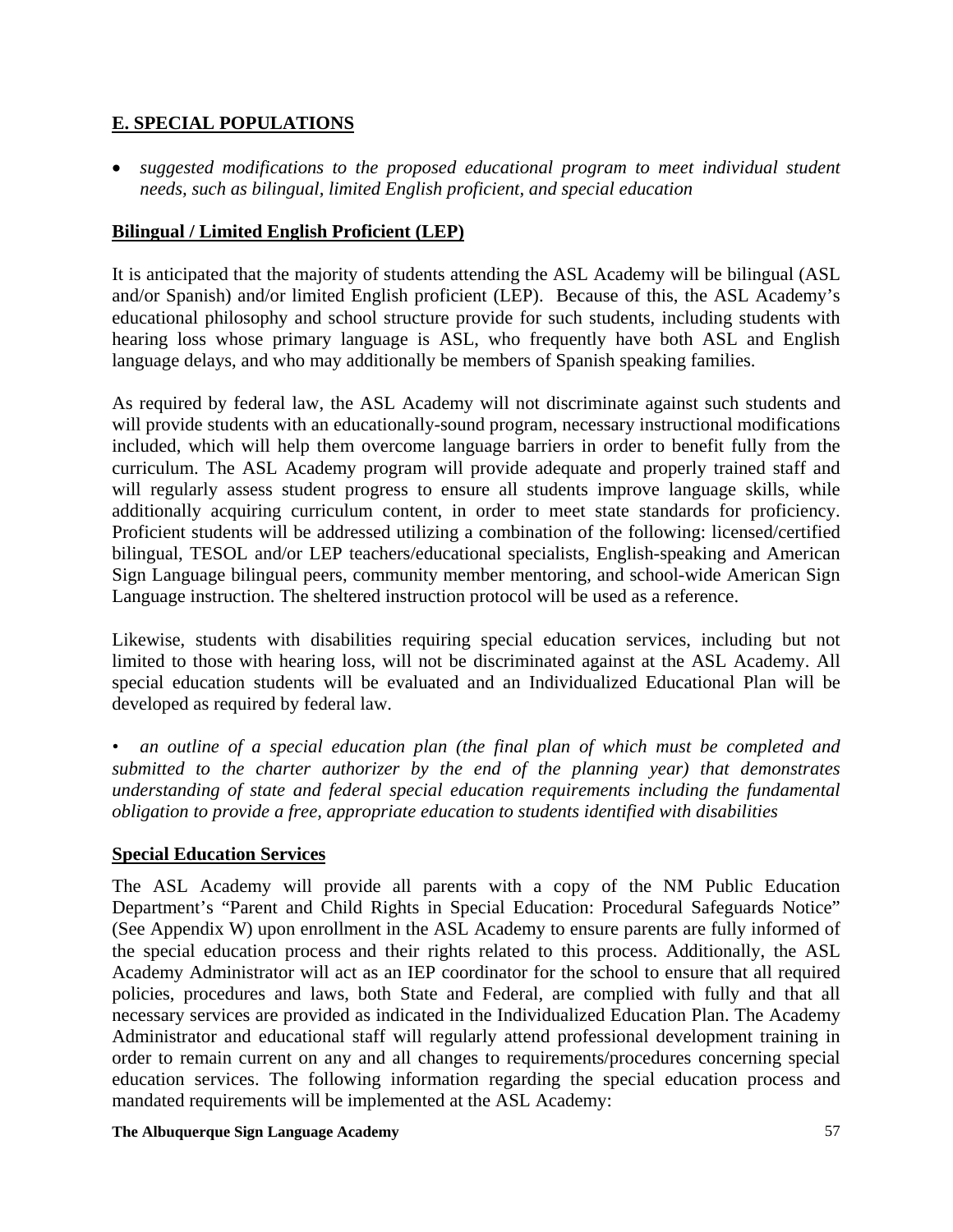# Determination of Eligibility (Tier III Services)

The ASL Academy will identify, locate and screen students who are potential candidates for special education services pursuant to Section 504 of the Rehabilitation Act of 1973, Title II of the American With Disabilities Act of 1990 (ADA), and the Individuals with Disabilities Education Act 2004 (IDEA).

Upon completion of the initial evaluation, a Multidisciplinary Team (MDT), composed of parents, general and special education teachers, a diagnostician, related service providers involved in the student evaluation(s), and a school administrator, will meet to discuss the results of the testing and to make a determination regarding student eligibility. Parents will be provided written notice concerning the meeting and afforded sufficient time to confirm they will attend, or to request another more convenient meeting time. The purpose of the meeting is to determine if a disability exists, and if it does, to further discuss the educational needs of the child. If it is determined that no disability exists, the child can be placed in the regular education program, or, additional evaluations may be ordered, depending on what the multidisciplinary team concludes is the best course of action. If the multidisciplinary team determines that a disability does exist, then an Individualized Education Plan (IEP) will be developed to address any and all educational considerations and resulting special services related to the child.

# Individualized Education Plan (IEP)

Students who enroll at the ASL Academy with an existing IEP will receive those same services listed in their IEP at the ASL Academy, provided that the IEP is current. If the IEP is not current, students may be re-evaluated to determine eligibility and/or the IEP will be updated by the ASL Academy IEP team as required per law. Thereafter, all Individualized Education Plans will be updated annually, whether they were initially developed at the ASL Academy or at another school.

An Individualized Education Plan (IEP) will be developed for students identified as eligible for special education services. The ASL Academy will comply with the IEP process established by state and federal law to ensure that all students are properly identified and assessed, and that specialized services listed in the IEP are delivered. This process will ensure:

- Equal access to all students
- Utilization of Individualized Education Plans
- Free Appropriate Public Education (FAPE)
- Least Restricted Environment (LRE)
- Due process and parental involvement
- Nondiscriminatory evaluations

The ASL Academy will be responsible for developing, implementing, reviewing, and revising an IEP program in compliance with all applicable regulations and standards for each student identified with exceptionalities. At an IEP meeting, the individualized education plan is developed by a collaborative team who will, together, make informed decisions designed to provide the student with his or her best opportunity for current and future success. The IEP team is composed of parents, regular education teachers, special education teachers, administrators, specialist, and other professionals with relevant knowledge or expertise. Additional individuals,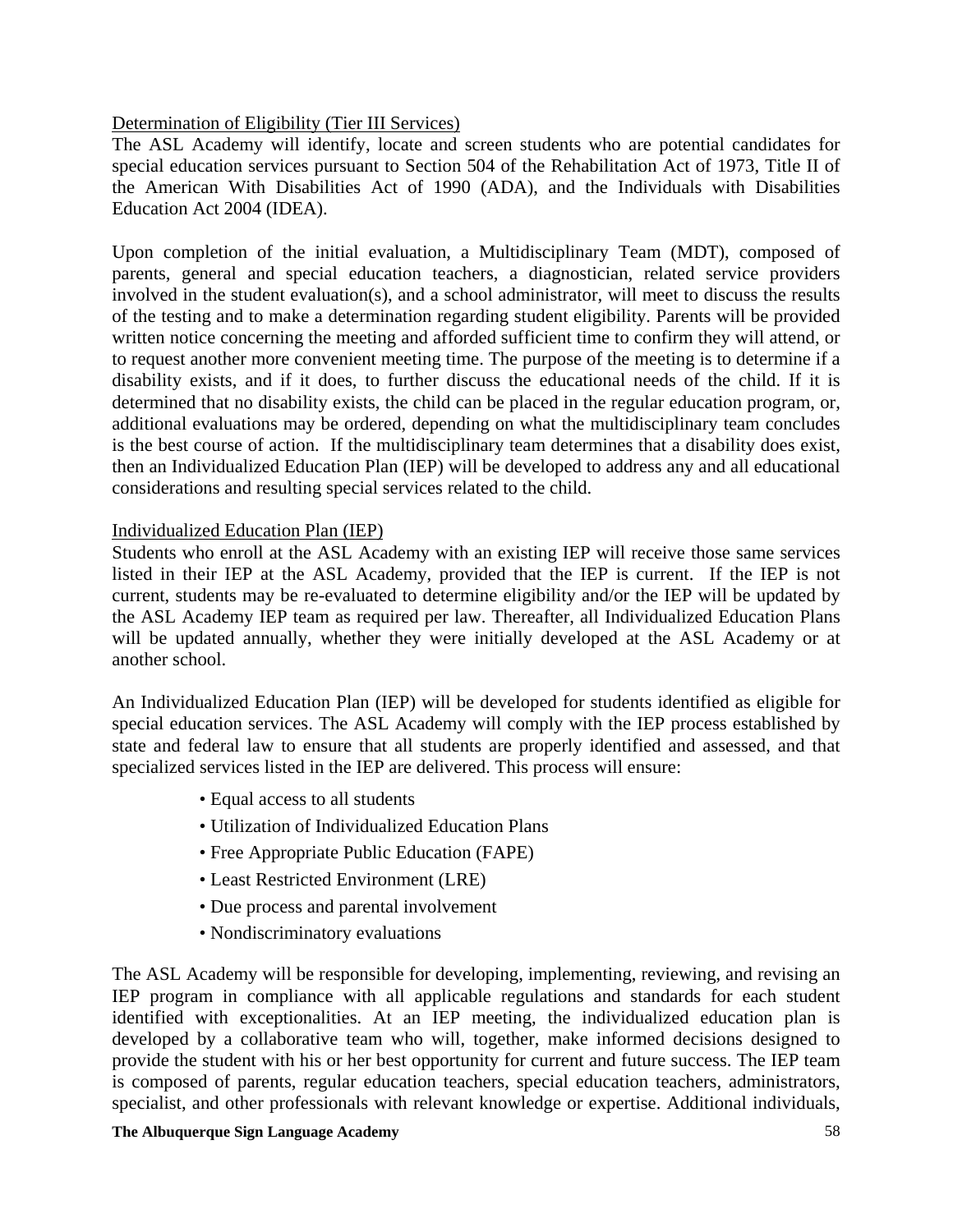such as a parent/child advocate, may be included in the IEP meetings. The ASL Academy recognizes that the IEP is the written statement documenting a specific educational plan which will allow a special education student a free appropriate public education. The IEP document is required for any student eligible for special education services, and provides for that student to receive such services.

Prior to the IEP meeting, the following actions will occur as required by law:

- Student will be evaluated through a variety of assessments, observations, and informationgathering which target all areas related to the student's eligibility.
- For initial IEP meetings, the MDT team will examine all data and determine if the child meets the criteria to be considered eligible for special education and, if appropriate, related services. Determination results will be recorded in the student's school record. If the student is determined to be eligible for special education because of a specific learning disability, the MDT must also complete the "Determining the Existence of a Specific Learning Disability" form. This two-page form utilizes objective results (such as test data) and subjective assessments (such observation and professional opinion) to make the determination. This form also requires each team member to agree or disagree with the findings. A team member who disagrees must submit a separate statement presenting his or her conclusions.
- Written notice of the IEP meeting will be sent to the parents prior to the meeting, detailing required information regarding the meeting.

# IEP Content

IDEA 2004 requires that when developing a student's Individualized Education Plan, that the following information be considered:

- the strengths of the child;
- the concerns of the parents for enhancing the education of their child;
- the results of the initial evaluation or most recent evaluation of the child, and
- the academic, developmental, and functional needs of the child

To that end, the ASL Academy will use the New Mexico Special Education Bureau's IEP form, which includes the following sections:

- 1. Consideration of special factors (such as hearing loss)
- 2. Student profile and student/family vision
- 3. Transition services (required at age 14, or sooner, if appropriate)
- 4. Present levels of educational performance
	- a. How the child's disability affects the child's involvement and progress in the general education curriculum;
	- b. For children with disabilities who take alternate assessments aligned to alternate achievement standards, a description of benchmarks or short-term objectives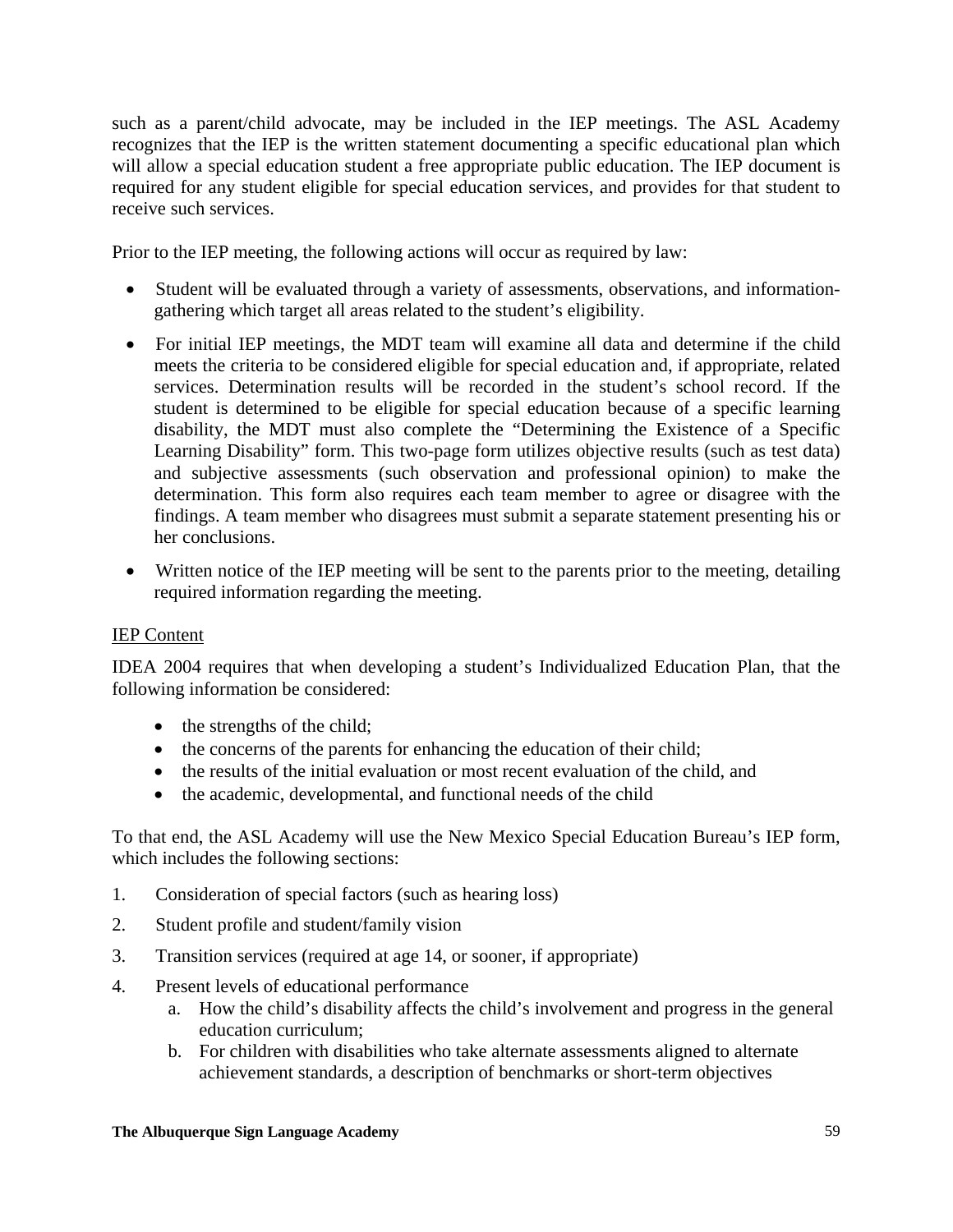- 5. Annual goals (objectives/benchmarks): The statement of measurable annual academic and functional goals must be designed to meet the child's needs that result from the child's disability to enable the child to be involved in and make progress in the general education curriculum.
- 6. Least restrictive environment
- 7. Summary of services
- 8. Modifications
- 9. Supplementary aids and services
- 10. Participation in mandated testing
- 11. Schedules of Services: the projected date for the beginning of the services and modifications
- 12. Level of Service/Setting: the anticipated frequency, location, and duration of those services and modifications
- 13. Accommodations and Modifications: a statement of the special education and related services and supplementary aids and services to be provided to the child, or on behalf of the child, and a statement of the program modifications of supports for school personnel that will be provided for the child
- 14. IEP Progress Documentation
- 15. Prior written notice of proposed/rejected action(s)

### Student Discipline

IDEA 2004 states that "school personnel may consider any unique circumstances on a case-bycase basis when determining whether to order a change in placement for a student with a disability who violated a code of student conduct," per Section  $615(k)(1)(A)$ . Therefore, the Academy Administrator of the ASL Academy will consider each set of unique circumstances in deciding whether to seek a long-term disciplinary removal of a student with a disability. A longterm disciplinary removal is 10 or more school days.

Should the school recommend a change in the student's placement due to a disciplinary offense, the school, parents, and relevant members of the IEP will review all information in the student's file, including the child's IEP, any teacher observation and any relevant information provided by the parents to determine if: 1) the conduct in question was caused by, or had a direct and substantial relationship to the child's disability, or, 2) the conduct in question was the direct result of the school's failure to implement the IEP.

If the manifestation determination concludes that the conduct in question was not caused by the child's disability, and IEP team is charged with determining an interim alternative education setting of the student per Section 615 (k)(2).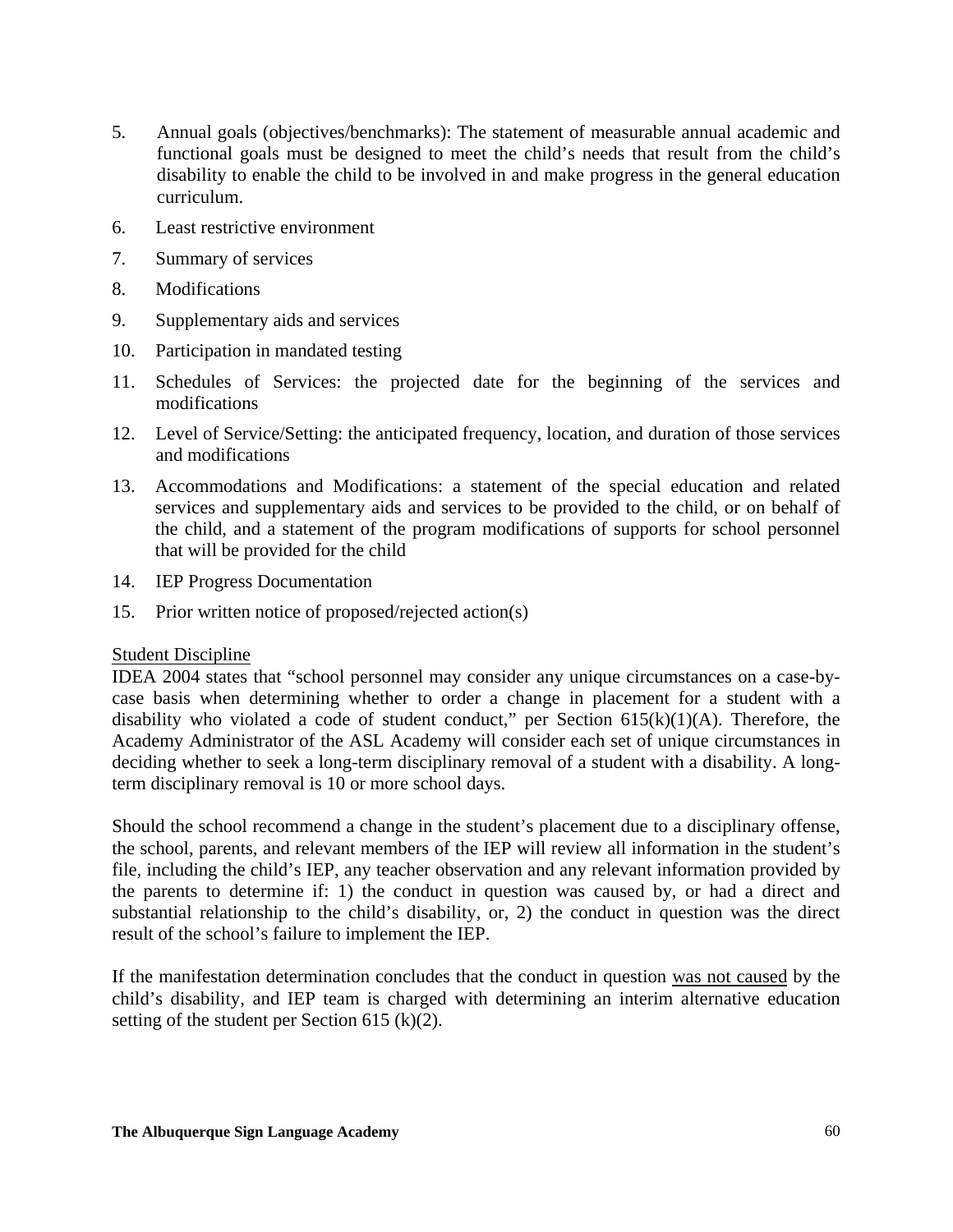If it is determined that the child's behavior was related to the disability, the IEP team is to "return the child to the placement from which the child was removed, unless the parent and the school agree to a change of placement as part of the modification of the behavioral intervention plan" per Section 615(k)(l)(F)(iii). At that time, the IEP team will conduct a Functional Behavioral Assessment (FBA) and implement a Behavioral Intervention Plan (BIP). A functional behavioral assessment is conducted when a student's behavior interferes with his/her learning or the learning of others, and is used to identify why a behavior is occurring so that appropriate interventions can be develop by through the IEP process. If a functional behavioral assessment was previously conducted prior to the behavior in question, a new FBA may not be conducted per Section 615(k)(l)(iii). Similarly, if the school had previously developed and implemented a behavioral intervention plan, the IEP team will then review and modify the existing plan as needed to address the behavior in question. The ASL Academy will utilize the FBA and BIP forms provided by the NM PED Special Education Bureau.

### Treatment of Student Records

Assessments of Individualized Education Plans and all other student records will be maintained confidentially consistent with state and federal law. The ASL Academy assures that all records and procedures pertaining to such records will comply with the New Mexico Inspection of Public Records Act.

### Least Restrictive Environment

Students who qualify for special education services will be placed in the least restrictive environment (LRE), which will vary by student and will depend on each student's needs. The Least Restrictive Environment could be inclusion in regular programs, special speech and language services, and partial-day special education classes which address student needs. Least Restrictive Environments can extend to local district programs, regional or state-provided services, or private providers contracted by the school. Instructional support materials, computer programs, digitized media and other materials will be available to enhance and increase academic learning as needed.

### NM Standards and Student Performance Expectations

For special education students who are not meeting the NM Standards and student performance expectations, opportunities for additional programming will be provided through the IEP process.

#### Alternate Assessment

The ASL Academy understands that Alternate Assessment was developed for students with severe cognitive disabilities to measure the performance of this relatively small population of students who are unable to participate in the general assessment system, with or without accommodations as determined by an IEP team. In the event that a student is enrolled at The ASL Academy whose disabilities preclude him/her from valid and reliable participation in general assessments, an alternate assessment will be used to gather information on the standards based performance and progress of the student. Eligible students will take the New Mexico Alternate Assessment in grades 3-8 as an alternate to state mandated testing in those grades. Teachers can use the results from each year to identify goals, program needs, and student growth. The IEP team will complete the New Mexico Public Education Department "Addendum for Determining Eligibility for the New Mexico Alternate Assessment" and provide documentation that the student meets participation or eligibility criteria per 34 CFR Sec 300.138(b)(1).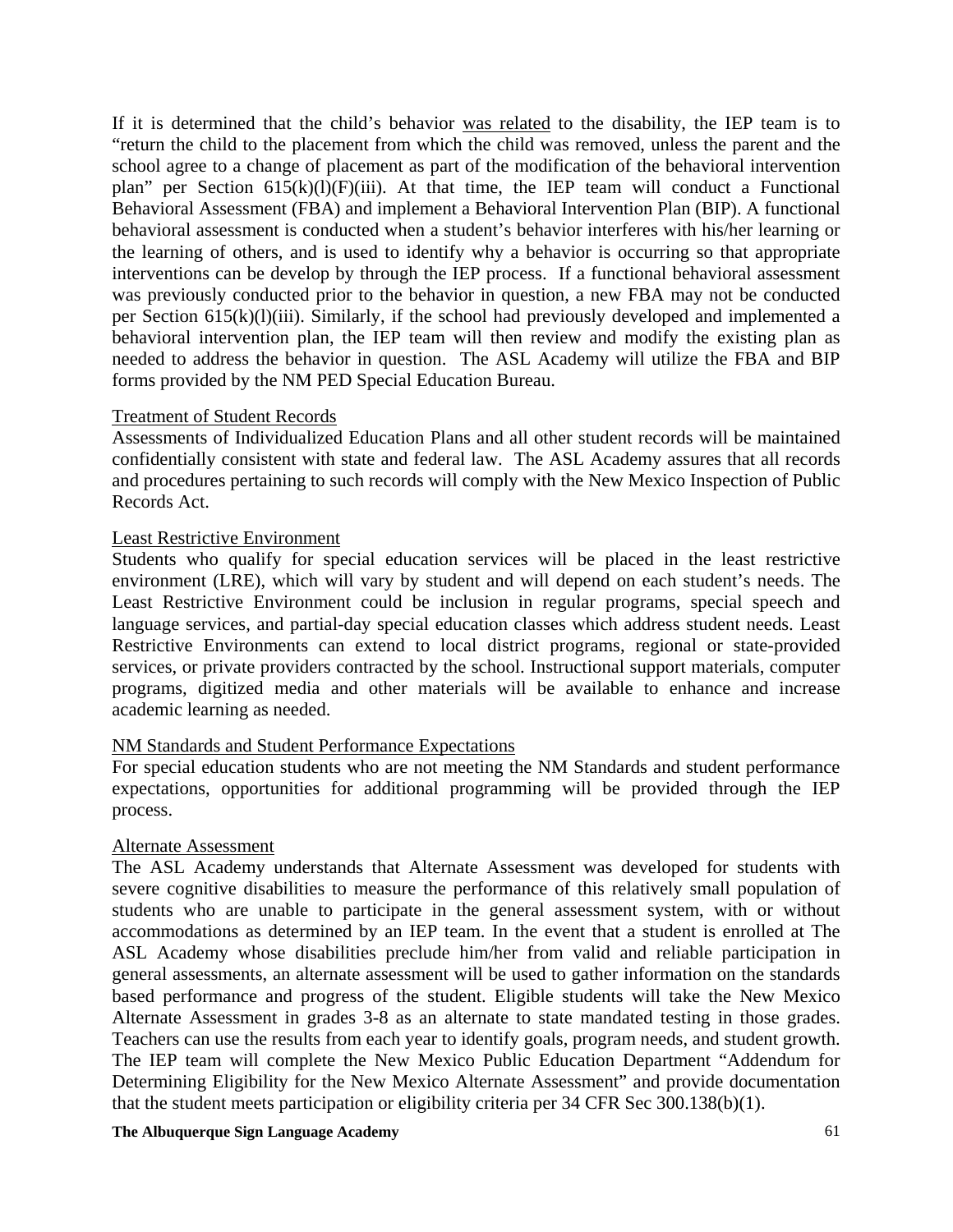### Due Process

Due Process Hearing Procedures may be initiated between parent and public education agency concerning the following circumstances:

- A proposal or refusal to initiate or change identification, assessment, or educational placement of a child or the provision of a free, appropriate, public education to the child.
- A parent refuses consent to assessment procedures. A mediation conference may be requested at any point during the hearing process if both parties agree to mediate and are willing to extend the 45 day limit for issuing a hearing decision for a period equal to the length of the mediation process.

# **Section 504 / American Disabilities Act**

Section 504 (Subpart D) is a civil rights law that is the responsibility of the comprehensive general education system. It requires students with disabilities be provided with a free appropriate public education (FAPE). As such, the ASL Academy will provide the full range of accommodations and services necessary for students with disabilities to participate in and benefit from public education programs and activities.

The ASL Academy recognizes that all individuals who are disabled under the Individuals with Disabilities Act (IDEA) are also considered to be disabled, and therefore protected, under Section 504/ADA. However, all individuals who are disabled under Section 504 will not meet the eligibility requirements of IDEA. These children do require a response from the regular education staff, and a plan for the provision of accommodations and services may take the form of a written Section 504 Plan.

Section 504 protects all qualified students with disabilities, defined as those persons having a physical or mental impairment which substantially limits one or more major life activities; has a record of such impairment, or is regarded as having such an impairment per 29 U.S.C Sec. 706(8). "Major life activities" are defined as "….functions such as caring for one's self, performing manual tasks, walking, seeing, hearing, speaking, breathing, learning, and working" per 34CFR Part 104.3.

The components of evaluation assessment for Section 504 are determined by the type of disability suspected, data required to define the impact of the disability in the education environment, and the type of services/accommodations that may be needed. There are no evaluation requirements as exist under IDEA. However, the evaluation will be sufficient to accurately and completely assess the nature and extent of the disability, and the impact of the disability on a specific major life activity.

The determination of services needed will be made in accordance with evaluation data by a group of persons knowledgeable about the student. The group will review the nature and presence of the disability, how it affects the student's access to the educational process, and whether accommodations are needed to prevent discrimination. The decisions about 504 eligibility and services will be documented in the student's file, and if services are provided, eligibility and the plan for services will be reviewed periodically, as determined by the group who developed the plan.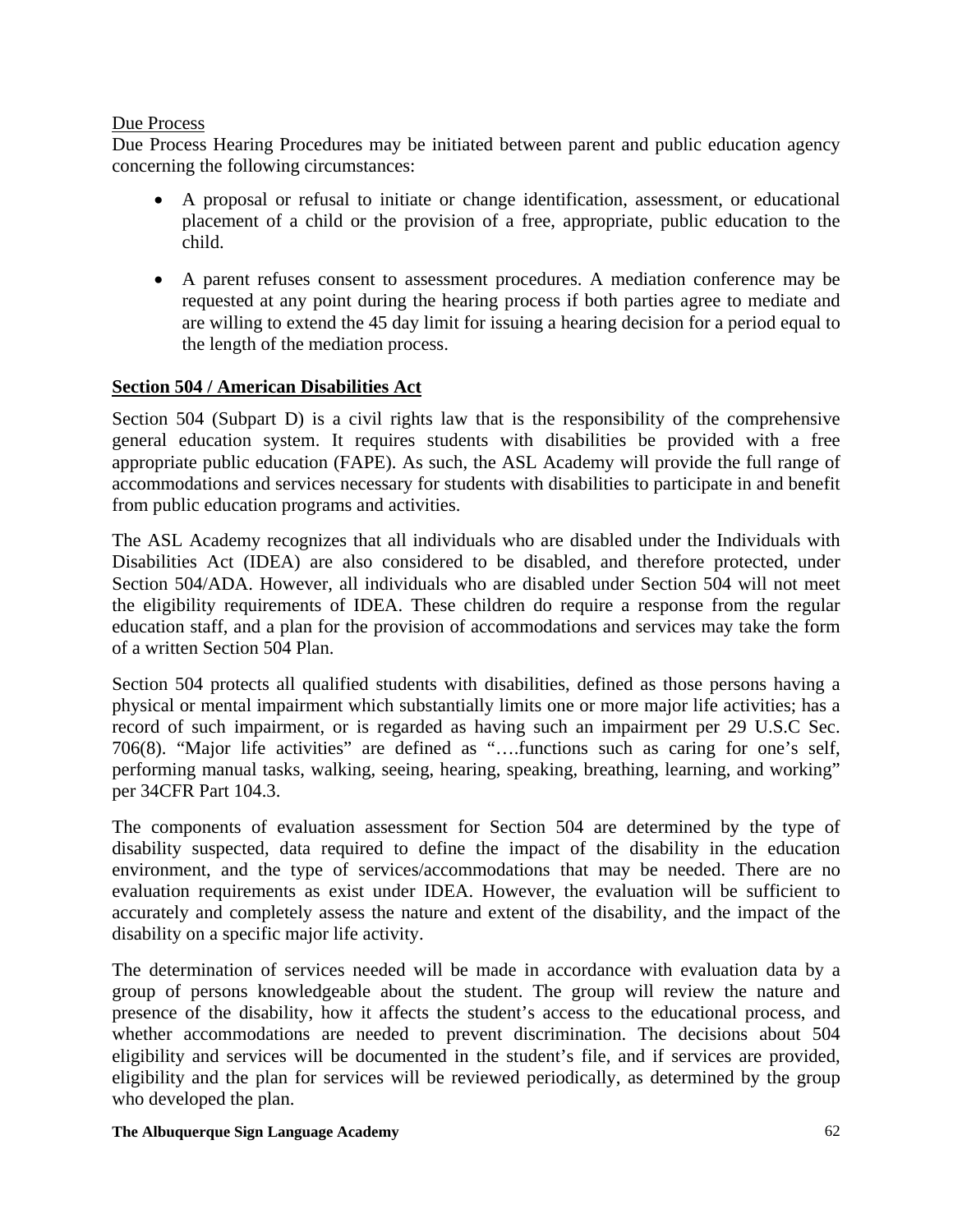As required by this law, the parent or guardian will be provided with notice of actions affecting the identification, evaluation or placement of the student. Parents/guardians will be invited to the meeting and participate in the decisions made. Parents are entitled to an impartial due process hearing if they disagree with the school's decisions in these areas. A section 504 hearing will be made available by the school if requested by the parent. The ASL Academy understands that parents may choose to appeal directly to the Office of Civil Rights without notifying the school of their concerns or requesting a 504 due process hearing.

### **Highly Qualified Teachers**

Under No Child Left Behind, NCLB, instruction at the ASL Academy will be provided by highly qualified teachers. This applies to both general and special education teachers teaching in the academic subjects listed in the NCLB regulations: English, reading, language arts, mathematics, science, foreign language, civics and government, economics, arts, history, and geography per 34 CFR 200.55(b)(2). The ASL Academy will follow the state rules on determining the status of a teacher as highly qualified.

• *how the charter school will provide access to ancillary services including, but not limited to, counseling and health.* 

The ASL Academy anticipates that a significant number of students will require ancillary services related to occupational therapy, speech therapy, and audiology. Therefore, the ASL Academy will hire full-time staff consisting of an occupation therapist (OT), a tri-lingual speech language pathologist (SLP), and an audiologist to provide student support services. Ancillary services will be provided throughout the week, during regular class time, as appropriate, and during designated student pull-out times, which are accommodated in the weekly class schedule to ensure students do not miss important instructional time. Because social and emotional wellbeing is a fundamental component of the school's education philosophy, teachers will receive professional development training related to these topics, with an emphasis on screening techniques used to identify students who may require targeted counseling services. Students that require additional services beyond the capacity of the school will be referred to a menu of outside resources created by school administration. Counselors will be contracted by the school for students whose IEP's require such services. Other service providers, including physical therapists and diagnosticians, will be contracted as needed. The ASL Academy will employ a full-time school nurse.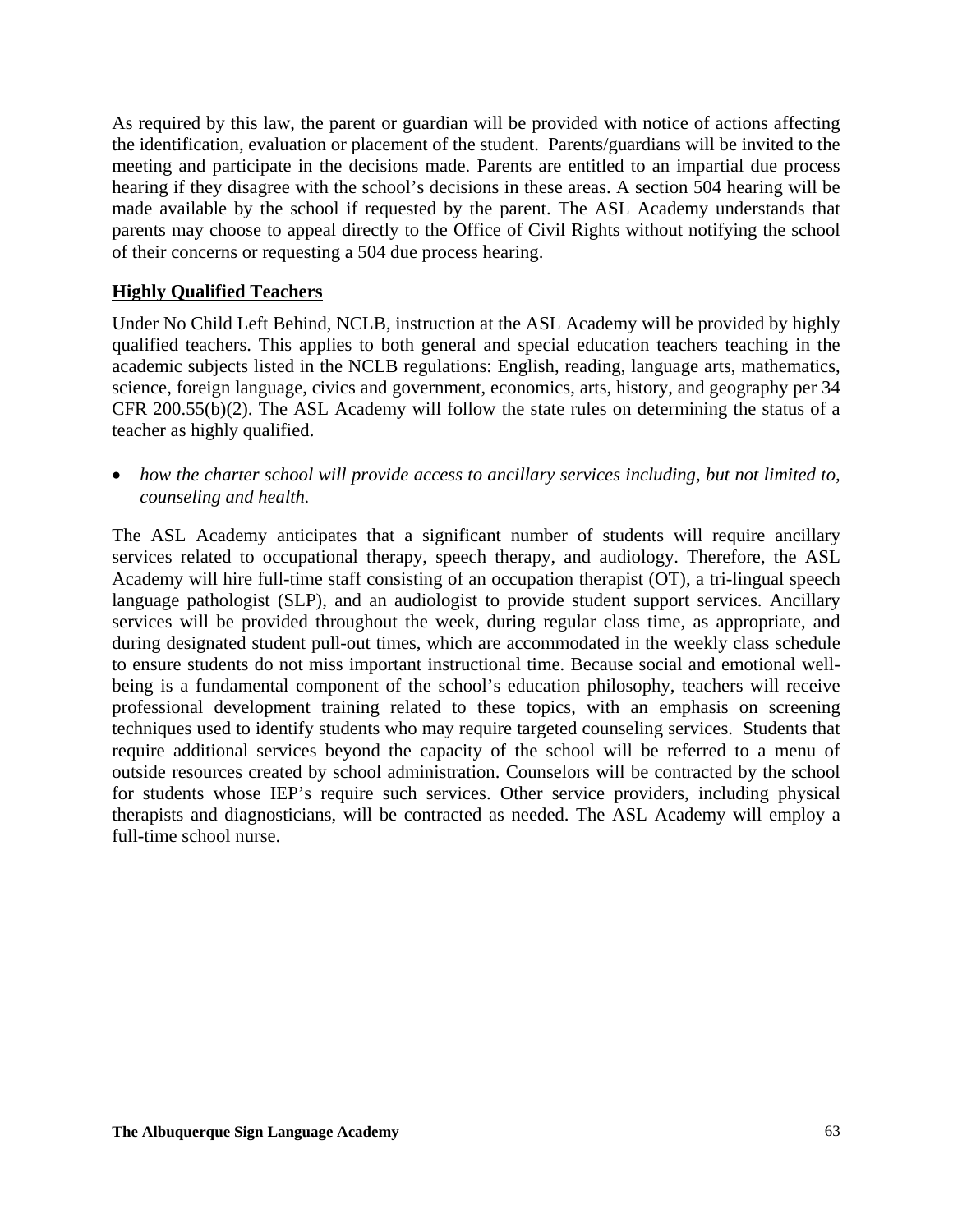# **SECTION VI. FINANCIAL PLAN**

# **A. BUDGET**

• *Provide a completed revenue projection form 910B5*

# **Revenue Projection Form 910B5** - *See Appendix C*

• *Provide a balanced proposed operating budget covering each year of the charter term based on current unit value using the Budget Spreadsheet*

# **Proposed Operating Budget Spreadsheet** - *See Appendix D*

• *Provide a detailed narrative description of the revenue and expenditure assumptions on*  which the operating budget is based. The budget narrative should provide sufficient *information to fully understand how budgetary figures were determined.*

# **Budget Narrative: Overview of Budget Assumptions**

The Albuquerque Sign Language Academy is unique in that it will be a charter school specifically created to address the needs of the underserved special education population of hearing impaired children. It is therefore anticipated that the majority of the student population will require an alternative mode of communication, namely American Sign Language (ASL), and by offering direct instruction in ASL in an environment consisting of regular education and special education students, the ASL Academy's educational setting will be the least restrictive environment for many deaf and hard of hearing students. The ASL Academy is aware of the complexities of special education funding and legal requirements involved in serving the deaf and hard of hearing population, and moreover, understands the cultural complexities which exist between the deaf and hearing communities. The ASL Academy is capable of and devoted to establishing strong relationships between school, family, and the community in order to improve educational outcomes for all children. In order to successfully serve the diverse student population of ASL Academy, the following assumptions were made when preparing the Revenue Projection Form and the Operating Budget Spreadsheet:

- 85% of ASL Academy students will qualify for "C" and "D" level special education funding, 25% and 60% respectively, and will require additional services as indicated in their IEPs. Such a population will require substantial support services which are reflected in administrative and educational staffing, ancillary service providers, and specialized equipment and training expenses.
- In order to comply with State and Federal mandates tied to pupil-teacher ratio (PTR), budget projections will assume an initial overall ratio of 10:1 when determining staffing requirements, which will additionally provide for an increase in student population in subsequent years.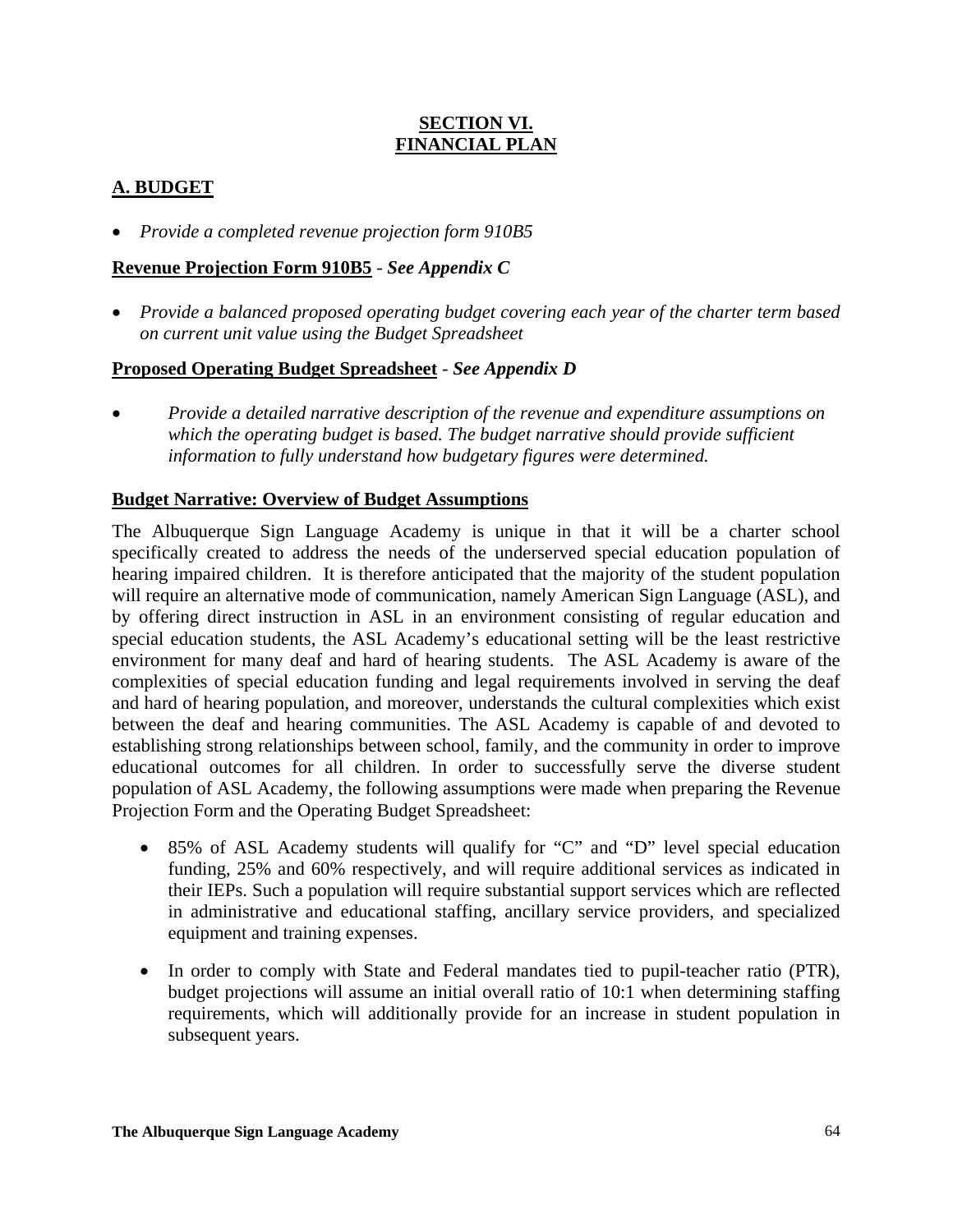- Ancillary services will require employing a full-time audiologist, occupational therapist, and speech language pathologist. Additional ancillary services, including physical therapy and a social worker to provide counseling services, will be contracted as indicated by student need and through the IEP process.
- It is expected that many students will have additional medical needs, and therefore the school will also employ a full-time registered nurse.
- Due to the importance of early language acquisition and the fact that 90% of deaf and hard of hearing children have hearing parents, a full-time Family and Community Programs Coordinator will be employed for the specific purpose of addressing family educational needs and to organize additional community events supportive of deaf and hard of hearing children and their families.
- The ASL Academy will establish a trilateral leadership model in order to fully support the educational needs, business requirements, and family/community programming which combine to fulfill the mission of the school.
- It is expected that the full-time administrative and ancillary staff will be sufficient to serve additional students as the school adds additional grades in subsequent years. When grades are added, additional full-time teachers and educational assistants are factored into the budget.
- Expendables will include educational material, supplies, and equipment needed to operate a high quality school. Moreover, specific maintenance and replacement costs tied to audiology equipment, hearing aids, and special education related equipment will be an important piece in providing a quality educational environment for all students. Other expendable budget items include, but are not limited to liability insurance, professional development, and testing materials.

The Albuquerque Sign Language Academy will prepare and adopt an annual budget in accordance with all statutory requirements. The operating budget is prepared under the direction of the Finance Manager and the Trilateral Leadership Team, consisting of the Executive Director, Academy Administrator, and Family and Community Programs Coordinator. The needs of all aspects of the school program will be taken into consideration with regard to budget issues. The operating budget will be submitted to the Governance Board for revision and/or final approval, and ultimately to the Public Education Department pursuant to the Public School Finance Act.

# **State Equalization Guarantee (SEG) Funding Revenue**

Initial enrollment for the ASL Academy is projected at 40 students. This estimate is taken from known deaf, hard of hearing, and hearing children in need of an ASL curriculum within the metropolitan area whose ages and grades fall within the first year's K-4 parameters. First year funding is commensurate with this number. For budgetary purposes, special education figures utilized in the Revenue Projection Form and the Proposed Operating Budget Spreadsheet have been estimated at 85% of the total population, with 25% and 60% of the total qualifying for "C"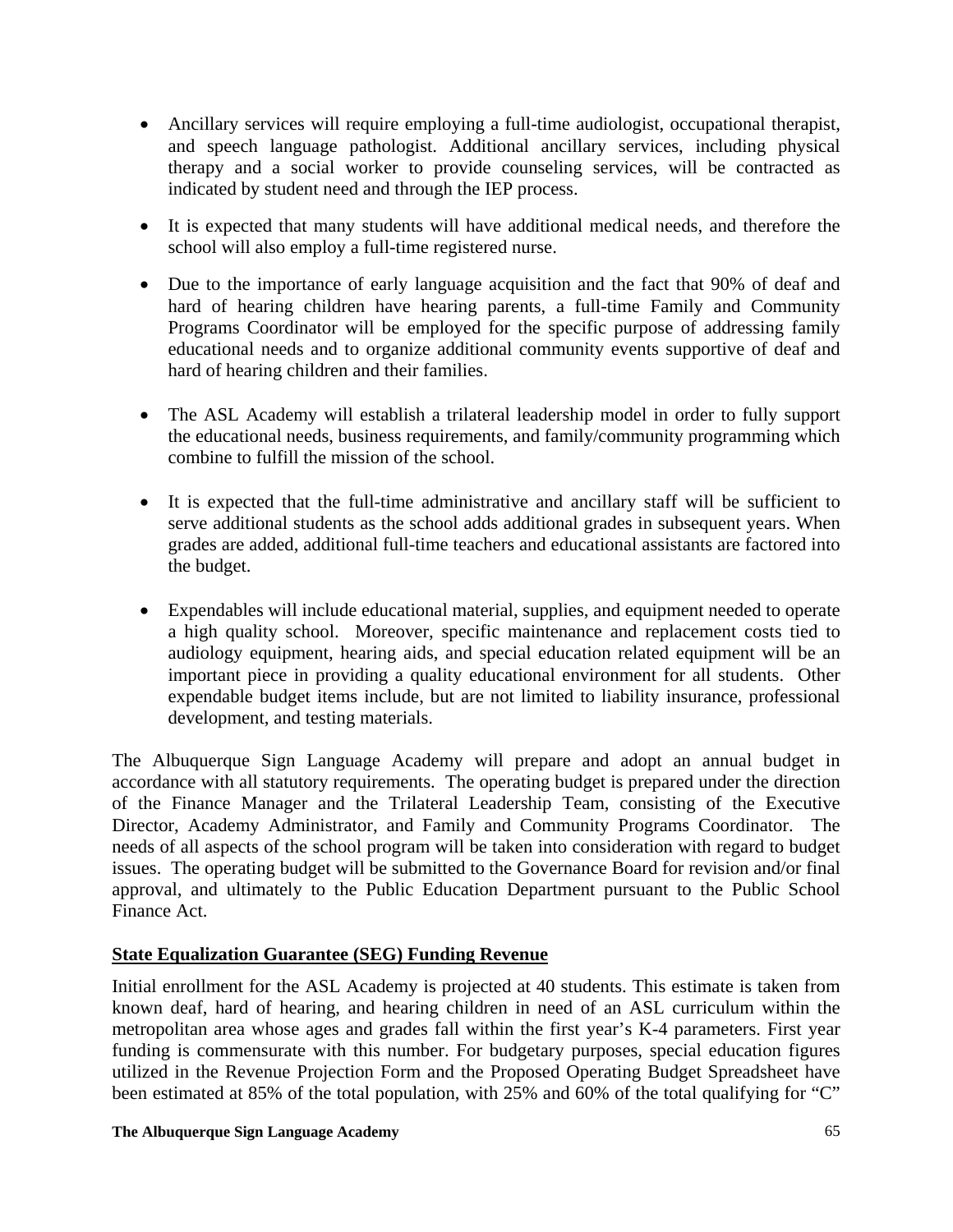and "D" level services respectively. All staffing and ancillary expense estimates are reflective of this student population breakdown.

### Bilingual Status

The Albuquerque Sign Language Academy will seek to establish itself as a bilingualmulticultural charter school as recognized by the Bilingual Multicultural Education Act (Section 22-23-1, NMSA 1978). Upon charter approval, the ASL Academy will submit all necessary application documentation as mandated in the "Guidelines for Implementing Bilingual Multicultural Education Programs" (Section 6.32.2.11, NMSA 1978). The ASL Academy will operate within all prescribed guidelines associated with being a Bilingual Multicultural school, including, but not limited to, employing properly endorsed teachers and approved alignment with all bilingual standards and benchmarks.

American Sign Language (ASL) is a fully-developed and naturally occurring language. ASL has its own literature by and about Deaf people, in both written and oral modes, reflecting customs and rituals, legends and tales, games and jokes, poetry and naming practices unique to Deaf culture. In fact, "Deaf culture is now recognized and studied by anthropologists, ethnographers, folklorists, and others interested in culture and cross cultural communication." (Wilcox, 1991). The ASL Academy will present ASL and English as separate distinct systems to ensure students experience the cognitive and academic advantages of a bilingual program and become proficient in both languages.

### Elementary Physical Education, Art, Music and Dance Programs

The ASL Academy will provide a comprehensive physical education and fine arts program that addresses all standards and benchmarks established by the New Mexico Public Education Department (NMPED) and will operate in compliance with all regulations associated with these programs. The ASL Academy will contract certified teachers endorsed in elementary physical education and elementary fine arts for these classes, scheduled weekly and occurring during fulltime educational staff meetings and professional development sessions. The contract Physical Education and Fine Arts teachers will comply with all program requirements and standards, and will document student assessments in accordance with the educational philosophy emphasizing regular assessments and monitoring of student progress.

### Preschool Program

During the second year of operation, the ASL Academy will add a full-day preschool class for three- and four year-olds and will hire a full-time teacher certified in early childhood development and a full-time educational assistant to serve those students. It is expected that existing administrative and full-time ancillary staff will serve these additional students. Beyond that, additional ancillary services, such as physical therapy and counseling services, will be contracted as needed. The SEG formula only compensates for a half-day preschool program. Because of language delays seen in this population and the importance of early intervention services, the ASL Academy will apply for full-time preschool program funding. Therefore, the spreadsheet calculation has been adjusted by doubling the preschool student counts to allow for the calculation of full-time preschool funding.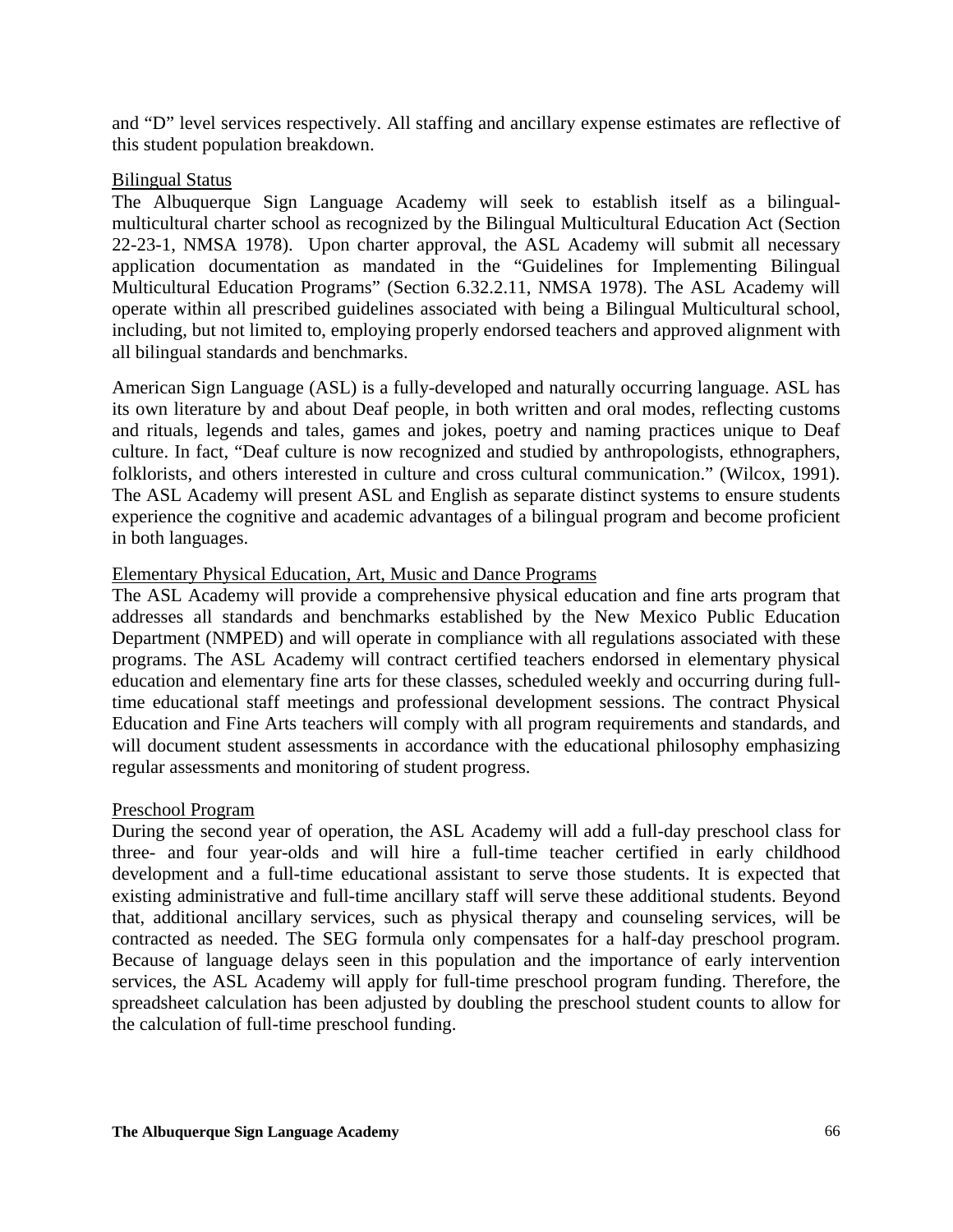• *Address major start-up expenses, including staffing and benefits; special education services; facility costs; materials and services; and contracted services* 

# **Start-Up Expenses**

Through the use of the Proposed Charter Schools Program Federal Grant and with assistance of Bernalillo County, the ASL Academy foresees securing adequate resources to open for the 2010- 2011 school year. Besides the typical expenses associated with the opening of any school, the ASL Academy anticipates having additional costs specifically related to serving the large population of special education students, specifically those who are deaf and hard of hearing. Upon charter approval, the ASL Academy will follow all prescribed procedures to secure the following materials and services necessary for opening the school:

- − Advertising: Electronic media, website construction, print media
- − Audiological Equipment: Audiology lab including sound booth and related equipment, FM system, supplies. Estimated at \$150,000 in initial costs.
- − General Education Equipment and Supplies: Tables, chairs, desks, etc.
- − Office Equipment: Office furniture including desks, chairs, filing cabinets with locks, tables, copy machine with scanner, printers, phone system, facsimile machine, etc.
- − Facility Preparation and ADA Compliance: Emergency alarms system including flashing colored-lights for deaf/hearing impaired, security door lock system
- − Contract Services (Deliverable Services): Financial manager, grant writer, administrator, advertising coordinator
- − Books, Educational Materials, Curriculum: including educational software programs
- − Playground and Gymnasium Equipment: including physical and occupational therapy equipment, and equipment for physical education classes
- − Performing Arts Classroom Equipment: including music, art, and dance equipment and supplies
- − Specialized Equipment: additional specialized equipment of physical, occupation, speech and other therapies/services required in student IEPs
- − Technology: Active boards, laptops, document cameras, digital cameras, video camera, video phones, DSL internet connection, TTY
- − Nursing Station: Refrigerator with lock, cabinet with lock, medical supplies and health center equipment, desk, bed, blankets, etc.
- − Computer Software: IEP preparation program, student database program
- − Financial Management System: Forms, checks, receipt book, purchase orders, equipment check out, registration forms.
- − Professional Development, Certification, and Additional Training: Board orientation workshop, Learning for Life certification, Shared Reading Project certification, etc.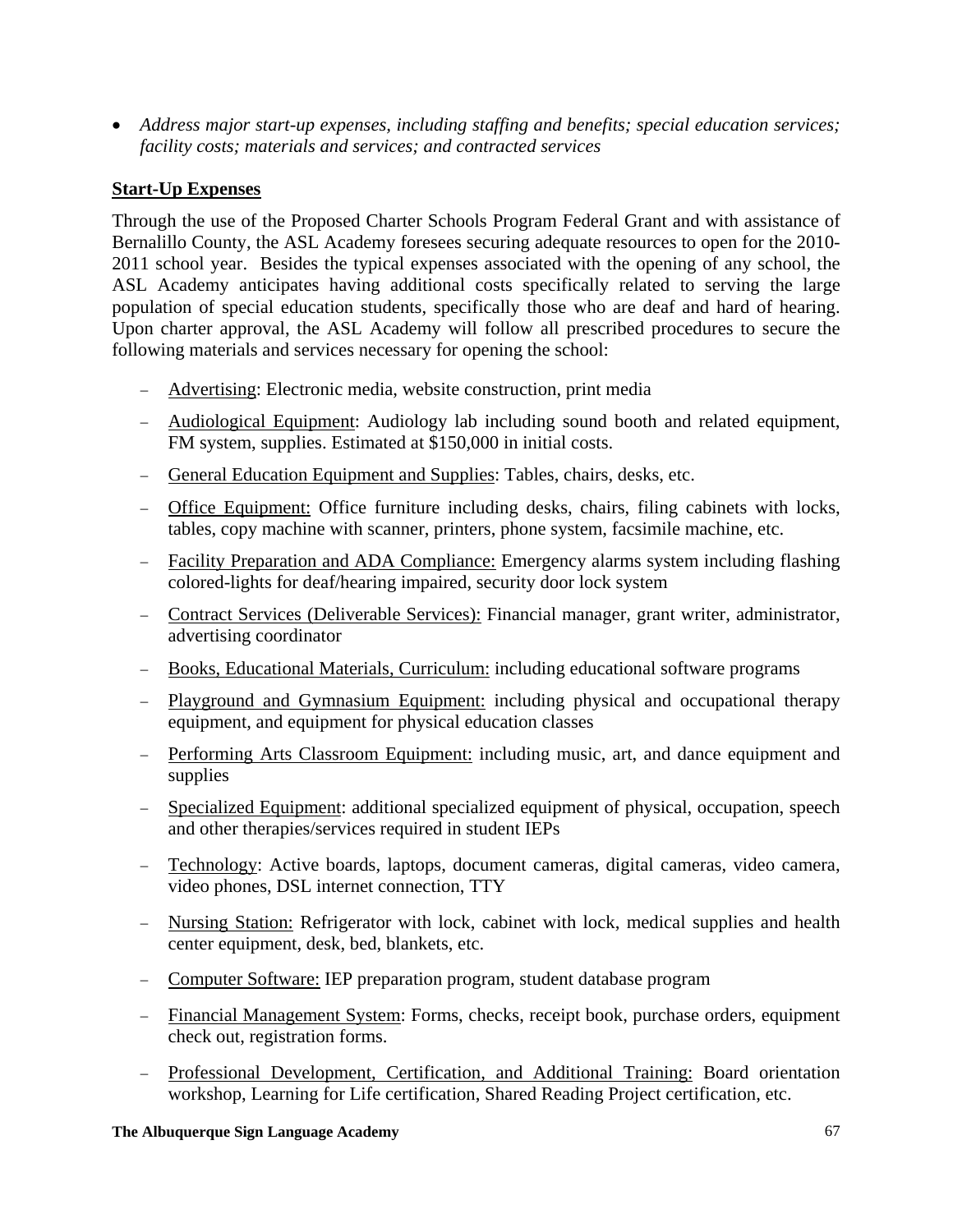# **Staffing: Full-Time and Contracted**

The Albuquerque Sign Language Academy staffing policies and practices will reflect the school's mission and commitment to high standards. The school will hire educators and support staff that are bilingual in English and ASL and exhibit the highest standards of professionalism and commitment. In additional to the annual salaries noted below, the budget worksheet automatically calculates and includes the cost of benefits for full-time staff as a percentage of their annual salary. Independent contractors are not eligible for benefits, and therefore, no additional adjustment is made their total cost beyond their annual salary. To assure the school's viability, no raises are scheduled. Raises and bonuses will be at the discretion of the Board.

### The Trilateral Leadership Team

The Albuquerque Sign Language Academy will operate under a trilateral leadership system where the Academy Administrator, the Executive Director, and the Family and Community Programs Coordinator have shared authority and responsibility of school programming and management. Each position is essential in assuring that the school is performing at the highest standard possible in order to provide a rigorous and comprehensive educational program, and encouraging school-family-community involvement, while being fiscally responsible and business-minded. The ASL Academy will compensate all three leadership positions equally according to competitive elementary school administrative salaries as compared to other outlying districts:

### − Trilateral Leadership Team: Starting Salary: \$62,000 each / 3 total full-time employees

# Teachers

Due to the expected high special education population of the ASL Academy, it is assumed that the pupil-teacher ratio will remain relatively low (10:1 at opening) in order to stay in accordance with state regulations tied to "C" and "D" level special education students. Students will be grouped according to age-appropriate grade level and the curriculum will reflect those gradelevel standards and benchmarks. It should be noted that each student's IEP will dictate additional changes in placement or services which will be accommodated using staff as indicated below. The ASL Academy will initially employ four full-time New Mexico teachers, dual-certified in general and special education, and will add one additional teachers each year to include eight total teachers for the fifth year of operation, organized as follows:

| Initial Year of Operation 2010-2011 |                                              |  |  |  |  |  |
|-------------------------------------|----------------------------------------------|--|--|--|--|--|
| 4 Full-Time Teachers:               | Kindergarten / 1st grade                     |  |  |  |  |  |
|                                     | 2nd grade / 3rd grade                        |  |  |  |  |  |
|                                     | 4th grade                                    |  |  |  |  |  |
|                                     | ASL Literacy Specialist servicing all grades |  |  |  |  |  |
| Second Year of Operation 2011-2012  |                                              |  |  |  |  |  |
| 5 Full-Time Teachers:               | Early Childhood Educator (Preschool)         |  |  |  |  |  |
|                                     | Kindergarten / 1st grade                     |  |  |  |  |  |
|                                     | 2nd grade / 3rd grade                        |  |  |  |  |  |
|                                     | 4th grade $/5^{th}$ grade                    |  |  |  |  |  |
|                                     | ASL Literacy Specialist servicing all grades |  |  |  |  |  |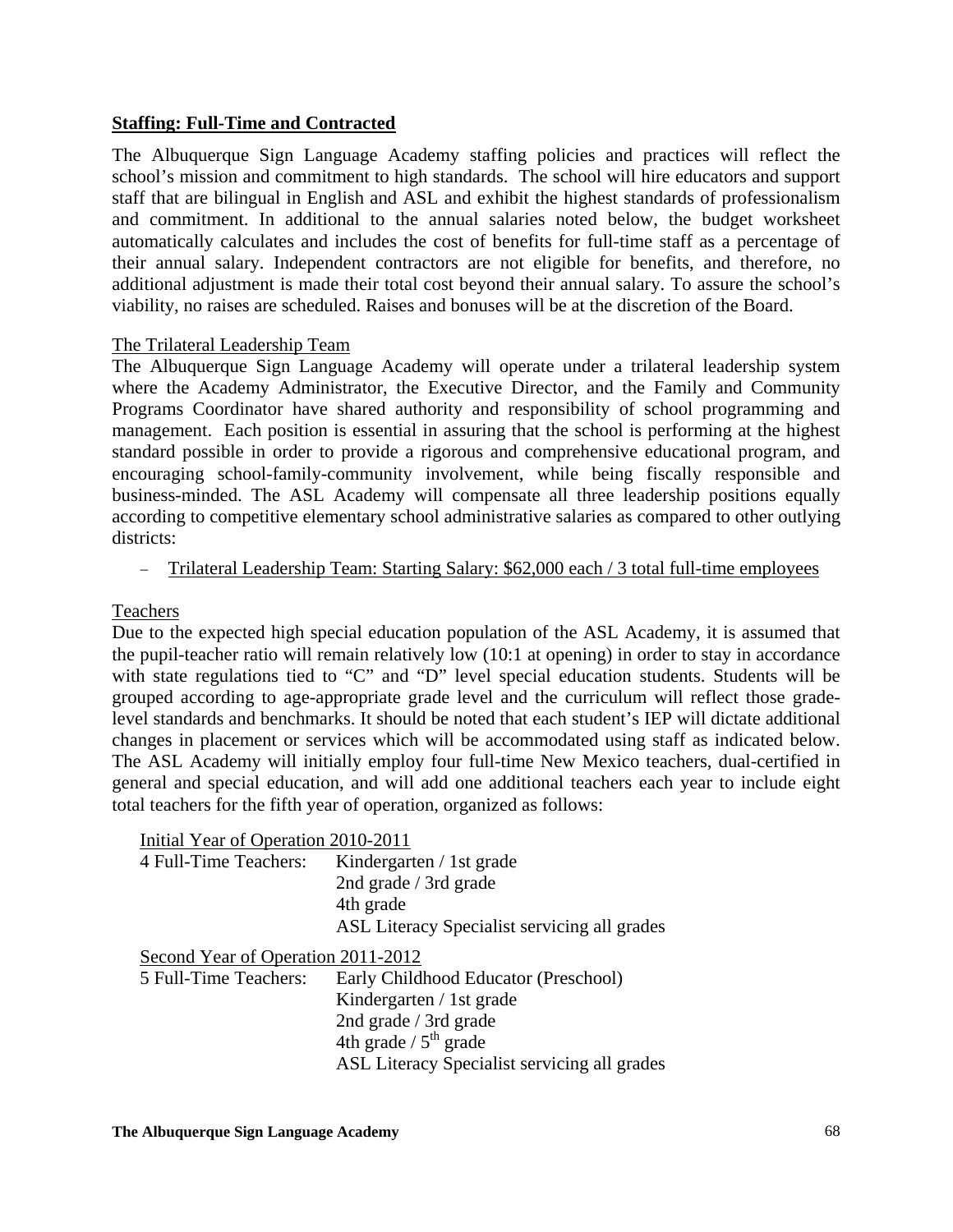| Third Year of Operation 2012-2013         |                                                     |
|-------------------------------------------|-----------------------------------------------------|
| 6 Full-Time Teachers:                     | Early Childhood Educator (Preschool)                |
|                                           | Kindergarten / 1st grade                            |
|                                           | 2nd grade / 3rd grade                               |
|                                           | 4th grade $/5th$ grade                              |
|                                           | $6th$ grade                                         |
|                                           | ASL Literacy Specialist servicing all grades        |
| <b>Fourth Year of Operation 2013-2014</b> |                                                     |
| 7 Full-Time Teachers:                     | Early Childhood Educator (Preschool)                |
|                                           | Kindergarten                                        |
|                                           | 1st grade                                           |
|                                           | 2nd grade / 3rd grade                               |
|                                           | 4th grade $/5^{th}$ grade                           |
|                                           | $6th$ grade / $7th$ grade                           |
|                                           | <b>ASL Literacy Specialist servicing all grades</b> |
| Fifth Year of Operation 2014-2015         |                                                     |
| 8 Full-Time Teachers:                     | Early Childhood Educator (Preschool)                |
|                                           | Kindergarten                                        |
|                                           | 1st grade                                           |
|                                           | 2nd grade / 3rd grade                               |
|                                           | 4th grade $/5^{th}$ grade                           |
|                                           | $6th$ grade / $7th$ grade                           |
|                                           | $8th$ grade                                         |

ASL Literacy Specialist servicing all grades

Teachers will be compensated in accordance with the New Mexico tier licensing system salary plus 10% to account for additional work days and the specialized training, including ASL fluency, which these teachers will possess. The ASL Academy believes this spending priority will allow the recruitment of the high level, experienced teachers who are instrumental in accomplishing student academic goals.

- − Teachers: Starting Salary \$55,000 each / 4 total full-time employees initially This is a salary estimate based on all teachers being level III certified. It is likely that in subsequent years, some teachers may have less years of experience and thus fall within the level I or level II pay scales. It was estimated that one of the teachers will be National Board Certified.
- − Physical Education, Art, Music/Dance Teachers: Starting Salary \$5,500 each / 3 total These will be contracted positions, estimated at approximately 10% of a full-time salary upon school opening, and do not include benefits. The starting salary is \$5,500. These amounts are steadily increased over the 5 year period so the final figures represent 20% of a full-time salary, as will be required to accommodate the increase in the student population.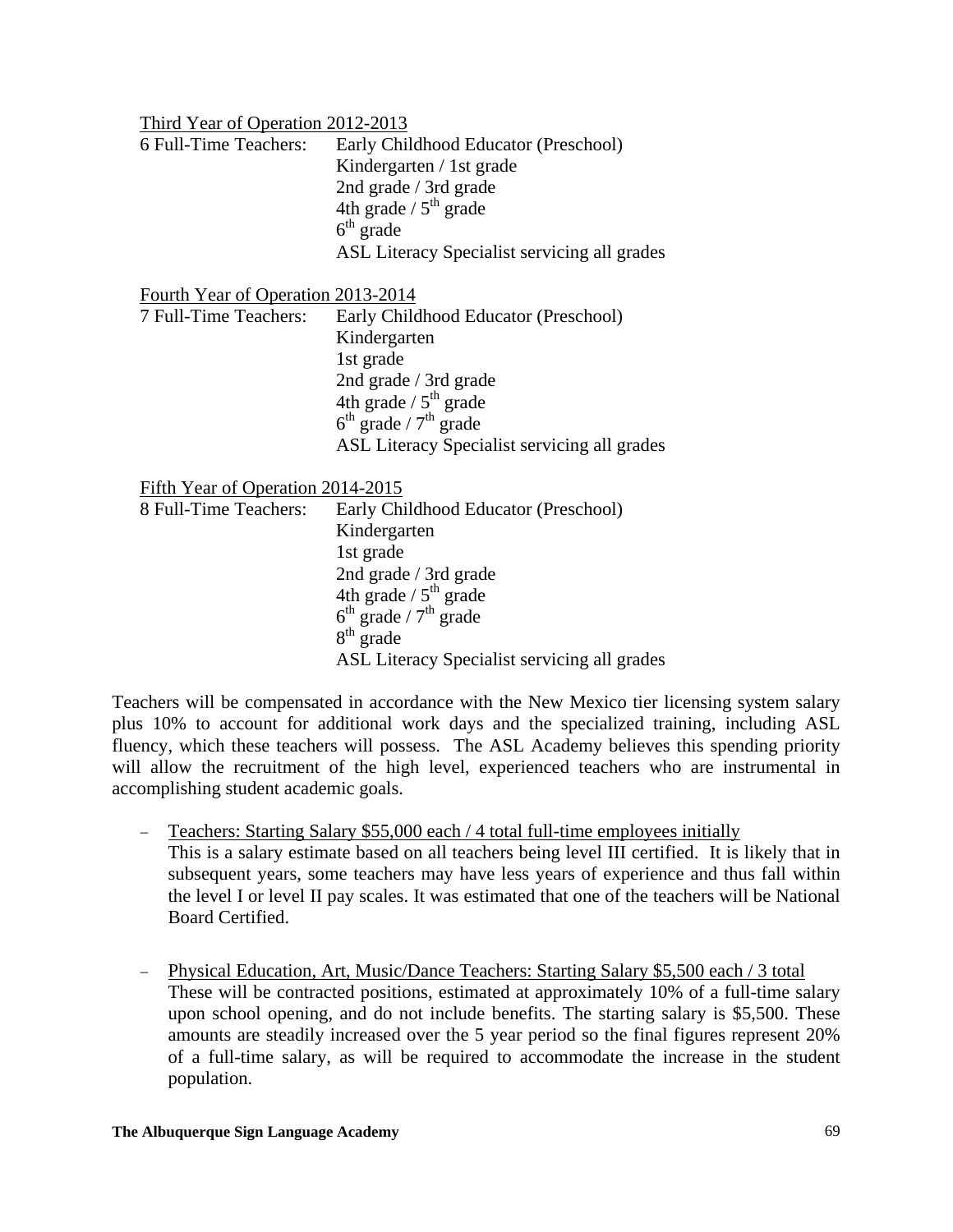The ASL Academy budget accounts for the Training and Experience Index Adjustment [22.8-.24 NMSA 1978], to reflect that the initial staff of four teachers will all be Level III and highly experienced. In subsequent years the Index is lowered to demonstrate that less experienced teachers may be hired.

| Years of Experience                  |         |         |         |          |         |
|--------------------------------------|---------|---------|---------|----------|---------|
| Academic Classification              | $0 - 2$ | $3 - 5$ | $6 - 8$ | $9 - 15$ | Over 15 |
|                                      |         |         |         |          |         |
| Bachelor's Degree or less            | .75     | .90     | 1.00    | 1.05     | 1.05    |
| Bachelor's Degree plus 15 credit     |         |         |         |          |         |
| hours                                | .80     | .95     | 1.00    | 1.10     | 1.15    |
|                                      |         |         |         |          |         |
| Master's Degree or Bachelor's        |         |         |         |          |         |
| Degree plus 45 credit hours          | .85     | 1.00    | 1.05    | 1.15     | 1.20    |
|                                      |         |         |         |          |         |
| Master's Degree plus 15 credit hours | .90     | 1.05    | 1.15    | 1.30     | 1.35    |
|                                      |         |         |         |          |         |
| Post-Master's Degree or Master's     |         |         |         |          |         |
| Degree plus 45 credit hours          | 1.00    | 1.15    | 1.30    | 1.40     | 1.50    |

# Educational Assistants

Educational Assistants will partner with teachers to meet the educational needs of all students and ensure that low pupil–teacher ratios will be employed for "C" and "D" level inclusion models which dictate staffing needs. Educational Assistants (EAs) will be assigned to each grade level teacher, for a total of three educational assistants for the first year of operation. The ASL Literacy Specialist will not be assigned an EA. An EA will be hired for each subsequent year.

− Educational Assistants: Starting Salary \$17,000 each/ 3 total full-time employees initially Pay for educational assistants is significantly higher than that of surrounding districts to assure that the ASL Academy can attract bilingual, experienced educational assistants.

# Ancillary Services

Due to the projected high number of special education services that will be provided, the ASL Academy foresees the need for full time ancillary staff in the areas of Speech Therapy, Occupational Therapy, and Audiology. The school will also contract out for part-time ancillary staff in Physical Therapy and Educational Diagnostic Services. A part-time social worker will be contracted as needed to provide counseling services, and the budget estimates that salary at 25% of a full-time position. The ASL Academy will follow a prescribed state salary schedule tied to experience and qualifications.

| Full-Time Employees (3 total)     | <b>Starting Salary</b> |
|-----------------------------------|------------------------|
| Speech Language Pathologist (SLP) | \$55,000               |
| Occupational Therapist (OT)       | \$55,000               |
| Audiologist                       | \$55,000               |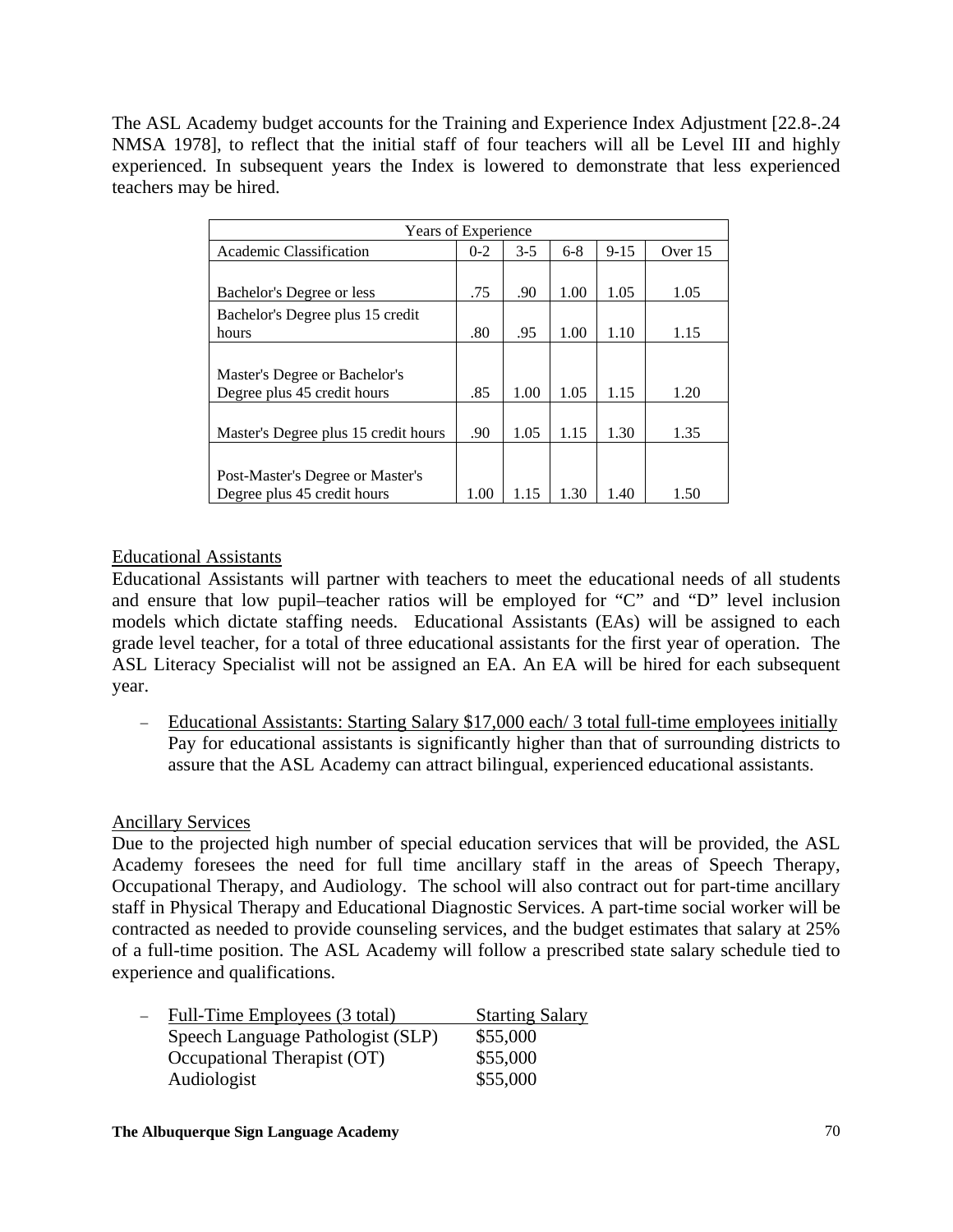| $\overline{\phantom{0}}$ | Part-Time Contractors (2 total)  | <b>Starting Salary</b> |
|--------------------------|----------------------------------|------------------------|
|                          | Physical Therapist (PT)          | \$13,750               |
|                          | <b>Educational Diagnostician</b> | \$13,750               |
|                          | Social Worker                    | \$20,000               |

All salaries used in the formulation of the budget are estimated for therapists/audiologists being level III certified. Additionally, all persons will need to have ASL skills, and the SLP will be trilingual. It is feasible that a strong Level I or Level II candidate can be hired for less than the budgeted amount. Part-time contractors are estimated at 25% of a full-time salary.

# Non-Instructional Support Services

Because the ASL Academy is a relatively small school, it will initially contract a part-time Finance Manager to oversee all financial and business transactions, and the Governance Board understands the importance of hiring a person who is highly qualified and appropriately certified. The Board will review hiring a full-time Finance Manager if the need arises in subsequent years.

The ASL Academy will contract an Interpreter for the first year of operation in order to serve members of the trilateral leadership team which may include Deaf adults. Due to the expected growth and expansion of the school after the second year, the ASL Academy will hire a full-time trilingual Interpreter for utilization by Deaf staff. For example, if the Executive Director has meetings with a Legislator, the interpreter will be needed. Likewise, the Academy Administrator and/or Family and Community Programs Coordinator may need to converse with a non-signing or Spanish-speaking parent during the school day. Additionally, the Interpreter will be utilized to translate school information, such as flyers regarding intercession programs, for Spanishspeaking families.

It is necessary that the ASL Academy employ a full-time Nurse in order to service many of the children attending the school. As earlier stated, it is foreseeable that many of the students will require extra services, many of these being health-related.

The ASL Academy will hire a full-time Secretary to perform secretarial, clerical, and data management duties, and also a full-time Custodian to perform cleaning duties and general low level facility maintenance.

| Full-Time Employees (3 total)    | <b>Starting Salary</b> |
|----------------------------------|------------------------|
| <b>Nurse</b>                     | \$50,000               |
| Secretary                        | \$32,000               |
| Custodian                        | \$21,000               |
| Part-Time Contractor (initially) | <b>Starting Salary</b> |
| <b>Finance Manager</b>           | \$25,000               |
| Interpreter                      | \$10,000               |

### Insurance Benefits

The ASL Academy Employee Benefits Package is aligned with the New Mexico Public Schools Insurance Authority (NMPSIA) regulations and requirements, and will provide an appropriate Health, Dental, Life, and Disability benefits package to its employees.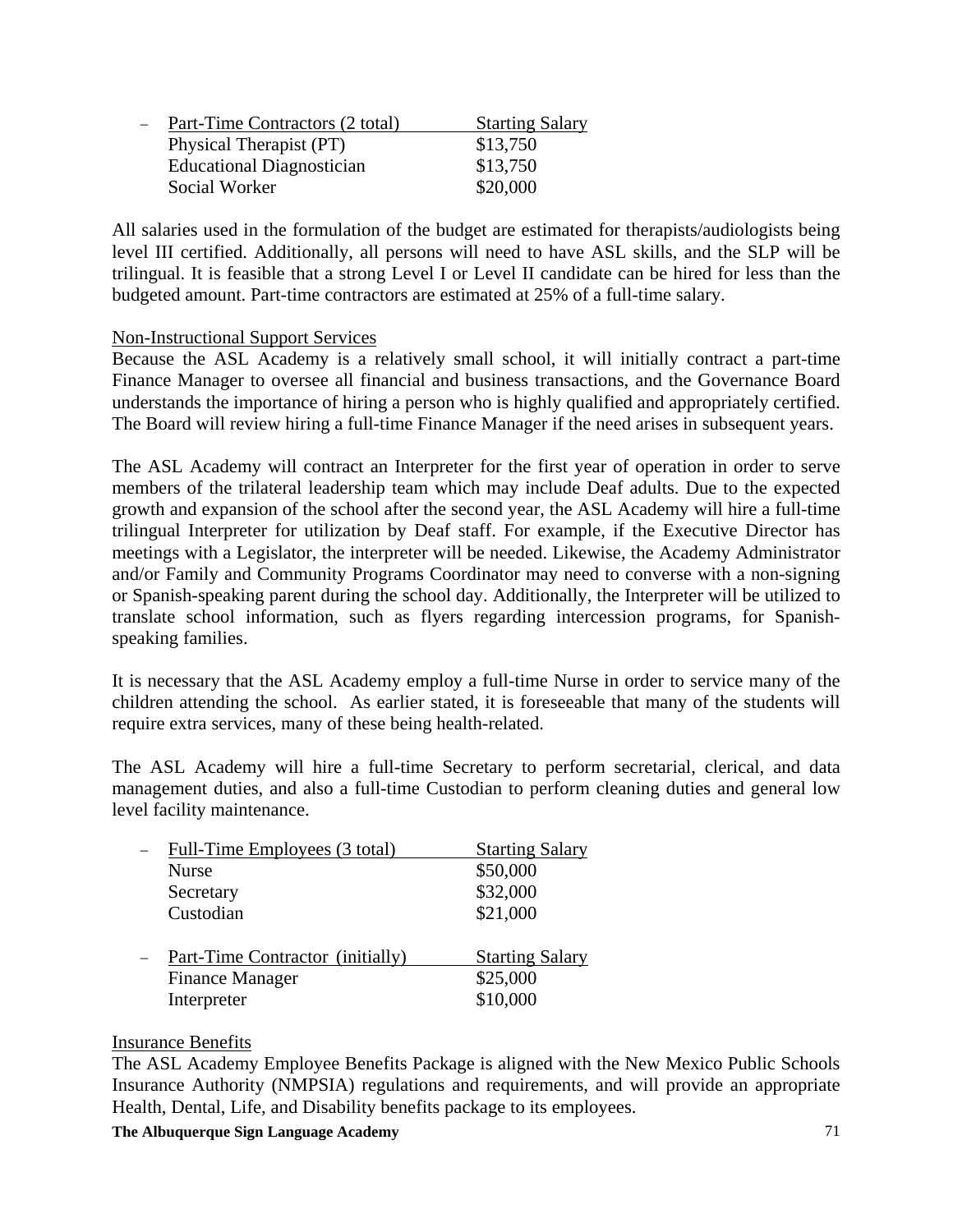# **Special Education Services**

It is anticipated that the student population of the Albuquerque Sign Language Academy will consist mainly of students experiencing some form of hearing loss and therefore requiring an alternative mode of communication, namely ASL. Therefore, it is expected that a high percentage of the student population will qualify for some level of special education services, and for purposes of budgets estimates, 85% of the total population was estimated to qualify for such services, with 25% of total students being classified as "C" level and 60% of total students classified as "D" level.

The ASL Academy is fully aware of the complexities and legalities of special education funding and service requirements. All students who have an Individual Education Plan (IEP) will be provided services as dictated by the IEP process. Foreseeable special education considerations which impact the SEG funding formula include, but are not limited to, the following:

- − Cost index tied to each level of special education student
- − Obligation to carry out services as dictated by the IEP
- − State requirements pertaining to pupil-teach ratio and inclusion model
- − Providing Least Restrictive Environment (LRE) for all students
- − Assuring all ancillary services are necessary and used effectively

# **Facility Costs**

The ASL Academy will establish a  $501(c)(3)$  non-profit corporation for the purposes of complying with requirements necessary to obtain a viable facility. All procedures and regulations mandated through government statutes will be strictly followed.

The ASL Academy has made arrangements to enter into a lease agreement with Bernalillo County. Julie Baca, Deputy County Manager, will serve as Fiscal Agent and Project Administrator for the facility. Importantly, Bernalillo County will manage, coordinate, and oversee all necessary renovations to ensure the facility is in compliance with all ADA requirements and school building codes. In order to avoid unnecessary costs associated with additional renovations, the facility will be selected and designed to accommodate the school during the fifth school year when it is operating at full capacity.

Costs associated with building maintenance and upkeep will be the responsibility of the building owner, not the school. Daily janitorial services will be provided by the full-time custodian employed by the school. Monthly rent expense and utility costs will be negotiated with the leasor. The ASL Academy intends to utilize the lease reimbursement allowance of \$700 per student to fund the cost of leasing the facility.

# **Materials and Services/Contracted Services**

The ASL Academy's yearly operational budget related to material and services will reflect all special educational services and equipment that are required as indicated in IEPs. Many of these equipment costs are one-time costs that were listed in the Start-Up Costs or Staffing sections, including:

− All ancillary service positions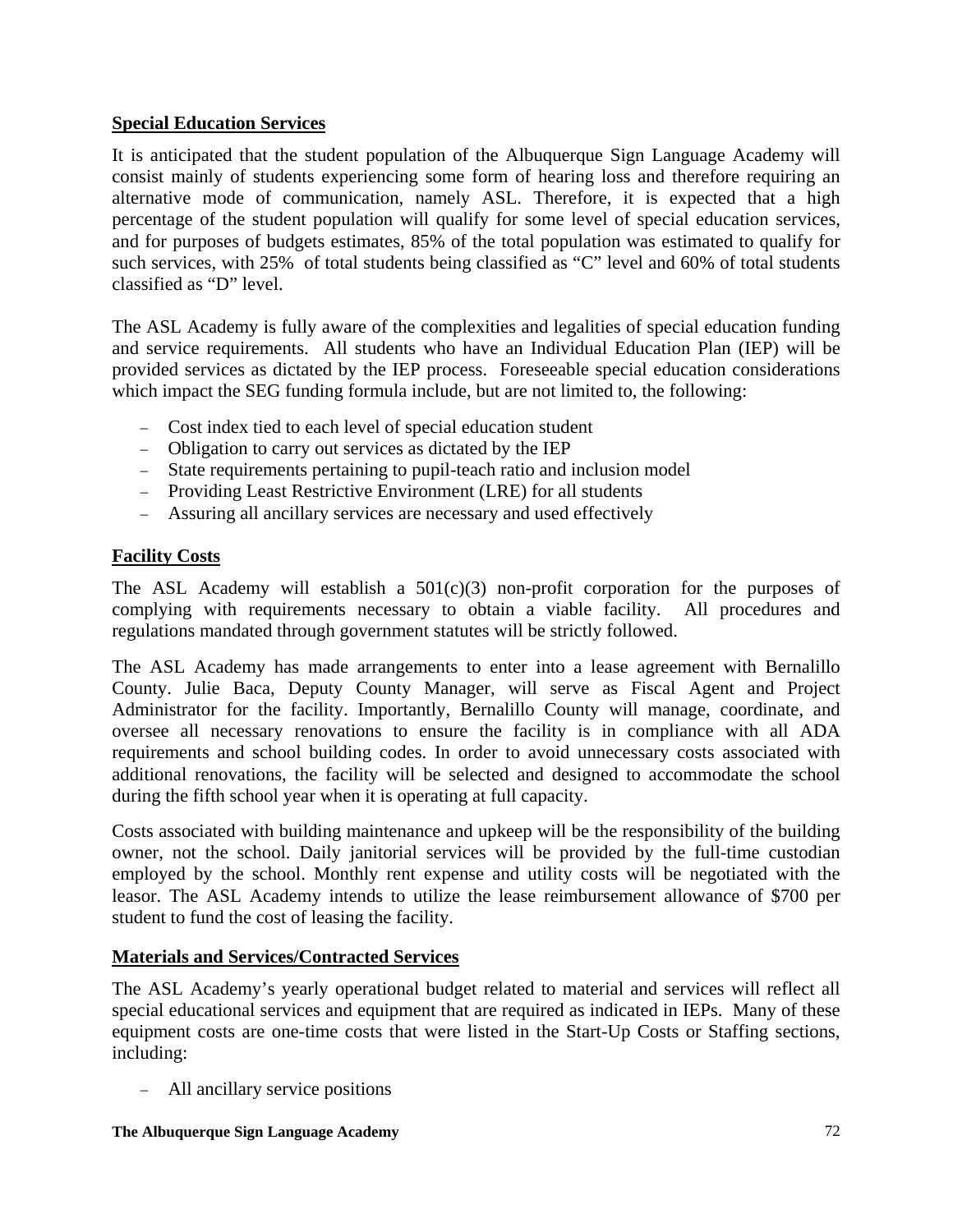- − All audiological equipment including the sound booth, school-owned FM system and hearing aids, and equipment/materials necessary for service, maintenance and repair of hearing aids and related items.
- − All specialized equipment related to physical, occupational and speech therapy services

There will be additional annual "maintenance and replacement" costs for equipment in future years and that will be considered when preparing each annual budget for subsequent years. The number of students requiring ancillary services will also be considered when preparing the annual budget. It is foreseeable that as the school population increases in subsequent years many of the services, which were initially contracted, may transition into full-time employee positions, if that proves to be more cost effective. Otherwise, the ASL Academy will continue to utilize contractors to meet the ancillary service requirements indicated in student IEPs.

Additionally, the ASL Academy anticipates contracting for services including professional development training for staff and Board, IT (computer and networking) services, advertising and marketing, and website design and maintenance.

• *Spending priorities that align with the school's mission, educational program, management structure, professional development needs, and growth plan.*

# **Spending Priorities**

It is the intent of the Albuquerque Sign Language Academy to provide an academically rigorous and comprehensive educational environment for deaf, hard of hearing, and hearing children, and the budgetary considerations and spending priorities will directly reflect the ASL Academy's commitment to this mission. In order to achieve the school's ambitions goals and to provide specialized services to this specific population, it will be necessary to hire properly trained, certified and experienced administrators, educators and staff, and to maintain an environment which is properly equipped to adequately meet the needs of the students. It is the intent of the ASL Academy to carefully and purposefully allocate monies in order to ensure that the school's goals are met in the most cost-effective manner possible.

### Educational Program

- The ASL Academy will hire and retain experienced, well-trained, and highly effective educators, service providers, and support personnel. The ASL Academy acknowledges that it will be necessary to offer nationally competitive salaries in order to recruit persons with specific skills in ASL and experience in deaf education.
- The ASL Academy will remain current regarding items related to the most recent educational research, materials, programs, and technology pertaining to the education of deaf, hard of hearing, and hearing children which promote rigor and accountability, and this will be reflected in the utilization of equipment and in professional development opportunities.
- The ASL Academy will provide prescribed educational and developmental services for all students in order to maximize their potential, and the resulting costs associated with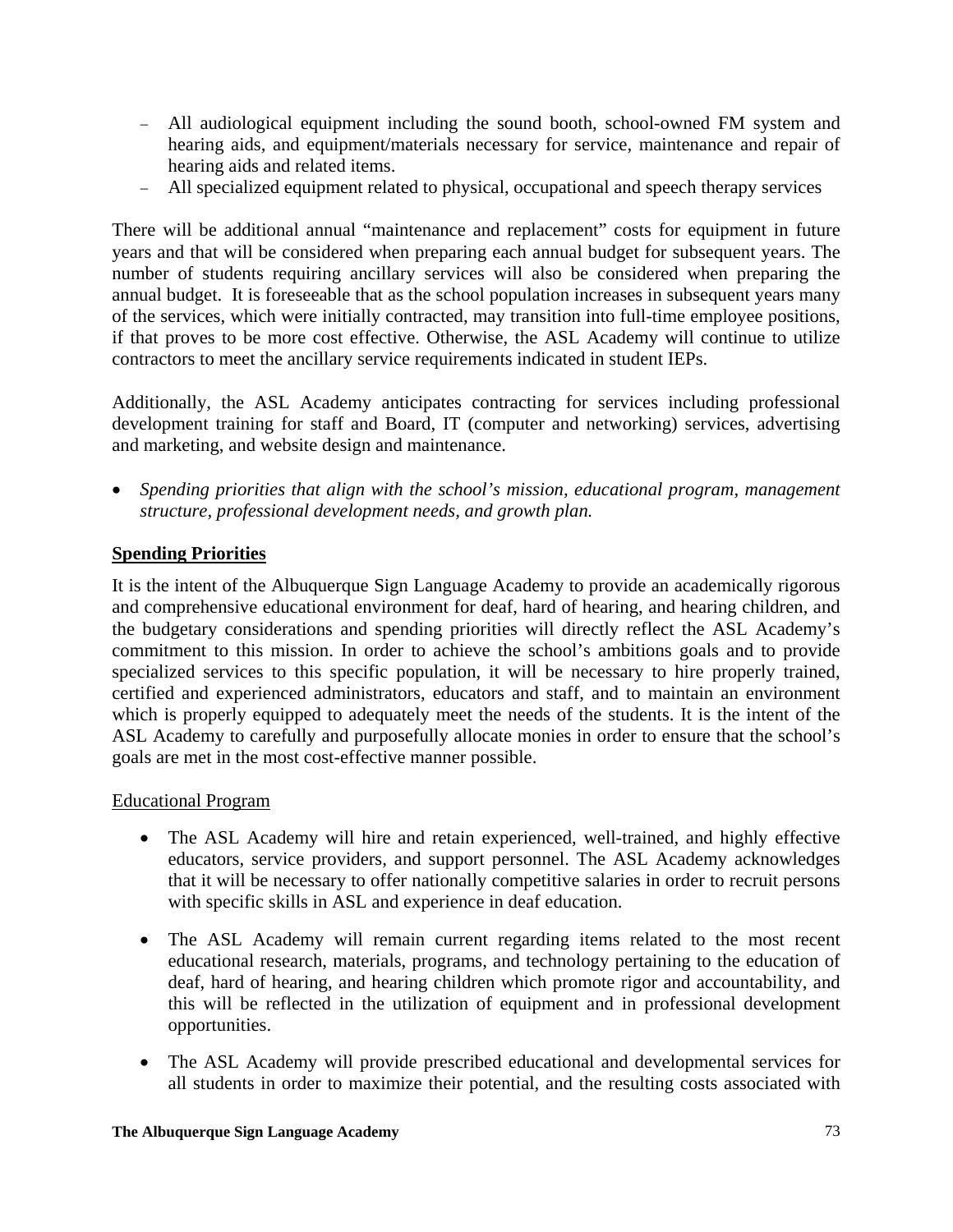hiring additional high-quality therapists and adequately providing such services will always be a budgetary priority.

- The ASL Academy will maintain a facility that is functional, safe, and inviting to all stakeholders, and which promotes a positive learning environment for all students, staff and community members. The facility will provide adequate space for ancillary services and audiology equipment, as well as additional classrooms for parent group meetings and ASL classes.
- The ASL Academy will provide education programs for families which promote ASL acquisition and school involvement, and will also host community events to further support children and families by providing networking opportunities.

# Management Structure

- The ASL Academy's management structure directly reflects the education philosophy of the school which recognizes the importance of providing support for the child and the family, while building community connections. Therefore, the school will employ three full-time school leaders to collectively manage the ASL Academy. Equal authority is distributed to school leadership, business leadership, and community and family program leadership in order to determine, create, and oversee quality programs and practices. This Trilateral Leadership Team, composed of the Academy Administrator, the Executive Director, and the Family and Community Programs Coordinator will ensure positive collaboration and representation on all aspects of the school.
- Additionally, the ASL Academy will contract a part-time certified Finance Manager who is experienced in financial regulations and procedures in the education setting.
- The ASL Academy will assure that leaders of the school, including the Governing Board, will have the opportunity to grow and develop as school and community leaders through scheduled trainings and professional development.

# Professional Development

- The ASL Academy understands the importance of staying abreast of current educational pedagogy and best practices, and this is especially important for bilingual, deaf education. It is the intent of the ASL Academy that all professional development strive to be relevant to the needs of the school and its students.
- The ASL Academy will allocate a percentage of its yearly operational budget to ensure that professional development needs are adequately addressed. It is anticipated that due of the specialized nature of the educational program, such expenses will include the hiring of outside speakers or allowing staff to attend specialized workshops held in other states. The Academy Administrator will be responsible for scheduling, and overseeing all professional development training; however the Trilateral Leadership Team will work collectively to determine which specific professional development programs will be funded each year.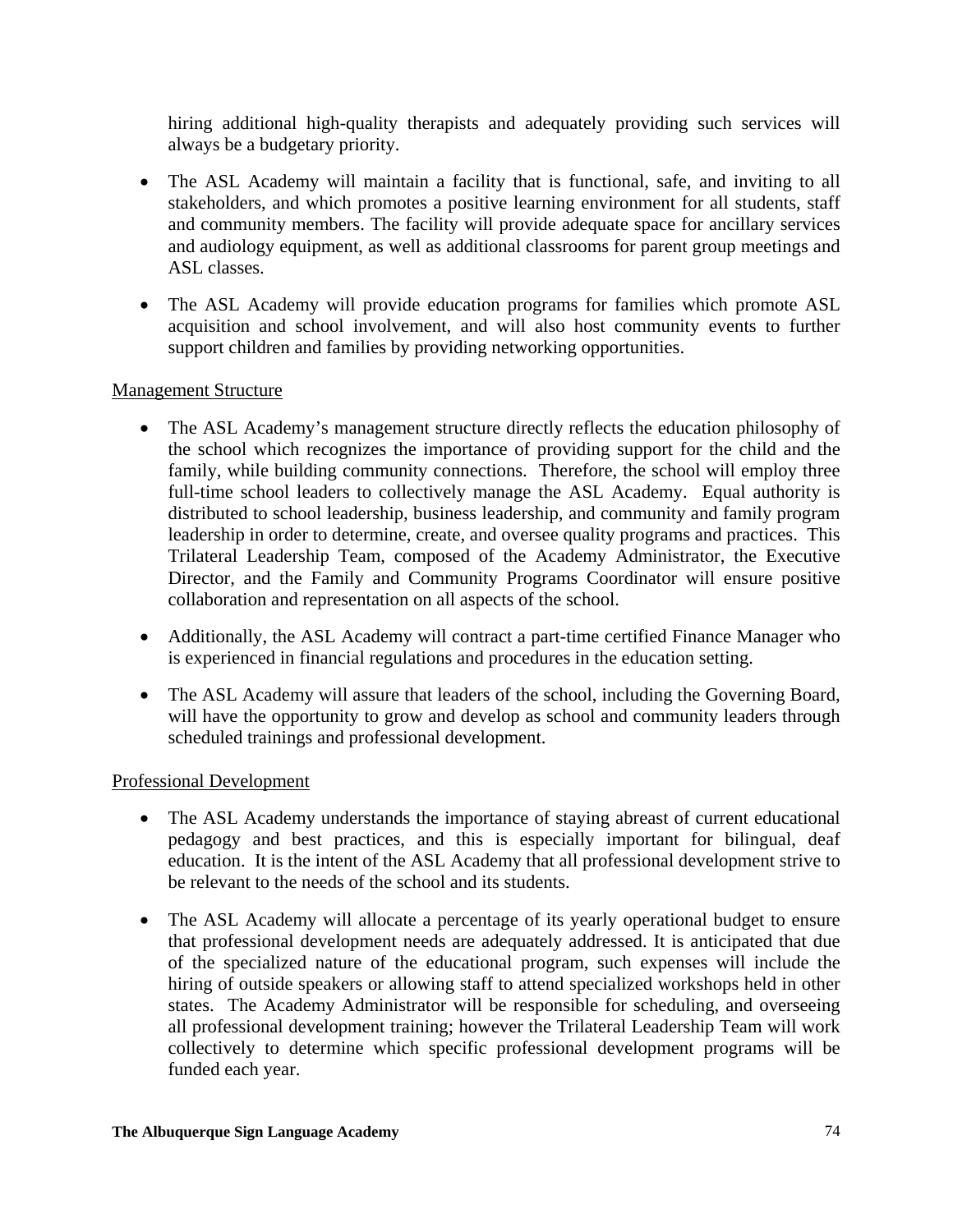### Growth Plan

- The ASL Academy will expand the program by one grade each year, with the exception of second year which will add a preschool class and the 5th grade. The fifth year of operation will offer programming for preschool though the eighth grade. The student population is expect to grow from 40 students the first year to 80 students the fifth year.
- Staffing for additional teachers and educational assistants will be considered as previously indicated. For budgeting estimation purposes, the school will open with 4 fulltime teachers and 3 educational assistants, and by adding staff as needed when grades are added, will ultimately employ 8 full-time teachers and 7 educational assistants. It is anticipated that the contracted positions for physical education and the art and music/dance teachers will also increase in cost as those teachers are to accommodate the additional student population, and this is also reflected in the budget estimates. Estimates for annual salaries are competitive and will ensure the ASL Academy can recruit out-ofstate candidates as expected due to the specialized nature of the educational program.
- Increases in the number of students requiring special education services will be considered annually, and it is accepted that additional costs for employing or contracting ancillary service providers may increase as the school expands in size. Fortunately, the funding formula provides reimbursement on a "per student" basis for such services, so any additional expenditures will be met with coinciding additional revenue. The ASL Academy will monitor the use of ancillary services and will hire additional full-time employees when it becomes more cost-effective to do so rather than utilizing part-time contractors.
- The Trilateral Leadership model was established in order to address specific programs within the school, and the model is also accommodating of the school's growth. It is expected that as the school expands and the population increases, each leadership team member will still be able to meet needs of the additional children and families. Although many of the children will require more oversight than the "typical" elementary student, the overall total population of the school remains low compared to other public elementary schools. It is also estimated that the non-instructional staff, including the secretary, school nurse and custodian, will also be able to adequately meet the needs of the school through the fifth year of operation.
- The school facility will be selected, designed and renovated in order to accommodate the school at full capacity of 80 students in order to eliminate the need for additional renovations and related costs throughout the years.
- *Provide a detailed narrative description of all revenue sources other than SEG funding, to include any federal, state, or private funds and/or grants.*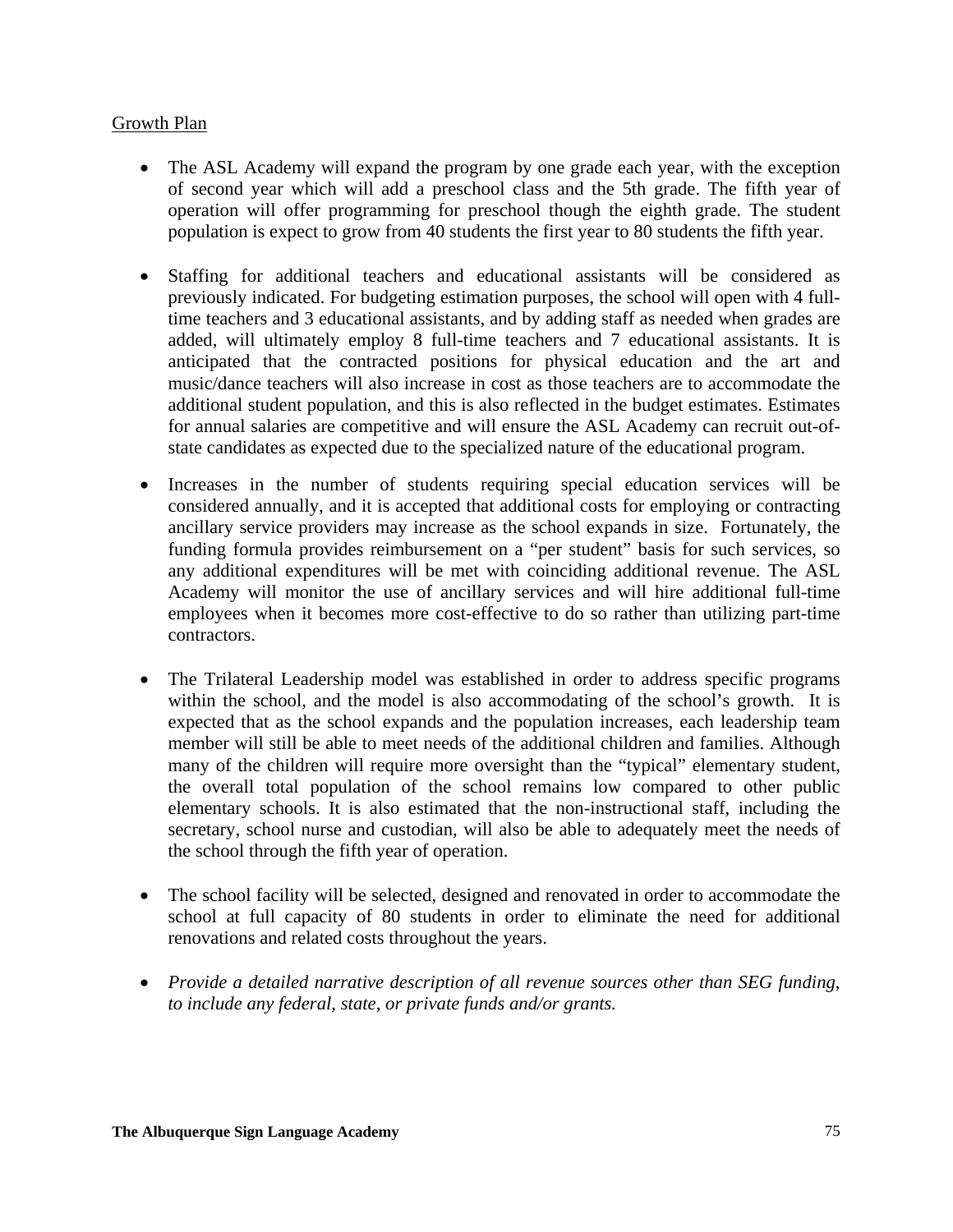# **Revenue Sources Other Than SEG Funding**

The ASL Academy estimates that it will receive substantial funding beyond the SEG funding revenue. These additional monies will be used to provide for the additional costs of running a specialized school focused on a specific special education population, including recruiting appropriate and highly trained staff, providing specialized audiology equipment, offering family and community programming which is vital to student success, providing necessary and appropriate professional development which may be more costly due to the specific needs of the student population, and providing low pupil-teacher ratios in order to meet student needs.

In order to secure state and federal grants, the ASL Academy will require both the Executive Director and the Family and Community Service Coordinator to actively engage in writing grant proposals that specifically address the needs and programs promoted by the school. The goal of the ASL Academy is to provide the most comprehensive program available for students, families and communities, and the additional funds received from sources other the SEG funding formula will be utilized to assist in the achievement of the school's mission. The ASL Academy's Trilateral Leadership Team, Finance Director, and Governance Board understand that many grants have specific requirements with regard to how monies can be spent; and therefore, will act in accordance with specific grant guidelines and mandates when utilizing such funds.

The budget is aligned with the mission of the school and provides for growth and high program standards. The following additional sources of revenue were considered when constructing the budget and comply with all state and federal laws and regulations. Such grant/revenue applications will be completed upon approval of the charter application.

### Prospective Charter School Program Federal Grant (PCSP Start-Up Grant)

It is expected that many start up costs will be addressed through this grant, but the specific amount of the award will be determined through the application process.

### Individuals with Disabilities Educational Act (IDEA) Federal Grants

These monies will directly impact preschool, elementary and middle school instruction and staffing, and it is expected that the amount of these grants will exceed \$100,000.

### U.S. Department of Education Discretionary Grants

The ASL Academy will apply for grants for the 2010-2011 school year which directly reflect the mission of the school and needs of the students, family and school-community. Examples of grants offered for the 2009-2010 year that would be applicable to the ASL Academy include:

- − Magnet School Assistance Grant
- − Parental Assistance and Local Family Center Grant
- − Star Schools Program Grant
- − Reading is Fundamental Inexpensive Book Distribution Program Grant
- − Public Charter Schools Grant
- − Arts in Education Grant
- − Physical Education Grant
- − Early Childhood Education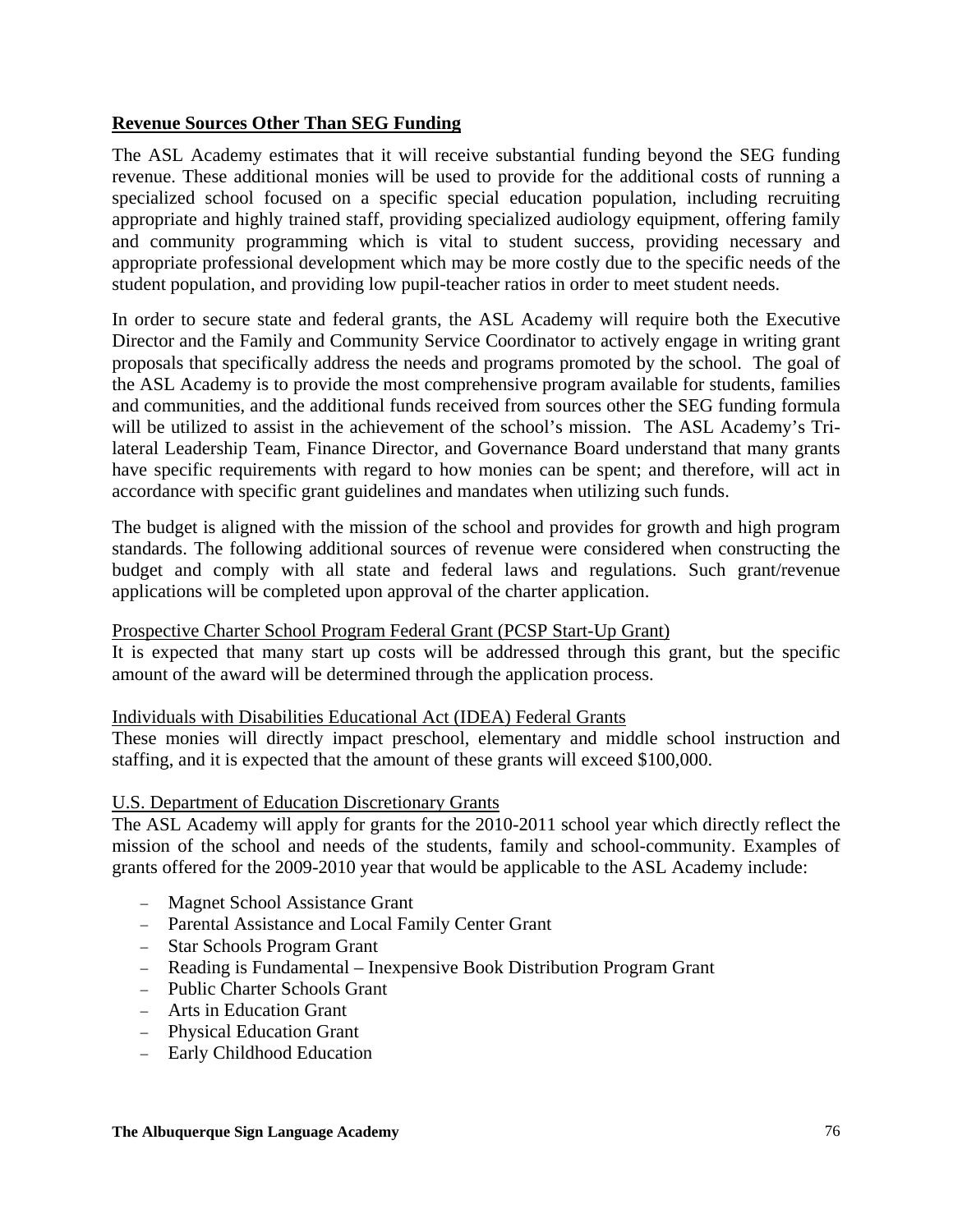The ASL Academy is aware that these specific grants may change for the 2010-2011 school year, and therefore, the ASL Academy will review all grant offerings and work within the prescribed processes established by the U.S. Department of Education in order to access this additional revenue.

# Community Schools Program Grant

A joint effort between the County of Bernalillo, Albuquerque Public School District, and the City of Albuquerque, this grant provides funding for family and community programs. It is expected that the amount of this grant will exceed \$10,000.

### The New Mexico Commission for Deaf and Hard of Hearing Persons (NMCDHH)

Monies allotted by the Commission will directly impact instructional programs and student needs. The amount of this funding is estimated at \$50,000.

### Title I Funding

Since the purpose of this school is to meet the educational needs of low-achieving children with disabilities, the ASL Academy will complete all documentation necessary to establish itself as a Title I school, and therefore access Title I Federal Grant funding which will directly impact educational programming at all levels. The amount of this grant will be determined by needs of the school as indicated in the application.

### Legislative Appropriations

The ASL Academy will lobby the New Mexico State Legislature for additional funds to address programming needs for the school. Such funds are expected to exceed \$100,000.

# Capital Outlay

The ASL Academy will lobby the New Mexico State Legislature for Capital Outlay funding which will be used for improvement of school facilities. Such funds are expected to exceed \$100,000.

• *Provide a detailed narrative description of the expenditure assumptions for these other revenue sources.*

# **Revenue and Expenditure Assumptions**

The ASL Academy recognizes that the SEG funding formula was not intended to support the additional programming that a specialized school like the ASL Academy requires. Indeed, the ambitious mission of the school, which will not only serve a specific population of mostly special education students, but which will also serve the parents, families, and community, will require additional funding to do so. The ASL Academy will utilize the additional revenue to ensure that the school's mission and educational philosophy result in the desperately needed improvement in educational outcomes for deaf and hard of hearing students in the greater Albuquerque area. The ASL Academy will utilize the additional funding to maintain and develop strong educational programs as described throughout this application, including:

• Funding of the Family and Community Programs Coordinator position which is critical for developing and overseeing this critical aspect of the school's mission and educational philosophy.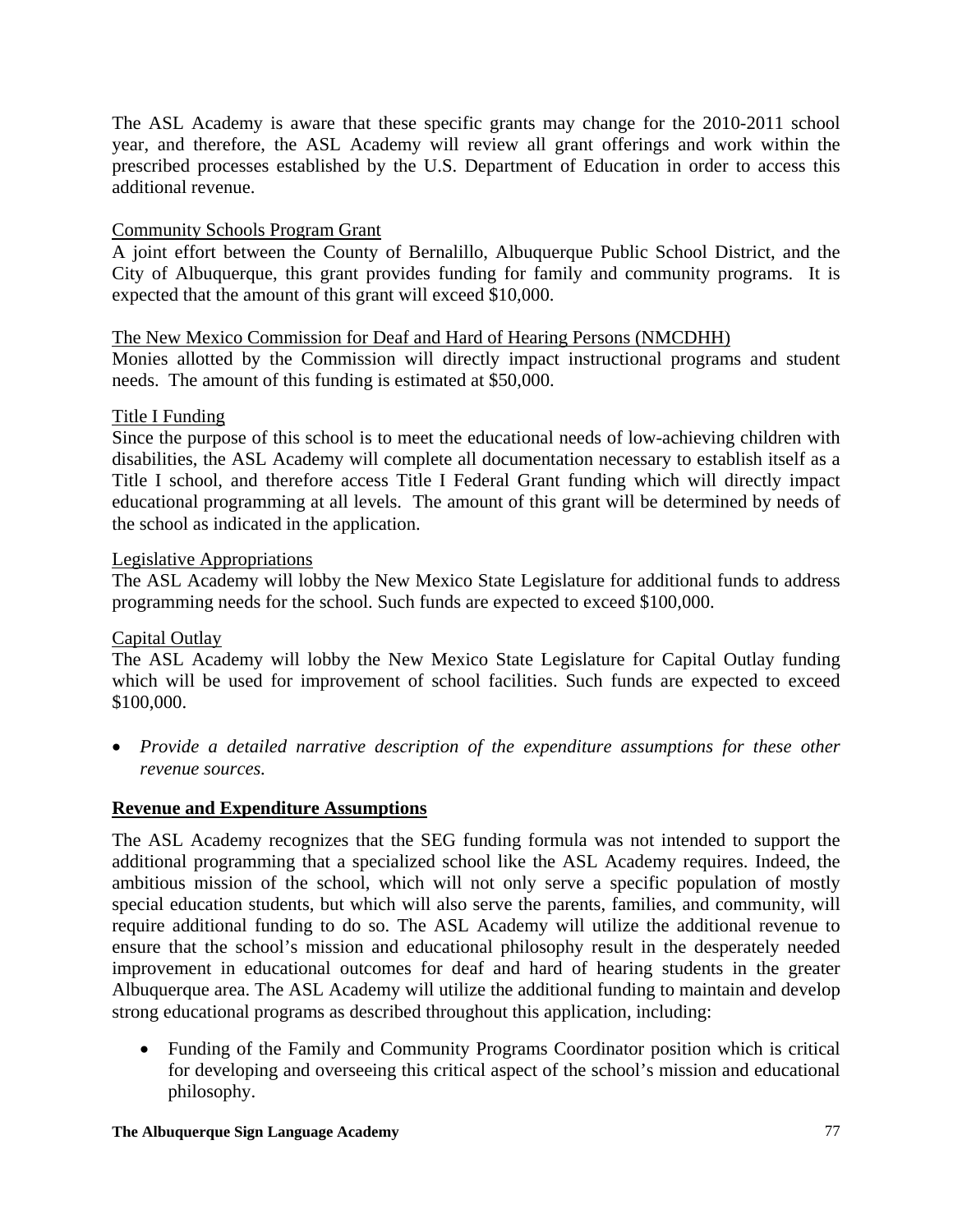- Intercession programs for students which will allow them to receive additional tutoring services or to participate in specific workshops designed to increase ASL acquisition while building self-confidence and relationships with peers
- Educational programming for parents including ASL classes, workshops on topics of interest including deaf culture, parenting strategies, and special education laws, and opportunities to meet various members of the deaf community in both a professional and social capacity in order to increase awareness of support programs/services and to provide networking opportunities with other families.
- Provide for improvements to the educational program by funding items including professional development, specialized out-of-state training for staff, specialized curriculum, technology, and other educational instruments and programs useful for educating deaf and hard of hearing students.

It is the ASL Academy's intent that all expenditures reflect the goal of achieving its mission and establishing itself as a strong educational entity that serves the deaf, hard of hearing, and hearing community in the greater Albuquerque area in order to significantly improve academic outcomes for all students.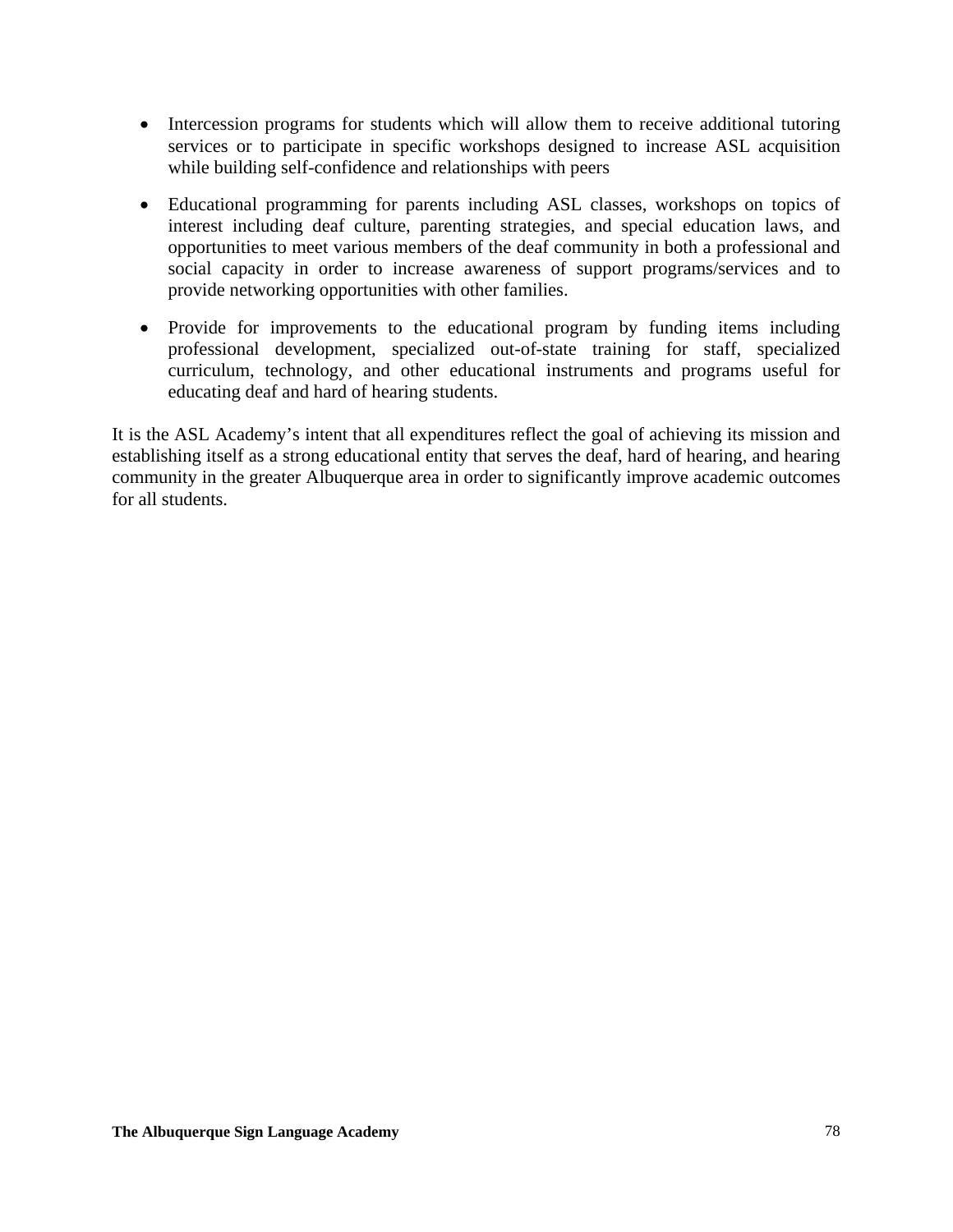# **B. FISCAL MANAGEMENT**

• *Provide a detailed plan indicating how the charter school will manage its fiscal responsibilities.* 

The ASL Academy recognizes the importance of being fiscally responsible, financially knowledgeable, and fiduciarily diligent. To that end, the Governance Board will be mindful of hiring Trilateral Leadership Members and a Finance Manager who understand the high standard under which the school will operate and possess the skills necessary to make sound decisions which will ensure financial stability. Additionally, the Board will establish strict financial protocol related to all transactions and will audit the school's records annually, at a minimum, to ensure compliance with established procedures. The two key factors in ensuring a successful and financially sound program are an experienced Finance Manager and the ability to develop accurate Budget Projections for the short- and long-term.

### Finance Manager

The ASL Academy Finance Manager will be responsible for managing and overseeing all budgeting, financial, and grant aspects of the school, including short- and long-term planning to ensure the viability of the program. The Finance Manager will possess all necessary New Mexico licenses and endorsements related to such. The Finance Manager will report directly to the Executive Director, and will also provide financial reports to the Governance Board at monthly meetings. The duties of the Finance Manager will specifically include the following:

- Lead the training of all school staff for fiscal responsibility and compliance with policies and procedures which govern all school financial transactions, and monitor that these policies and procedures are followed.
- Facilitate timely and accurate budgeting of ASL Academy resources, and monitor the budget against the actual financial situation throughout the year.
- Ensure all financial transactions are appropriate, necessary, align with financial goals and objectives, and are reflective of the school's mission.
- Attend to daily school operations including payments for goods and services, payroll processing, timely submission of payroll reports and tax payments, properly documenting all transactions, and reconciling the monthly bank statements.
- Assist outside accountant, by providing all necessary reports, documentation, and other information required for the audit of school finances and the preparation of annual tax returns. The Finance Manager will be responsible for processing all W2s and 1099 forms annually.
- Provide accurate and complete financial reports and information to Trilateral Leadership members and Governance Board to assist them in making informed decisions regarding financial matters.
- Processing all new employees and contractors, including completion of required documentation, such as state reporting for new hires, federal tax forms including payroll tax withholding and W9 forms, I9 forms, initiating background checks, enrollment in appropriate programs for benefits processing, etc., and maintaining all personnel files.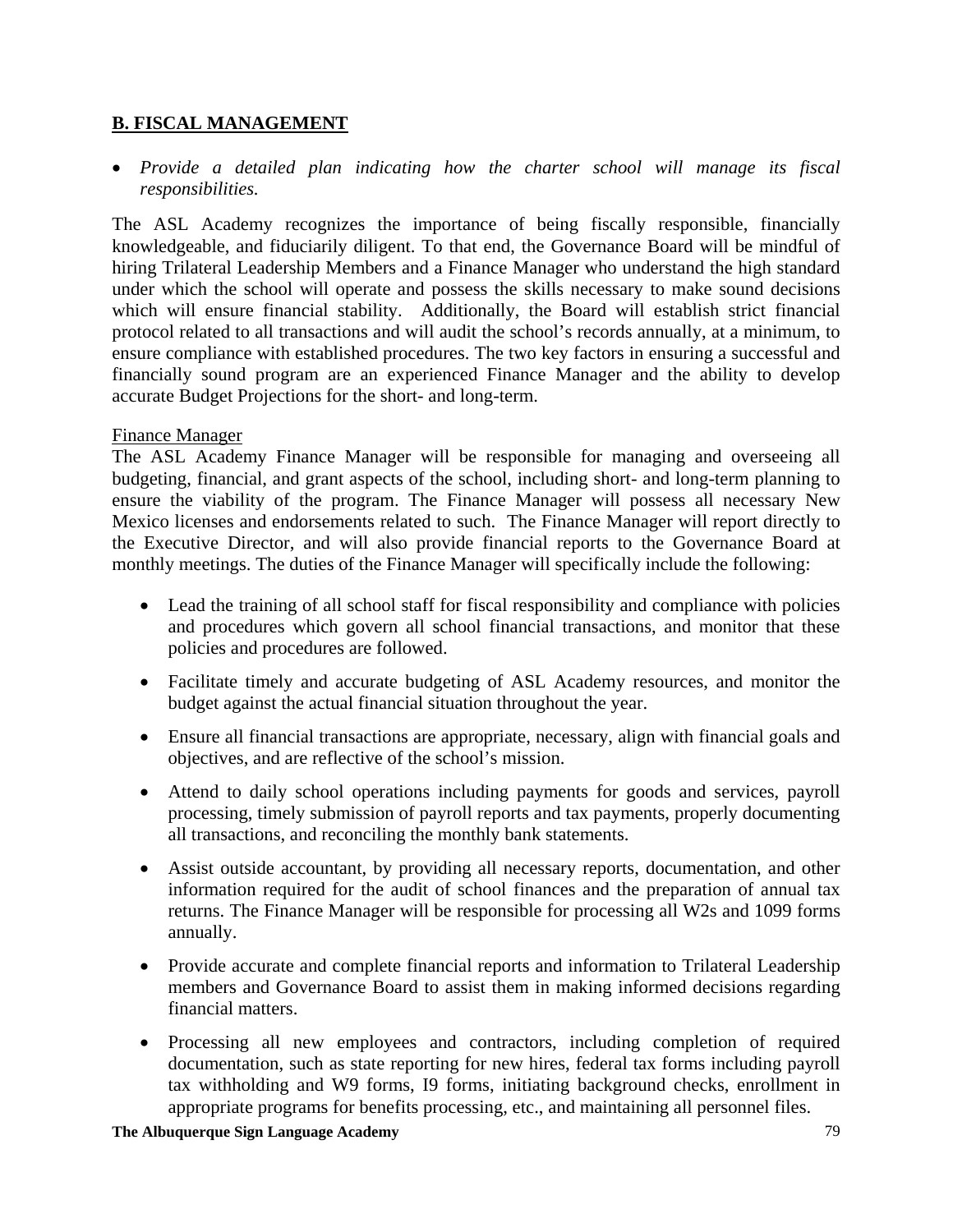## Budget Projections

The ASL Academy's annual budget will be prepared in accordance with statutory requirements by the Executive Director, Academy Administrator, Family and Community Programs Coordinator, and the Finance Manager. The budget will be designed to ensure the mission of the school is met, while being mindful of finances necessary to sustain the school into the future. All sources of revenue will be taken into account in order to construct a viable, balanced budget that will align with the mission of the school, provide for growth and high program standards, and comply with all state and federal laws and regulations. The operating budget will be reviewed and approved by the Governing Board and submitted to the Public Education Department (PED) pursuant to the Public School Finance Act.

Upon completion of each fiscal year, the ASL Academy will determine the actual cash balances for all the funds and will report them to PED by the designated deadline, and will make any budgetary adjustments based on actual data from the prior year. Adjustments which do not alter the total amount of the budget are processed as follows:

- − Intra-Budget Transfers: Transfers between expenditure codes within the same function will be presented to the PED for approval. Once all approvals are in place, the change is recorded to the financial management system and as an adjustment to the original budget.
- Inter-Budget Transfers: Transfers between expenditure codes outside of the same function will be presented to the PED for approval. Once all approvals are in place, the change is recorded to the financial management system and as an adjustment to the original budget.

Upon final approval of the annual budget by all necessary bodies, the Finance Manager will record and finalize the budget for the coming year in the financial management system (accounting software). Accurate and thorough budgets are critical in managing the school finances and ensuring future viability of the program.

• *Provide a description of the school's internal control procedures that it will utilize to safeguard assets, segregate its payroll and other check disbursement duties, provide reliable financial information, promote operational efficiency, and ensure compliance with all applicable federal statutes and regulations and state statutes and rules relative to fiscal procedures.* 

# **Internal Control Procedures and Safeguards**

The ASL Academy will establish internal control procedures and safeguards to maintain internal controls over all assets and provide reasonable assurance that the school will accomplish its objectives of safeguarding assets, providing accurate financial information, promoting operational efficacy, and ensuring compliance with all laws and regulations. School policies and procedures will be designed to meet all of the requirements of the Procurement Code as dictated in the New Mexico State Statute. The following financial procedures and protocol will be implemented at the ASL Academy, and will be reviewed and approved by Governance Board:

# Personnel and Training

The ASL Academy Finance Manager will thoroughly train all staff members regarding the importance of following specific policy and procedures in handling any school financial matter. Training will occur as part of a staff orientation meeting which will be held before the school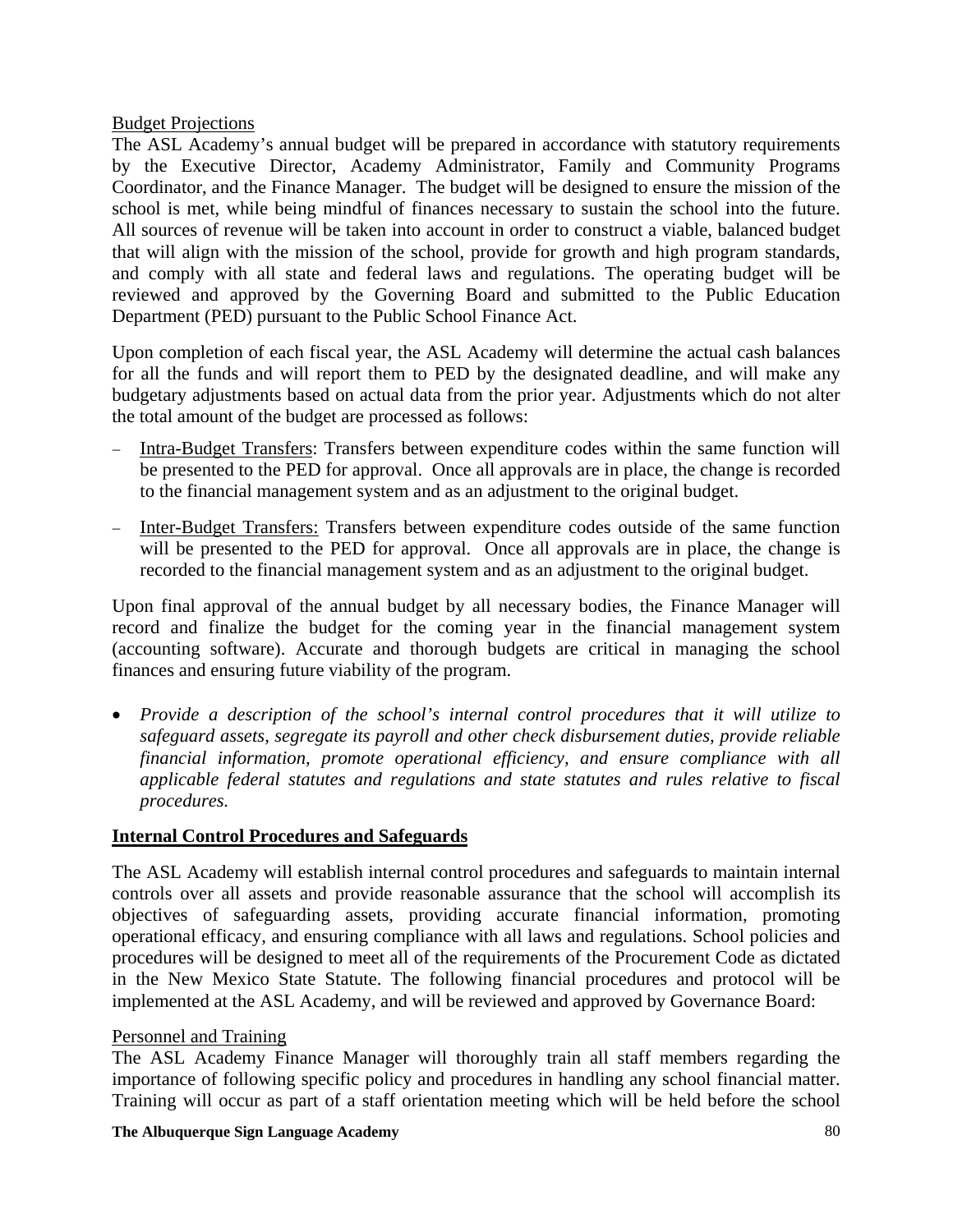opens for its initial year of operation, and annually thereafter, prior to each new school year to review prior procedures and announce any changes in financial protocol for the new session. Employees who do not follow proper financial procedures will be reported to the Trilateral Leadership members and/or to the Governing Board by the Finance Manager and/or the independent auditor. It is the responsibility of the Finance Manager to ensure that all established procedures are followed prior to payment for goods or services. Any deviation from the established protocol must be sufficiently documented and approved by the Executive Director prior to funds being disbursed. Properly following financial procedures will allow the school to conduct its business transactions efficiently and accurately.

### Segregation of Duties

The assignment of duties to staff members who have access to the financial management system is done with the intent of limiting the ability to cause and conceal errors or irregularities. Within certain limitations, incompatible functions will not be assigned to any staff member. For example, the Finance Manager will be responsible for preparing checks for payment of goods and services, only after those invoices have been verified and approved by a Trilateral Leadership member. The checks will be signed by the Executive Director after supporting documentation is reviewed, and the checks will then be mailed or otherwise disbursed by the Secretary. By segregating duties and providing opportunities for review and oversight, the financial resources of the school are further scrutinized and protected. A similar procedure will be followed for payroll processing, namely that all payroll submissions will be generated by the Finance Manager, but approved and submitted for processing by the Executive Director. It is assumed that payroll transactions will processed automatically via the Automated Clearing House Network (ACH), however, in the event that an actual paper check is issued, it will be disbursed by the Secretary. Additionally, an independent annual audit of payments and payroll files will provide an additional level of protection and further ensure that procedures are followed and assets are safeguarded. Such an audit is necessary and serves to protect both the school and its employees from fraud or theft.

Additionally, only persons directly responsible for financial operations, the Finance Manager and the Executive Director, will have access to the financial software system (accounting software program). All unused checks, payroll information, financial reports, and employee records will be kept in locked file cabinets which only the Finance Manager and Trilateral Leadership members can access.

### Transactional Procedures

The Finance Manager is responsible for monitoring the budget, making sure that all purchases are appropriate and necessary, and processing all purchase orders. Purchase orders for goods and services must be authorized by a Trilateral Leadership member, or two leadership members if totaling over \$10,000, and the Finance Manager will keep such documentation on file for the annual audit. Trilateral Leadership members may not authorize their own purchase orders and will only have the authority to initiate purchase orders which are for goods and services applicable to their specified position. That is, the Academy Administrator oversees curriculum and school supply purchases, the Family and Community Programs Coordinator oversees all purchases related to community and parent outreach programs, and the Executive Director and Finance Manager oversees all purchases related to school upkeep and business functions. Each of the three Trilateral Team members can initiate a purchase order as related their specific duties,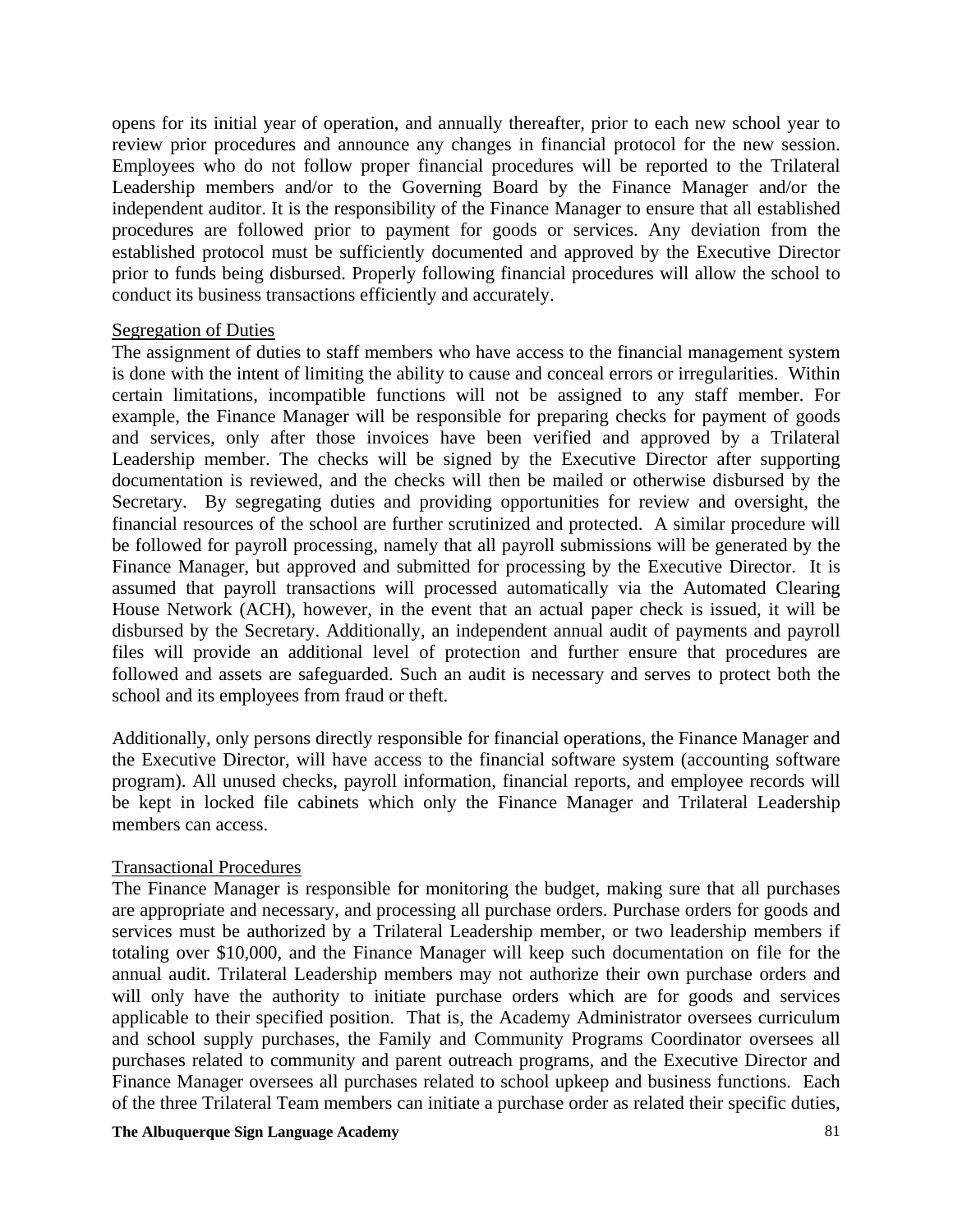however another Trilateral Leader will need to authorize that purchase order. Additionally, the Finance Manager must ensure compliance with all applicable federal statutes and regulations, and state statues and rules relating to financial procedures before purchase orders are initiated. Independent of Trilateral Leadership approval, the Finance Manager is ultimately responsible for monitoring school assets, financial resources, and building usage, and therefore is required to alert the Board to any instances which may be cause for concern.

All transactions will be recorded at the time of authorization by the Finance Manager who is responsible for verifying the amounts, classifying transactions to the appropriate accounts, and attaining proper authorization of all transactions prior to posting them to the accounting software system for processing. All documents used to record transactions will be official, pre-numbered school forms to ensure accountability, and all forms will be accounted for and logged at the time of issue. All voided and unused forms are marked "void" and kept on file for review by the independent auditor.

When goods or services are received the invoice for payment must be verified for accuracy and approved by a Trilateral Leadership member. No payments will be made unless a complete and accurate invoice, approved by administration, is on file. The Finance Manager will compare the invoice to the original purchase order and confirm that figures are accurate and paperwork is properly endorsed, and at that time can release the purchase order for payment. After printing checks for payment of received goods and services, the Financial Manager will attach the printed checks to their respective invoices for Trilateral Leadership members to review and sign. Checks over \$10,000 will require the signature of two Trilateral Leadership members. Then, the invoices and supporting documentation, including the check stub indicating payment, will be returned to the Finance Manager for retention, and the Trilateral Leadership member will give the signed checks to the Secretary for disbursement. All checks must be used sequentially, and voided checks will be marked "void" and kept in the file for the auditor to review. Any "manual checks" must also be documented with appropriate receipts and authorizations. The Finance Manager will post such items to the account software upon their issue.

In order to ensure that all transactions have been properly processed, the Financial Manager will reconcile monthly bank statements, after the Executive Director has initially reviewed them, against the general ledger promptly in order to provide accurate and current financial information to the Board at their monthly meetings. Monthly bank statements, account reconciliations, and financial statements will be reviewed for accuracy and approved by the Executive Director prior to submission to the Board. The Executive Director will be responsible for closing out monthly records in the accounting software once all information has been reviewed for approved.

### Petty Cash

Petty cash funds are issued upon authorization of the Executive Director. The Finance Manager is assigned as petty cash custodian and is given the responsibility of maintaining the fund. The petty cash fund is intended for small purchases of less than \$100.00. A petty cash voucher is required for all payments made from this fund and receipts documenting all purchases will be submitted to the Finance Manager with a purchase order to allow the fund to be replenished. The Finance Manager will reconcile the petty cash fund on a monthly basis.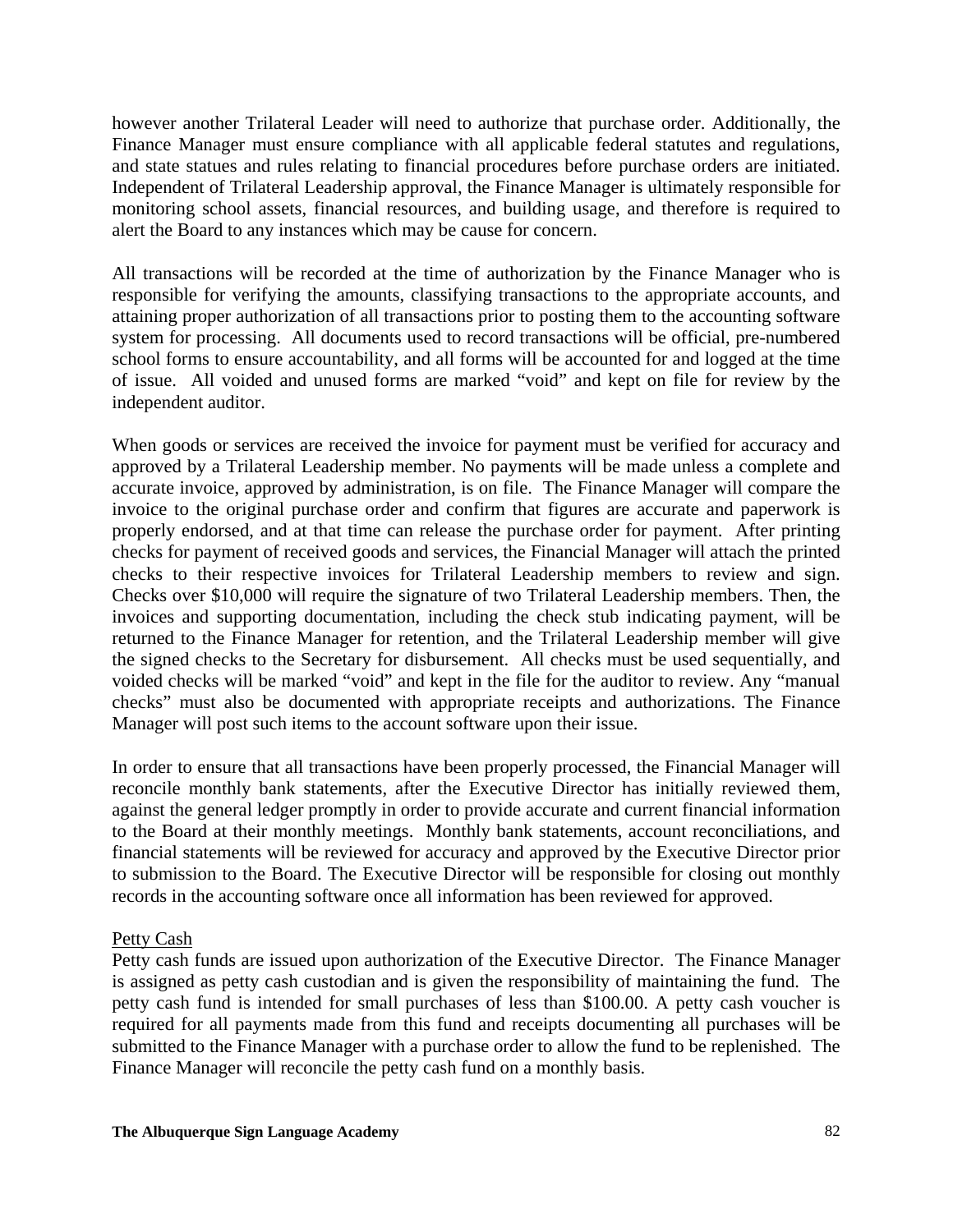### Hiring and Payroll Procedures

The ASL Academy's growth model outlines the anticipated staffing needs that will result from increased student enrollment and expansion of grade levels. Prior to posting new job listings, the Trilateral Leadership members and the Finance Director will ensure that the additional positions are necessary based on student enrollment and are financial feasible. The Trilateral Leadership members are responsible for reviewing resumes and conducting thorough interviews in order to select the best candidates for each position. The Board will then conduct interviews based on the recommendations of the Trilateral Leadership members. The Governing Board will make final decisions regarding hob offerings and is responsible for initiating employment contracts. The approved employment contracts and accompanying salary schedules are forwarded to the Finance Manager and posted to the Employee Management System. The Finance Manager will ensure that all necessary paperwork is completed regarding state and federal forms and reporting, and additional items, including benefits are processed. Any additions or changes to payroll payments must be authorized in writing by the Leadership Team and the Governing Board. All insurance and retirement benefits and other deductions are to be submitted to the Finance Manager on the proper forms. Documentation for all payroll transactions will be secured on-site for review by the auditor.

### Contracted Services

The ASL Academy Secretary will be responsible for documenting employee attendance, and reports regarding use of "paid time off" will be forwarded to the Finance Manager for monitoring and payroll purposes. Any leave taken without sufficient balances will be docked from the employee's pay. The ASL Academy will contract services with regard to substitute instructional needs. The Academy Administrator will schedule and monitor substitute teachers when they are needed, and will review and approve all invoicing related to substitute teaching services and part-time contractors used for ancillary services and teaching positions. The Executive Director will be responsible for maintaining and implementing contracts with outside service agencies, including teachers, ancillary services, and substitute staffing, although collaboration with the Academy Administrator will be a critical component of this process.

### Accounts Receivable

The accounts receivable system is maintained centrally. The Finance Manager is responsible for billing and monitoring the collection of all amounts due from outside agencies. The Finance Manager is responsible for tracking and verifying the cash balances for all federal, state, and other grants and contracts awarded to the school. When applicable, the Finance Manager prepares the required cash receipts, reimbursement reports, and invoices necessary for the collection of amounts due for various programs.

### Special Revenue Funds: Flow-Through and Direct Grants

All proposals prepared by school staff for special funding require administrative approval from the Trilateral Leadership Team, and are then presented to the Governing Board for approval. Upon receiving an award notice, a budget document is prepared and submitted by the Finance Manager for review and processing. New award budgets are configured and sent through administration, through the Governing Board, and ultimately to the NM Public Education Department for approval.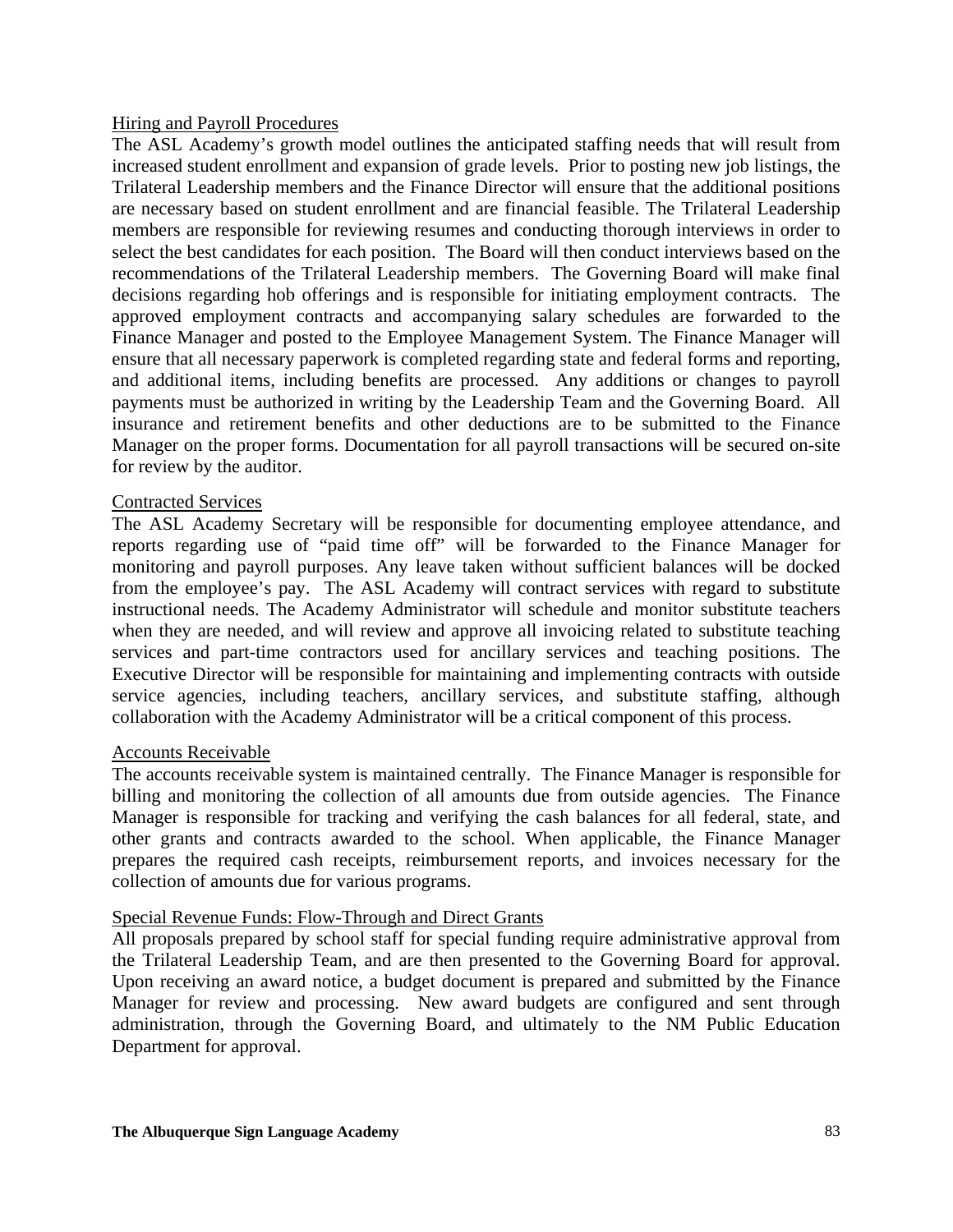Upon final approval, the special revenue budget is returned to the Finance Manager and entered into the Financial Management System. The Finance Manager monitors the new budget according to all previously stated duties. The Executive Director acts as a control agent and is responsible for monitoring compliance issues.

### Cash Receipts

In the event where the school receives payment for fees, activities, etc., all monies received will be accepted by an authorized member of the school, such as the Secretary, Finance Manager, Trilateral Leadership Member, or Classroom Teacher, using pre-numbered, triple-ply receipts. The pre-numbered receipts will serve to record payer/student name, date, amount, description of payment, and signature of person receiving payment. The original receipt will be given to the payer, a second-ply copy will be returned to the Finance Manager with the actual payment, and the third ply copy will be retained by the Secretary. All funds received will be given to the Finance Manager by the next business day for verification and prepared for deposit. Bank deposit slips will be verified by the Secretary against her receipt slips, and kept with her files for auditing purposes, and funds will be deposited to the bank account within 24 hours.

### Travel Expenses

All travel plans for ASL employees must be pre-approved by a Trilateral Leadership Member and proper documentation, including dates of travel, expenses authorized and the anticipated or maximum cost of such expenses, must be given to the Finance Manager. Employees and Board Members of the ASL Academy are entitled to reimbursement of registration fees, mileage, per diem and other costs associated with authorized trips for official school business, including professional development training. All reimbursements are processed in accordance with the Per Diem and Mileage Act, as outlined in the Department of Finance Administration (DFA) regulations. Itemized receipts are required for all out-of-pocket expenditure reimbursements.

#### Interest Earned

The ASL Academy will account for all monies placed in interest-bearing accounts by fund. The amount of interest earned and paid by the financial institutional will posted as a journal entry in the Financial Management System (accounting software). Interest revenue will be included in annual budgets and will be used to pay for operating expenses.

#### Fixed Assets

Fixed asset inventory records are maintained by the Executive Director, who is responsible for the facility management. The inventory database includes information such as asset number, description of item, item serial number, purchase number tied to item. acquisition date of item, and item funding code

An annual physical inventory will be taken and verified by Executive Director. All requests for removal of surplus items, including discards and deletions, must be approved by the Executive Director. Equipment must not be removed or discarded without proper authorization.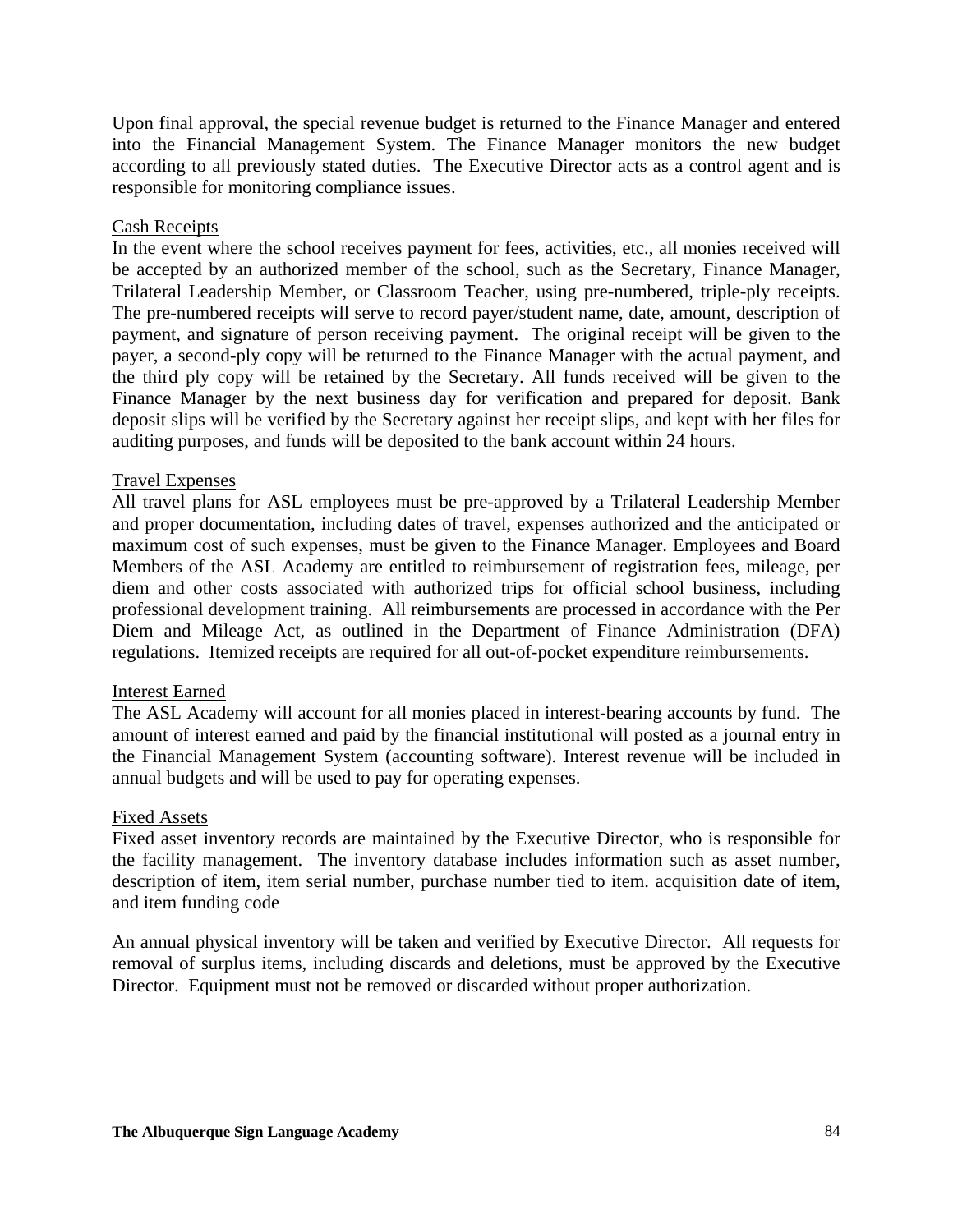### Insurance

The ASL Academy will participate in the New Mexico Public School Insurance Authority (NMPSIA) to provide health, dental and other personal insurance to its employees, and property and liability insurance for the school. The Executive Direct and Finance Manager will review the insurance offerings annually when such information is provided by the NMPSIA.

## Reporting of Financial Information

The Finance Manager will provide any and all financial reports deemed necessary to the Board at their monthly meetings. Such reports will be kept on file by the Board Secretary and will be audited annually to ensure that all information provided to the Board is complete, reliable, and accurate.

• *Provide a description of the manner in which the annual audit of the financial operations of the charter school is to be conducted.* 

# **Annual Audit**

The ASL Academy will enlist an independent auditor to conduct an annual review of procedures and operations to ensure that the school is operating in compliance with all laws and regulations, established protocol is being implemented properly, and that no financial inconsistencies exist. The auditor will review payments for goods and services, payroll transactions, bank statements and reconciliation reports, financial reporting to the Board, voided checks and purchase order forms, and will interview staff as needed. The comprehensive report, detailing any inconsistencies and recommendations, will be given directly to the Board upon completion.

The Albuquerque Sign Language Academy will comply with all requirements set forth by the following legislation:

- Public Schools Finance Act, sections 22-8-1 through 22-8-42
- NMSA 1978 Budget Preparation and Maintenance Standards
- SBE Regulation 6 NMAC 2.2 Public School Accounting and Budgeting Supplement
- Manual of Procedures New Mexico State Auditor Rules and Regulations pertaining to audits of state and local government divisions.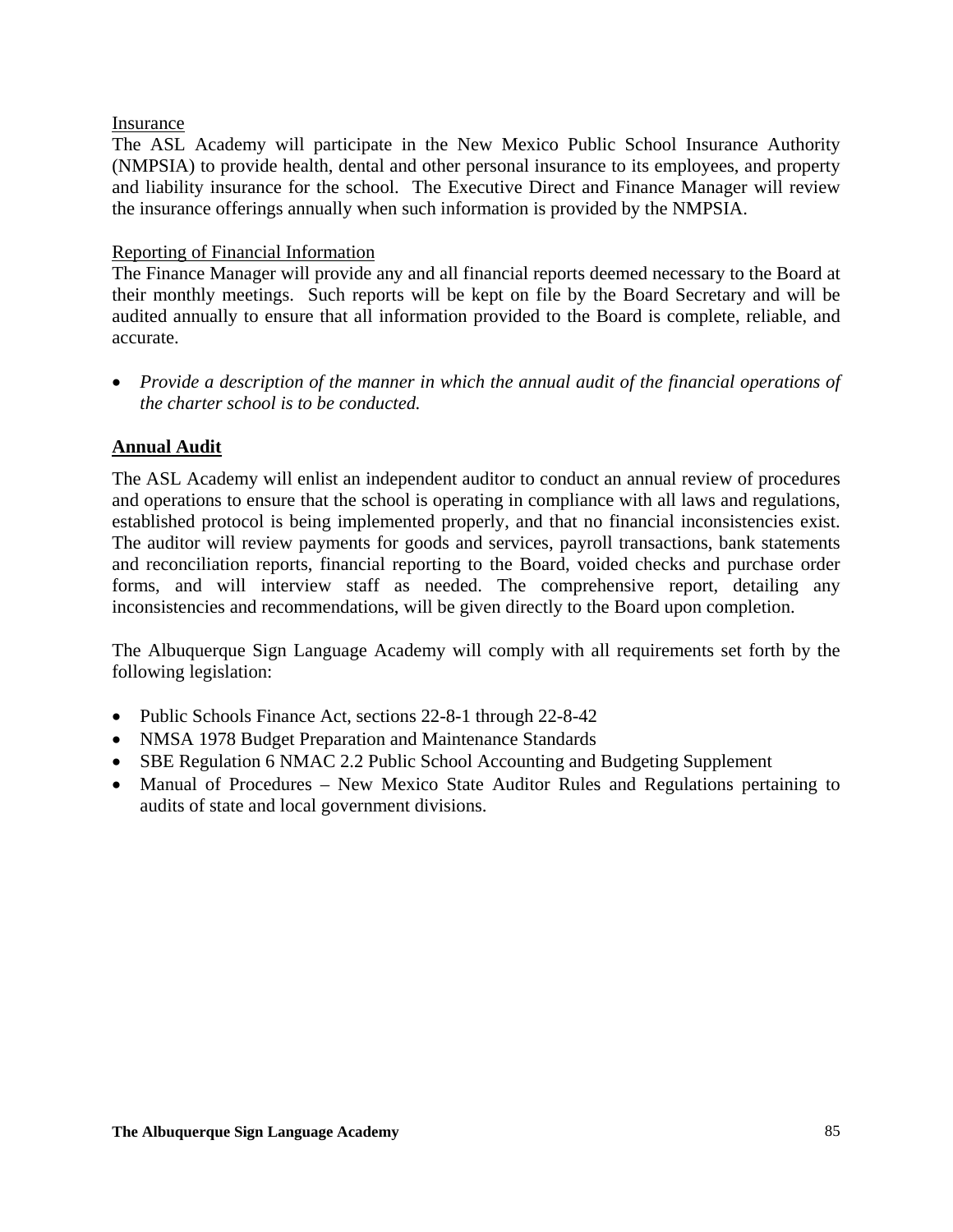# **SECTION VII. GOVERNANCE/MANAGEMENT PLAN**

# **A. GOVERNANCE STRUCTURE**

# • *Describe how the school will be governed.*

It is the intention of the charter school founders to ensure that members of the ASL Academy Governance Board are active participants in the development of the school, will ensure that the educational and cultural philosophy of the school are preserved, and will advocate for deaf, hard of hearing, and hearing children and their families. The Governance Board will be the ultimate decision making body of the ASL Academy and will hire and oversee the school's Finance Manager and also the three management positions, collectively referred to as the Trilateral Leadership Team. Together, the Academy Administrator, Executive Director, Family and Community Programs Coordinator, and Finance Manager will ensure positive collaboration and representation on all aspects of the school. All members of the Trilateral Leadership Team will sit on the Governance Board as non-voting participants, and will report monthly to the Board regarding school matters. Additionally, each will be responsible for managing staff and programming for a designated aspect of the school, thereby ensuring that the ASL Academy will fully achieve its mission.

• *Provide an organizational chart for the school and a narrative description of the chart that explains the proposed school site-based personnel reporting structure to the governing body and the relationship of the governing body to the school's leader and administration.* 



**The ASL Academy Organizational Chart**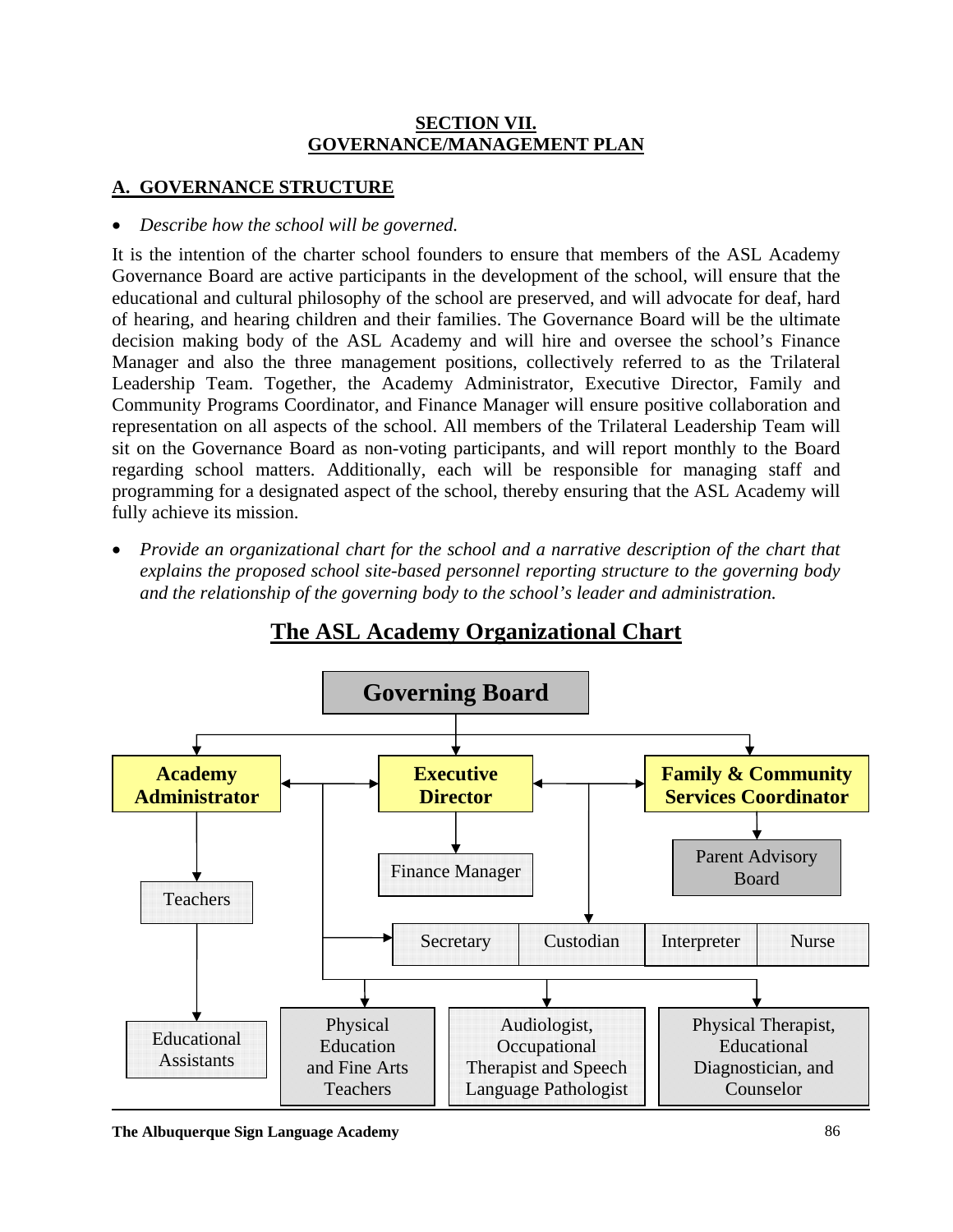### **Organization Narrative**

The ASL Academy's organizational structure directly reflects the educational philosophy of the school which recognizes the importance of providing support for the child and their family, while building community connections. The Governance Board will be the ultimate decision making body of the school and will oversee the three management positions. Equal authority is distributed to school leadership, business leadership, and community and family program leadership in order to determine, create, and oversee quality programs and practices. This Trilateral Leadership Team, composed of the Academy Administrator, the Executive Director, and the Family and Community Programs Coordinator will ensure positive collaboration and representation on all aspects of the school. The Trilateral Leadership Team will interview for staffing positions and will make their recommendations to the Governance Board for those positions. The Board will then complete final interviews and make hiring decisions. Thereafter the Trilateral Leadership members will oversee the staff that relate directly to their program. The Teachers and Educational Assistants will report directly to the Academy Administrator, however they will additionally collaborate with the Executive Director and Family and Community Programs Coordinator, respectively, for items related to employment contracts and ensuring the family ASL class curriculum corresponds to the student curriculum. The Trilateral Leadership Team will similarly utilize all non-educational staff members, including the custodian, secretary, interpreter, and Finance Manager, although certain Leadership Team members will be directly responsible for overseeing and performing evaluations of those positions. The Family and Community Programs Coordinator will be directly responsible for overseeing the Parent Advisory Board, however that Board will additionally collaborate with the Academy Administrator, Teachers and Governance Board. The roles and responsibilities of each entity are carefully accounted for and it is acknowledged that collaboration of all parties will be necessary for the educational philosophy and mission of the school to be fully realized.

• *Delineate the roles and responsibilities of parent councils, advisory committees, and/or community groups in relation to the governing body.* 

The educational philosophy of the ASL Academy incorporates working closely with parents to ensure an educational experience that meets the needs of their child academically, socially, and emotionally. Parents are respected as their child's first teacher and their involvement in the educational process and in the school setting will be encouraged and appreciated. To fully achieve the mission of the school, and to ensure that parents remain a constant and influential part of the development and success of the ASL Academy, the school will open with two important mandates in place: a Parent Advisory Committee and two Governance Board positions reserved specifically for parents. As parents grow in number and collectively understand how important their involvement is to the success of a charter school, it is anticipated that parents will develop additional programs based on need and interest.

# Parent Advisory Committee

The ASL Academy will establish a parent advisory committee, representative of the language and culture of the students, to assist and advise in the development, implementation, and evaluation of school programs. Not only is this a program requirement of a bilingual, multicultural school, but it aligns squarely with the ASL Academy's mission to establish strong connections to family and community. This organization, consisting of five to seven parents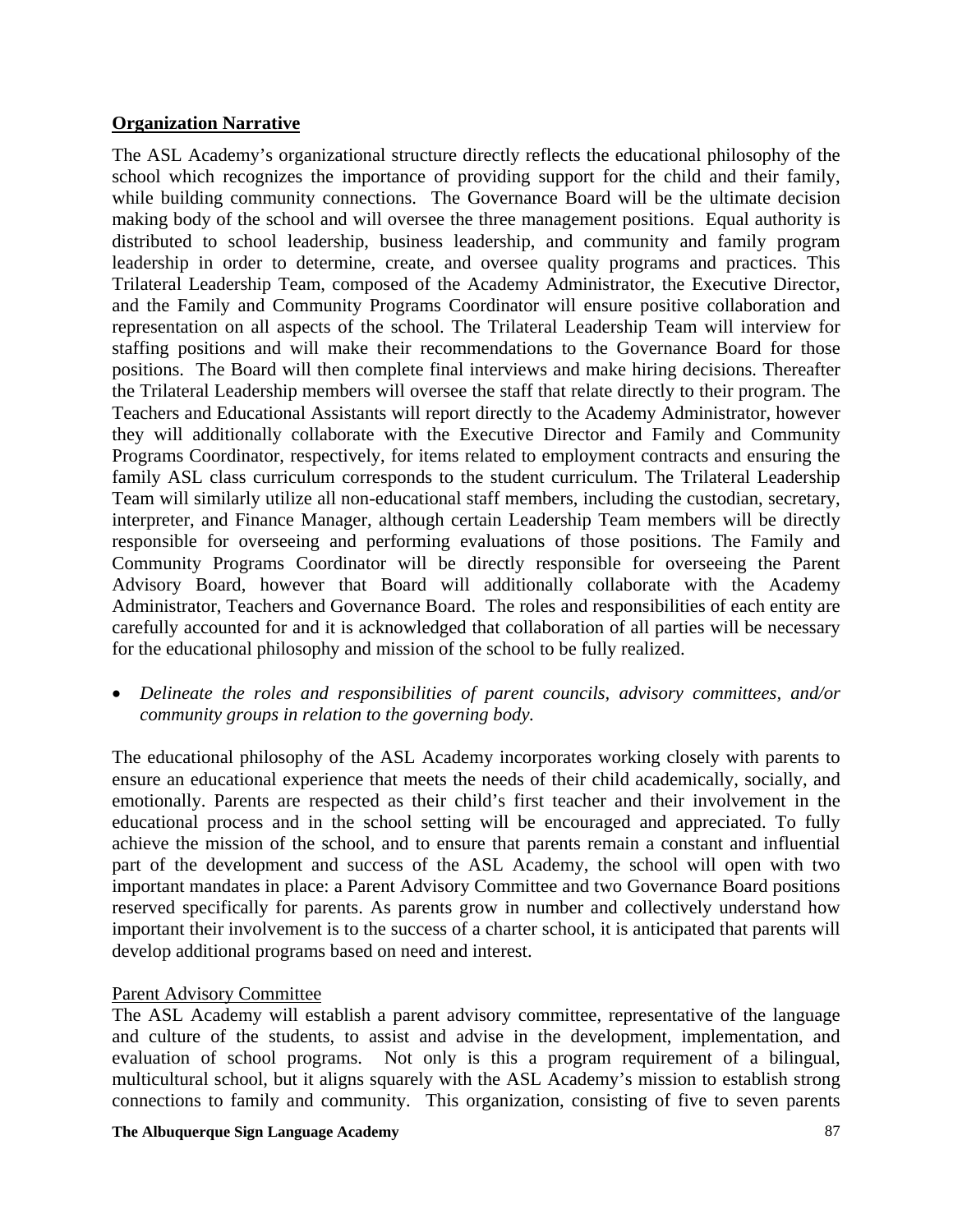who are representative of deaf, hard of hearing, and hearing children, will be organized and lead by the Family and Community Programs Coordinator. The intent of this committee is to allow parents to make significant and real contributions to the development of the over multi-cultural school program.

# Governance Board Parental Mandate

Voting positions of the Governing Board must consist of no less than two parents of current or former ASL Academy students at all times. Furthermore, the Board may receive input from parents and community by requesting to be added to the Board's regular meeting agenda or to speak during the "open comments" portion of each meeting. This will provide additional opportunities for parents to work collaboratively with Trilateral Leadership and Board Members in order to improve educational outcomes for all ASL Academy students.

• *Provide policies and procedures by which the governing body will operate in compliance with all applicable statutes and regulations, including the open meetings act. Policies and procedures will address: board powers and duties, the criteria and the process that will be used to select the school's head administrator, budgeting and operation of the school, and how decisions will be made.* 

# **ASL Academy Governing Board**

The Albuquerque Sign Language Academy will secure a Governing Board within two months after the charter school is approved by the New Mexico Public Educational Department. The board members will be selected from those individuals who have been advocates of the founding committee and are aligned with the operating mission of the school. It is crucial that the board be comprised of qualified individuals whose expertise and experience provide a solid foundation for the healthy growth of the school. The ASL Academy Governing Board will:

- create an organizational leadership structure consisting of a Board Chairperson, Board Vice Chairperson, and Board Secretary
- clearly define board member responsibilities and expectations,
- adopt and follow prescribed procedures and guidelines, namely Robert's Rules of Order, in order to assure efficient and effective organizational leadership,
- follow all prescribed procedures related to majority vote decision making,
- by using sample bylaws as a template, define and solidify the Albuquerque Sign Language Academy Governing Board Bylaws which specifically reflect the mission of the ASL Academy Governing Board.
- adopt a board member appointment process and committee structure that will assure equal and democratic representation of all stakeholders,
- create a meeting timeline that will result in successful school-policy making and which adheres to New Mexico state statutes,
- ensure that all board meetings will be announced in compliance with the Open Meetings Act (Chapter 10, article 15 NMSA 1978)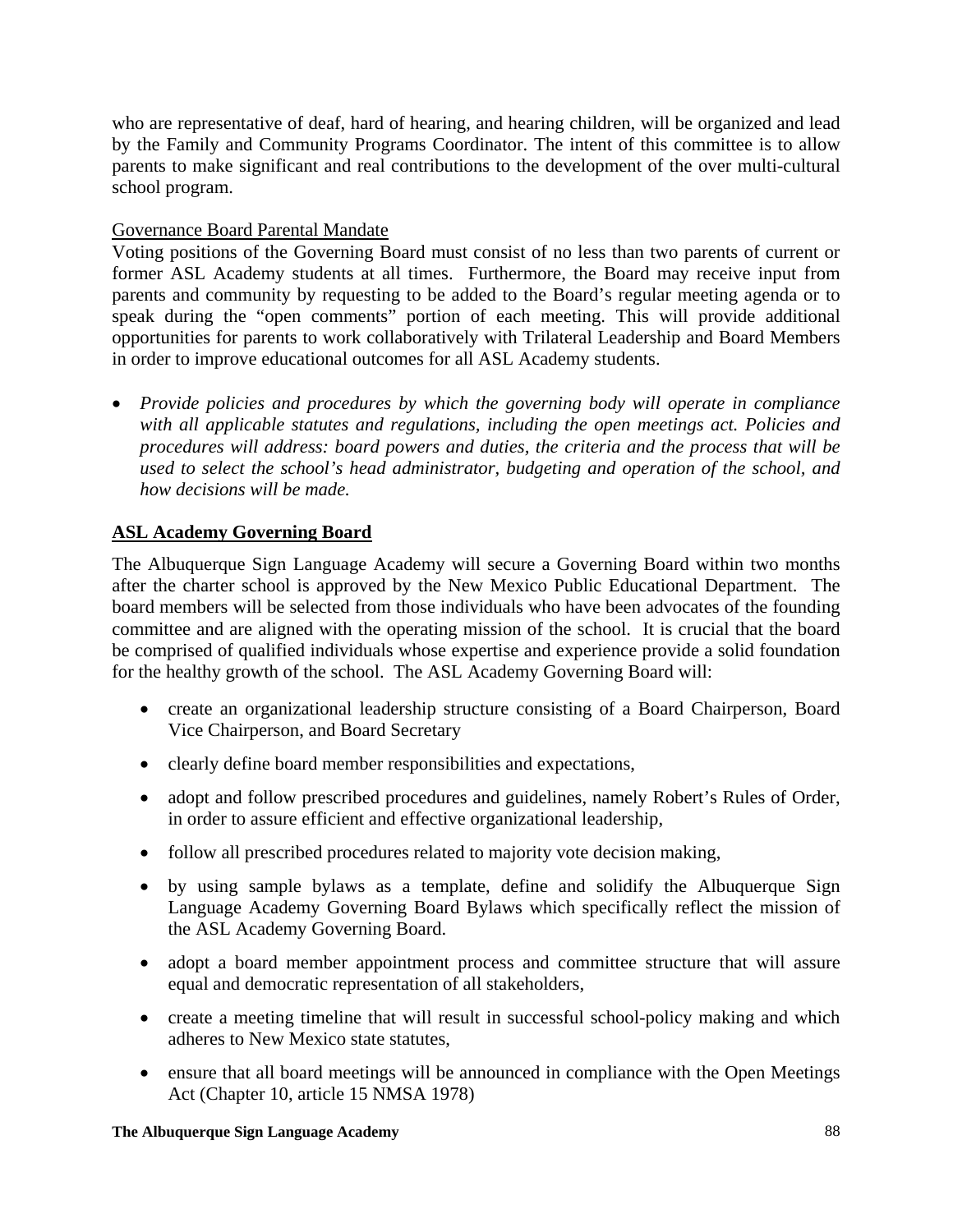- diligently dictate school policy that reflects the mission and vision of the school, not including day-to-day operations,
- establish a process for negotiating with the NMPED and/or surrounding school districts concerning any ASL Academy related dispute or conflict stemming from any education related issue,
- submit documentation to NMPED with regard to state related procedures including, but not limited to, SEG funding, Adequate Yearly Progress, and Federal Grants received.
- ultimately provide objective and informed management oversight to ensure that the school complies with all laws and regulations.

The Board will have authority only when acting as a board in regular or special sessions. The Board will not be bound in any manner by any statement or action by an individual board member. No individual board member will speak for or represent the entire board unless authorized by the majority of the board. Board members must maintain the highest standards of ethics and conduct. Board members will not engage in any activity that violates federal, state, or local laws, thus directly affecting the integrity of the Albuquerque Sign Language Academy. Nepotism is prohibited in accordance with state statutes.

Following is a draft copy of the Governing Board Bylaws which will be revised, if needed, and ultimately adopted by actual board members upon approval of the charter school. Once the bylaws are in place, the Board will immediately take action to recruit, interview and hire appropriately qualified persons for the Trilateral Leadership Team and Finance Manager positions, and will develop a plan of action in order to ensure that the school will commence operations for the 2010-2011 school year.

# **Albuquerque Sign Language Academy Governing Board Bylaws**

- 1. Mission Statement: The Albuquerque Sign Language Academy Governing Board is committed to creating an involved learning community that empowers all stakeholders to embrace the interconnection between the mission of the ASL Academy and the Deaf, hard of hearing, and hearing communities.
- 2. Equal Opportunity: The Albuquerque Sign Language Academy affirms its commitment to providing equal treatment of all of its students, parents and employees. Neither the ASL Academy nor the Governing Board shall discriminate against any student, parent or employee on the basis of race, age, religion, color, national origin, ancestry, sex, physical or mental handicap, serious medical condition or sexual orientation or gender identity with respect to his/her rights, privileges, programs, activities, and/or in the administration of its educational programs and athletics/extracurricular activities.
- 3. Governing Laws and Policies: The Albuquerque Sign Language Academy must comply with all applicable federal, state, and local laws and regulations as well as the terms and conditions of its charter. Governing council members will, as part of their council orientation program, familiarize themselves with the following key provisions of New Mexico laws: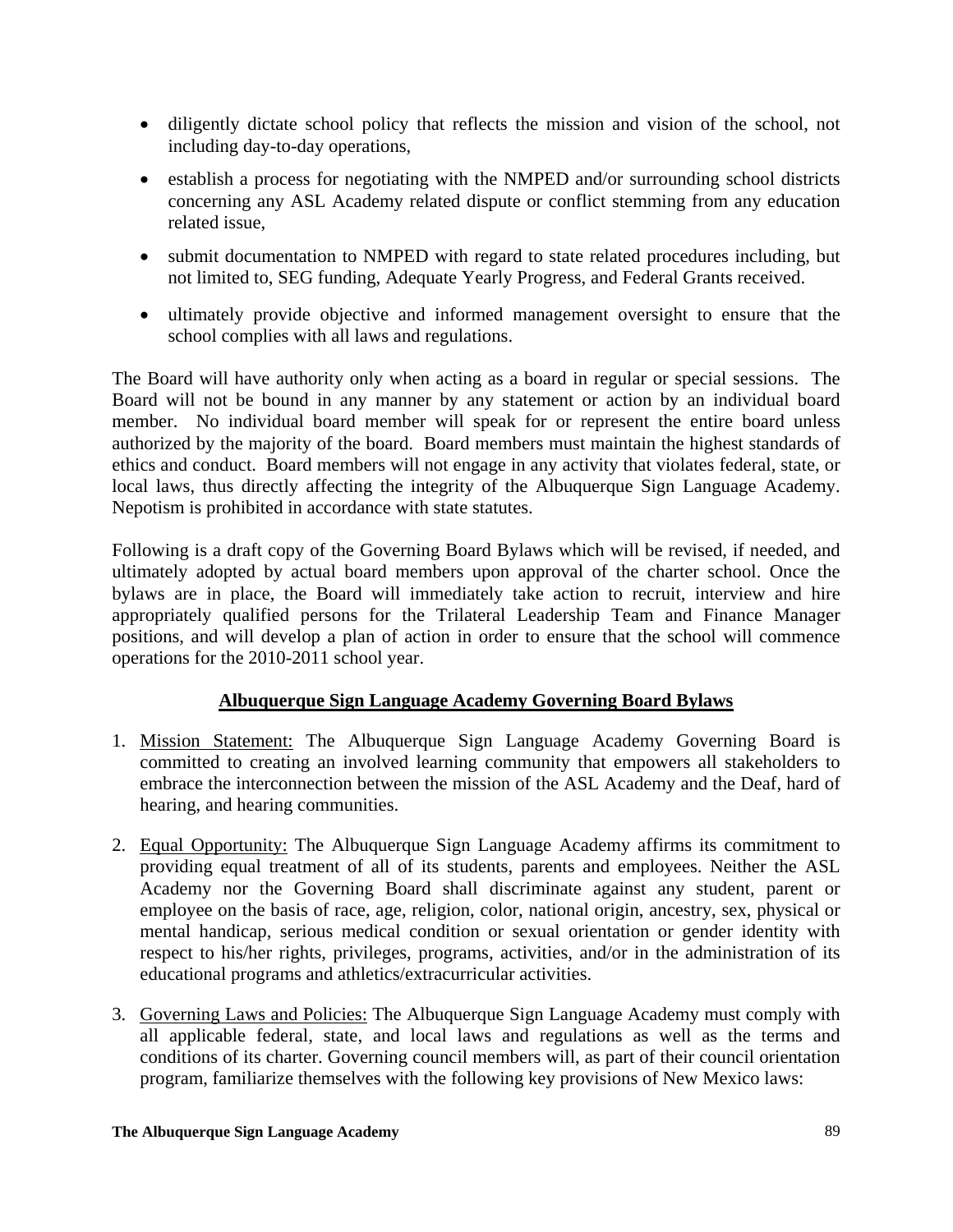- − Charter School Act (NMSA 1978 §§ 22-8B-1 et seq.)
- − School Personnel Act (NMSA 1978 §§ 22-10A-1 et seq.);
- − Procurement Code (NMSA 1978 §§ 13-1-1 et. seq.);
- − Open Meetings Act (NMSA 1978, Sections 10-15-1 et seq.);
- − Public School Finance Act (NMSA 1978 §§22-8-1 et seq.); and applicable rules and regulations issued by the New Mexico Public Education Department ("PED") (contained in Title 6 of the New Mexico Administrative Code).
- − In addition, to the extent the Council has not specifically requested and been granted a waiver from a particular New Mexico Public Education Department ("PED") those policies which have not been waived, shall apply.

The Governing Board has a responsibility to ensure that the Albuquerque Sign Language Academy cooperates in accordance with all applicable laws and regulations, and meets its commitments to its authorizer, the PED, the community it serves, as reflected in its approved charter.

- 4. Governing Board Powers and Responsibilities: The primary powers and duties of the Albuquerque Sign Language Academy Governing Board are to:
	- A. Develop educational and operational policies;
	- B. Recruit, oversee and evaluate the Executive Director, Academy Administrator, and the Family and Community Programs Coordinator annually;
	- C. Review, approve and monitor implementation of the annual budget;
	- D. Acquire, lease and dispose of property, both real and personal to the extent permissible by laws applicable to public schools;
	- E. Initiate lawsuits or take all necessary steps to protect and safeguard the reputation and interests of The Albuquerque Sign Language Academy;
	- F. Authorize the repair and maintenance of all property over the amount of \$10,000.
	- G. Enter into contracts consistent with the approved budget for any service or activity that is required to perform in order to carry out the educational program described in the Albuquerque Sign Language Academy program and as otherwise in accordance with the New Mexico Charter School Act as amended;
	- H. Adopt rules and policies pertaining to the administration of all powers or duties of the Governing Board;
	- I. Accept or reject any charitable gift, grant, devise or bequest. Each particular gift, grant, devise or bequest accepted shall be considered an asset of the Albuquerque Sign Language Academy;
	- J. Approve amendments to the Charter prior to presentation to the authorizer for approval;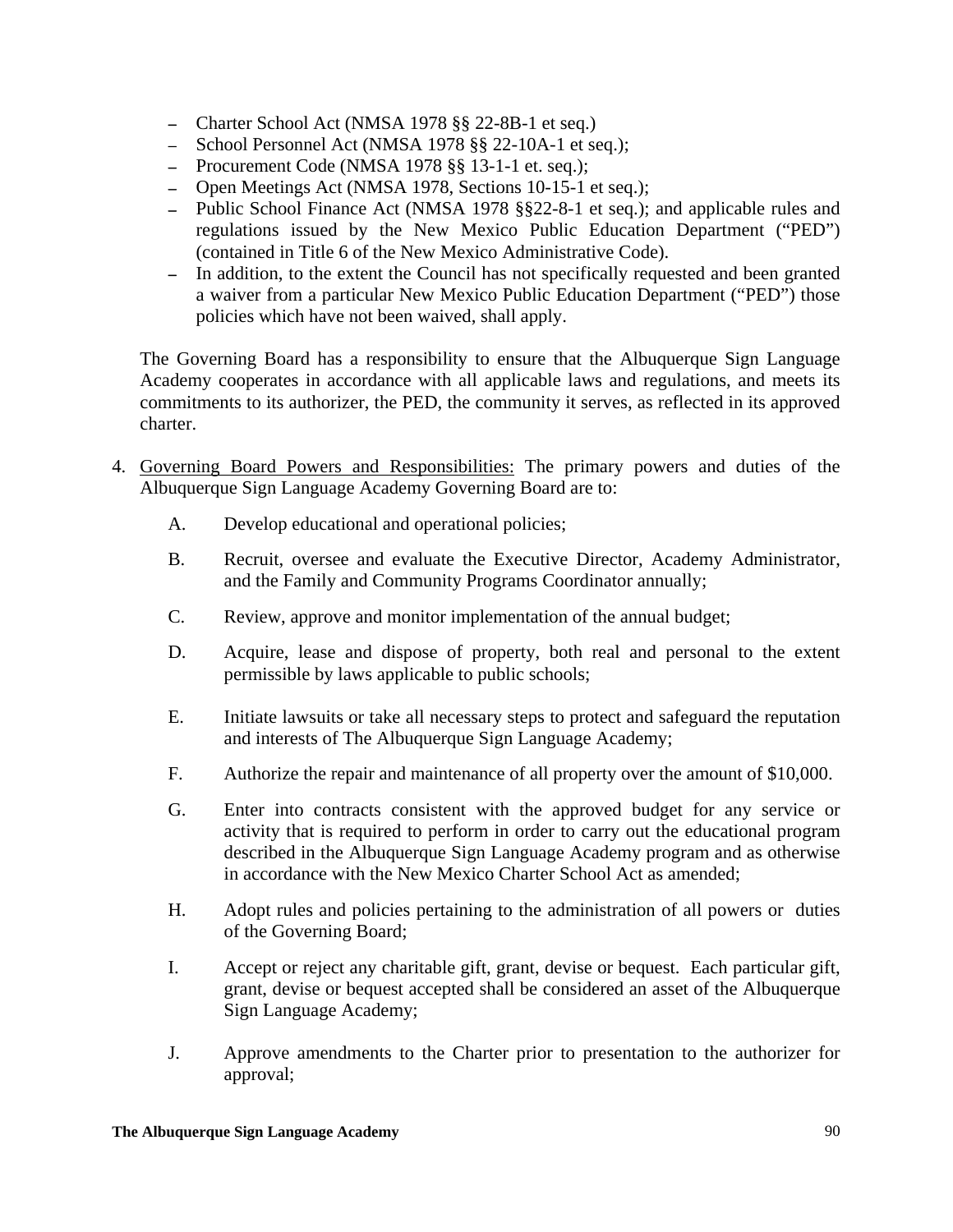- K. Make application to the Public School Capital Outlay Council for capital outlay funds.
- L. Acquire and dispose of property;
- M. Amend procedures provided for in the Bylaws from time to time consistent with the mission of the Albuquerque Sign Language Academy;
- N. Delegate to the Trilateral Leadership Team the authority to implement the charter, policies and procedures, facilities plans, budget and such other directives and policies adopted by the Governing Board from time to time. To the extent reasonable, the Governing Board shall not be involved in the day-to-day operations of the school;
- O. The Governing Board will have primary responsibility for the development and review of all major policies; be a resource for problem resolution escalated to the General Board by any or all of the Trilateral Leadership Team to the Governing Board according to policies, procedures and appropriate protocol; and review recommendations submitted by the Trilateral Leadership Team and other Governing Board Advisors. Examples would include, but not be limited to, curriculum, budget development, and final approval of contracts;
- P. Promote a cooperative relationship with its charter authorizer; to function in accordance with the New Mexico Charter School Act and resolve any dispute, which may arise between the School and its charter authorizer and the Public Education Department to the mutual benefit of the operation of the Charter School and its authorizer;
- Q. Such other powers and authorities as provided for by law.
- 5. Representation by Individual Members: The Governing Board will not be bound by any statement or action on the part of any individual Governing Board member, unless the Governing Board, by majority vote in a properly convened meeting, delegates authority to that individual member to speak for or represent the entire Board. Unless acting pursuant to said express-delegated authority from the Board, no Board member shall undertake any individual action to implement any plan or action of the Governing Board. In the event a Governing Board member is assisting the Trilateral Leadership Team to implement school policies, programs or other directives of the Team, the Governing Board member shall be considered a volunteer and have no special authority beyond that of a volunteer.
- 6. Amending Governing Board Bylaws: Any section or subsection of the Governing Board Bylaws may be altered, suspended or revoked only by a majority of a quorum vote of the Governing Council unless specifically addressed otherwise by section or subsection.
- 7. Board Membership:
	- A. Positions on Council
		- 1. The Governing Board shall have no fewer than 5 (five), but no more than nine (9) voting members. The voting members of the Council shall consist of no fewer than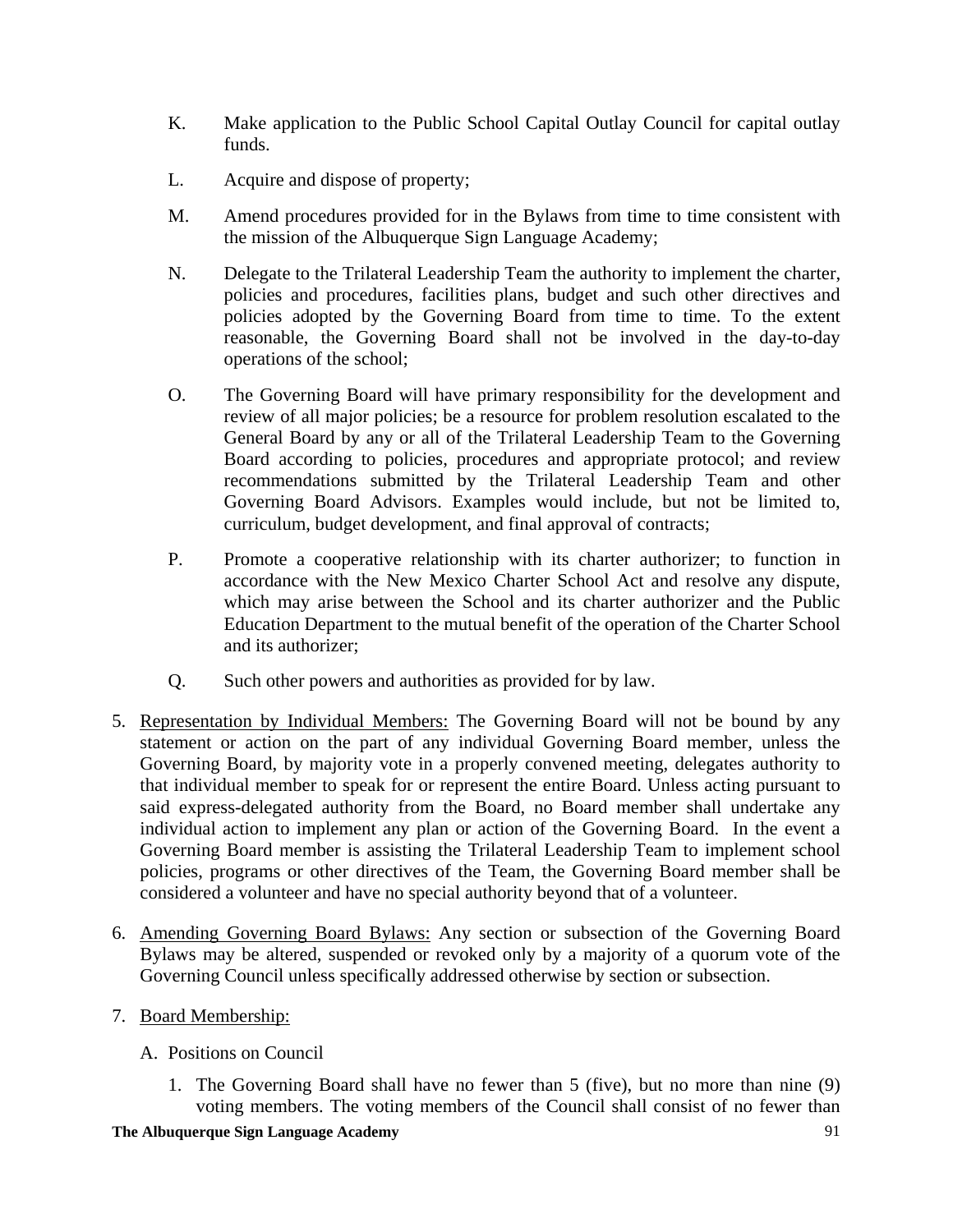two (2), but no more than four (4) qualified parent members and no fewer than three (3) and no more than five (5) qualified business or local community members. The Board shall determine, prior to February 1 of each election cycle, whether the makeup of the Council shall be increased or otherwise changed. However, in no event shall the number of voting Council members be less than five (5).

- 2. Three additional positions shall exist as ex officio members of the Governing Board to serve as advisory to the Board but shall have no vote. The three ex-officio members of the Governing Board shall be the Executive Director, the Academy Administrator, and the Family and Community Programs Coordinator, each carrying the inherent responsibility of each position.
- B. Qualifications
	- 1. The candidates for positions on the Governing Board shall be considered based upon professional skills and areas of expertise including but not limited to legal, financial, real estate, education, business, workforce development.
	- 2. Potential members must also demonstrate collaborative and problem-solving skills and attitudes, an ability and willingness to devote substantial time and energy to serving on the Board (including the requirement that each Board member shall chair and regularly participate in the activities of at least one Board or school committee), and a willingness and ability to devote their time and energy to acting in the best interests of the Albuquerque Sign Language Academy as a whole, rather than the interests of any particular group.
	- 3. As much as possible, Governing Board members shall reflect the ethnic ad cultural diversity that makes up the state of New Mexico and the ASL Academy. Therefore one voting Board position is specifically designated for a deaf or hard of hearing professional or parent.
- C. Staggered Terms

Terms and Board seats shall be staggered so that the Governing Council will not lose more than 60% of its members at any one election. Each position will be elected for a 3-year term. Council members may run subsequent terms.

D. Nominating and Recruitment Committee

The Board shall appoint a standing Nominating Committee. The Nominating Committee shall solicit applications, recruit potential candidates, and screen applicants and recruits for each of the positions on the Board to be filled.

- E. Nominating Petitions
	- 1. Any person, who desires to be considered for one of the Elective Positions on the Board, shall submit a letter of interest to the Board. At a Board meeting to be decided by the Board, the Board shall vote to approve or disapprove, as a whole, any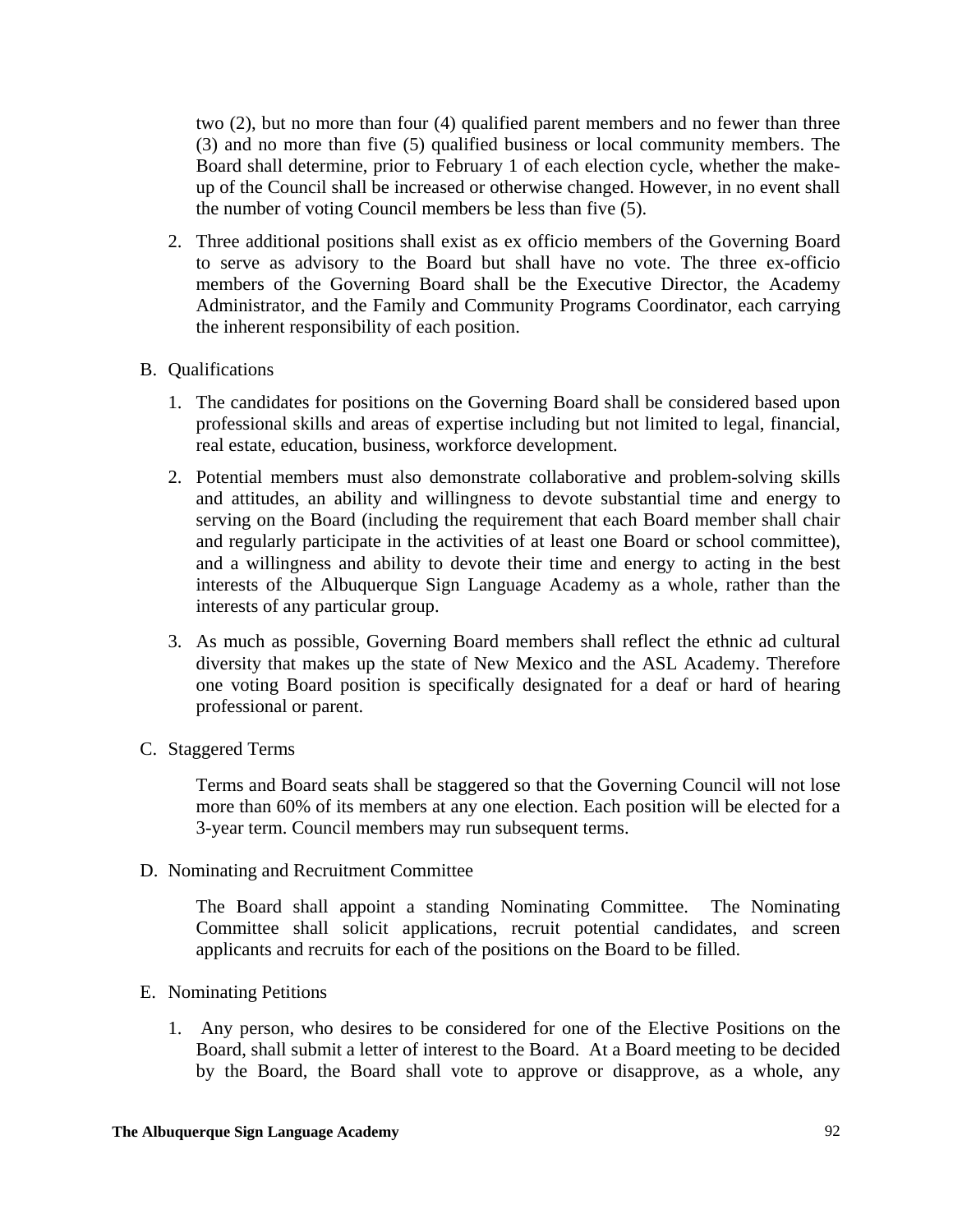candidates for any open position(s). If approved, all such candidates shall be seated as members of the Board for the relevant terms.

- 2. If the Board as a whole disapproves such candidates, the Council shall reconvene the Nominating Committee to develop a new slate of candidates for the uncontested positions and hold another election.
- 3. Those members whose position is expired shall serve until their positions are filled. If there is more than one candidate for any Elective Position, then the Council shall interview and appoint members to the Council.
- 4. The term of the "appointed seat" shall be for one year or until filled during a regularly scheduled election. If the seat is subsequently filled by an election, the position shall only be for the duration of the term for that position.
- F. Restrictions on Council Members

In no event shall any of the voting members of the Board be employees of The Albuquerque Sign Language Academy, which shall for this purpose includes persons receiving compensation as an independent contractor, or spouses of another Governing Board member.

- G. Automatic Removal of Certain Council Members
	- 1. Termination of the ASL Academy Board Member: A Board member who occupies a Board position by virtue of his or her employment relationship to the ASL Academy (e.g., administrator, faculty or adjunct faculty member, parent/guardian of a ASL Academy student, etc.), will be deemed to have automatically resigned from his or her position on the Board upon termination or severance of his/her relationship with the school.
	- 2. Termination of Independent Contractor Status: any candidate for board membership, who may be otherwise qualified except for his/her status as an independent contractor to the Albuquerque Sign Language Academy, must choose either to withdraw his/her candidacy or terminate his/her contractor status.
- H. Recall of Elective Council Members
	- 1. If at any time the Board shall receive a recall petition with respect to any member serving in an Elective Position, signed by at least seventy-five percent the school community, the Board shall arrange for a recall election to be held within thirty (30) days thereafter.
	- 2. Constituents eligible to vote for such a position shall vote by ballot in such a recall election, and such member shall be recalled and removed from office if more than fifty percent (50) of the votes cast in such election are cast for removal.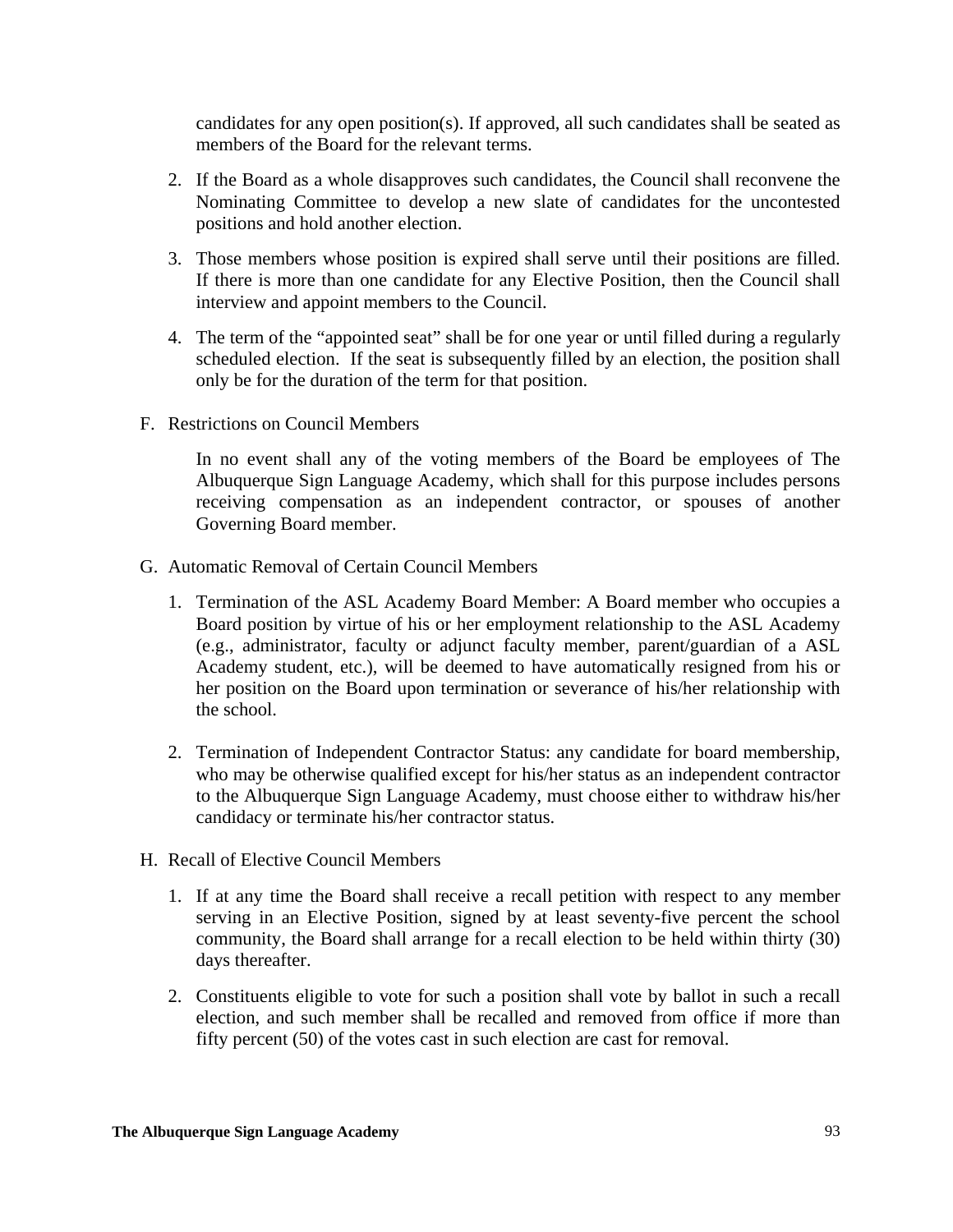- I. Vacancies
	- 1. A vacancy on the Board caused by a member's resignation, removal by vote of the Board, a recall, death, refusal to serve, or incapacity, will be filled by majority vote of the remaining Board members, unless the Board elects to convene a Nominating Committee to fill the vacancy.
	- 2. In the event the Board elects to convene a Nominating Committee, Elective Positions may be subject to election as provided above.
- J. Attendance
	- 1. Governing Board members are expected to regularly attend Board meetings. If a Council member anticipates that he or she will not be able to attend a meeting, the Board member shall notify the Chairperson or designee of the Board of his or her impending absence in advance of the meeting.
	- 2. If a Board member, as a result of an emergency or illness, is unable to notify the Chairperson or designee of the Board in advance that he or she will be unable to attend a meeting, the Board member shall notify the Board Chairperson or designee in a timely manner following the meeting of the reason for his or her absence
- K. Removal from Board

.

Board member may be removed by a majority vote of the remaining Board members for the following reasons:

- 1. If a member of the Governing Board misses two consecutive regular meetings or two out of six consecutive regular meetings, the office of such member may be declared vacant by a vote of a majority of the remaining members of the Board.
- 2. If a member of the Governing Board knowingly violates any policy or procedure adopted by the Governing Board, the office of such member may be declared vacant by a vote of a majority of the remaining members of the Board.
- 3. If a member uses his or her position to gain from the school, financially or otherwise.
- L. Filling Vacancy Upon Removal
	- 1. Any vacancy of an office on the Governing Board created pursuant to this section shall be filled in the same manner as other vacancies on the Governing Board are filled.
	- 2. Any member of the Governing Board who has his or her office declared vacant or vacated pursuant to this section shall not be eligible for appointment or election to the Governing Board until the term for which he or she was originally elected or appointed has expired.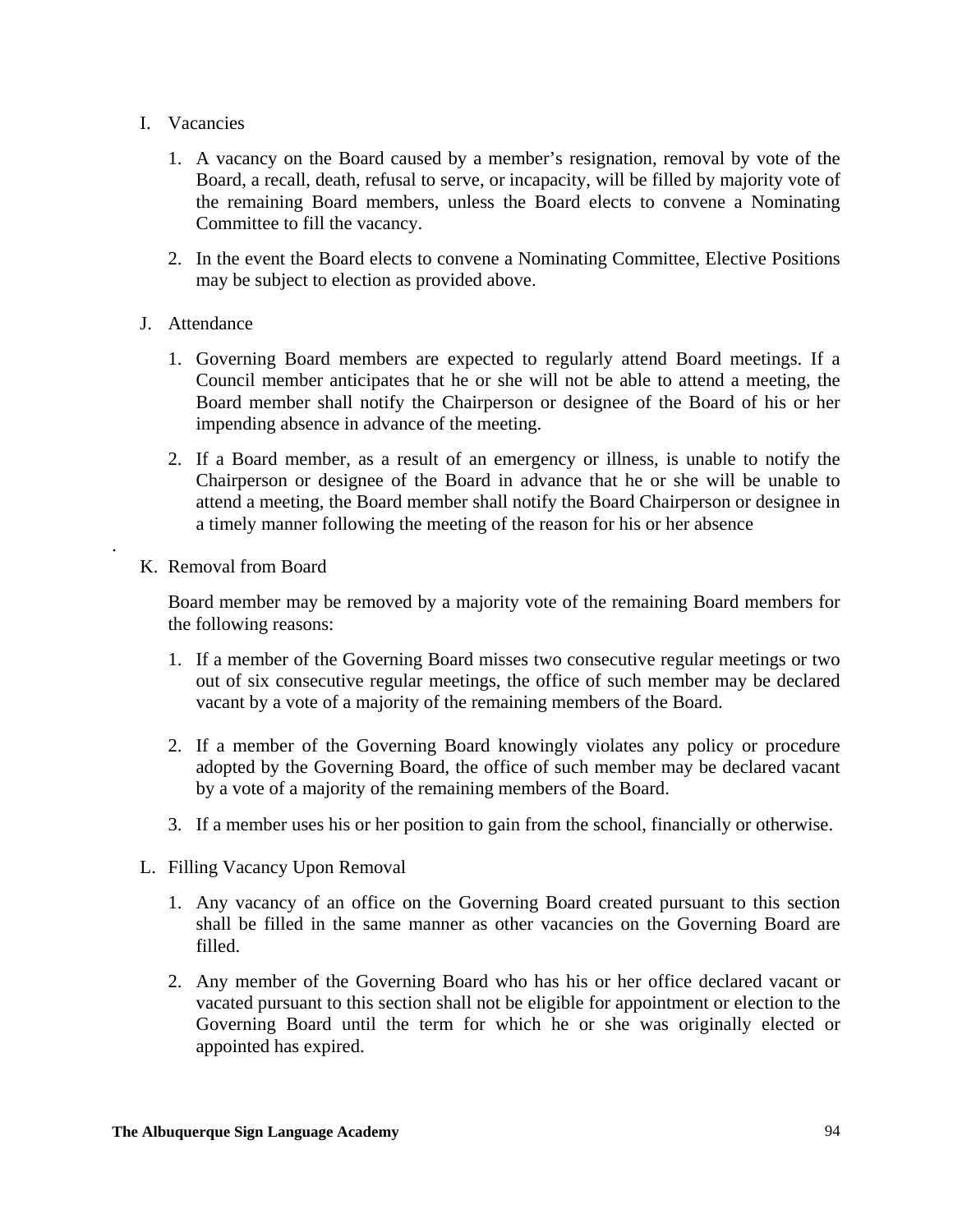As used in this section, "regular meeting" means a meeting of the members of the Governing Council about which notice has been published. No office of a member of the Governing Council shall be declared vacant under this section for any absence or other event that occurred prior to the date of adoption of these Bylaws.

# 8. Conflict of Interest Policy

# A. General Principles

- 1. All Board members have a duty of loyalty and a duty of care towards the Albuquerque Sign Language Academy. It is the responsibility of all Governing Board members to conduct themselves in accordance with the highest standards of integrity, honesty, and fair dealing to preclude conflict between the interest of the Albuquerque Sign Language Academy and the personal interests of the Governing Board member.
- 2. Likewise, it is the responsibility of the school to conduct all its business and operations impartially in accordance with all laws and in conformity with the highest ethical and professional standards.
- 3. All hiring and other transactions imposing financial and/or legal obligations on the school shall be made with the best interests of the school as the foremost consideration.

The Board also recognizes that the ultimate success depends upon the active participation, cooperation and collaboration of parents, volunteers, employees, Governing Board members and students. Sometimes the best interests of the Albuquerque Sign Language Academy may involve the creation of relationships that might create an appearance of impropriety or potential for abuse of position, if not carefully evaluated by disinterested parties. The Board therefore has established this policy to guide Governing Board members in their actions or relationships, so that they will avoid the appearance of having their judgment or the performance of their duties compromised.

- B. Conflict of Interest Definition
	- 1. A conflict of interest occurs whenever a Governing Board member permits the prospect of direct or indirect personal gain (or gain to a relative or Related Entity) to influence improperly his or her judgment or actions in the conduct of the Albuquerque Sign Language Academy.
	- 2. It is not practical to specify every action that might be considered to raise a conflict of interest. Consequently, Board members should immediately disclose to the Board any circumstance that may give rise to the appearance of a conflict of interest. The following situations have the potential for being an actual conflict of interest and must be avoided unless the Board member has brought the issue before the Board for consideration and the Board voted to approve it in an open meeting:
	- 3. Hiring a Governing Board member's relative as an employee, whether full-time or part-time.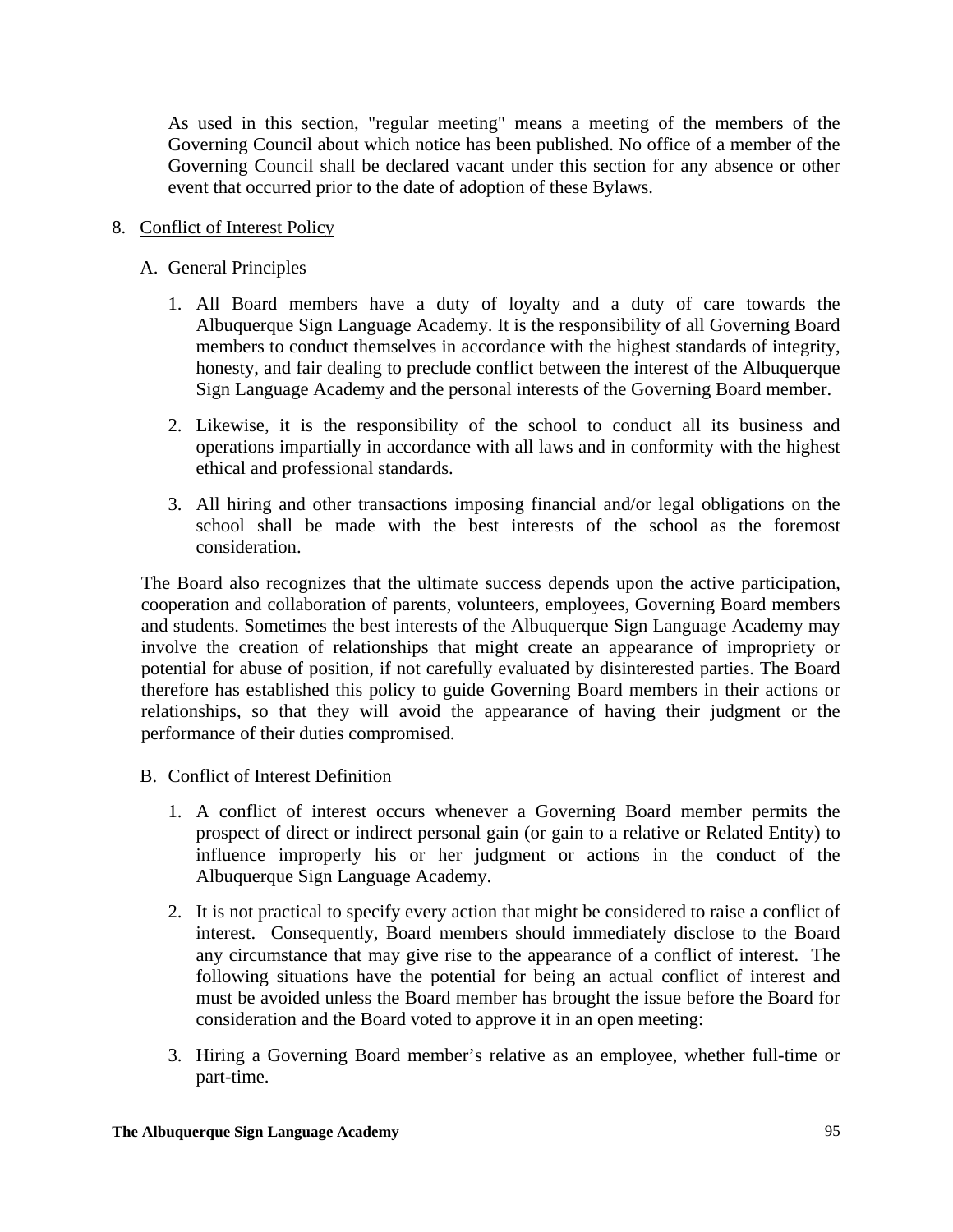- 4. Acquiring, leasing, selling any property, facilities, materials, or contract services (e.g., financial, legal, public relations, computer) under circumstances in which there is direct or indirect compensation to a Governing Board member, or his/her relative or a Related Entity of the member.
- 5. Using confidential information acquired by virtue of their associations for their individual or another's private gain.
- 6. Requesting or receiving and accepting a gift or loan for themselves or another that tends to influence them or appear to influence them in the discharge of their duties as Council members.
- 7. Influencing or having the appearance of influencing business with suppliers, which results in the financial benefit to a Governing Council member, his or her relatives or a Related Entity.
- C. Deliberations and Voting on Conflict Issues
	- 1. In order to avoid conflicts of interest and the appearance of impropriety, Board members shall not participate in open meeting or Closed Session deliberations or votes relating to the discipline of (i) himself or herself; (ii) any relative of the Board member; or (iii) any transaction between the Albuquerque Sign Language Academy and any Related Entity of the Governing Board member. "Closed Session" shall mean any portion of a Governing Board meeting that is properly closed to the public in accordance with the provisions of the state Open Meetings Act.
	- 2. The Trilateral Leadership Team shall not authorize (by approval of a Purchase Order or otherwise) or enter into any proposed transaction described in Paragraph B unless and until the transaction has first been evaluated and approved by the Governing Board. The Governing Board may, but shall not be obligated to, approve a proposed transaction (including the hiring of a Governing Board member's relative or any Related Entity, if the Board concludes, after review of all pertinent data, that:
		- a. The transaction is financially no less favorable to the school than would be available in an arm's length transaction between unrelated parties;
		- b. no Governing Board member will be in a position to influence decisions relating to the employment, supervision, compensation or discipline of a relative;
		- c. no Governing Board member will be in a position to influence decisions relating to any transaction between the Albuquerque Sign Language Academy and any Related Entity; and
		- d. the benefits to the Albuquerque Sign Language Academy outweighs any appearance of a conflict of interest.
- D. Violation of Conflict of Interest Policy
	- 1. Upon discovery of a possible infraction of the established the Albuquerque Sign Language Academy conflict of interest polices, the discovering party is required to immediately notify the Governing Board Chairperson, Trilateral Leadership Team,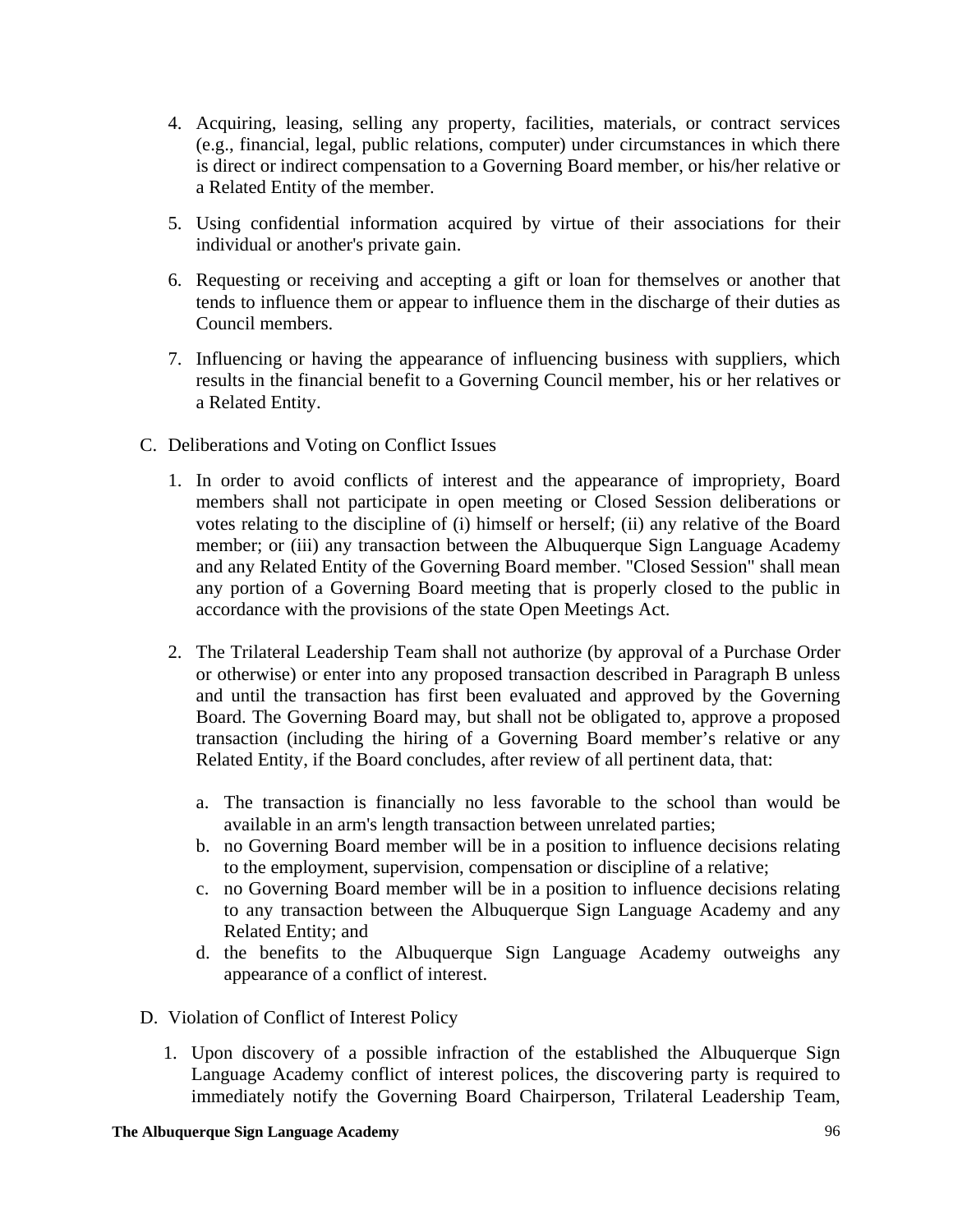and all Board Members. A Special Governing Board Meeting must be immediately scheduled to consider the matter.

- 2. In the event the Governing Council decides that a Albuquerque Sign Language Academy employee, Governing Board member, or volunteer has violated the conflict of interest rules or otherwise abused or attempted to abuse his or her position at the ASL Academy, the Board shall recommend appropriate action.
- E. Transactions with Interested Council Members
	- 1. The Albuquerque Sign Language Academy shall not enter into any financial transaction with any Board member, any relative of a Board member, or any other person or entity in which the Board member or relative of the Board member has a direct or indirect financial interest unless during a public meeting:
		- a. the nature of the direct or indirect financial interest is fully disclosed to the Board;
		- b. the transaction is expressly approved by a majority of the Board members present at such meeting who have no direct or indirect personal financial interest in the transaction, provided a quorum of the full Board is present at such meeting.
	- 2. A written contract or other written memorandum shall evidence all such interested transactions approved by the Board, and be reflected in Board Minutes. Each Board member shall be responsible for disclosing to the Board the existence of any such direct or indirect interest. Failure to make such disclosure shall be grounds for voiding the transaction, at the discretion of the Board.
	- 3. Nothing in this procedure shall prevent the Albuquerque Sign Language Academy from paying compensation to a Board member for reasonable expenses incurred. All such compensation shall be paid in compliance with the New Mexico Per Diem and Mileage Act.
- 9. Nepotism: The Board will not employ or approve the initial employment in any capacity of a person who is a Board member (unless the offer of employment is contingent upon such member's resignation from the Board), the spouse, father, father-in-law, mother, mother-inlaw, son, son-in-law, daughter, or daughter-in-law, or sibling of any Board member. The Board may waive the nepotism rule for family members of a head administrator. The Board shall carefully consider the potential impact on the integrity, efficiency, discipline and public perception in the employment of any person who is the parent of a student. Nothing in this section shall prohibit the continued employment of a person employed on or before the adoption date of these Bylaws.

### 10. Misuse of Position

- A. No Board member will use his/her position to attempt to influence the decision of any employee to grant special treatment to:
	- 1. the child or ward of such Board member,
	- 2. any relative of such Governing Board member,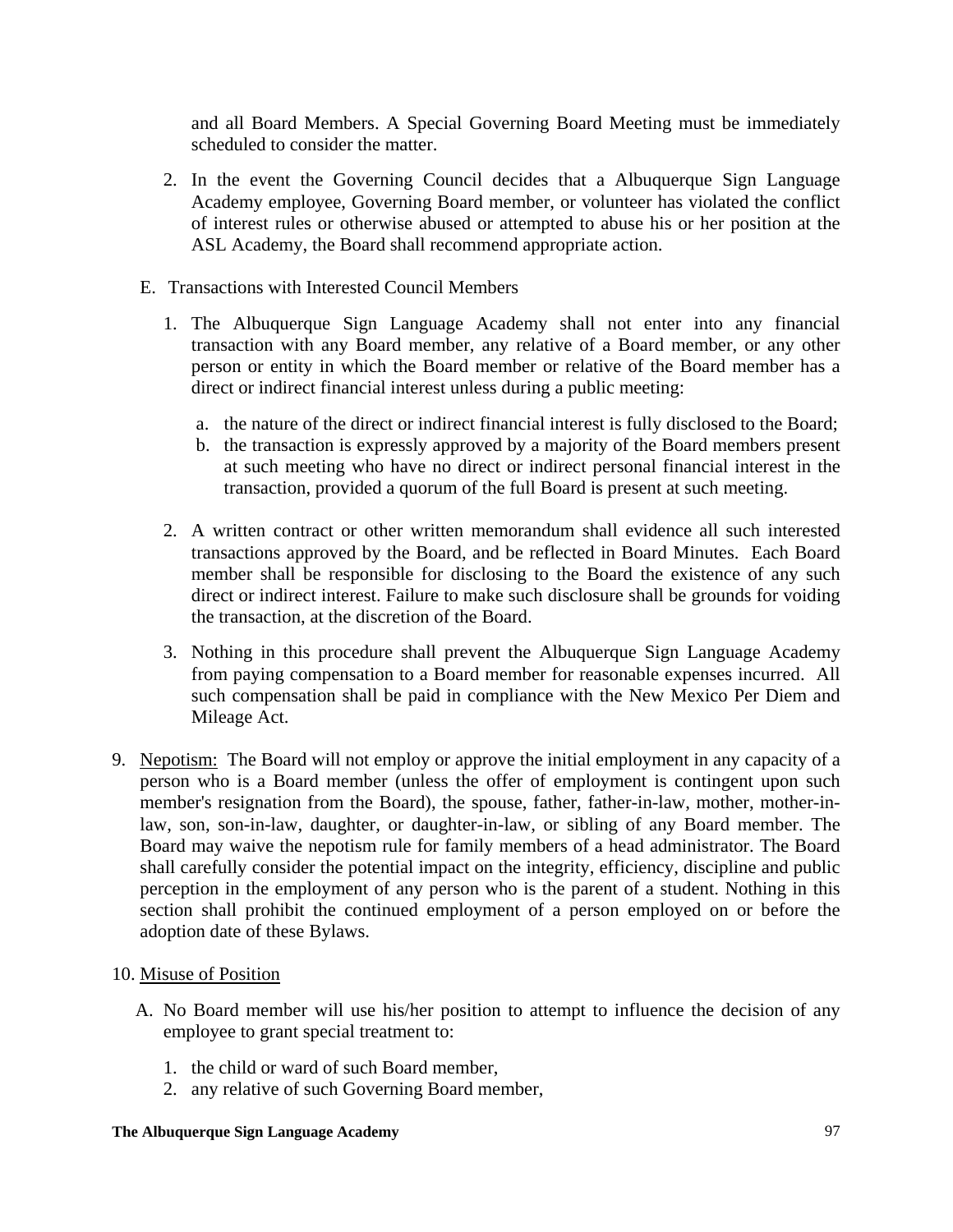- 3. any "Related Entity".
- 4. For purposes of these Bylaws, a "Related Entity" is a business enterprise, nonprofit organization or other entity with respect to which such Governing Board member, or a relative of such Governing Board member (i) has a direct or indirect financial interest; (ii) is an officer or director; or (iii) is otherwise in a position to control the management or decision-making of such entity.
- B. Every Board member and every Albuquerque Sign Language Academy employee who is a parent or ward of an ASL Academy student shall inform his or her child that he or she is required to follow all rules, policies and procedures applicable to ASL Academy Charter School students, that he or she is not entitled to special treatment by virtue of the relationship with a Board member or employee, and that any attempt to seek such special treatment may result in disciplinary action.

### 11. Board Committees

- A. The Board may establish standing committees, which may consist of Board members and non-Board members. Committee assignments and chairmanships will be determined by action of the entire Board, provided that at least one Board member shall serve on each committee.
- B. Standing committees of the Board shall include a finance committee and nominating committee. The time and place of all Committee meetings shall be announced to the Board.
- C. All Board members may attend any committee meeting if the meetings are properly noticed pursuant to the Open Meetings Act. In addition, the Leadership Team is empowered to establish committees within the school that report to the Administration or, if necessary, report to the Governing Board.
- D. The function of committees will be fact-finding, deliberative, and advisory, rather than legislative or administrative. Committee recommendations that require school-wide policy changes must be submitted to the Board.
- E. The responsibility of each committee shall be reflected in a memorandum approved by the Board and filed with these policies.
- F. The Board may appoint ad hoc advisory committees when and as determined to be necessary or advisable by the Board. Ultimate authority to make decisions will continue to reside with the Board.
- G. All committees shall keep written minutes of their meetings, and shall periodically present written reports to the Board containing committee recommendations.
- H. Committees shall comply with the Open Meetings Act, when applicable. At no time shall a Governing Board Committee act or vote on behalf on the Governing Board without prior written approval to do so.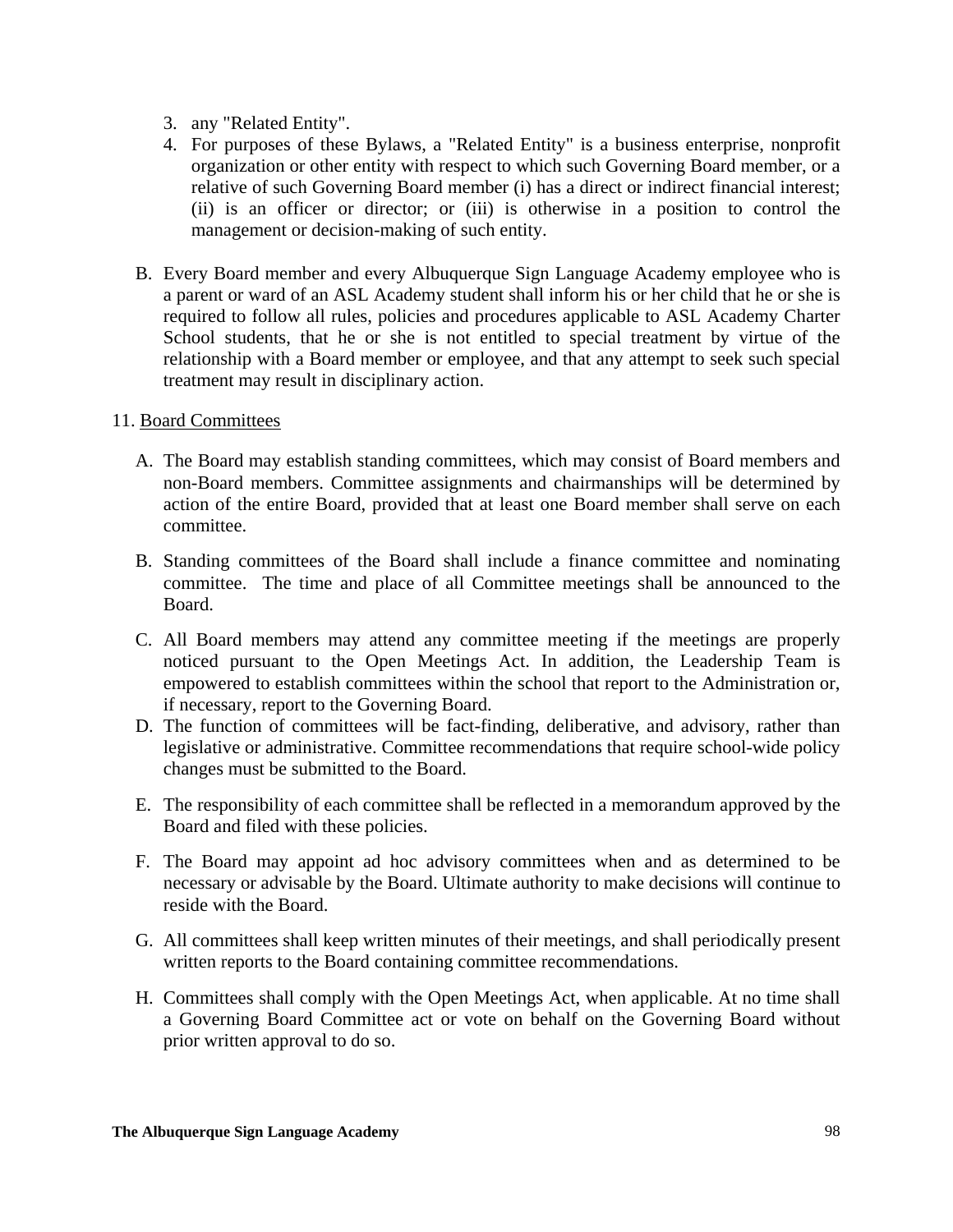12. Board Organizational Meeting: Within two months of charter approval, the Board will hold its initial organizational meeting at which time officers shall be elected. The offices of the Board to be elected include a Chairperson, a Vice-Chairperson, and a Secretary. Responsibilities of these offices shall be those ordinarily incumbent thereon. Thereafter, the regular Board meeting in October will serve as the annual organizational meeting to elect/replace all outgoing officers and members.

# 13. Regular Board Meetings

- A. Regular meetings of the Board will be scheduled for the second Tuesday of each calendar month. The date and time of regular meeting may be changed by action of the Board, provided notice of the change has been properly published as required by the Open Meetings Act. Board meetings will be held at a location determined by the Council. A special Board meeting may be called by the Council President, or by a quorum of Board members. Advance notice of a special meeting will be given to all Board members in accordance with the Open Meetings Act (NMSA 1978, Section 10-15-1).
- B. The Board shall consider at least once annually what constitutes reasonable notice for all regular, special and emergency meetings as contemplated by the New Mexico Open Meetings Act and, thereafter, pass an appropriate resolution adopting policies and procedures for complying with the Act. The Resolution shall be posted for public information.
- C. Additional notification of meetings shall be sent to all school representatives, the PTA/PTO parent organization executive, and posted on the Albuquerque Sign Language Academy website for community access in accordance with the New Mexico Open Meetings Act.

### 14. Board Agenda

- A. The Chairperson or Chairperson's designee sets Board agendas.
- B. A request to have an item placed on the agenda must be submitted to the Chairperson at least 24 hours prior to the required time the agenda must be posted. A request to have an item placed on the agenda must be made in writing and include all documents and materials the person anticipates presenting.
- C. The Chairperson shall have the discretion to add agenda items up to the time the agenda must be posted. The Chairperson or designee shall provide a copy of the agenda and all documentation to be considered by the Board at the meeting to each Board member at least 24 hours prior to the meeting.

### 15. Board and Committee Deliberations

A. All Board members shall work collaboratively with each other, with the sole goal of achieving the Albuquerque Sign Language Academy's educational mission. The Board has been constituted so as to include a broad spectrum of experience and perspectives, and every Board member shall be afforded the opportunity to express his or her opinion in a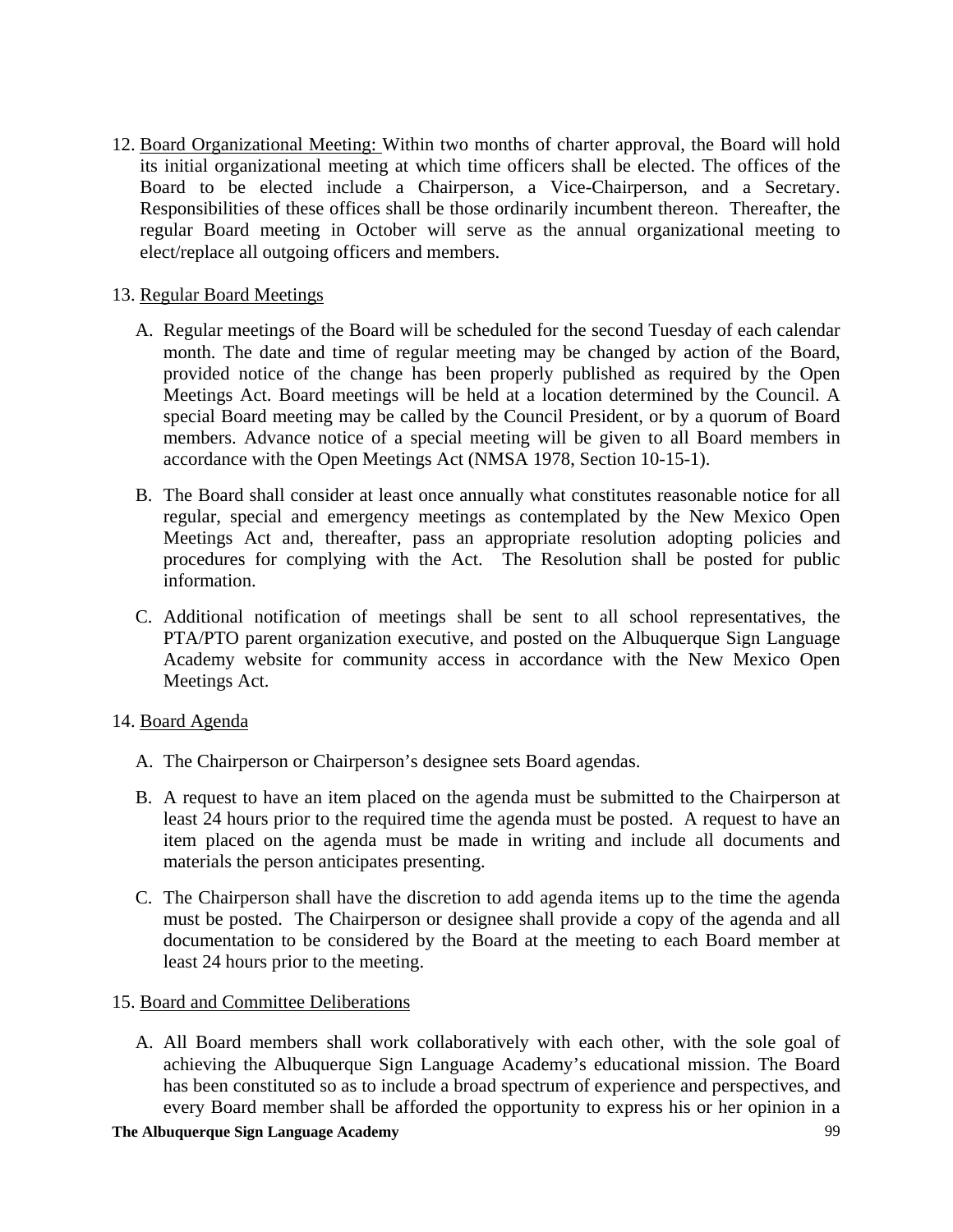professional manner about matters before the Board. Board members shall refrain from non-constructive or personality-based comments that do not advance the Albuquerque Sign Language Academy mission. Because the Board makes decisions as a deliberative body, it is expected that, except in extraordinary circumstances, Board members will voice their opinions to other Board members about Board matters in the context of Board and/or committee meetings, rather than in private communications amongst Board members.

B. Board members shall be expected to keep confidential any deliberations or discussions that take place in the closed session meetings. It is expected that Board members will raise concerns or share information about closed session meetings within the context of Board and/or other committee meetings with other members of the Board and appropriate staff members only. Until such decisions are ready for public comment, such information will not be shared with the school community at large.

## 16. Addressing the Board

- A. An individual may speak at a Board meeting on any item(s) that appears on the adopted agenda after being recognized by the Chairperson, or in his or her absence, the acting chair, of the Board. All presentations should be brief and each individual speaking on an agenda item will be limited to three (3) minutes, unless otherwise instructed by the Chairperson.
- B. Complaints about individual employees will not be heard at Board meetings or at community meetings, but should be raised pursuant to the general complaint policy adopted by the Board.
- 17. Board Minutes: A record of all actions of the Board will be set forth in the official minutes of the Board. The minutes and recordings will be kept on file pursuant to New Mexico record retention requirements at a minimum. The Board will maintain a separate handbook of its minutes and resolutions passed by the Board.
- 18. Board Minutes and Records: The Board Secretary shall take the minutes of all Board meetings, and provide a written copy thereof for approval at the next Board meeting. The Board Chairperson shall supervise the handbook of resolutions passed by the Board and the indexed record of action. A draft copy of the minutes shall be made available for public review by no later than 10 days after each meeting of the Governance Board. Minutes shall be approved at the next regularly scheduled meeting of the Board.

### 19. Parliamentary Authority/Quorum

- A. Roberts' Rules of Order, newly revised, will govern the Board, except when in conflict with applicable laws or regulations, which then prevail. Although most items are handled by appropriate motion procedures, consensus action is also used.
- B. Unless otherwise specified by Board policy, procedure or resolution, a quorum shall consist of a simple majority of Council members in office, and any action may be taken upon the approval of a majority of those members present, provided a quorum is present.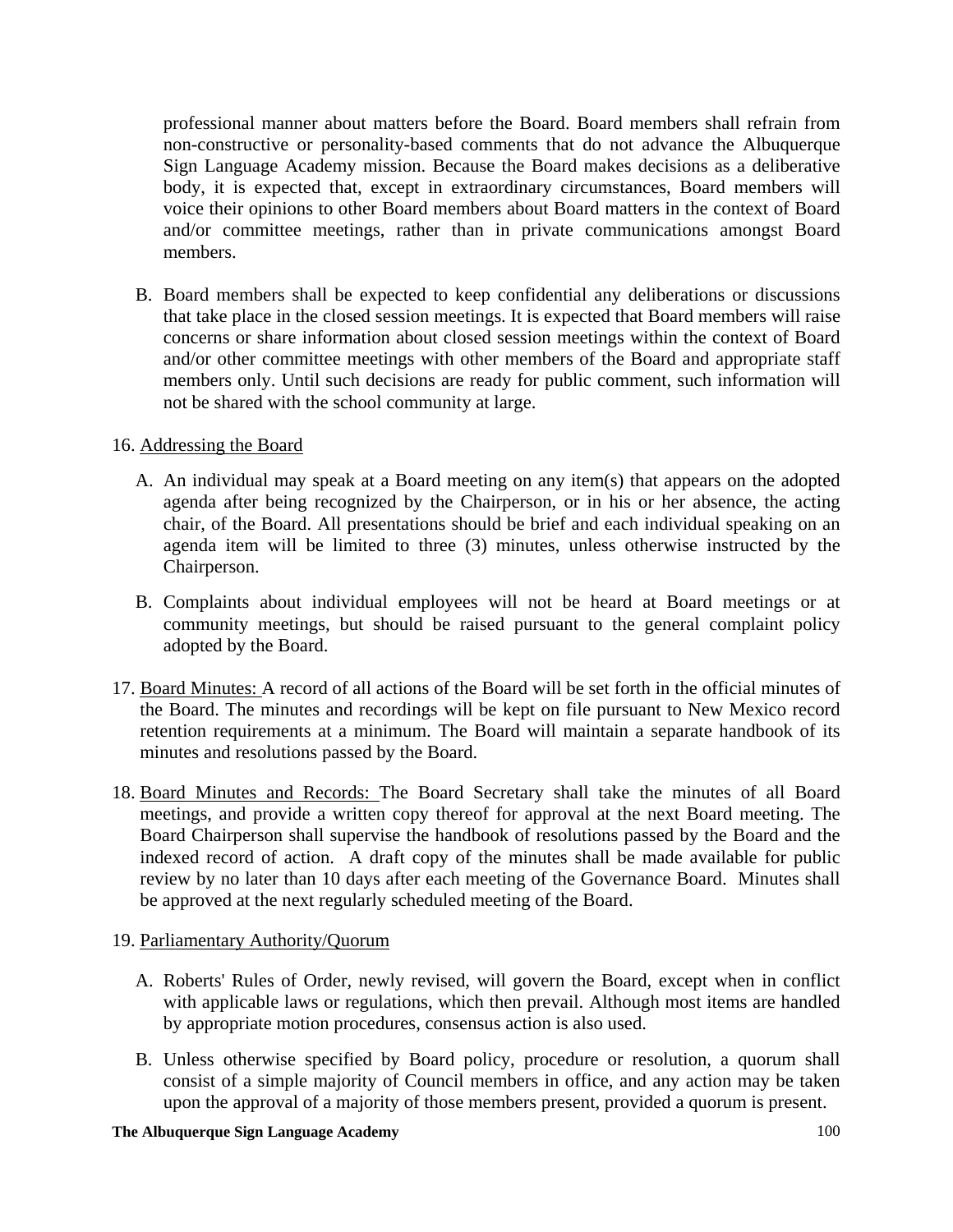20. Alternative Dispute Resolution Programs: The Board recognizes the existence and effectiveness of alternative dispute resolution programs. Use of alternative dispute resolution programs can result in the early, fair, efficient, cost effective, and informal resolution of disputes. Appropriate use of alternative dispute resolution methods is hereby determined to be in the best interest of the charter school. The Governing Board shall publish a thorough and concise set of dispute resolution policies and provide them in the appropriate School policy publications as they apply.

## 21. Policy Adoption

- A. Adoption of new policies or the revision or repeal of existing policies is solely the responsibility of the Governance Board. Proposals regarding policies may only originate with a Board member, Board advisors, or committees formed by the Board for the purpose of investigating and developing policy. Staff members, students, civic groups, parents or other interested citizens may request that a Board member or a member of the Trilateral Leadership Team sponsor a proposed policy.
- B. The Board will adhere to the following described procedure in considering and adopting policy proposals to ensure that such proposals are thoroughly examined before final action.
	- 1. After review, the Governing Board will make such proposed policies available for public comment by staff members, students, civic groups, parents or other interested citizens, for a period of at least seven (7) days.
	- 2. Notice of such proposed policies shall be included in the Albuquerque Sign Language Academy newsletter, the school's website, and/or posted in a prominent location at the school.
	- 3. Upon request, the Executive Director or Family and Community Programs Coordinator shall make copies of the proposed policies available to interested parties. Comments on the proposed policies must be submitted in writing to the Board Chairperson by the deadline specified by the Board. The public comment process shall apply to all policies proposed by the Board after the date these Bylaws are adopted by the Board.
	- 4. Following such public comment period, the Board shall consider any comments received and determine whether changes to the initial draft policies should be implemented. After such consideration by the Board, and adoption of any recommended changes, the Board shall present its final recommended policies or revisions.
- 22. Signatory Authority: Unless otherwise revised by a Governing Board resolution, all contracts entered into by the Charter School shall be signed by the Board Chairperson and/or the Executive Director with the consent of a quorum of the Board members. The Board members shall from time to time establish the dollar limits of checks and contracts requiring the signatures of more than one authorized person. The Governing Board may by a majority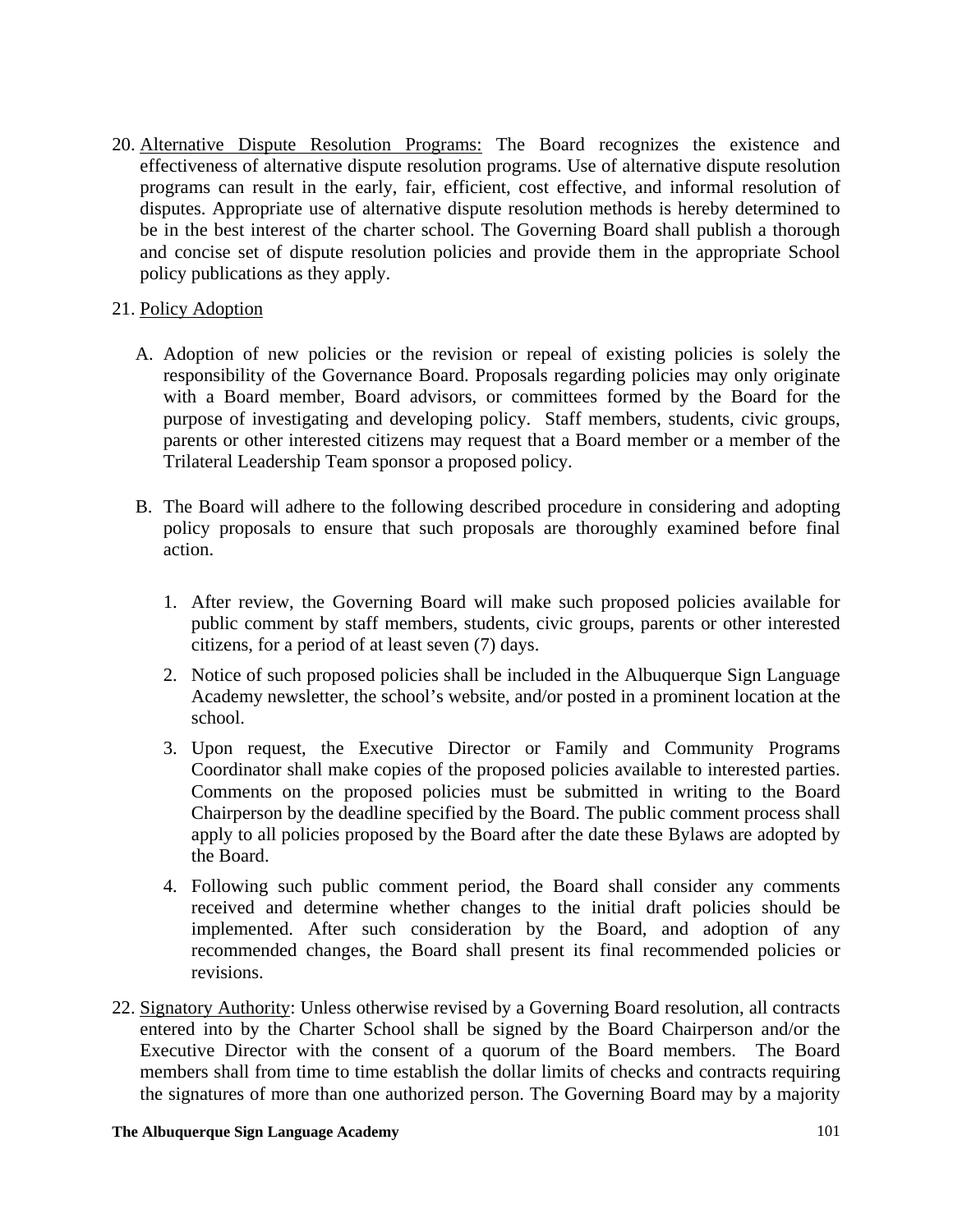vote, delegate authority to sign contracts within a certain dollar amount as described by resolution, to the Executive Director.

- 23. Insurance, Borrowing Authority, Fund Deposits, Miscellaneous
	- A. Insurance: The school shall purchase and maintain insurance for all past or present employees, volunteers, and Board members for their activities while acting on behalf of or in the service of the Albuquerque Sign Language Academy.
	- B. Authority to Borrow, Encumber Assets: No Governing Board member, officer, agent or employee shall have any power or authority to borrow money on the school's behalf, to pledge its credit or to mortgage or pledge its real or personal property.
	- C. Deposit of Funds: All funds shall be deposited to the credit of the school in such banks, trust companies or other depositories as the Governing Board may approve or designate, and all such funds shall be withdrawn only in the manner or manners authorized by New Mexico Public School Finance Act, or other applicable law or regulation.
- 24. Dissolution: If deemed advisable by the Board that the Albuquerque Sign Language Academy should be dissolved, the charter school in collaboration with the Public Education Commission and the New Mexico Public Education Department shall devise an appropriate plan for closing the school and transferring assets as required by applicable statutes and regulations.

# **CERTIFICATE OF ADOPTION**

The undersigned officers hereby certify that these Bylaws were duly adopted by the Albuquerque Sign Language Academy Governing Council on  $\qquad \qquad .2009$ .

By:  $\frac{1}{\text{Governing Board} \cdot \text{Bond}}$  By:  $\frac{1}{\text{Governing} \cdot \text{Bond} \cdot \text{Member}}$ **Governing Board Chairperson** 

**By: \_\_\_\_\_\_\_\_\_\_\_\_\_\_\_\_\_\_\_\_\_\_\_\_\_ By: \_\_\_\_\_\_\_\_\_\_\_\_\_\_\_\_\_\_\_\_\_\_\_ Coverning Board Vice Chairperson Governing Board Member** 

**By: \_\_\_\_\_\_\_\_\_\_\_\_\_\_\_\_\_\_\_\_\_\_\_ Governing Board Secretary**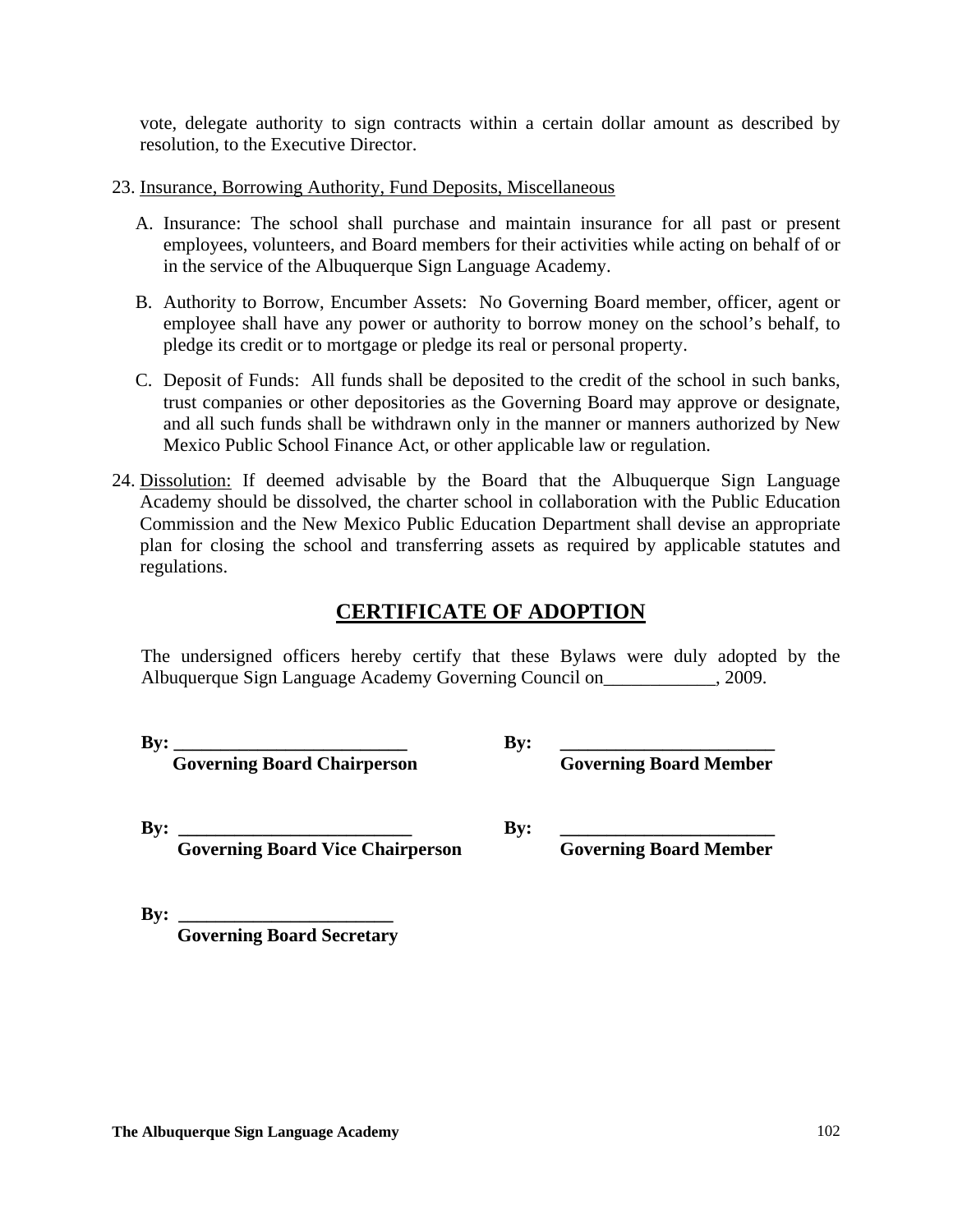# **Hiring Process and Criteria for Trilateral Leadership Team and Finance Manager**

Upon charter approval of the Bylaws, the Albuquerque Sign Language Academy Governing Board will recruit highly qualified and experienced candidates for the Trilateral Leadership Team and Finance Manager positions. The Governing Board will immediately post complete job descriptions, containing information related to required educational degrees and certifications, work history, bilingual requirements, and salary offerings, online and as otherwise deemed necessary to recruit qualified candidates locally, state-wide, and nationally. Job postings will remain active until a candidate is selected and hired. The Board will thoroughly review resumes, check references, and conduct extensive interviews in order to employ a candidate who is adequately qualified for each position. All applicants will agree to complete a background check and a TB test prior to hiring. Minimum qualifications for each position include the following:

## Academy Administrator

- − Masters Degree
- − Administrative Certification
- − Teaching Certification including Special Education
- − Prior experience working directly with deaf or hard of hearing populations in the classroom setting.
- − Proficient in ASL and English

# Executive Director

- − Masters Degree
- − Must be a certified teacher or have a PhD
- − Prior experience working directly with deaf or hard of hearing populations
- − Prior experience in grant writing processes, governmental processes and/or business management.
- − Proficient in ASL and English

# Family and Community Programs Coordinator

- − Masters Degree in Education or other applicable field
- − Prior experience working directly with deaf or hard of hearing populations in the education setting, or with family/community-based programs
- − Proficient in ASL and English.

# Finance Manager

− Level 2 School Business Official License

Although these four key positions will be filled as soon possible following approval of the charter, the Governance Board will remain actively involved in the planning and management of multiple aspects of the project to ensure the ASL Academy opens in 2010 as intended. Upon opening, the Trilateral Leadership Team and the Finance Manager will be collectively responsible for managing the day-to-day activities of the school. Additionally and of utmost importance, the ASL Academy's annual budget will be prepared in accordance with statutory requirements by the Executive Director, Academy Administrator, Family and Community Programs Coordinator, and the Finance Manager. The annual operating budget will be reviewed and approved by the Governing Board and submitted to the Public Education Department (PED) pursuant to the Public School Finance Act.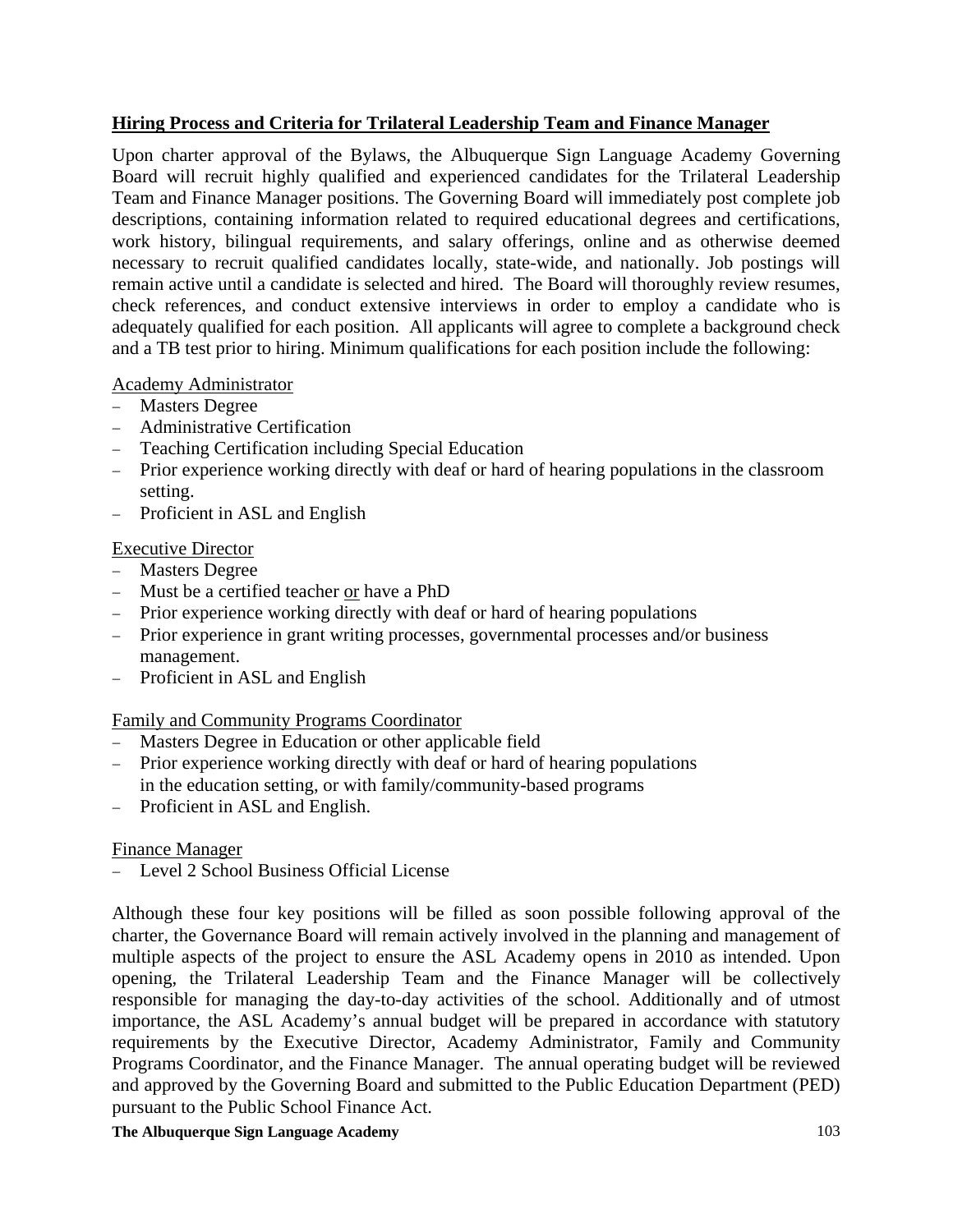# **B. DESCRIPTION OF THE GOVERNING BODY**

• *Provide a description of the responsibilities and obligations of the governing body as a whole, individual members, and officers of the governing body.* 

The initial ASL Academy Governing Board will consist of five voting members whose qualifications fall within prescribed requirements as listed in the bylaws with regard to parent representation, legal aptitude, financial understanding, educational expertise, and deaf and/or hard of hearing status. Each member has an interest in improving educational outcomes for deaf, hard of hearing, and hearing children while also providing support for families and fostering multi-cultural community interactions. The Board realizes that in additional to the two-year commitment of monthly meetings, as initial Board members for a new charter school, they are further committing their time and resources to ensure that the school opens in 2010 as intended and will be fully operational at that time. Individual Board members will be valued for expertise and respected for their knowledge and insight. Again, as with all aspects of the ASL Academy, collaboration among members will be instrumental in the success of the school.

Officers of the Governing Board shall include a Chairperson, Vice Chairperson, and Secretary. These positions will be solidified upon the approval of the charter application and as per procedures specified in the bylaws.

- The responsibilities of the Chairperson shall include coordinating all orders and resolutions of the Board. The Chairperson shall execute contracts approved by the majority vote of the Board. The Chairperson shall further act as the liaison between the Board and the Trilateral Leadership Team. The Chairperson, along with the Trilateral Leadership Team, shall create the agenda for each Governing Board meeting.
- The responsibilities of the Vice Chairperson lay in assuming all powers and duties of the Chairperson in the event of absence, resignation, or incapacity.
- The Secretary shall keep full meeting minutes of the Governing Board in accordance with the Open Meetings Act. The Secretary shall act as the clerk thereof and provide copies of the meeting minutes to the public upon request. The Secretary shall assure that all meetings are properly noticed and agendas are duly made available to the public in accordance with the Open Meetings Act and the Governing Board's annually approved policy.

Additionally, the Board Officers will be responsible for scheduling all necessary meetings upon charter approval, including the initial meeting to approve bylaws and subsequent interviews for key administrative and management positions, and will additionally coordinate, implement, and oversee other factors tied to the opening of the school. The Officers will attend to the business of the school as direct by the Board regarding working with the County of Bernalillo to secure a facility, overseeing contractors hired to deliver specific goods and services, and managing other school business as needed. Upon establishment and implementation of the Trilateral Leadership Team and the Finance Director, and the opening of the school, the Board Officers will not be involved in day-to-day school operations and will revert to their regular duties and responsibilities as indicated above.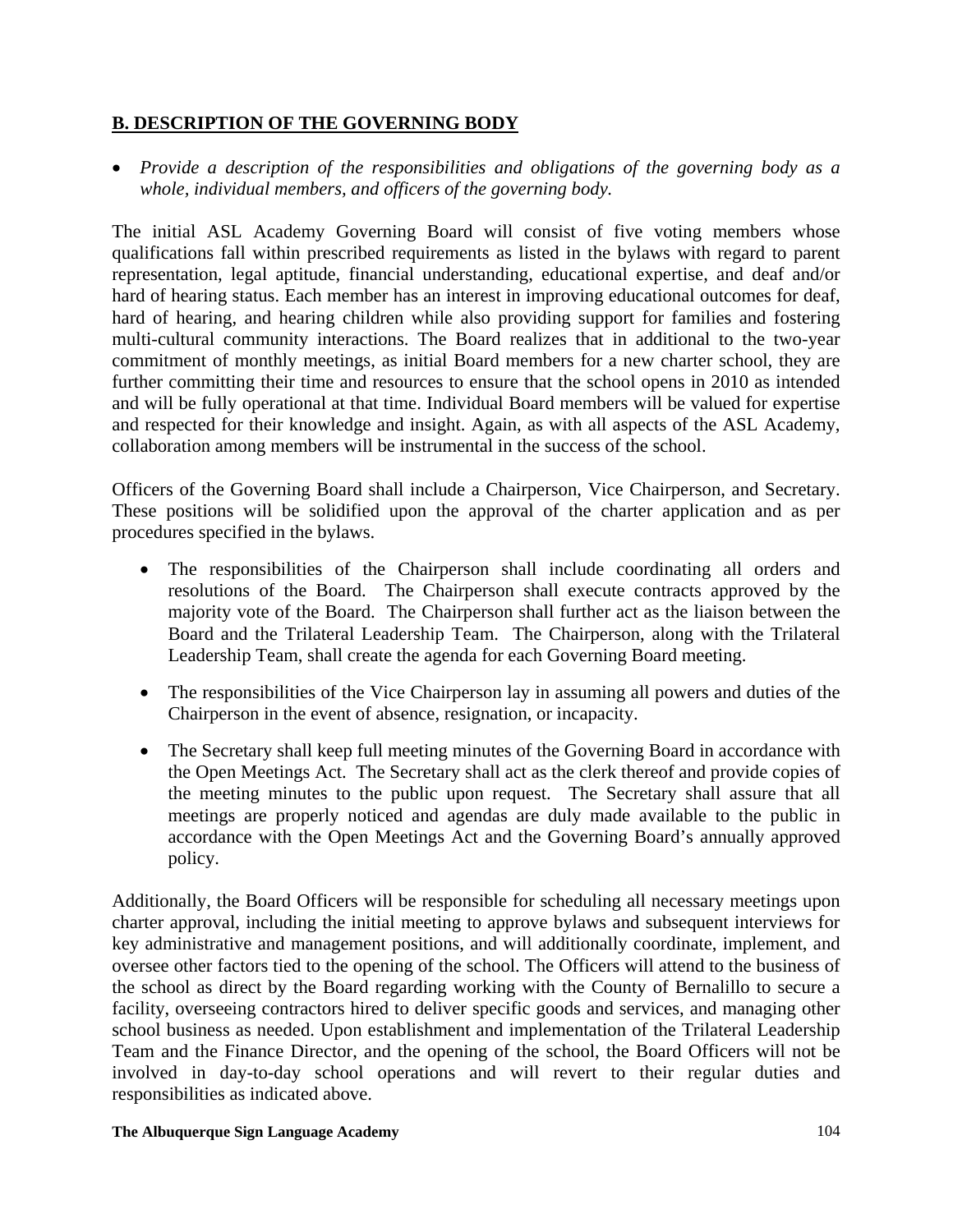- *List each of the members of the school's governing body.*
- *Provide a brief description of the qualifications of each governing body member.*

### **Initial ASL Academy Governing Board Members**

### Raphael Martinez

Mr. Martinez has sixteen years educational experience as a teacher, coach, and administrator. He is currently serving as Dean of Students at West Mesa High School. He has a rich background in working in innovative programs that address the needs of at risk students. Mr. Martinez is a founder of the ASL Academy, and the father of two children, including a hard of hearing son, Benjamin, who wish to attend the school.

### Kimberly Silva

Ms. Silva is currently serving her second term as Commissioner for the Commission for Deaf and Hard of Hearing Persons, and is also a member of the New Mexico Deaf and Hard of Hearing Educational Task Force. Ms. Silva is a founder of the ASL Academy and the mother of a deaf son, Thomas, and hearing twins, Nicholas and Gracie, who wish to attend the school.

### Carla Weeaks

Ms. Weeaks has over 30 years experience as a deaf educator, working with preschool, middle school and high school age children in New Mexico. Additionally she worked for 13 years as the Deaf Role Model Program Coordinator and as a Deaf Role Model for Step\*Hi. She is currently working as a Deaf-Blind Specialist for the Community Outreach Program for the Deaf (COPD) in Albuquerque.

Ms. Weeaks is an active member of the community and is currently involved in the following organizations: Chairperson, New Mexico Transitions for the Deaf and Hard of Hearing; Chairperson, Task Force for the Deaf and Blind; Secretary, Deaf Cultural Center Strategic Planning Committee; Member, New Mexico Association of the Deaf.

### Jane Cavanaugh

Ms. Cavanaugh is currently the Director of Business Software for REDW Business & Financial Resources, LLC (REDW Technologies, LLC) where she has worked for 25 years. She holds a Bachelors Degree in Business Administration from the University of New Mexico. Ms. Cavanaugh is a Certified Public Accountant and member of the American Institute of Certified Public Accountants and the New Mexico Society of Certified Public Accountants.

#### Dana Grubesic

Ms. Grubesic was admitted to the New Mexico State Bar in 1992. She is a former Director of the New Mexico Children's Cabinet and is currently in private practice. At present, Ms. Grubesic is a Board Member for the Jewish Community Center and the Albuquerque Academy Parent's Association.

Additional Non-Voting Board Members Academy Administrator Executive Director Family and Community Programs Coordinator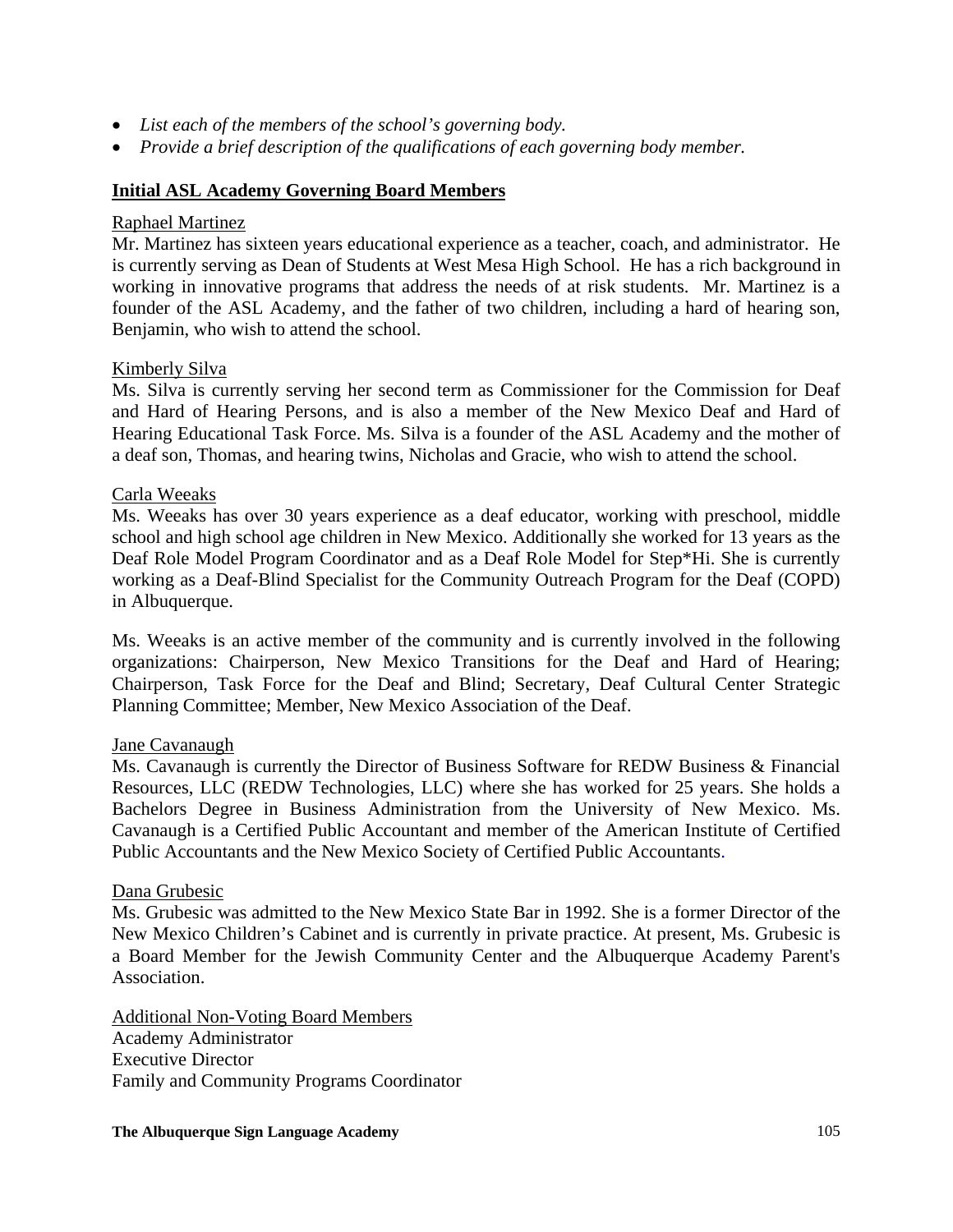• *Describe the plans for governing body member recruitment and selection, including the orientation process for new members and ongoing professional development.* 

## **Recruitment of Governing Board Members**

Upon approval of the charter application, the ASL Academy will secure its Governing Board consisting of the initial members listed above. This founding Board will appoint a Nominating Committee in order to provide an on-going list of potential Governing Board members. The Nominating Committee shall recruit candidates, solicit applications, and screen applicants in preparation for any vacated Board position. Names and resumes of viable candidates will be kept on file and by the secretary of the Board and revisited upon any Board vacancy

Should a Board vacancy occur, the Nominating Committee shall submit a list of feasible candidates to the remaining members of the Governing Board. This list will include one or more candidates for each specific Board position(s) to be filled. The Nominating Committee will publicly announce its list of recommended candidates during a regularly scheduled meeting. If there is more than one qualified candidate for the open seat, the Board will then vote in an open meeting in order to fill the position. In the event of a tie vote, each of the Trilateral Leadership members will then be allowed to cast a vote. If there is no viable candidate recommended by the Nominating Committee, the Board will then appoint an individual who meets the requisites of the open seat. The term of the "appointed seat" shall be for the duration of the term.

• *Explain the nature and extent of staff, families, and the community involvement in the governance of the school, and how they will be notified of the opportunity to participate in the school governance.* 

The ASL Academy is founded upon the philosophy of parents, schools and communities working together to provide educational, social, and emotional benefits to deaf, hard of hearing, and hearing children. Therefore, the school governance process will seek to include the school community in a variety of ways: by requiring at least two parents be members of the Board, by designating a Board position of a deaf or hard of hearing person, by establishing a Parent Advisory Council and encouraging their involvement with Board meetings, by designating three Board positions to critical school leadership team members, and by providing an open meeting forum which will allow for direct interaction with the Board by any member of the school community. All scheduled Board meetings and meeting minutes will be posted in a timely manner to the schools website and will additionally be made available upon request. The ASL Academy fully appreciates all persons willing to expended their time and talents in order to make the charter school a success.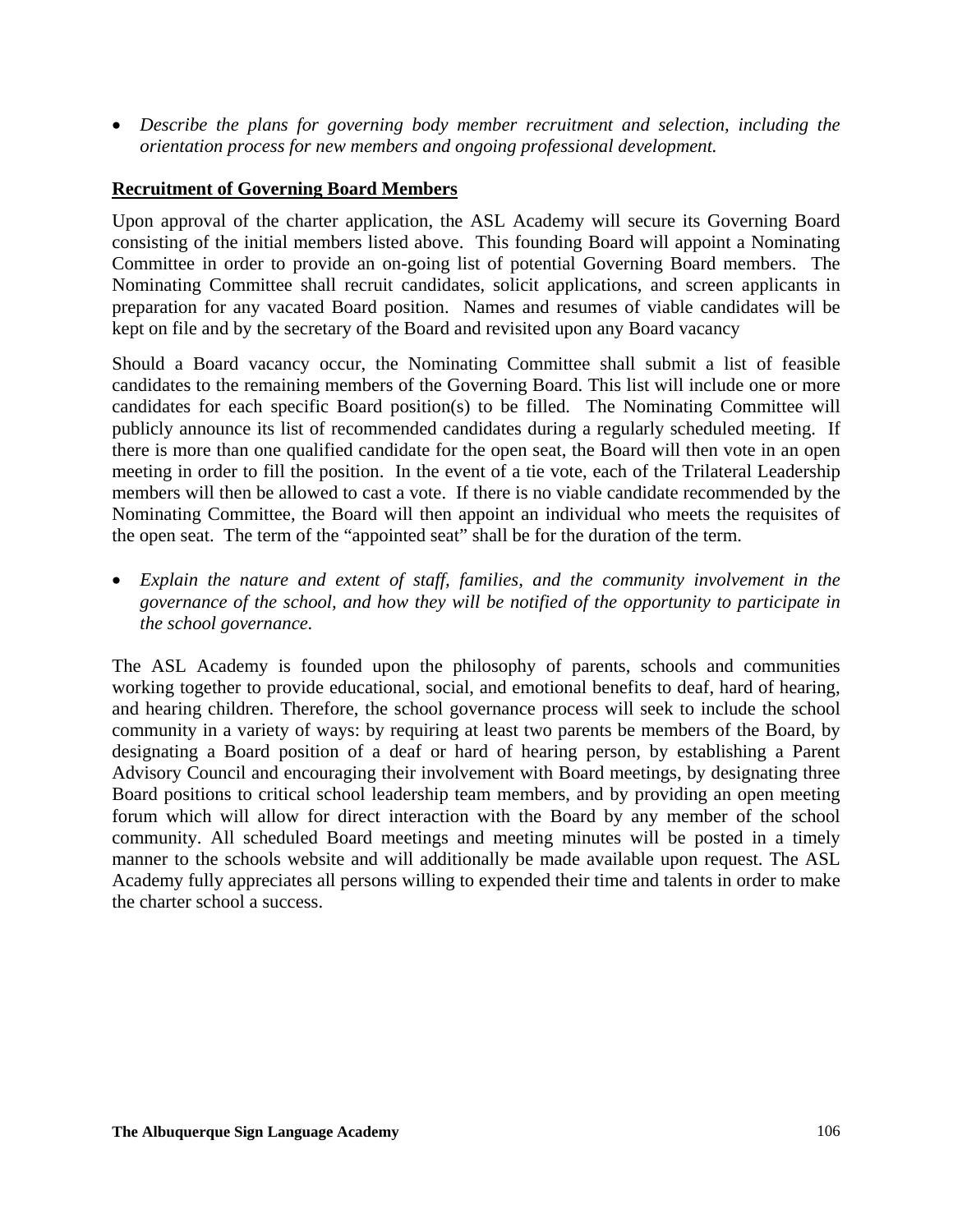# **C. PARTNERSHIPS**

• *If the school has identified a partner organization that is essential to the existence of the charter school, its governance, key instructional, and/or management functions, provide the following information: name of the partner organization, name of the contact person at the partner organization and that person's full contact information, a description of the nature and purpose of the school's partnership with the organization, an explanation of how the partner organization will be involved in the governance of the school, if applicable, and evidence (in the form of a letter of support or intent to partner) that the school has a formal partnership agreement with the partner organization.*

The Albuquerque Sign Language Academy intends to develop strong relationships with various organizations in order to achieve its mission and to assist other organizations in achieving their mission. To that end, the ASL Academy will develop mutually-beneficial relationships with the organizations listed below and will also pursue additional partnerships upon charter approval.

See *Appendix X* for letters of support and intent to partner.

## **County of Bernalillo**

# **Ms. Julie M. Baca, Deputy County Manager for Community Services**

Bernalillo County One Civic Plaza NW, Suite 10111, Albuquerque, NM 87102 (505) 468-7000

The founders of the ASL Academy and Ms. Baca are currently working together to improve educational outcomes for deaf, hard of hearing, and hearing children in the greater Albuquerque area. The County is currently in negotiations to secure an appropriate facility for the ASL Academy and will serve as Fiscal Agent and Project Administrator for the facility.

### **Youth Development Inc.**

**Mr. Chris Baca, President & CEO**  Youth Development Inc. 100 Roma Ave., NW, Albuquerque, NM 87102 (505) 242-7306

As a nationally recognized youth service organization that provides educational, developmental and humanitarian assistance to children, youth and families in central and northern New Mexico, the mission of Youth Development Inc. (YDI), to work with our community to create and effectively implement a results-based continuum of services assuring that children, youth, and families achieve their full potential, is compelling to the ASL Academy founders. Many YDI programs, including tutoring, after-school activities, family counseling services, and youth sports, address the needs of ASL Academy students and are important to the achievement of the ASL Academy's mission. The ASL Academy and Youth Development Inc. will work together to see how mutually-beneficial programs, services, and referrals can be fully utilized to improve the lives of deaf, hard of hearing, and hearing children in the greater Albuquerque area.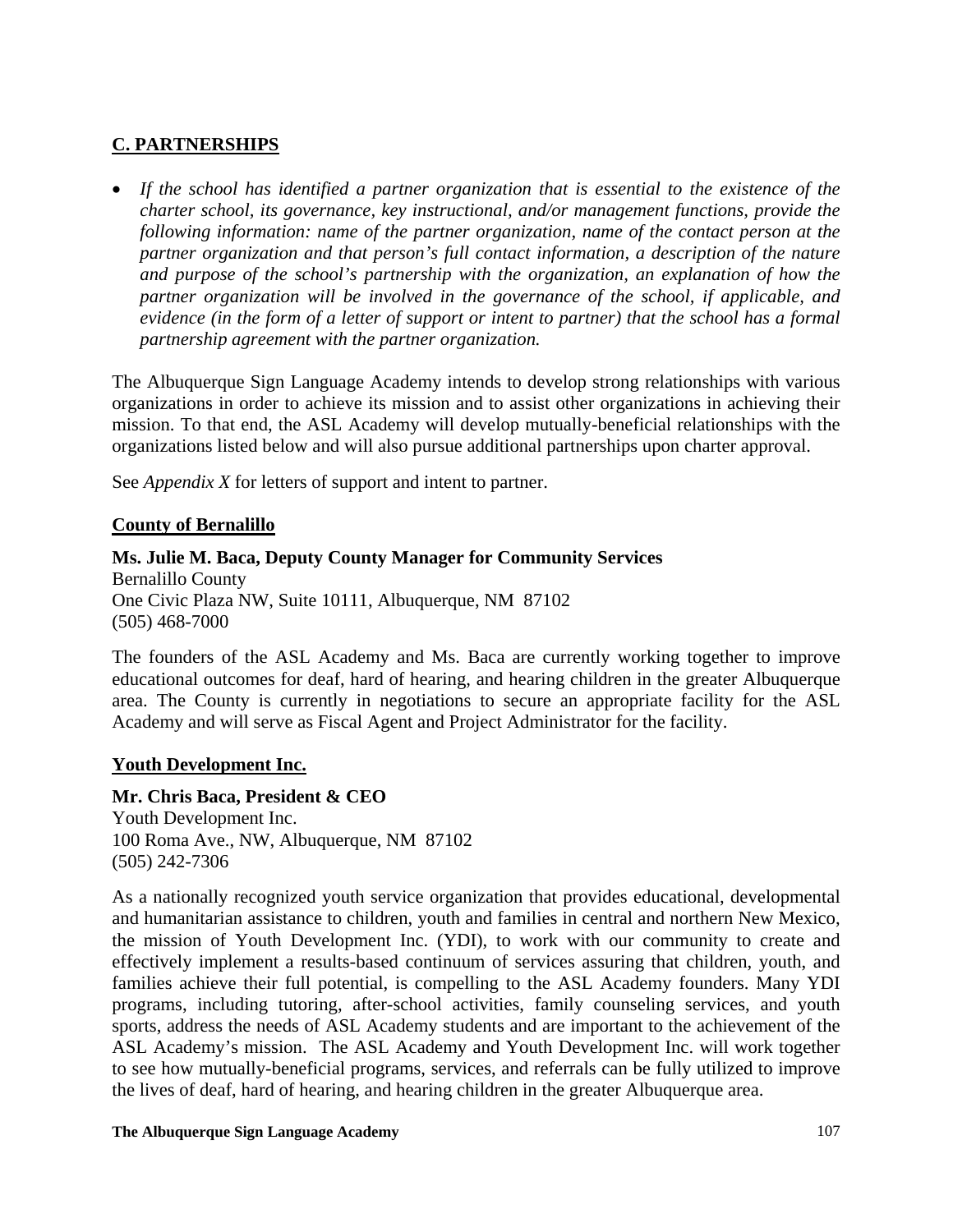### **New Mexico Commission for Deaf and Hard of Hearing Persons**

#### **Barbara Jean "BJ" Wood, Interim Executive Director**

State of New Mexico Commission for Deaf & Hard of Hearing Persons 2500 Louisiana Blvd NE Suite 400, Albuquerque, NM 87110 (505) 881-8824 V/TTY (866) 755-0240 VP (800) 489-8536 Toll Free within NM (505) 881-8831 Fax BarbaraJ.Wood@state.nm.us

The mission statement for the State of New Mexico, Commission for Deaf and Hard of Hearing Persons, which is to provide "effective leadership, education, advocacy and programs to reduce barriers to the social, economic, educational, cultural and intellectual well-being of Deaf and Hard of Hearing New Mexicans and their families, friends and colleagues," speaks directly to the children and families the ASL Academy will serve. It is the intent of the ASL Academy to work directly with the Commission in order to meet the needs of the deaf and hard of hearing community in the greater Albuquerque area with the intention of improving educational outcomes and creating a multi-cultural community supportive of families.

### **New Mexico Chapter of Hands & Voices**

### **Priscilla Shannon Gutierrez, Executive Director**

P.O. Box 90813, Albuquerque, NM 87199 (505) 505-992-1975 pgutpgut@msn.com

Part of a strong national organization, the New Mexico Chapter of Hands & Voices shares with the ASL Academy the common goal of supporting families with children who are deaf or hard of hearing by providing the resources, networks, and information necessary for improving communication access and educational outcomes for their children. The Hands & Voices philosophy further promotes that parent-professional collaboration will allow children to reach their highest potential. The ASL Academy looks forward to continued support from the wonderful parents and professional at Hands & Voices as both organizations strive to further develop community-based programs for deaf and hard of hearing children and their families.

### Additional Potential Partnerships

Upon charter approval, the ASL Academy will pursue additional partnerships with the following organizations: The New Mexico School for the Deaf, Albuquerque Public Schools, Presbyterian Ear Institute, The University of New Mexico, The Deaf Cultural Center, and local school district surrounding Albuquerque, and other agencies and groups serving deaf, hard of hearing, and hearing persons. The potential for partnering with any organization lies within the possibility of a mutually beneficial relationship. The ASL Academy recognizes this and will strive to establish reciprocally advantageous programs in order to address the community's unique needs.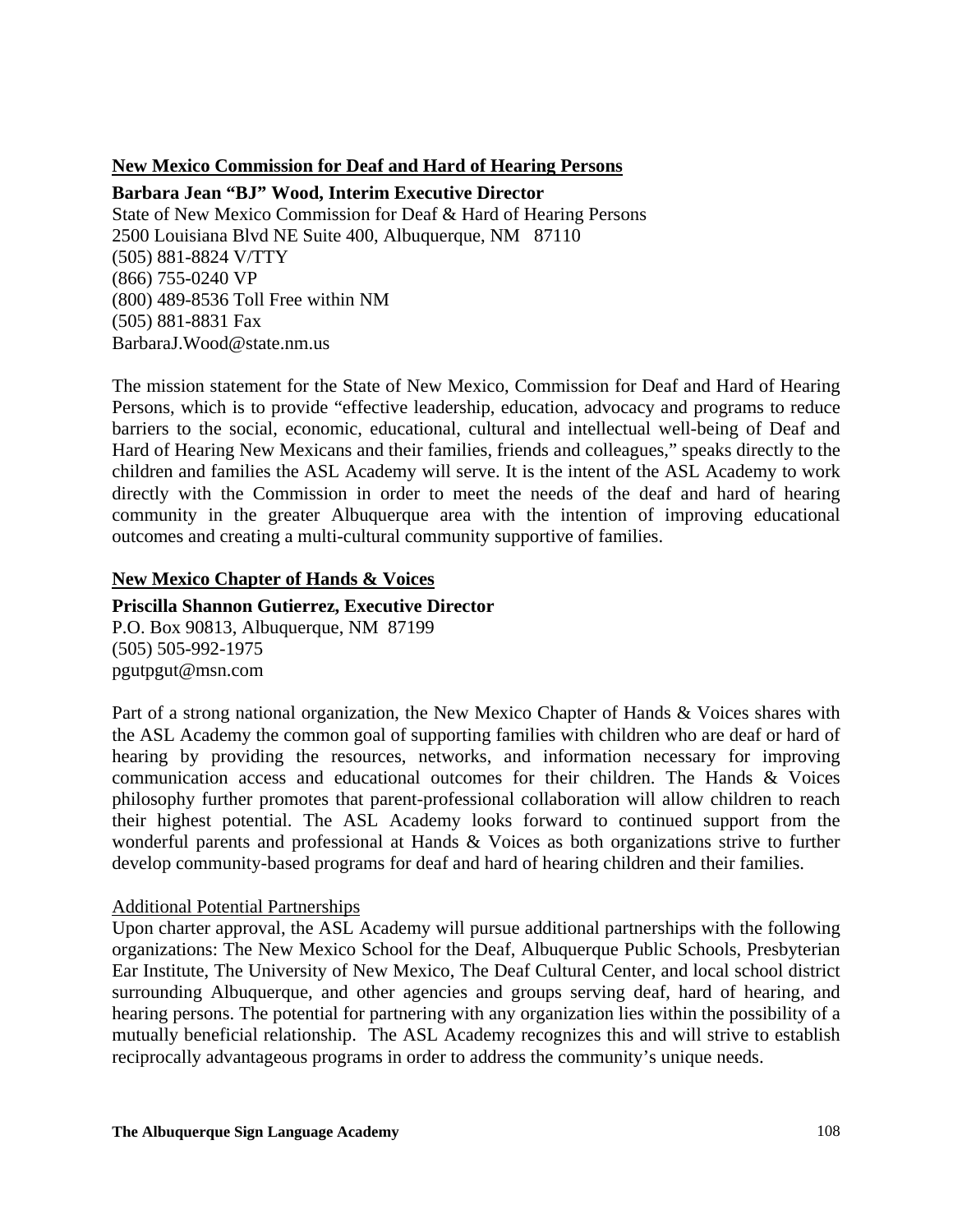### **D. SCHOOL ORGANIZATIONAL STRUCTURE**

• *Based on the organizational chart provided under subsection A. GOVERNANCE STRUCTURE above, describe the site-based management structure at the school. Include job descriptions that identify key roles, responsibilities and accountability for each position listed on the organizational chart.* 

### **Trilateral Leadership Team**

The Albuquerque Sign Language Academy will adopt a leadership model where the Academy Administrator, the Executive Director, and the Family and Community Programs Coordinator share the responsibility of daily operations, program development, and school expansion. While each position focuses on one aspect of the school, as further detailed in the schedule of responsibilities listed below, it is essential that all leaders understand the symbiotic nature of the organizational model which embodies collaboration and teamwork. The school cannot achieve its potential without all three components operating tirelessly toward the common vision of serving students, parents and community.

After much thought and debate, it was determined that the trilateral leadership model possessed many more strengths than the typical model in which one school leader maintains control of all aspects of the school. Primarily, the founders are devoted to ensuring that the educational philosophy of the school not be undermined by cultural agendas which commonly polarize deaf and hard of hearing children and their families. Historically, deaf education has been the topic of much debate focused on deaf culture, use of ASL, and oral/aural methods of instruction. The tradition of institutional education has further impacted many deaf persons and affected their beliefs and relationships with their hearing families and their view of the hearing world. Understandably, both hearing and deaf adults carry many beliefs and prejudices based on their own personal experiences and educational outcomes, and the resulting emotional impact. It is important that the ASL Academy take steps to safeguard against personal and cultural agendas which could distract and divert attention from the intended philosophy and mission to serve deaf, hard of hearing, and hearing children and their families in a bilingual, multicultural environment focused on high expectations, supportive of families, and respectful of family culture. The trilateral leadership model will protect against unilateral decisions based on personal or cultural agendas, while providing a forum for personal experiences to be shared in the context of sound educational research. The ASL Academy will remain stalwart in the belief that by working together as a community respectful of diversity and supportive of each other, deaf and hearing children and adults will experience a better educational option than those historically and currently available.

Additionally, the school's educational model of child, family and community is critical when the statistics and research of deaf and hard of hearing children are considered. The academic program must be carefully and thoroughly constructed every year as the needs of the students change. Additionally, the majority of the student population will require special education services, thereby increasing the complexity of programming and requiring additional documentation and oversight. The family and community aspects will be given high priority and such programs must be fully developed and integrated with the school curriculum to affect necessary change in academic outcomes. The business aspect of the school must be constantly monitored to ensure a sound financial foundation with proper oversight, management, and long-

#### **The Albuquerque Sign Language Academy**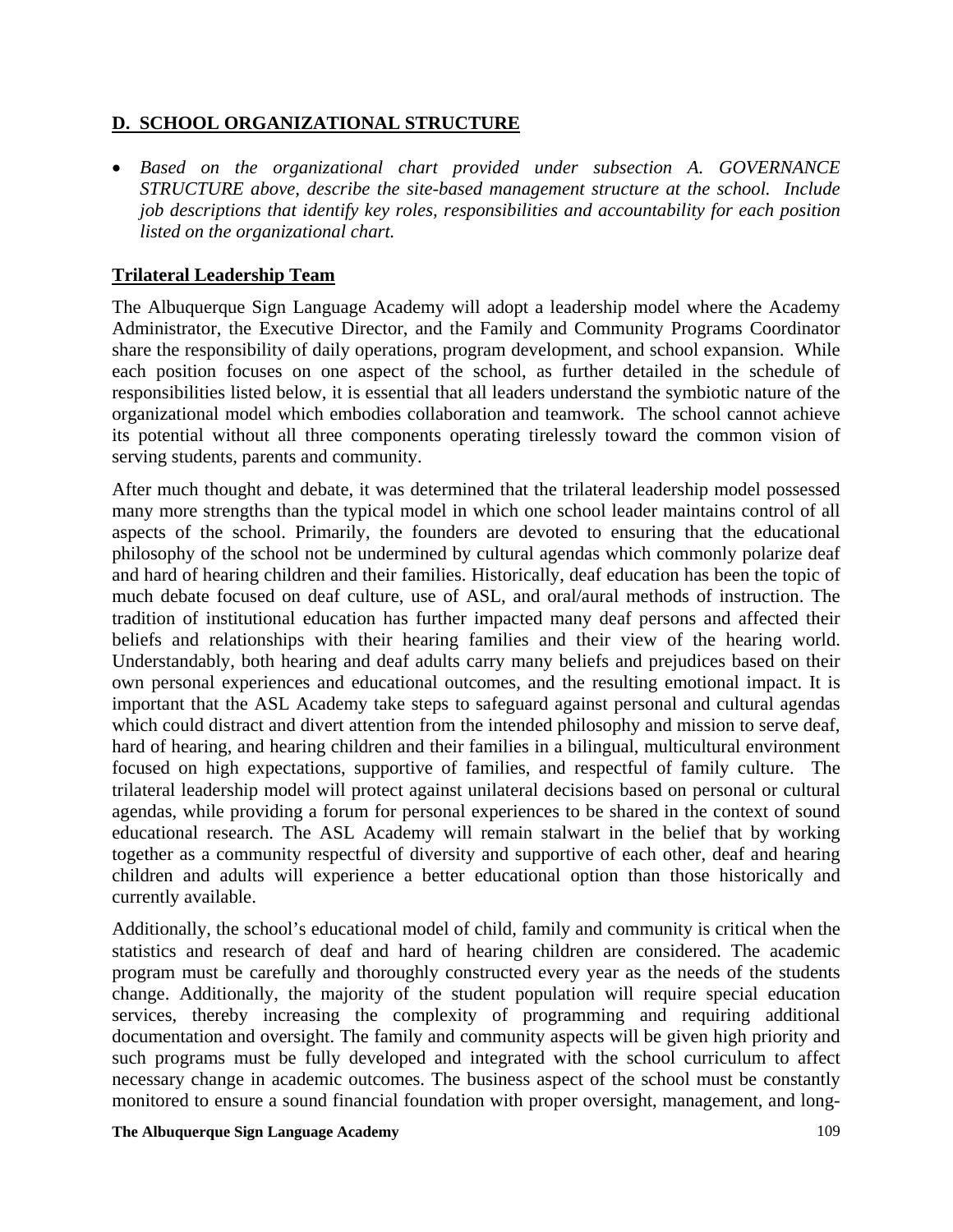term planning in order to ensure the future success of the school. These three positions, each devoted to a critical aspect, will ensure full development of each component of the school, thereby achieving the mission of the ASL Academy and creating a strong, thorough, and thoughtful learning environment.

The importance of this trilateral leadership model cannot be overstated both in terms of providing for collaboration and also for ensuring checks and balances of power. As demonstrated in the benefits listed below, the trilateral leadership model will:

- specifically address the complexity of developing an educational program to service deaf, hard of hearing and hearing students and their families
- allow for consistent leadership while subsequent grade levels increase student enrollment
- utilize specific duties and personal strengths to ensure programs dedicated to different aspects of the school's mission are thoroughly developed and implemented in order to provide a complete educational experience for children and their families
- ensure that through the collaborative process, personal agendas and cultural politics do not interfere with the educational philosophy of the school.

The Trilateral Leadership members will be held accountable to the ASL Academy Governing Board for sufficiently performing their duties, as listed in the following chart, in order for the school to fully achieve its mission.

| <b>Academy Administrator</b>              | <b>Executive Director</b>                                              | <b>Family and Community</b><br><b>Programs Coordinator</b>                              |  |
|-------------------------------------------|------------------------------------------------------------------------|-----------------------------------------------------------------------------------------|--|
| <b>Coordinate IEP Process</b>             | Supervise Finance Manager                                              | Develop and Implement<br><b>Weekly Parent Groups</b>                                    |  |
| <b>Coordinate PLP Process</b>             | <b>Government Relations</b>                                            | Develop and Implement<br><b>ASL Classes for Adults</b>                                  |  |
| Member of SAT and MDT                     | Non-Instructional Staff<br>Evaluations                                 | Develop and Implement<br><b>Education Workshops for Families</b>                        |  |
| Coordinate Special Ed.<br>Services        | <b>Coordinate Transportation</b><br>Services as Required in IEPs       | Develop and Implement<br><b>Intercession Programs</b>                                   |  |
| <b>Student Discipline</b>                 | Grant Writing and Fundraising                                          | Grant Writing and Fundraising                                                           |  |
| <b>Teacher and EA Evaluations</b>         | <b>Employee Recruitment and</b><br><b>Human Resources Duties</b>       | Organize and Oversee<br>School-Community Events                                         |  |
| <b>Ancillary Staff Evaluations</b>        | <b>Liaison to Outside Districts</b>                                    | Attend IEP and PLP Meetings                                                             |  |
| <b>Oversee Short Cycle</b><br>Assessments | <b>Establish and Oversee Contract</b><br>with Sub Service Organization | Coordinate with Community<br>Organizations to Develop<br><b>Symbiotic Relationships</b> |  |
| Supervise Teachers and EAs.               | <b>Facility Management</b>                                             | "Learning for Life" Facilitator                                                         |  |

# **Trilateral Leadership Team Schedule of Responsibilities**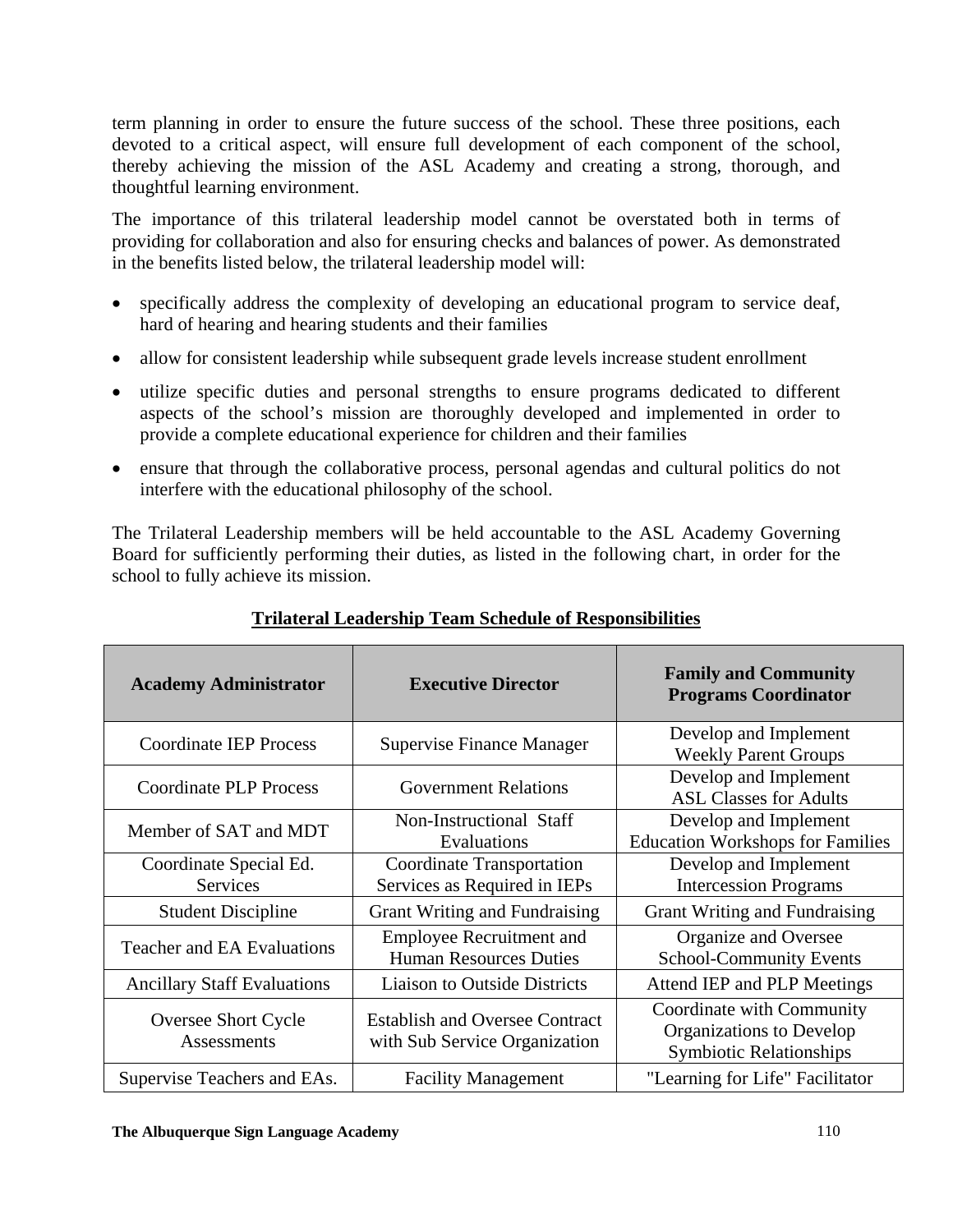| <b>Professional Development</b>       | Advertising / Marketing          | Multi-Cultural Class Facilitator                |
|---------------------------------------|----------------------------------|-------------------------------------------------|
| Supervise Intercession                | Supervise Intercession           | Supervise Intercession                          |
| Programming                           | Programming                      | Programming                                     |
| <b>NMSBA</b> Coordinator              | <b>Assist with NMSBA</b>         | <b>Assist with NMSBA</b>                        |
| Title I Coordinator                   | <b>Title I Coordinator</b>       | <b>Shared Reading Project Director</b>          |
| <b>Ancillary Service Coordinator</b>  | School Web-Site updates          | <b>Parent Advisory Committee</b><br>Chairperson |
| Maintenance of EPSS                   | Maintenance of EPSS              | Maintenance of EPSS                             |
| <b>Facilitate Staff Collaboration</b> | <b>Curriculum Development</b>    |                                                 |
| <b>Monitor Student Progress</b>       | <b>Food Services Coordinator</b> |                                                 |
| <b>Curriculum Development</b>         | <b>Student Recruitment</b>       |                                                 |

# **Finance Manager**

The ASL Academy Finance Manager will be responsible for managing and overseeing all budgeting, financial, and grant aspects of the school, including short and long-term planning to ensure the viability of the program. The Finance Manager will report directly to the Executive Director. The duties of the Finance Manager will specifically include the following: training of all school staff for fiscal responsibility and compliance with policies and procedures, facilitate and monitor all aspects of budgeting resources, perform all financial transactions accurately and per established protocol, assist with annual audit and preparation of tax returns, process payroll and related tax payments, completed payroll related federal and state forms on a monthly, quarterly and/or annual basis, provide accurate and complete financial reports to administration and the Board, and attending required professional development to remain in compliance with Level 2 Certification requirements.

# **Teachers**

All ASL Academy teachers, whether contracted or full-time employees, will report directly to the Academy Administrator and will be responsible for ensuring that they are providing an academically stimulating environment that is accessible to all students and promotes parental involvement. In order to meet the needs of the ASL Academy's diverse student population, all teachers will be fluent in ASL and English, and dual-certified in general and special education. Additional endorsements will also be encouraged.

Teachers will be required to: properly assess and document student progress, ensure the classroom curriculum is aligned with standards and benchmarks, attend meetings including PLP/IEP, weekly staff meetings, parent-teacher conferences and professional development training (if full-time employees), ensure their classroom is reflective of the school-wide theme and incorporate the theme as appropriate, attend school-community events (if full-time employees), work cooperatively with other teachers and educational assistants, address student needs related to deficiencies in progress or potential need for special education services as appropriate, advocate for children and teach them to advocate for themselves, and participate in annual curriculum and student placement planning (if full-time employees).

#### **The Albuquerque Sign Language Academy**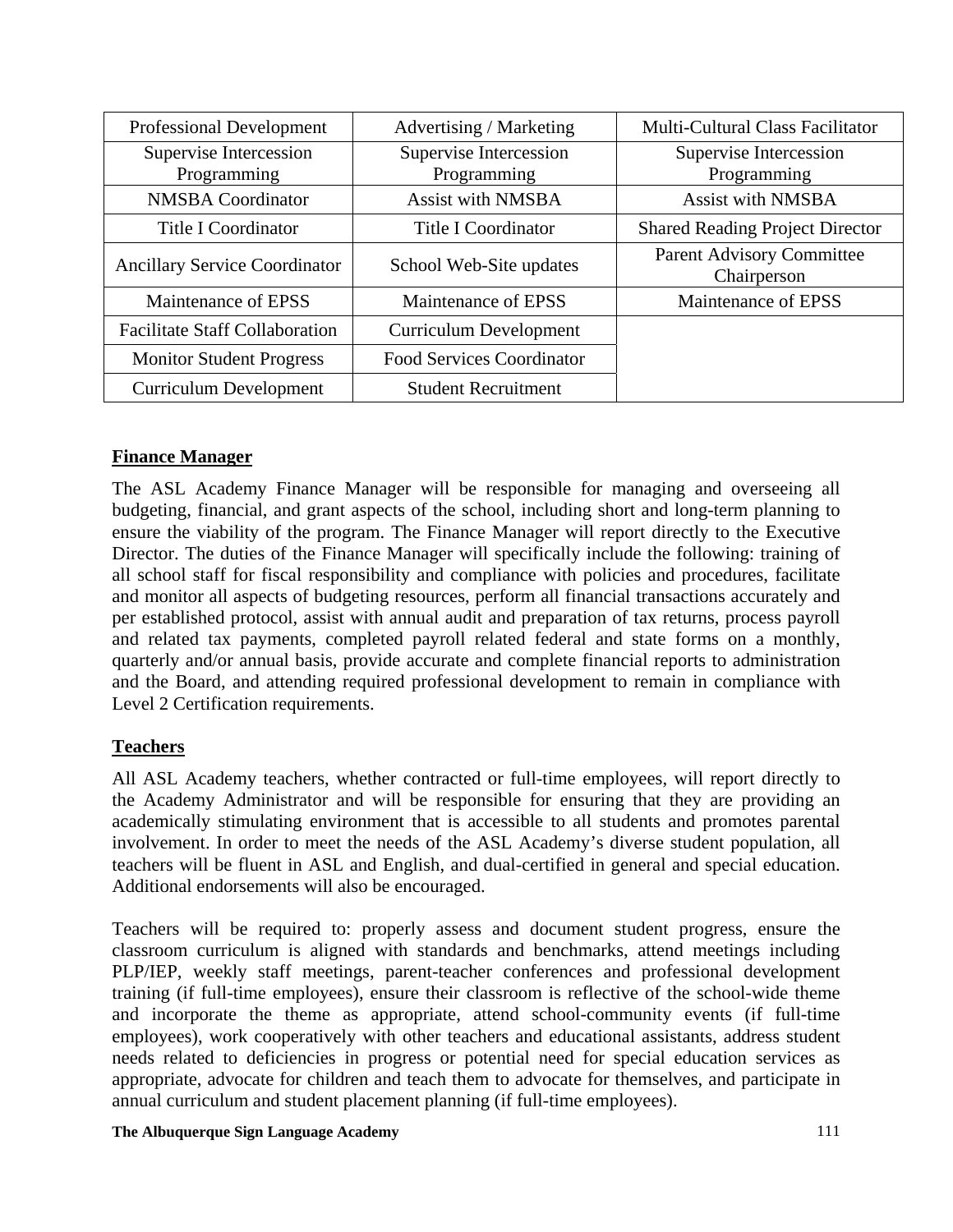### **Educational Assistants**

ASL Academy Educational Assistants (EAs) play a critically important role in the classroom and they are instrumental in creating an educational environment that fully addresses the needs of all students. Educational Assistants will be fluent in ASL and English, and will be expected to fully support the teachers and students by: documenting their observations regarding student progress, attend meetings including PLP/IEP, weekly staff meetings, parent-teacher conferences and professional development training, assist the teachers will creating a classroom environment that is reflective of the school-wide theme, assist students in small group sessions in order to reinforce and restate lessons, attend school-community events, work cooperatively with other teachers and educational assistants, consult with teachers in order to address student needs related to deficiencies in progress, advocate for children and teach them to advocate for themselves, and participate in annual curriculum and student placement planning.

### **Ancillary Services Providers**

All Ancillary Service Providers, whether full-time employees or contractors, will report directly to the Academy Administrator. Ancillary services are critical for student achievement and must be provided in accordance with Individualized Education Plans as required by law. Ancillary service providers will be required to: provide services to students as indicated in the IEP and required by law, document all services on a daily basis, properly assess and document student progress, attend meetings including PLP/IEP, weekly staff meetings, and professional development training (if full-time employees), attend school-community events (if full-time employees), work cooperatively with other teachers and educational assistants, address student needs related to deficiencies in progress, advocate for children and teach them to advocate for themselves, and participate in annual student placement planning (if full-time employees).

# **Non-Educational Support Staff: Secretary, Custodian, Interpreter, Nurse**

Non-educational support staff will report directly to the Executive Director and will be responsible for assisting all members of the school educational staff.

The Secretary will be responsible for daily operations including monitoring the front desk for safety and security, tracking employee and student attendance, assisting with duties related to segregation of financial matters, answering the phone, mail services, and providing support services to the Trilateral Team Members and educational staff. The secretary must be fluent in sign language. The position will be for 40 hours per week, with an abbreviated intercession schedule.

The Custodian will be responsible for ensuring the school environment, including the outside walkways and playground, are clean and safe at all times. The Custodian will likely be needed for small-scale maintenance duties as well, including addressing plumbing issues or replacing light bulbs. The position will be for 40 hours per week.

The Interpreter will be utilized by Deaf members of the Trilateral Leadership Team and will also be utilized during parent, staff and Board meetings to assist employees or parents who are not fluent in sign language, and are not required to be, such as the Finance Manager, Nurse, and Custodian, or for any persons requiring Spanish interpreting. The Interpreter will additionally translate school flyers and materials related to Family and Community Programs into Spanish.

#### **The Albuquerque Sign Language Academy**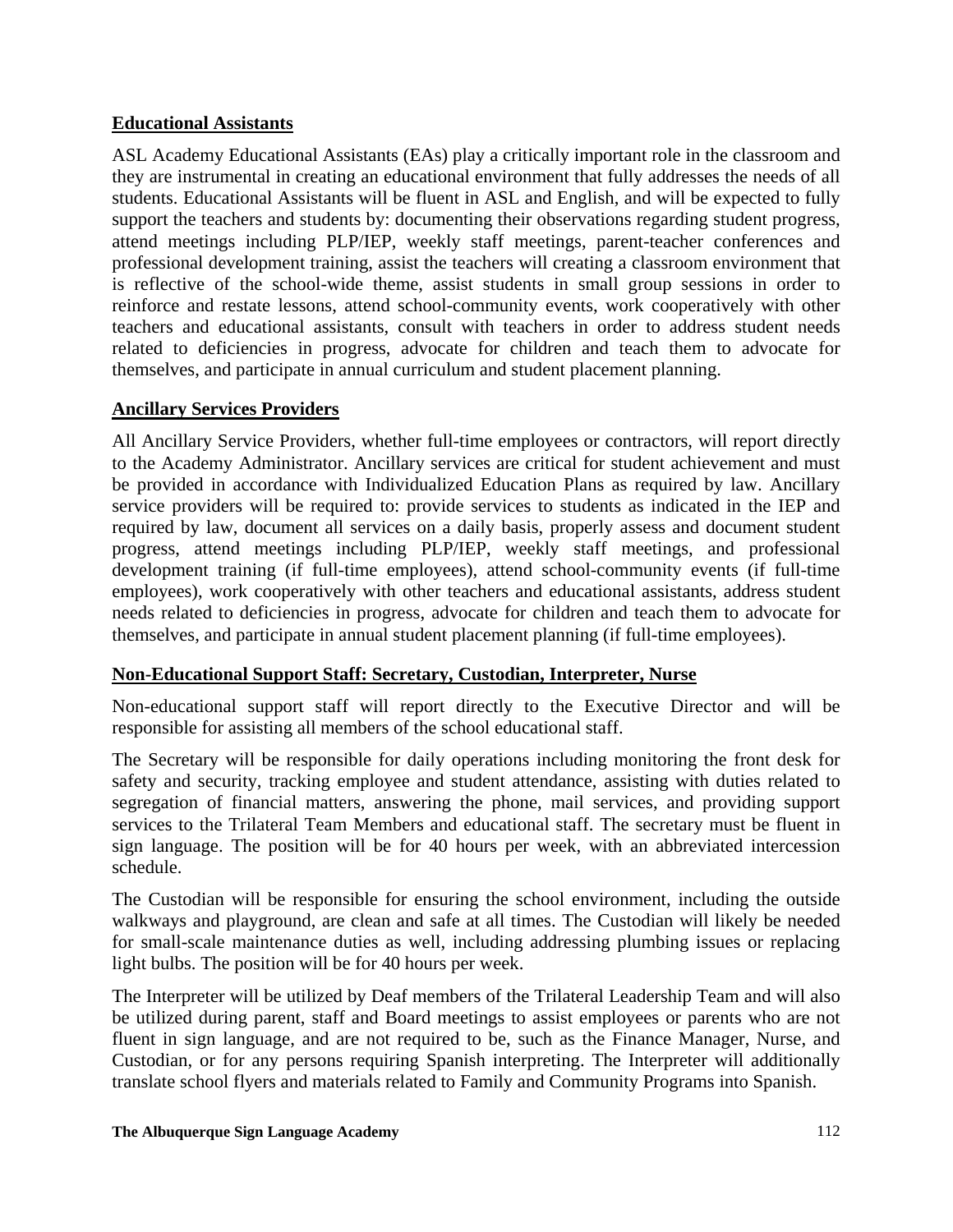The ASL Academy Nurse will be responsible for maintaining accurate and complete records as required by the NM Dept. of Health. The Nurse will ensure all students require nursing services have those services administered appropriately and timely. The Nurse will be required to remain current with required certifications and necessary training in order to effectively care for students, and to attend the IEP meetings of all students will medical issues which require the monitoring and involvement of the nurse on a regular basis. The position will require working during the regular school session.

• *Provide a staffing plan for each year of the first charter term, including the proposed pupilteacher ratio to support the educational plan.*

The following chart illustrates the student population and staffing of teachers and educational assistants per year at the ASL Academy. Pupil-teacher ratio (PTR) is dependent upon the number of special education students, the classification level (A, B, C or D) of special education students, the number of regular education students in each class, and the number of teachers and educational assistants in each class. The formula used to determine inclusion PTR requirements is included in *Appendix Y*.

For calculation purposes, the following assumptions were made:

- − 60% of the student population is classified as "D" Level special education,
- − 25% of the student population is classified as "C" Level special education
- − 15% of the student population is classified as "A" and "B" Level special education and Regular education students
- − Teachers are all certified to teach both special and regular education (dual-certified)
- − Educational Assistants count as 25% of a Teacher in the formula

| <b>Year of Operation</b>        | 2010-2011 | 2011-2012 | 2012-2013 | 2013-2014 | 2014-2015 |
|---------------------------------|-----------|-----------|-----------|-----------|-----------|
| <b>Estimated Student Total</b>  | 40        | 56        | 64        | 72        | 80        |
| Student Breakdown               |           |           |           |           |           |
| "C" Level                       | 10        | 15        | 16        | 18        | 20        |
| "D" Level                       | 25        | 33        | 40        | 44        | 50        |
| "A", "B", and Regular           |           |           | 8         | 10        | 10        |
| Number of Teachers              | 4         |           | 6         |           |           |
| Number is EAs                   |           |           |           |           |           |
| <b>Max Pupil: Teacher Ratio</b> | 12:1      | 11:1      | 11:1      | 12:1      | 12:1      |
| <b>Allowed School Capacity</b>  | 47        | 56        | 68        | 84        | 97        |

# **ASL Academy Calculation of Annual Pupil:Teacher Ratios**

The ASL Academy Trilateral Leadership Team and Non-Educational Staff will accommodate the needs of students without increasing in size over the five year period. Ancillary staff, both full-time employees and contractors, will be increased as required, depending on student needs. The contracted teachers for physical education and fine arts classes will also increase the number of classes they teach as student population increases.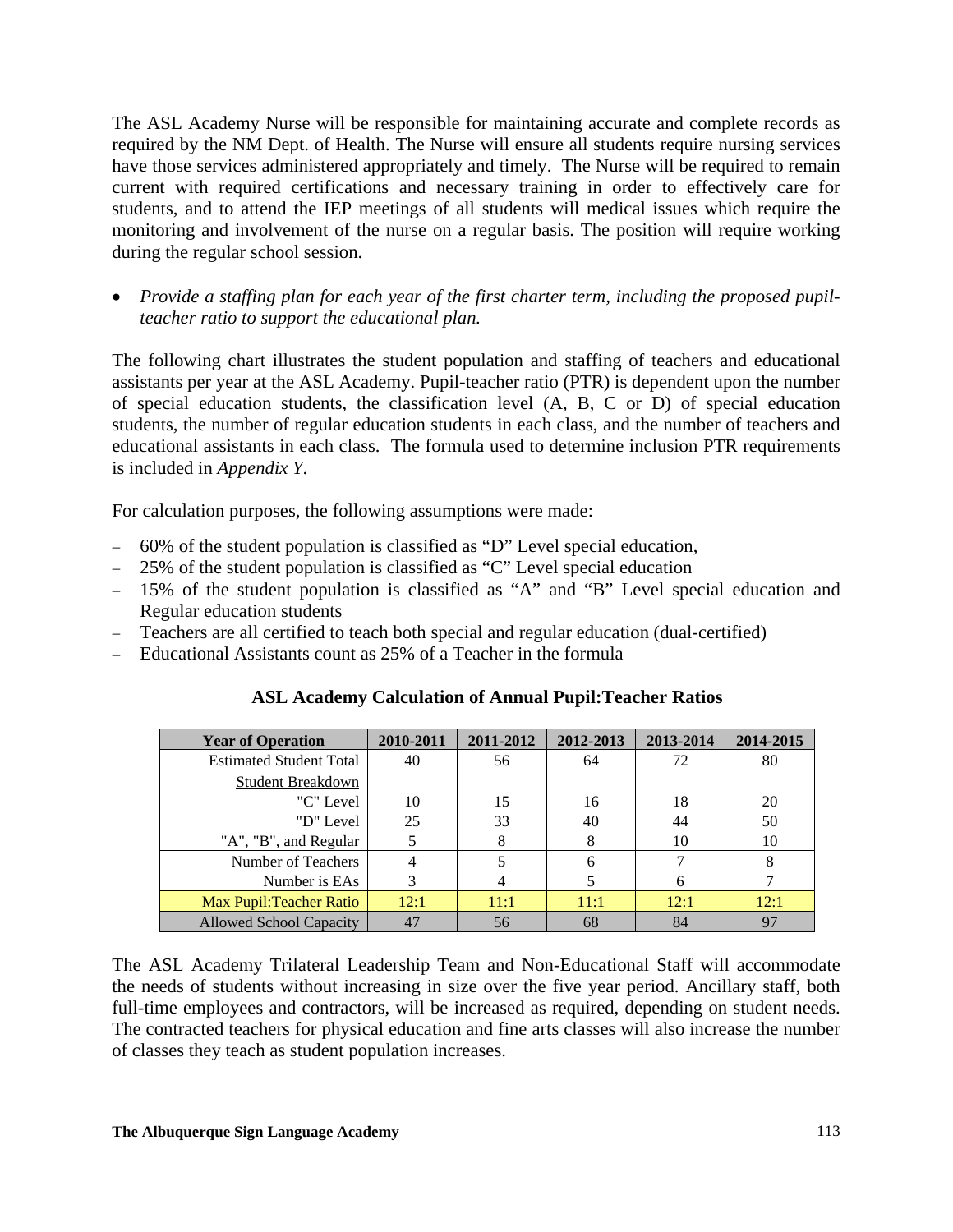# **E. EMPLOYEE RELATIONS**

• *Provide an explanation of the relationship that will exist between the school and its employees, including evidence that the terms and conditions of employment will be addressed with affected employees and their recognized representatives, if any.* 

The ASL Academy shall operate in accordance with the provisions of the School Personnel Act, 22-10A-1 NMSA 1978, and will employ teachers, staff, administrators and instructional personnel that hold the appropriate NM educational licenses, and/or are otherwise qualified by the New Mexico State Department of Education Licensing Division.

• *Provide a description of the school's personnel policies and procedures that comply with all applicable federal statutes and regulations, including the School Personnel Act.* 

# **ASL Academy Personnel Policies and Procedures**

The ASL Academy Employee Handbook *(See Appendix A)* details all personnel policies and procedures, and complies with the School Personnel Act and all federal and state requirements. The Executive Director will review the Employee Handbook annually, prior to the start of each school year, and will advise the Governance Board of any changes that may be necessary. Upon approval of the charter school, the Governance Board will thoroughly review and amend the Employee Handbook as needed.

The ASL Academy does not intend to have an employee bargaining unit. However, in the event that one is organized and certified, the Board will negotiate a collective bargaining agreement as dictated by the Public Employees Labor Relations Act.

### Equal Employment

Albuquerque Sign Language Academy is an equal opportunity employer. Discrimination violates state and federal laws; therefore, the ASL Academy prohibits discrimination because of age, beliefs, color, creed, gender orientation, national origin, political affiliation, race, or sex, and harassment, sexual or otherwise, in all facets of employment. The ASL Academy will be governed by all applicable state and federal laws, including without limitation the New Mexico School Personnel Act. The Governance Board and Administration at the ASL Academy will adopt and follow these policies and procedures. Reasonable accommodations will be made for employees with a disabling condition, as defined by ADA, which affect his/her abilities to perform the essential functions of her/her job. The request may be made through any form of communication, written or otherwise. Documentation may be requested from the employee regarding limitations that arise from the disability that requires reasonable accommodations. Requests for accommodation should be made to the Academy Administrator or Executive Director.

### Advertising of Positions

All full and part-time positions will be advertised in order to recruit highly qualified candidates locally, state-wide and nationally. For each position opening, there will be at least one public notification made via one or more of the following methods: posting on the ASL Academy website, advertisement in a metropolitan newspaper of general circulation; advertisement in online or printed publications that serve the Deaf community; postings at other Deaf/bilingual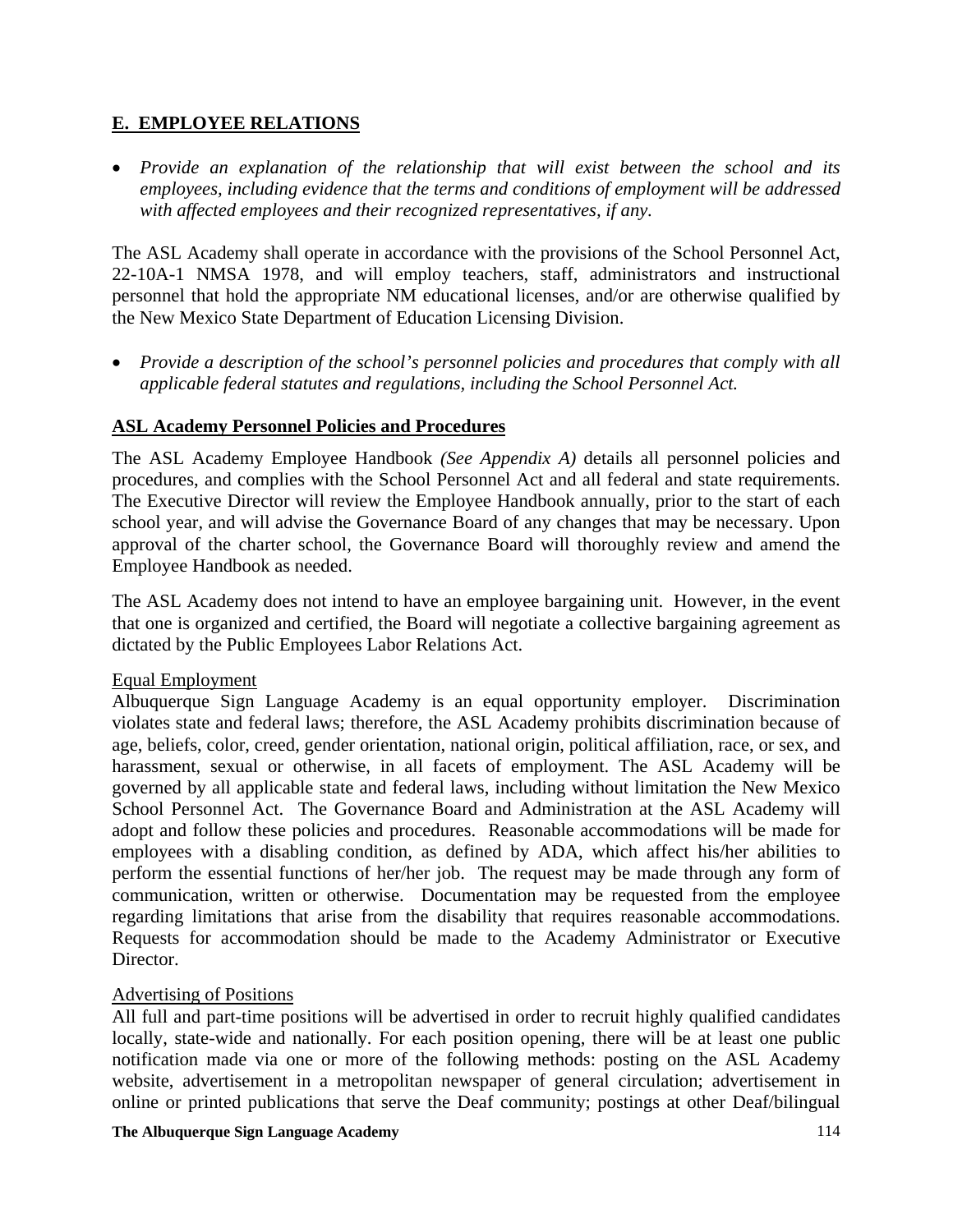schools and/or teacher training programs; written notice to individuals who have previously indicated interest in like positions and have not been disqualified from being hired for such positions.

If an applicant for a newly created or vacant position has already been employed by the ASL Academy in a related capacity, and the Governance Board determines that advertising such position would, due to time delays, negatively impact the ability of the school to carry out is mission, the Board and administration may waive the necessity of advertising.

#### Hiring Process

The Albuquerque Sign Language Academy will seek the most qualified employees and contract personnel. Following the solicitation of applications for any given position, the ASL Academy Trilateral Leadership Team will require the following from each applicant:

- 1. Completion of an application
- 2. Submission of references
- 3. A writing sample
- 4. A test or alternative assessment of ASL and English proficiency
- 5. A background check
- 6. A thorough interview, or interviews, as deemed necessary

After the completion of this process, the Trilateral Leadership Team will recommend a candidate or candidates to the Governance Board. The Board will then conduct a panel interview of all viable candidates before extending an offer of employment. The Board may add conditions to any offer of employment, on post offer submission to appropriate medical testing, including drug testing. If any Board member feels that he or she cannot be fair and objective in connection with any hiring decision, such member shall excuse him or herself from the deliberations.

### Issuance of Contracts/Compensation

All full-time, part-time, certified, non-certified and at-will employees will be approved by the Governance Board. The Academy Administrator is authorized to hire substitute teachers, and temporary employees, provided all such hiring complies with ASL Academy procedures and applicable laws.

The Board will approve the annual salary schedule for all employed positions at Albuquerque Sign Language Academy, including substitute teachers and other temporary employees. The employee will enter into a written contract with the ASL Academy, which will be signed by the employee, the Executive Director, and a designated officer of the Governing Board. Employment contracts will comply with the School Personnel Act, NMSA 1978, Sections 22-10- 1 et seq. and expressly set forth salary, and employment period. Copies of the employee's contract shall be placed in the employee's personnel file.

In addition to salary, the ASL Academy will provide the following benefits: health insurance (which may include medical, dental, optical or other benefits), liability insurance, life insurance and PERA pension contributions (which includes coverage for long-tern disability), and leave as specified in the Employee Handbook. By following prescribed procedures as described in the Governing Board Bylaws, the ASL Academy Governance Board may provide additionally employee benefits as deemed appropriate.

#### **The Albuquerque Sign Language Academy**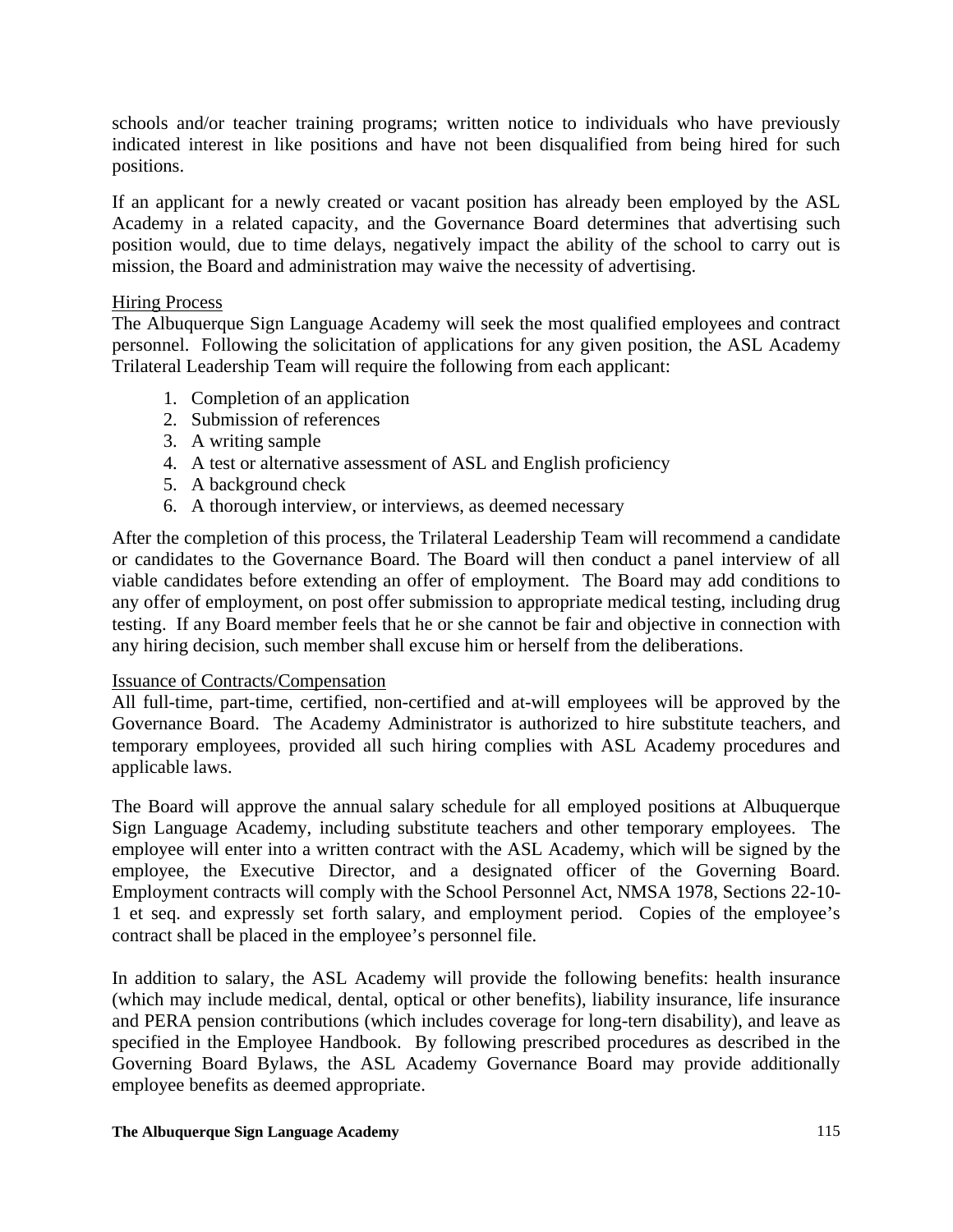• *Provide proposed salary schedules for all employees that comply with the minimum salary requirements as identified in the School Personnel Act.* 

|                     | Trilateral<br>Administrator | Albuquerque Sign Language Academy Pay Schedule - Ancillary |             |             |             |             |             |
|---------------------|-----------------------------|------------------------------------------------------------|-------------|-------------|-------------|-------------|-------------|
| Salary<br>Beginning | \$62,000.00                 | Level I                                                    |             | Level II    |             | Level III   |             |
|                     |                             | МA                                                         | <b>PHd</b>  | МA          | PHd         | МA          | <b>PHd</b>  |
|                     |                             | \$33,000.00                                                | \$35,000.00 | \$44,000.00 | \$46,000.00 | \$55,000.00 | \$57,000.00 |

# **The Albuquerque Sign Language Academy Salary Schedules**

| Salary    | Albuquerque Sign Language Academy Pay Schedule - Teacher |             |             |                   |  |
|-----------|----------------------------------------------------------|-------------|-------------|-------------------|--|
|           | Level I                                                  | Level II    | Level III   | Natl. Board Cert. |  |
| Beginning | \$33,000.00                                              | \$44,000.00 | \$55,000.00 | \$55,000.00       |  |

| Salary    | <b>Nurse</b> | Secretary   | Custodian   | Educational<br>Assistant |
|-----------|--------------|-------------|-------------|--------------------------|
| Beginning | \$50,000.00  | \$32,000.00 | \$21,000.00 | \$17,000.00              |

• *Describe the evaluation process for staff that will include evaluation of teachers by a licensed school administrator.* 

# **Staff Evaluations**

Teachers and other certified staff will create an annual Professional Development Portfolio in compliance with the New Mexico three-tiered evaluation system in accordance with NCLB. Educational Assistants will be highly qualified.

A. Confidential Personnel File

The school shall maintain a confidential personnel file for each employee. The personnel file will contain the evaluation documents discussed in this section, as well as any other employment related documents or correspondence. Involved parties will have signed all documents placed in the personnel file.

B. Professional Development Portfolio

All instructional and professional staff will create and maintain a Personal Development Portfolio containing the goals and outcomes of the school, the employee's personal plan for meeting those goals and outcomes, and the employees plan for continuous improvement.

#### **The Albuquerque Sign Language Academy**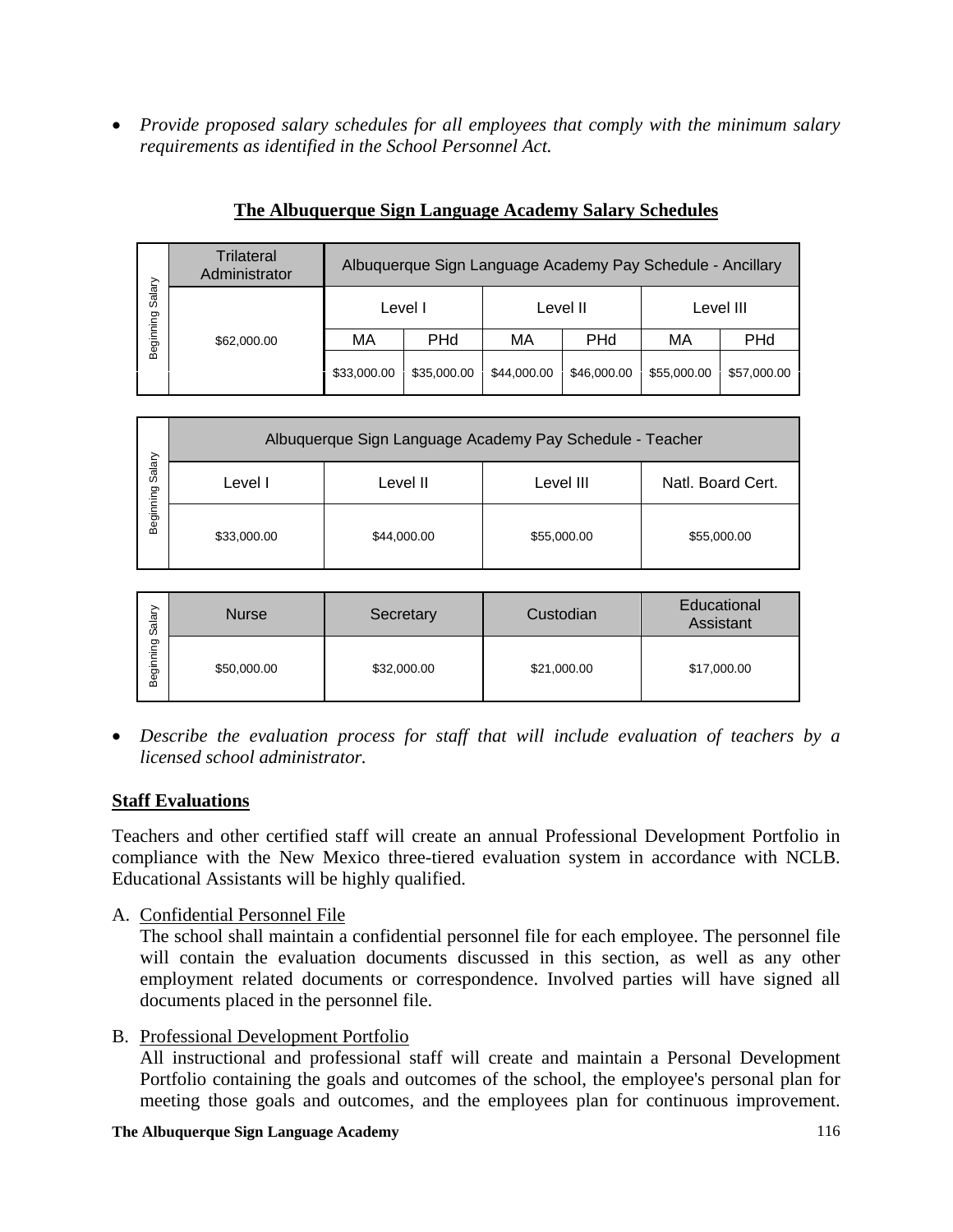After an initial meeting between the Academy Administrator and employee where mutual goals are reviewed and a professional growth program is developed, the employee will create the portfolio and will include samples of classroom or school work, personal reflections, and any other material deemed appropriate as evidence of continuous improvement.

C. Employee Observations

The Academy Administrator, using both formal and informal observations, will assess and document employees on an ongoing basis. Formal observations will include a preobservation conference as well as a post-observation conference. First-year (Level 1) employees shall have at least two formal observations prior to the three-month review outlined in Section D. Prior to the six-month review, described in Section D, at least two additional formal or informal observations will be conducted for first-year (Level 1) employees. Returning level 2 and 3 staff will have three formal or informal observations prior to the six-month review, described in Section E. Results of formal observations, consisting of the Academy Administrator's observations and recommendations, will be put in writing and included within the employee's Personal Development Portfolio and the school's personnel file. Nothing in this section limits the Academy Administrator from conducting other observations of an informal or unannounced nature.

### D. Formal Reviews – Level 1 Employees

For all Level 1 employees, there shall be a formal review three months after the start of the school year. The purpose of the three-month review is:

- − to review the employee's self-assessment,
- − to review the job description, areas of responsibility, and progress toward goals and outcomes,
- − to note particularly good work, areas for improvement and skill development,
- − to point out areas of improvement, deficient work, or substandard conduct,
- − to develop a clear plan for improvement.

In addition, at the three-month review, the employee will provide feedback to the Academy Administrator on their own perceptions related to their job performance. Any written feedback or self-assessment materials may be placed into the employee's personnel file. Six months from the start of the school year, a second review will be held to determine improvement plan progress. At that time, the Academy Administrator will inform the employee and report to the Governance Board whether the school intends to continue employment for the subsequent school year. Results of these reviews will be put in writing and placed within the employee's Personal Development Portfolio and the school's personnel file.

E. Formal Reviews - Returning Employees (Level 2 &3)

For returning staff, there shall be a formal review six months after the start of the school year in order to evaluate progress toward the employee's personal plan and professional growth program described in Section B. At that time, the Academy Administrator will inform the employee and report to the Governance Board whether the school intends to continue employment for the subsequent school year. Results of these reviews will be put in writing and placed within the employee's Personal Development Portfolio and the school's personnel file.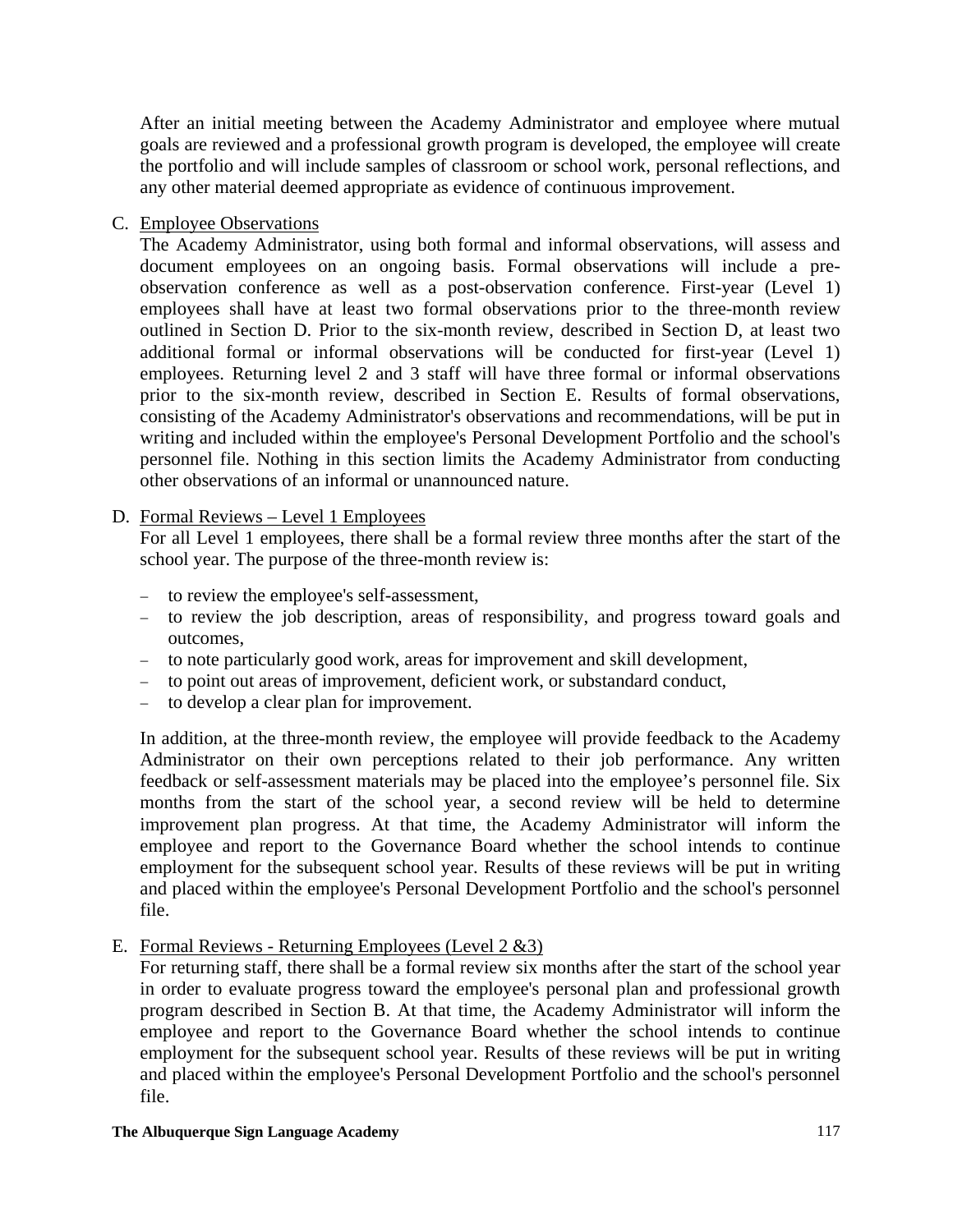### F. Tri-Lateral Team Evaluation

The Academy Administrator, Executive Director, and Family and Community Services Coordinator shall be evaluated by the Governance Board prior to the end of each year's contract based on criteria set forth by job responsibilities. Additionally, teachers will have the opportunity to provide feedback on each of the team member's performance. Results shall be in writing and included in the employee's Personal Development Portfolio and personnel file.

### G. Response to Observation and Review Findings

All employees shall have the right to make written objections to the observations or review findings within one week of receipt by stating areas of disagreement. These objections will be attached to the observation and/or evaluation and kept in the employee's personnel file.

• *Explain the school's staff discipline process that provides for due process.* 

The policies set forth in the ASL Academy Employee Handbook will conform to the New Mexico School Personnel Act, in accordance with NMSA 1978 Section 22-10A-24.

### **Employee Dismissal, Discipline, and Termination**

- A. All employees will be hired on the basis of annual contracts and their terms expire at the end of their annual contract. Contracts of employment shall be renewed by affirmative vote of the Governance Board in public session or by appropriate action of administration. An employee may only be terminated by vote of the Governance Board in public session.
- B. Any member of the Trilateral Leadership Team may recommend terminating or suspending the employment of any employee if s/he determines that the employee has failed to fulfill the duties and responsibilities and/or demonstrate the qualities outlined in the job description, or if other good cause exists. Sufficient documentation must be provided to the Governing Board as to the necessity of the employ's release. In the event the school finds it necessary or desirable to terminate an employee's employment before the end of the school year, the school will attempt to give the employee written notice at least 10 calendar days before termination, unless any Trilateral Leadership member determines that the employee poses a threat to the health, safety, or welfare of the school or students, in which case the employee will be terminated immediately.

Provisions in the Employee Handbook indicate causes for discipline or discharge and are meant to give employees warning regarding behaviors that will result in serious consequences. The Governance Board or Trilateral Leadership Team may also choose, in its sole discretion, to utilize informal counseling, written reprimands, suspensions or other actions as a response to employee misconduct, in lieu of termination. Such alternative measures are not required and use of such measures establishes no precedent for tolerating employee misconduct.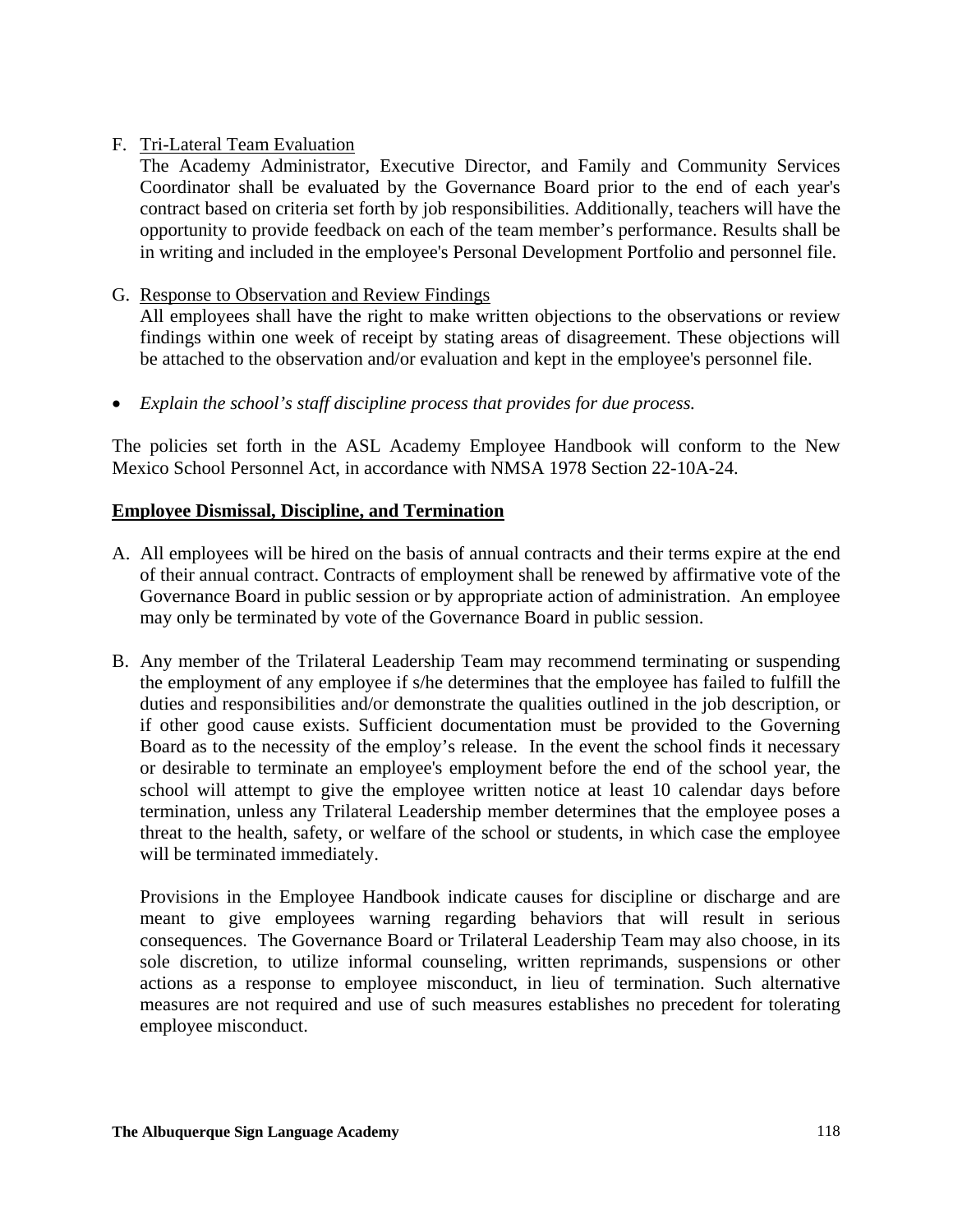- C. In the event of termination of employment prior to the end of an employment contract, the employee shall be entitled only to the prorated salary and benefits earned through the last date of employment.
- D. In the event an employee finds it necessary to resign during the school year, the employee shall give written notice to the Academy Administrator or Executive Director as soon as possible and at least 10 calendar days before the effective date of resignation.
- E. Any employee may submit a grievance regarding dismissal, discipline, and termination pursuant to the grievance process (See Grievance Policy Section).

# **At-Will Employment**

Unless otherwise approved by the Governance Board, all employees of the Albuquerque Sign Language Academy shall be hired on an 'at will' basis, and can be dismissed at any time with or without cause, pursuant to NMSA 1978, as will be indicated in the employment contract. Any employee who has been employed by the ASL Academy for three consecutive years may not be terminated without just cause.

### **Grievance Procedure**

In the event of a dispute involving employment or the implementation of the personnel policies, and after a good faith effort with their supervisors to thoroughly resolve the dispute, all employees may submit their complaint following the procedures outlined below. The good faith effort will include problem identification, possible solutions, selection of resolution, timeline for implementation, and follow-up. A written summary of the good faith effort will be included in the personnel file. Failure to follow the procedures and timelines below constitutes a waiver of the employee's right to grieve.

- 1. The employee may submit his/her grievance in writing to any Trilateral Leadership Team member within five days of a failed good faith effort to resolve the dispute.
- 2. Within ten working days of receipt of the written complaint, the Trilateral Leadership Team shall schedule a hearing, at a mutually convenient time and place, for discussion of the complaint with all parties involved, but no later than 20 days after receipt of the written complaint and after notification to the employee. Trilateral Leadership Team members who are interested parties shall excuse themselves from grievance proceedings if such members have a conflict of interest related to the proceedings.
- 3. Upon completion of the hearing, the Trilateral Leadership Team shall render a decision, as established by a majority vote, within five working days. Any such proceedings shall be conducted in closed session, unless requested otherwise by the employee. In the event that additional information, investigation, or hearings are necessary after the initial hearing, the hearing may be continued and the final decision shall be made within five working days of the last committee hearing, or as soon as possible. Any additional proceedings shall be completed as soon as possible.
- 4. The decision of the Trilateral Leadership Team shall be final unless appealed by the employee to the Governance Board, which may review and modify the decision of the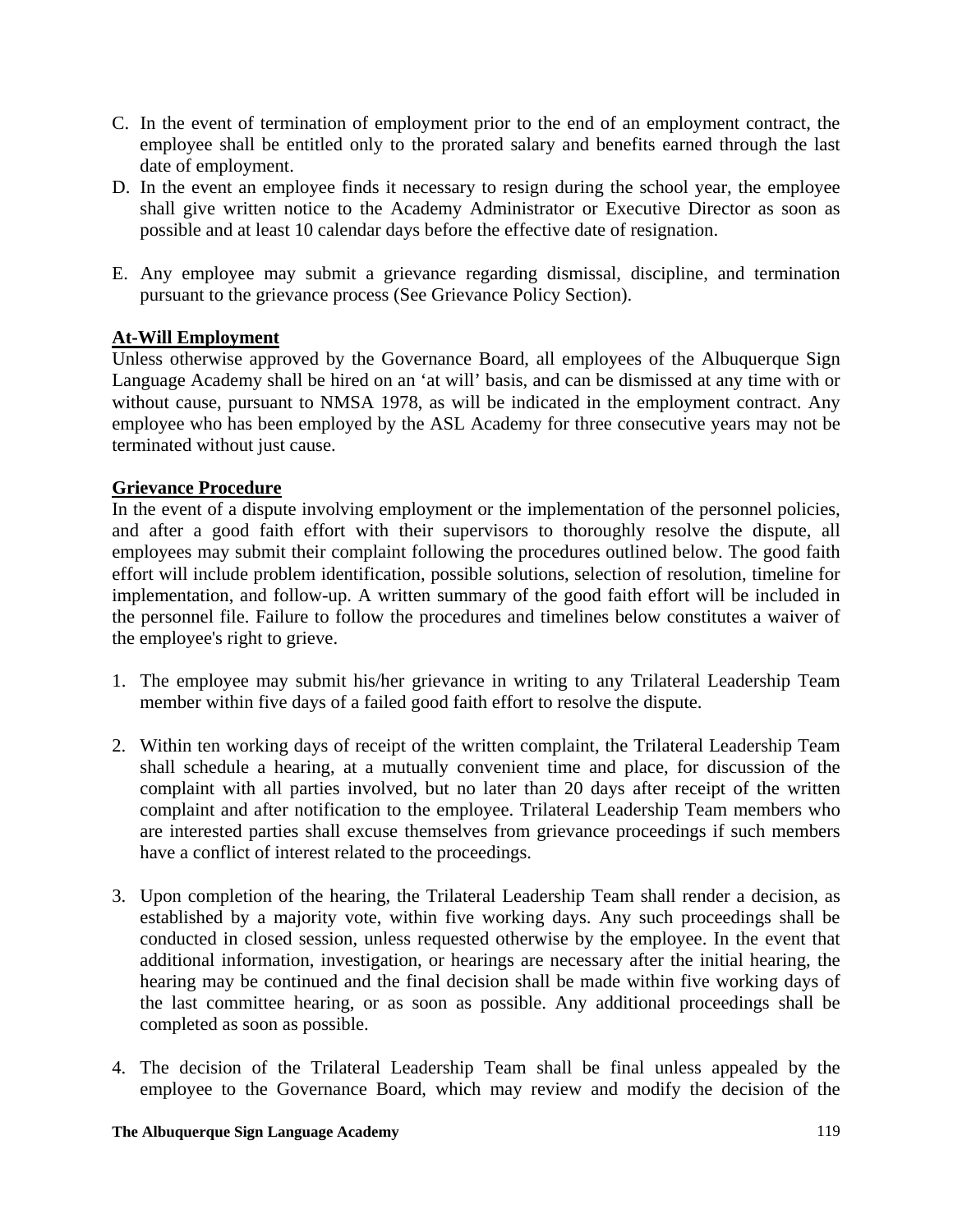Trilateral Leadership Team if it finds that the Trilateral Leadership Team failed to properly follow the grievance process described above. A request for an appeal may be submitted to the Chairperson of the Board within five days of the decision of the Trilateral Leadership Team. After receiving an appeal request, the Chairperson shall schedule a meeting to consider such an appeal as soon as possible. Any Governance Board member who is an interested party, as defined in the Bylaws, shall excuse him/herself from reviews of Trilateral Leadership Team decisions to the extent permitted under law. Any such proceedings shall be conducted in closed session, unless requested otherwise by the employee.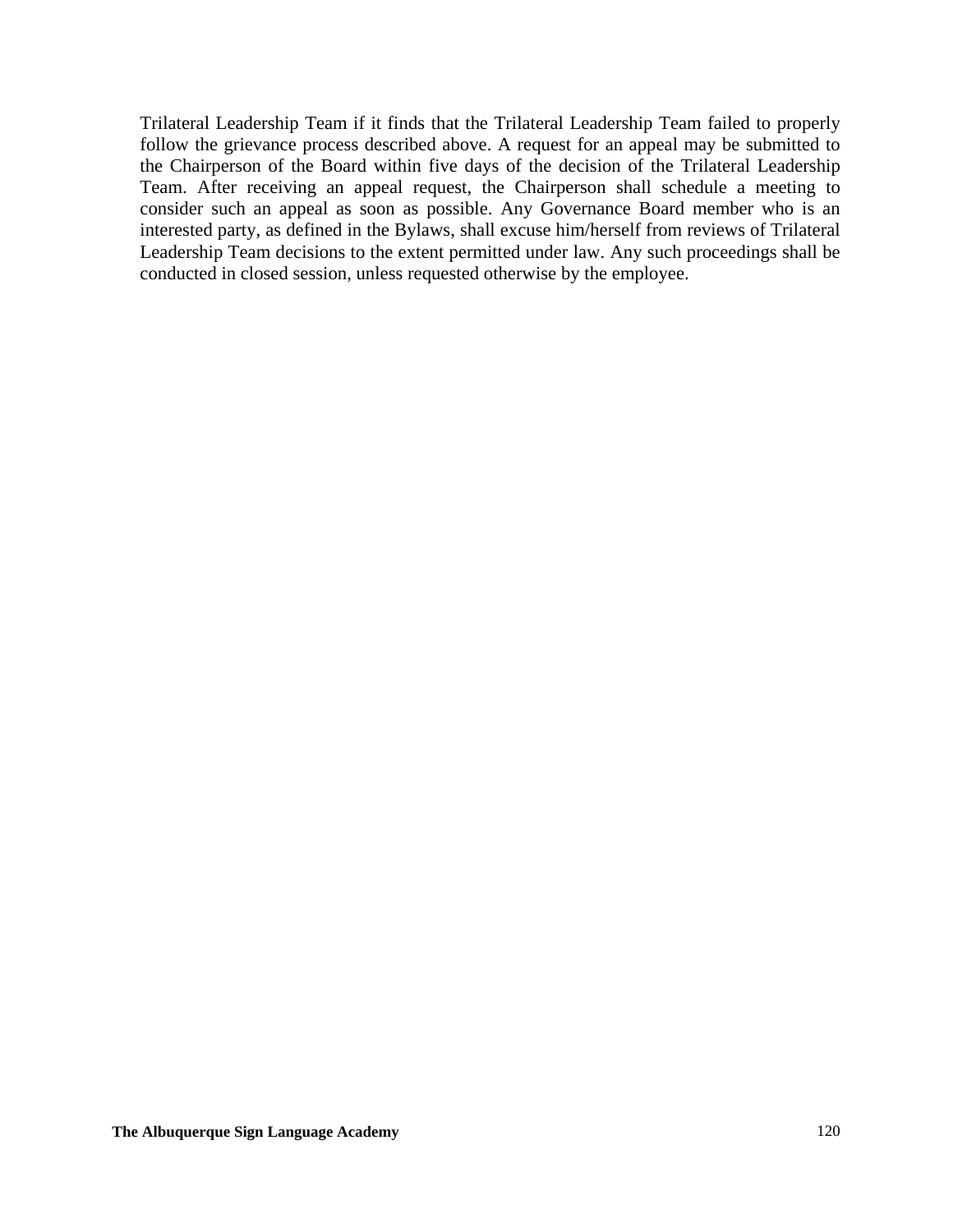# **F. STUDENT ENROLLMENT PROCEDURES AND DISCIPLINE POLICY**

- *Describe the school's enrollment policies and procedures, including an explanation of the enrollment timeline.*
- *Describe the school's lottery process that is in accordance with applicable law.*

The ASL Academy is a free public charter school open to all students without any admission requirements. However, because the educational philosophy and program require direct instruction in American Sign Language, it is strongly recommend that students who initially enroll in the program during the second grade and subsequent grades have previous exposure to ASL and a basic level of receptive and expressive sign skills in order to fully understand the curriculum and progress academically. Enrollment will be open to all students without regard to race, color, national origin, creed, sex, ethnicity, behavior, language proficiency, or academic achievement. The plan and timeline for student recruitment and enrollment is as follows:

- Upon charter approval, the ASL Academy will update its website to include a complete description of the educational program and contact information for persons interested in enrolling for the 2010-2011 academic year. Founders will additionally prepare marketing materials, such as flyers, business cards and brochures, for immediate disbursement, and founders will continue to contact community organizations to establish partnerships and develop interest in the school. The website will be updated regularly to keep interested persons apprised of school progress, including listing the school location once it is established.
- November 2009: Enrollment applications will be posted to the website and will be accepted by the Governance Board on an ongoing basis until January 15, 2010. The initial student lottery will held on January 31, 2010 by a designated Board Officer. All students selected through the lottery process at that time will be granted admission to the ASL Academy for the 2010-2011 school year. The sibling(s) of any student chosen for enrollment will automatically be eligible for enrollment pursuant to the Charter Schools Act, Chapter 22, Article 8B NMSA.
- Throughout the enrollment process, the ASL Academy Governing Board will make decisions regarding advertising, depending on the number of remaining openings.
- Thereafter, subsequent lotteries to fill remaining vacancies will be held on the last business day of each month until the school reaches capacity. At that time, any remaining students not selected for enrollment will be placed on a waiting list.
- Upon their child being accepted for enrollment, families will be promptly notified via email, telephone or a letters sent by regular mail. Parents are encouraged to complete and submit all student registration materials within 30 days of their student being accepted in order to secure their child's position for the coming school year. Failure to submit registration materials by May 15, 2010, regardless of the date the child was selected in the lottery, will result in forfeiture of that slot.
- In subsequent years, students already enrolled in the school, along with their siblings will be admitted prior to a lottery draw. All other students will be enrolled via the lottery process.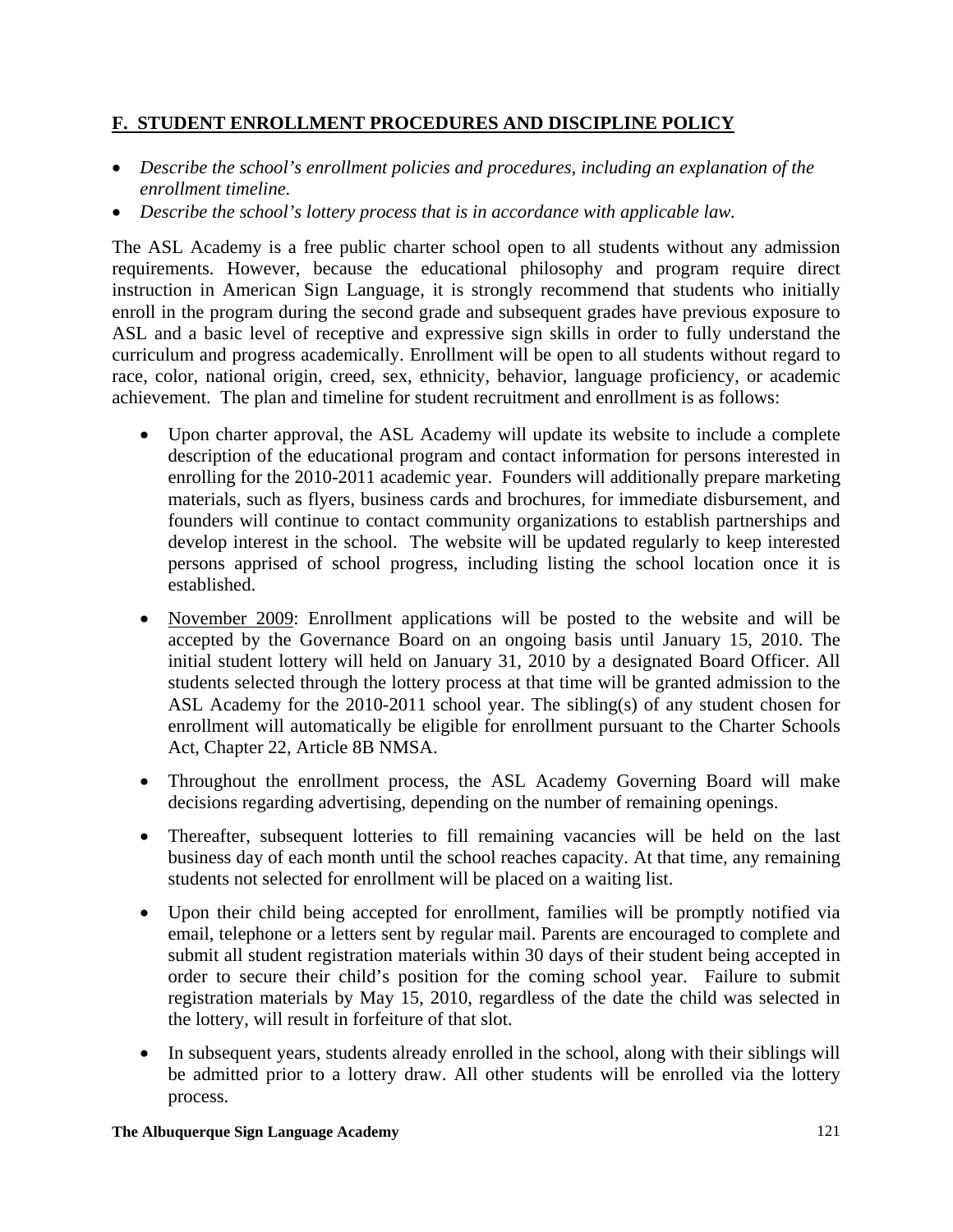• *Provide the proposed student discipline policy that complies with the Student Rights and Responsibilities set forth in the Public Education Department rules and regulations [6.11.2 NMAC].* 

It is the goal of the ASL Academy to provide a safe environment for student learning, and further to provide students and parents with an understanding of the basic rights and requirements to effectively function in the school community. The ASL Academy Student/Parent Handbook *(See Appendix B)* details the student discipline policy and is in accordance with the rights and responsibilities set forth in the PED rules and regulations [6.11.2 NMAC]. The ASL Academy's proposed Student Discipline Policy is as follows:

### **Discipline/Student Behavior**

Each staff member at the ASL Academy accepts responsibility for maintaining an environment of respectful conduct and the establishment of programs that promote positive relationships among students and staff. A student's actions should reflect high standards of behavior as established by the Academy Administrators and teachers.

The staff requests parental support in helping maintain appropriate conduct in the school. Children's behavior should reflect self-respect and consideration for the rights, feelings, and property of others.

Classroom teachers are expected to maintain discipline in their own classrooms with a specific emphasis on promoting and recognizing positive behaviors among students. Inappropriate behavior that occurs in or outside of the classroom (i.e. during recess) may result in a student receiving a Behavior Slip. This slip is used to communicate discipline concerns among staff, administration, and parents.

When a student receives a Behavior Slip, he/she is called to meet with the Academy Administrator to discuss the behavior. Depending on the number of Behavior Slips a student has received during that trimester or the severity of the child's infraction, i.e. fighting, possession of a weapon, etc., the consequence may result in suspension from school. However, most offenses result in the student attending Redirection during his/her recess time.

The overall goal of redirection is to provide students with an opportunity to reflect on their behavior and to create a safe environment for students that helps to prevent further infractions. The school will consistently address student misbehavior and inform parents of problems that their student is demonstrating at school. The school is also committed to remaining proactive and supportive as we address student safety everyday.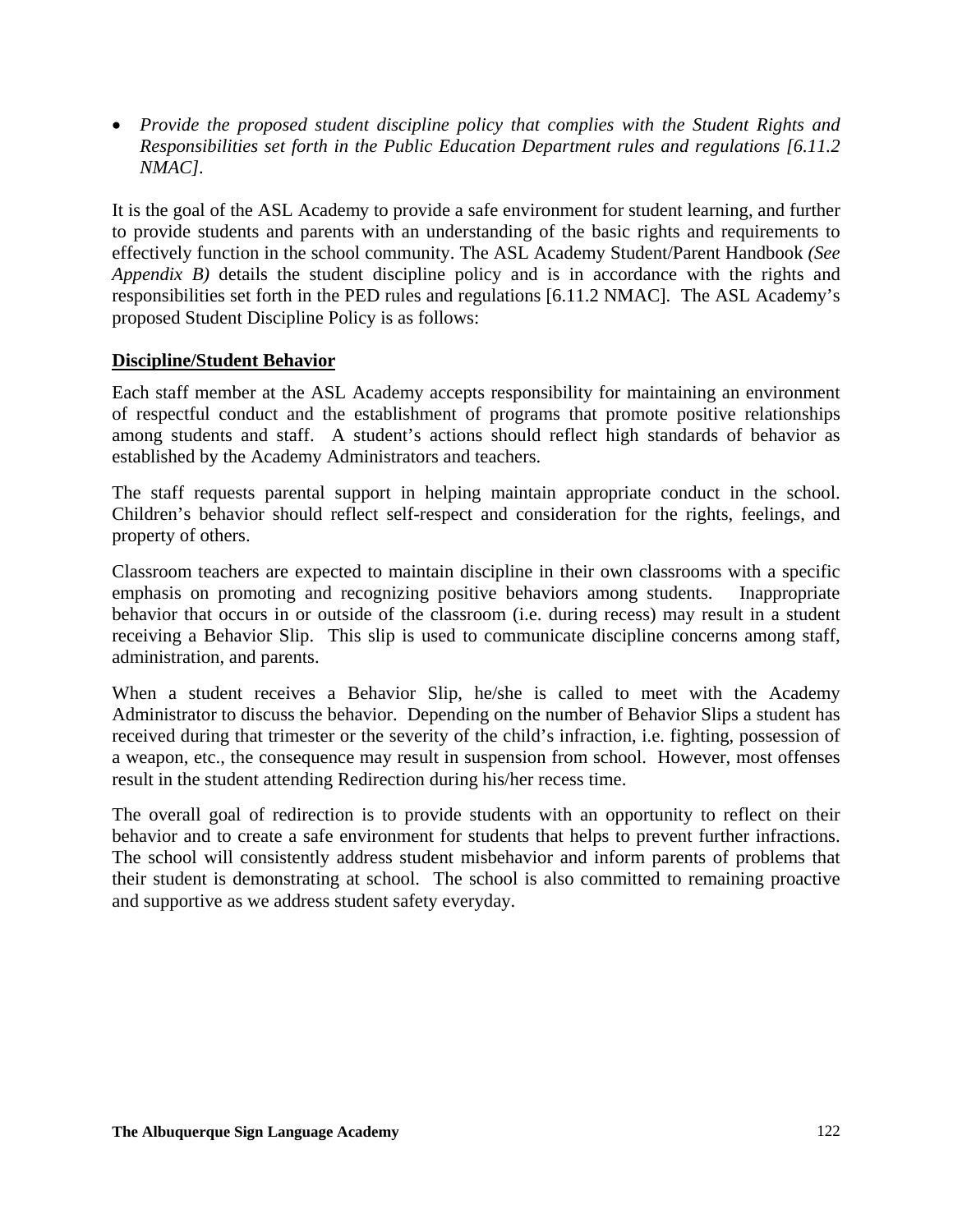| <b>Expectations</b>                          | <b>Indicators</b>                             |
|----------------------------------------------|-----------------------------------------------|
| Do what you agree to do                      | Attend school regularly<br>٠                  |
|                                              | Agree to learn<br>٠                           |
|                                              | Agree to follow rules<br>٠                    |
|                                              | Agree to complete homework<br>п               |
|                                              | Agree to dress according to school rules<br>ш |
| Give your best effort                        | Complete tasks given<br>٠                     |
|                                              | Follow directions given<br>п                  |
|                                              | Bring supplies to school<br>٠                 |
|                                              | Demonstrate self-esteem/pride<br>٠            |
|                                              | Do not put others down                        |
| Treat others with dignity and respect at all | Demonstrate respect<br>п                      |
| times                                        | Demonstrate caring<br>٠                       |
|                                              | Celebrate success                             |
|                                              | Be honest<br>٠                                |
|                                              | Communicate openly<br>п                       |
|                                              | Make safety a priority<br>٠                   |
| Have fun                                     | Have friends<br>٠                             |
|                                              | Be happy<br>٠                                 |
|                                              | Get along with adults and peers<br>٠          |
|                                              | Be safe                                       |
|                                              | Focus on learning                             |

# **School-wide Behavioral Expectations and Indicators**

Behaving appropriately is an essential aspect of learning. Students are accountable for their behavior on school property, on the school bus, at the school bus stops (if applicable), on the way to and from school, and when attending school-based functions.

# Other Disruptions of the Educational Process

- 1. No portable entertainment/computer devices are allowed during school hours.
- 2. Possession of pornography or inappropriate materials in any form, including inappropriate use of the internet, will result in suspension and possible expulsion.
- 3. Students in possession of alcohol, other illegal drugs or inhalants or under the influence of alcohol, other illegal drugs or inhalants:

# First Violation:

- a. Parents/guardians will be contacted.
- b. Student will be placed on Substance Use/Abuse Probation. (While on probation, any violation of school policy will warrant expulsion.)
- c. Student will be placed on a 5-day out-of-school suspension.
- d. Police report will be filed on the incident.

Second Violation: Student will be suspended until the end of the session.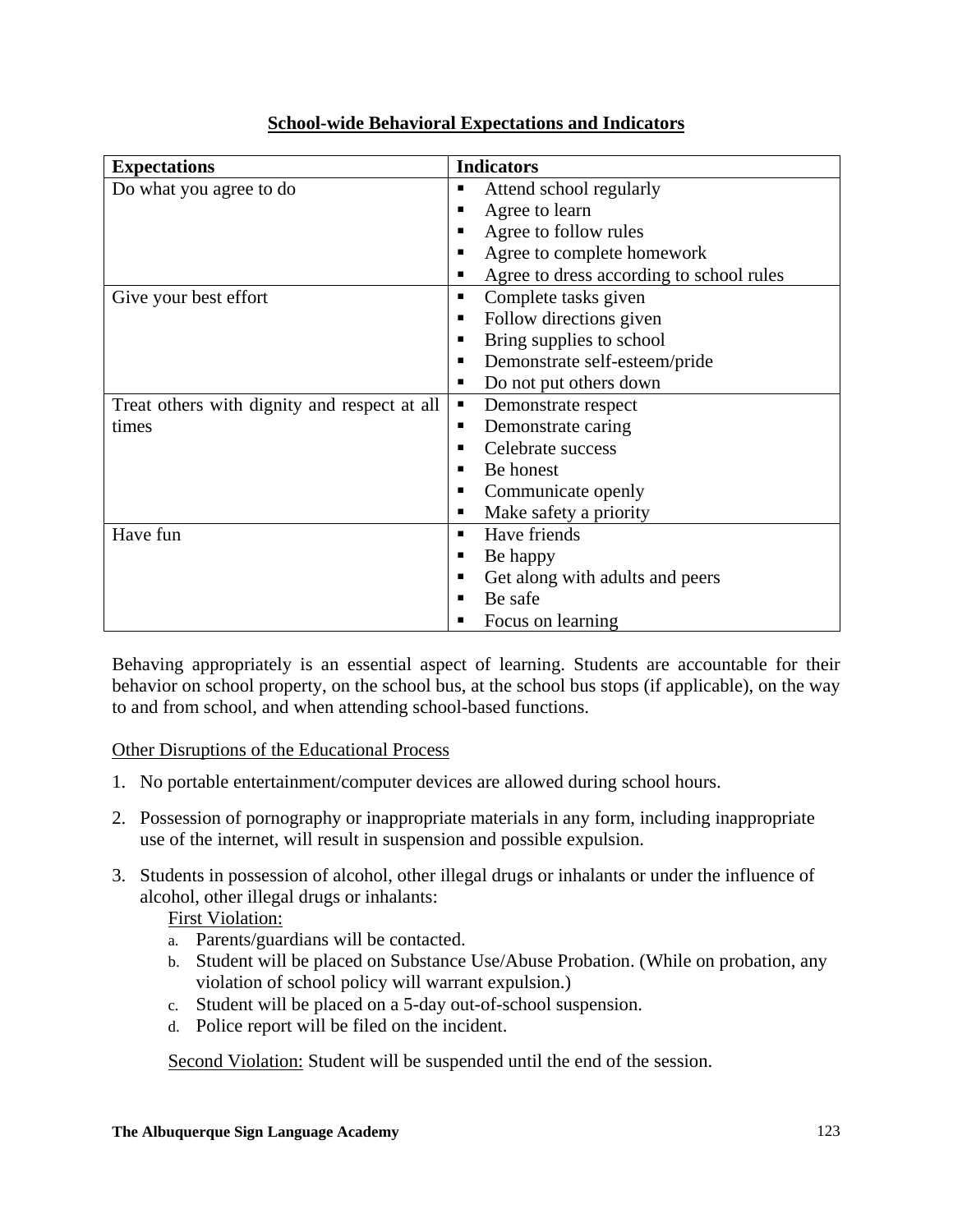The ASL Academy defines possession of alcohol, other illegal drug or inhalant as: on a student's person, in a student's body or bloodstream, in an item belonging to a student, such as but not limited to, a backpack or purse, or being held by another person. Under the influence of alcohol, other illegal drugs or inhalants is defined as having alcohol or drugs in the bloodstream or body and/or other suspicious behavior.

Alcohol, other drugs, inhalants and drug paraphernalia may be described as:

- a. Alcohol is any liquor, wine, beer or other beverage containing alcohol,
- b. Drugs are illegal drugs including marijuana, inhalants, legal prescriptions over the counter drugs used or possessed or distributed for unauthorized purposes, and
- c. Drug paraphernalia is any equipment/apparatus designed for, or used for the purpose of, measuring, packaging, distributing or facilitating the use of drugs.

We encourage a healthy life-style and support our students in being drug and alcohol free. Involvement on or near school grounds with tobacco, alcohol, or drugs in any form is strictly prohibited. ASL Academy is deemed a drug free zone. The ASL Academy Administration hereby makes known its legal authority and intent to search school property, facilities, and student belongings when there are reasonable grounds to warrant such a search.

### Harassment

Harassment is unacceptable conduct and will not be tolerated. All supervisors, employees, students and parents should exercise due care to see that the school is free form all forms of harassment. Law prohibits harassment. For purposes of this policy, the term harassment consists of knowingly pursuing a pattern if conduct, which serves no lawful purpose, with the intension to annoy, seriously alarm, or terrorize another person. The conduct must be such that it would cause a reasonable person to suffer substantial emotional distress.

### Sexual Harassment

Sexual harassment includes, but is not limited to, threatening adverse actions if sexual favors are not granted; promising preferential treatment in return for sexual favors, unwanted and unnecessary physical contact; a pattern of offensive remarks, including unwelcome comments about appearance, obscene jokes or other inappropriate use of sexually explicit or offensive language, the display of sexually suggestive objects or pictures; and unwelcome sexual advances by vendors or visitors if the advances are condoned explicitly or implicitly by the school.

### Parent/Guardian Harassment

Under normal circumstances, a student is not to be deprived of a public education on grounds relating to the attitude of parents or guardians; nevertheless, it is recognized that a situation could arise in which the uncooperative or disruptive attitude of parents/guardians might so diminish the effectiveness of the school in acting in loco parentis (in place of parents) that continuation of the student could be morally impossible. Such situations include, but are not limited to:

1. Any parent, guardian or other person who insults or abuses any faculty/staff or administrator at any time on school premises, or at some place is the faculty/staff or administrator is required to be at that place in connection with assigned school activities.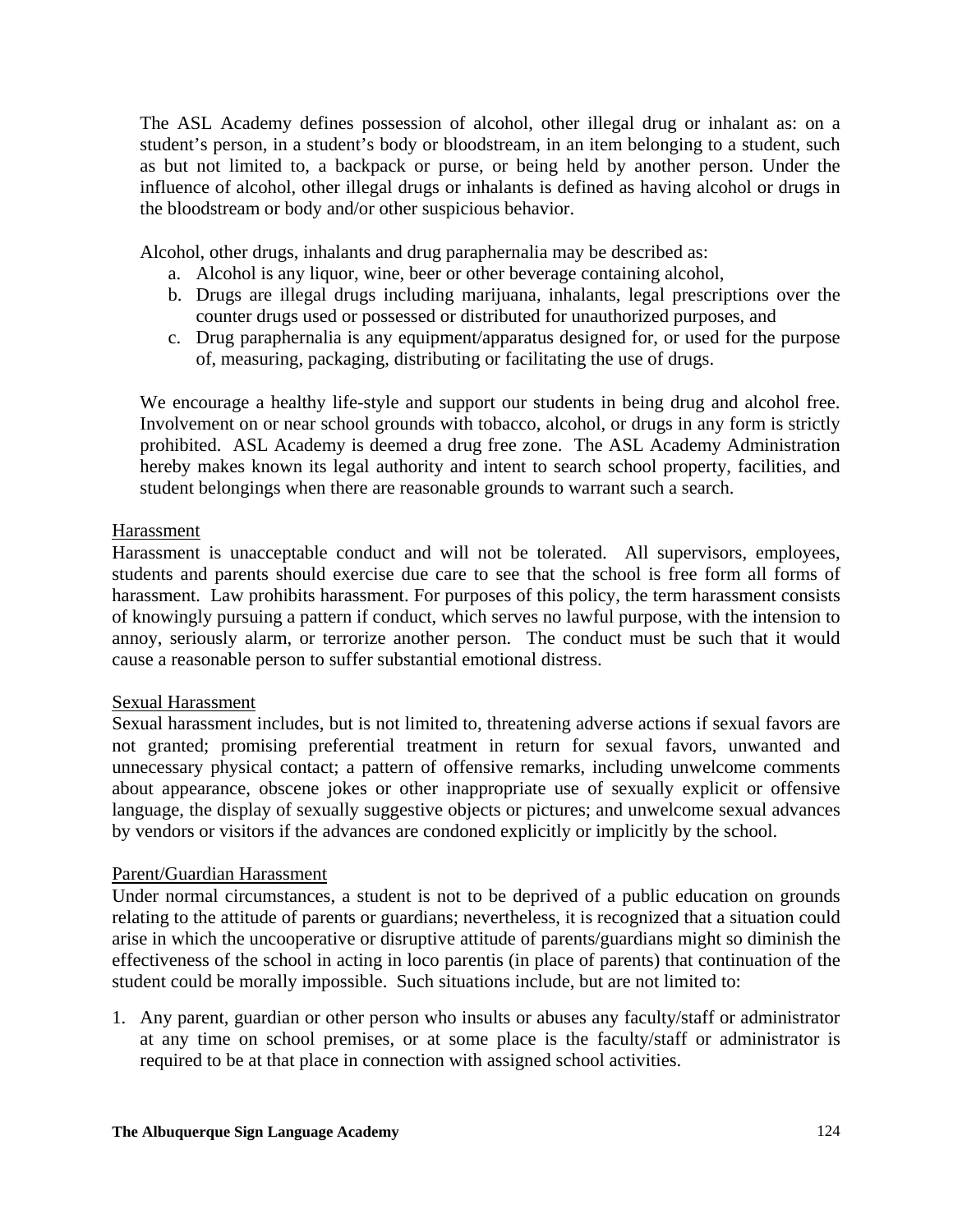- 2. Harassment on the basis of race, color, religion, gender, national origin, age or disability. Harassment would include verbal or physical conduct that denigrates or shows hostility or aversion toward an individual because of one's race, color, religion, gender, national origin, age, or disability, or that of his/her relatives, friends, or associates and that has the purpose or effect of creating an intimidating, hostile, or offensive work environment; has the purpose or effect of unreasonably interfering with and individuals work/study performance; or otherwise adversely affects an individual's employment opportunities.
- 3. Harassment may constitute a form of employment discrimination when:
	- a. Submission to such conduct is made, either explicitly or implicitly, a term or condition of an individual's employment or status as a student;
	- b. Submission to or rejection of such conduct by individuals used as the basis for a decision affecting the individual's employment or status as a student;
	- c. Such conduct has the purpose or effect of unreasonably interfering with and employee's work performance;
	- d. Such conduct has the purpose or effect of creating an intimidating, hostile or offensive work or school environment.

### **Suspension**

Suspension is a temporary removal of a student from the student body and the loss of all student body privileges. Suspension will be preceded by notification to a student's parents/guardians.

Disciplinary causes leading to suspension and disciplinary probation are:

- a. Any gang-related activity.
- b. Any threat of violence directed toward anyone on school premises.
- c. Possession or Use of Alcohol, Other Drugs, Tobacco, or Inhalants.
- d. Fighting.
- e. Theft.
- f. Vandalism/Use of graffiti.
- g. Repeated/serious misconduct resulting in administration/behavioral detentions.
- h. Possession of weapons (real or look-a-like)
- i. Forgery or use of forged forms, permission slips, notes, etc.
- j. Having inappropriate/ obscene material, including inappropriate use of the internet.
- k. Harassment of another individual.
- l. Possession and/or use of fireworks, lighters or matches.

### In-School Suspension

Students may be assigned to an in-school suspension for discipline. The ASL Academy Administration will determine infraction severity for in and out of school suspension. Typical reasons for In-School Suspension include: infractions of school policies such as, but not limited to, chronic dress code violations, disrespectful behavior against peers and teachers, improper language, theft, cheating, damaging school property, fighting and bullying. This listing could include other infractions dependent upon administrative discretion.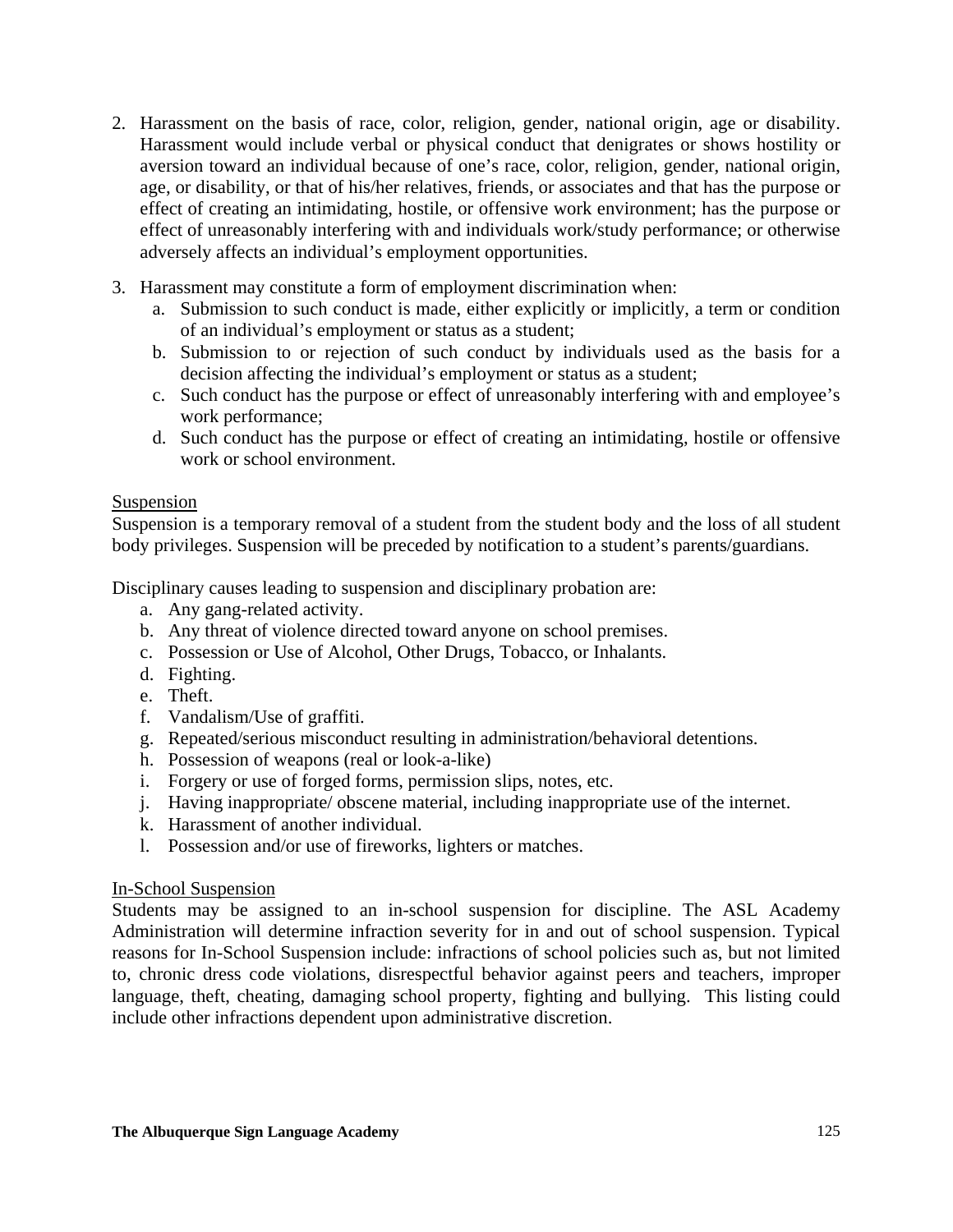### Expulsion

The expulsion of a student form the ASL Academy will be considered as a sometimes-necessary discipline measure for the common good of the school community. Parents will be notified immediately, followed by a conference with the school administration team. A letter will be provided to the parents and a copy placed in the student's cumulative file outlining the offense(s) and subsequent expulsion. Situations that may warrant removal of a student include:

- a. Major theft or any criminal act.
- b. Chronic and incorrigible misbehavior which undermines school discipline and impedes academic progress of fellow students.
- c. Delinquency and immorality which constitute a menace to others or which may warrant commitment to a correctional institution.
- d. Non-compliance with disciplinary probation, weapon possession, or drug policy.

The Academy Administrator is the final recourse in all disciplinary situations and may waive any disciplinary rule for just cause at his or her discretion.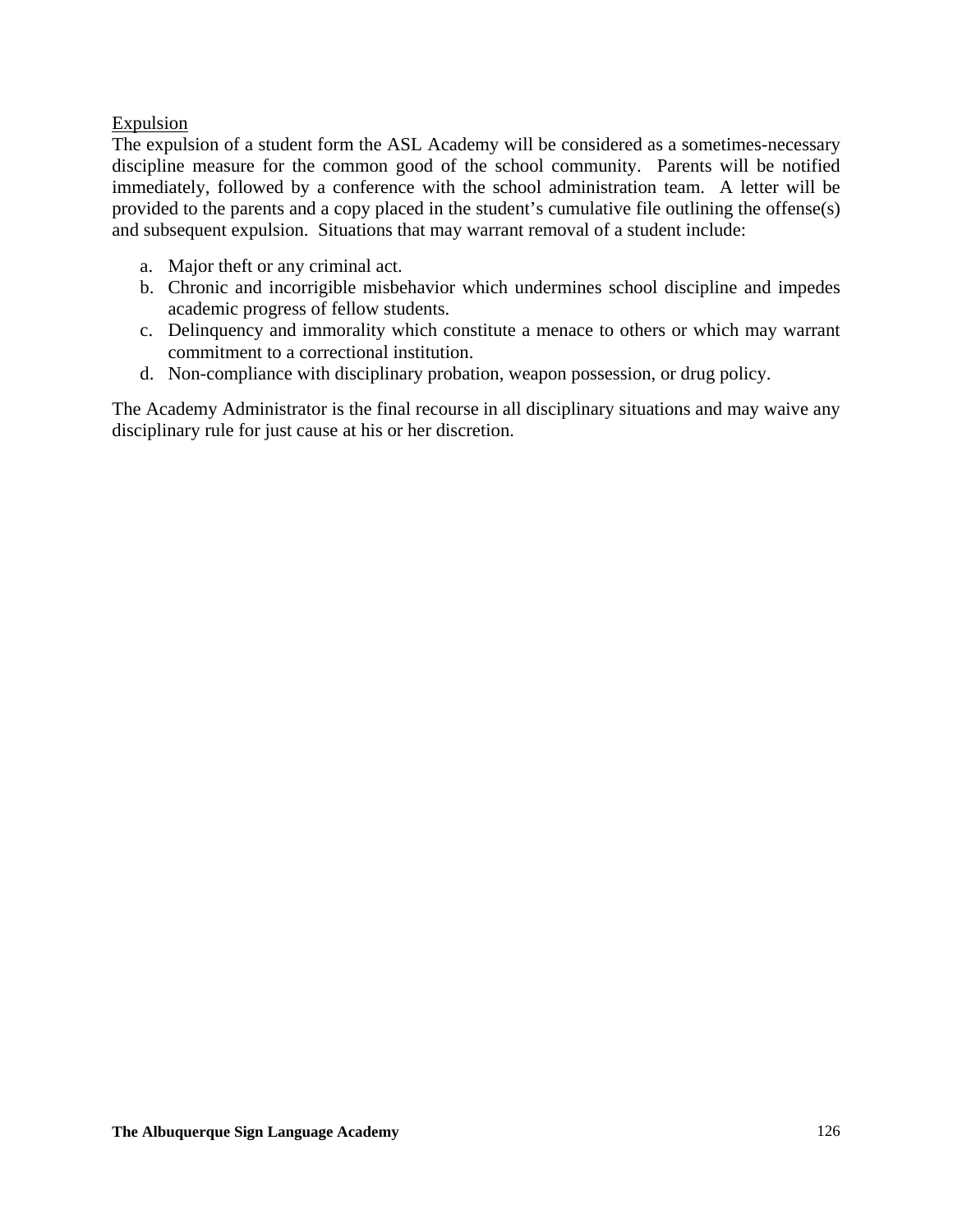# **G. FACILITIES**

*If the school site has not been selected/secured:* 

• *explain the needs of a facility that will support the implementation of the school's educational plan, including desired location, size, and layout of space,* 

### **Facility Overview**

The ASL Academy will establish a  $501(C)(3)$  non-profit corporation for the purposes of complying with requirements necessary to obtain a viable facility. All procedures and regulations mandated through government statutes will be strictly followed. In order to serve students in Albuquerque and the surrounding areas, the ASL Academy will be centrally located within Albuquerque. The facility will accommodate the initial population as well as the anticipated expansion to 80 students over a 5 year period.

### **Outdoor Space**

The site will have sufficient parking for parents and teacher, a safe loading/unloading zone for parents, and a separate loading/unloading zone for buses in order to safely coordinate vehicle and pedestrian traffic. The parking lot will accommodate handicapped parking spaces and emergency vehicle access as required by law.

The site will maintain a safe, secure and fenced outdoor playground facility and outdoor eating space to accommodate recess, lunch (weather permitting), physical education classes, and outdoor classroom activities. The playground will be adjacent to the school in order to ensure safety of all students and ease of access. All playground equipment and outdoor facilities will meet state guidelines for safety and size recommendations for elementary and middle school.

### **Classroom Space**

All classrooms will be designed according to the area description and size guidelines indicated in the New Mexico Public Schools Adequacy Planning Guide. The ASL Academy intends to provide classrooms which are large in size, due to the need for small group work, and will therefore look to the higher end recommendations for net square footage. All classrooms will be designed under the guidelines specific to Special Education settings in order to provide the least restrictive environment possible. Acoustical considerations will be a high priority in order to provide the best learning environment for hearing impaired children. All classrooms for elementary school will be in close proximity to one another to allow for student placement needs. It is anticipated that the middle school classrooms will also be grouped together, but may be separated from the elementary school classrooms in order to facilitate learning and minimize distractions.

Classroom furnishings will follow the recommendations given in the New Mexico Public Schools Adequacy Planning Guide, and will also include any specialized equipment or furnishings necessary for hearing impaired students. Middle school classrooms will incorporate a shared science lab and all required safety equipment/stations.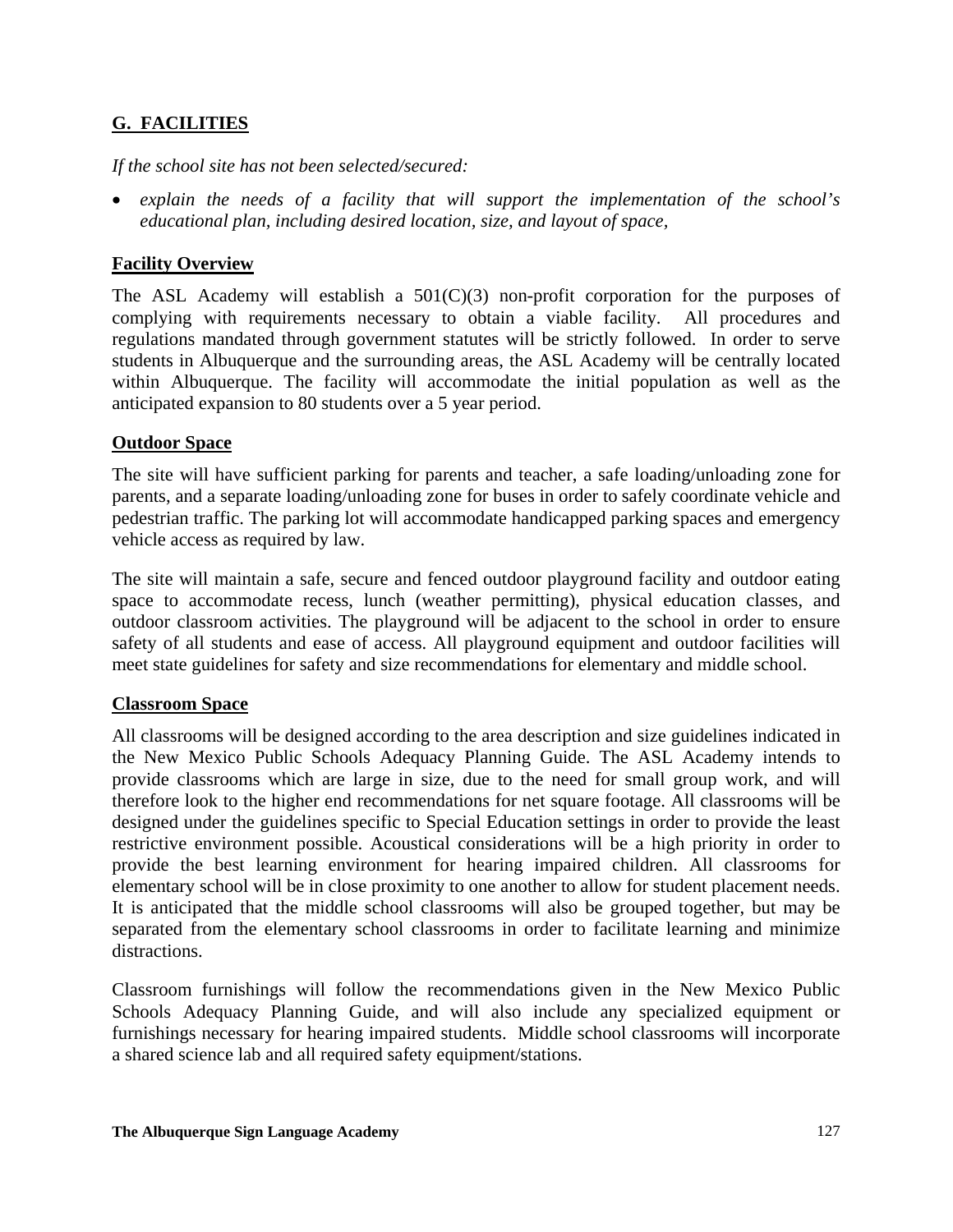The ASL Academy intends to provide separate classrooms for dance/music and art, however, depending on space limitations, those classes may be integrated into the regular classroom or utilize the multipurpose spaces as needed.

### **Common Indoor Space**

#### Gymnasium/Multipurpose

The ASL Academy will provide a space for indoor physical education classes, ancillary services, including physical and occupational therapy, school assemblies (including morning announcements). This space may also be used as a performance center for fine arts and other school events.

#### Ancillary Services

There will be a separate room(s) for one-on-one and small group therapy sessions. This space will also be utilized for testing. It is recommended that this space be separate from the classrooms and other busy areas in order to allow for reduced noise/activity so the children can fully concentrate on their tasks. Offices for full-time staff will be also be provided as well as a "common" work area for use by part-time contractors.

#### Audiological Lab

There will be a separate space which will be adequate in size to accommodate all audiological equipment, including a sound booth, and also an adjoining office for the audiologist.

#### Library/Media Center/Computer Lab

Upon charter approval and the securing of a facility, ASL Academy Trilateral Team members will devise a plan for the library/media center and computer lab. Space permitting, there will be a separate library/media center and computer lab, however, it may be determined that for instructional purposes such equipment may also be integrated into the classroom setting.

#### Kitchen

The ASL Academy will not be preparing food for student breakfast or lunches on-site. However, there will be a kitchen at the facility to allow for special classroom projects, and the kitchen will contain a refrigerator, sink, dishwasher, oven and microwave. It will allow for proper storage of student lunches. The ASL Academy will follow all recommended guidelines for food storage and student safety.

#### Nursing Station/Student Heath Center

There will be a separate room for students to use which will contain the necessary equipment to provide for student needs in a private manner. The space will contain a workspace, secure record storage, and a secure refrigerator and cabinets for medications and supplies. The space will be adjacent to the administrative offices and other guidelines will be followed as indicated in the New Mexico Public Schools Adequacy Planning Guide.

#### Restrooms

There will be restrooms for adult staff/visitors and students, which will meet all state and federal requirements.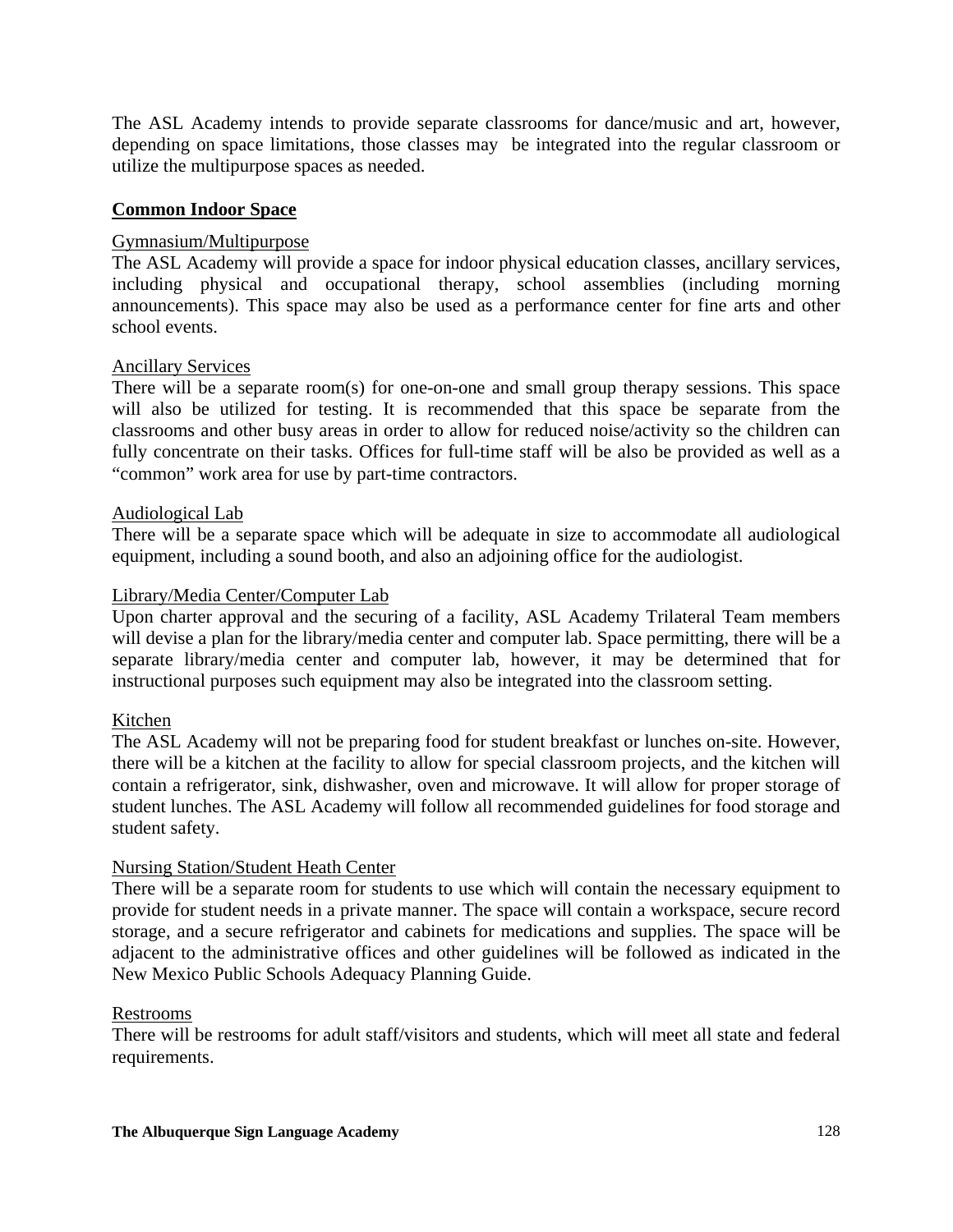# Multipurpose Rooms/Classrooms for Parent Classes

The ASL Academy intends to provide one to three additional rooms to be utilized by parents for ASL classes, parent groups and workshops. The classes will ideally be located separate from student classrooms in order to minimize student distraction. These classrooms will be multipurpose rooms and can also be used for staff meetings, IEP/PLP meetings, parent-teacher conferences, counseling sessions, professional development training, and other uses as needed.

Faculty Lounge: The ASL Academy intends to provide a separate room for teachers and staff to use for lunch, which will be adjacent to the kitchen, and will contain other equipment as suggested in the New Mexico Public Schools Adequacy Planning Guide.

Corridors/Storage/Maintenance: All school corridors and common area pathways will be compliant will specifications listed in the New Mexico Public Schools Adequacy Planning Guide and will state and federal laws in order to accommodate access for individuals will disabilities. The facility will contain adequate storage in all classrooms and administrative offices, as well as storage for gymnasium, outdoor play, special therapy, and physical education equipment. Additionally, a centralized storage room will contain common school supplies to be utilized by all teachers for classroom activities. Building maintenance rooms, including custodian supplies and mechanical/electrical rooms, and computer server closets will be locked at all times to ensure student safety and such rooms will comply with building codes.

### **Administrative Spaces**

The ASL Academy will have a reception desk at the entrance of the school and anticipates having a security door which will require visitors to be granted access by the school secretary before entering the facility. All staff will have access cards and can let themselves in. All door locks will allow persons to freely exit the building and will comply will fire codes and other safety requirements. Furnishings will accommodate visitors and parents waiting for appointments. The space will contain adequate space for the secretary's desk and also for common area use of items including the copy machine and other office equipment.

The ASL Academy will have administrative office adjoining the reception area including separate offices for the Academy Administrator, Executive Director, Family and Community Programs Coordinator. File cabinets containing confidential student and employee information will be located in the administrative area and will be locked at all times.

• *describe a reasonable plan to identify and secure an adequate facility,* 

The ASL Academy has partnered with Bernalillo County, and the County is currently in negotiations to secure an appropriate facility for the ASL Academy.

Once a location has been secured, the ASL Academy will enter into a lease agreement with Bernalillo County. Julie Baca, Deputy County Manager, will serve as Fiscal Agent and Project Administrator for the facility.

Bernalillo County will provide and coordinate all renovations to ensure the facility is in compliance with all ADA requirements and school building codes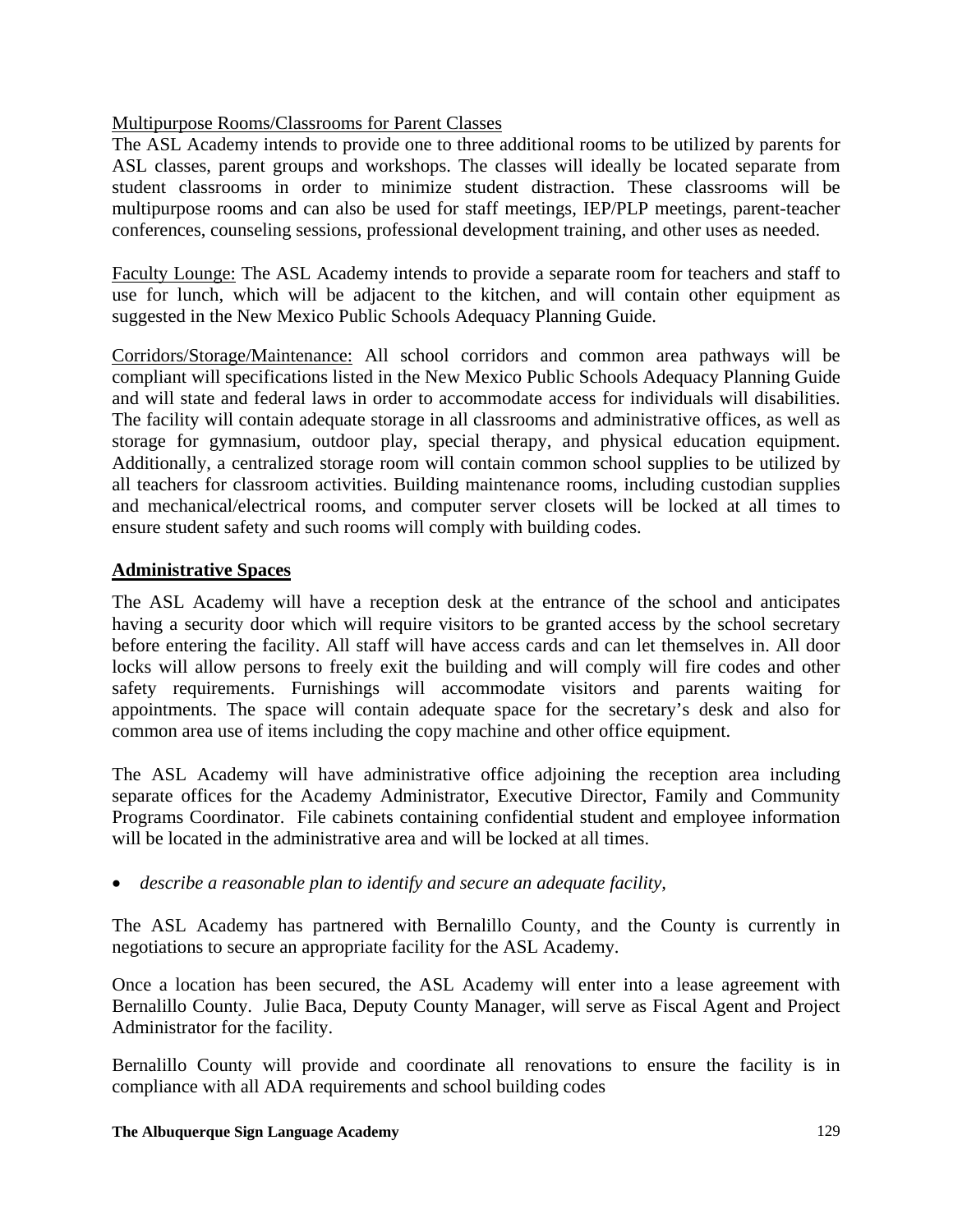• *provide the proposed capital outlay needs for the facility, including projected requests for capital outlay assistance for the school.* 

It is anticipated that the initial capital outlay needs for the school facility will be upwards of \$1.5 million dollars. The ASL Academy anticipates \$100,000 will be needed annually for facility improvements.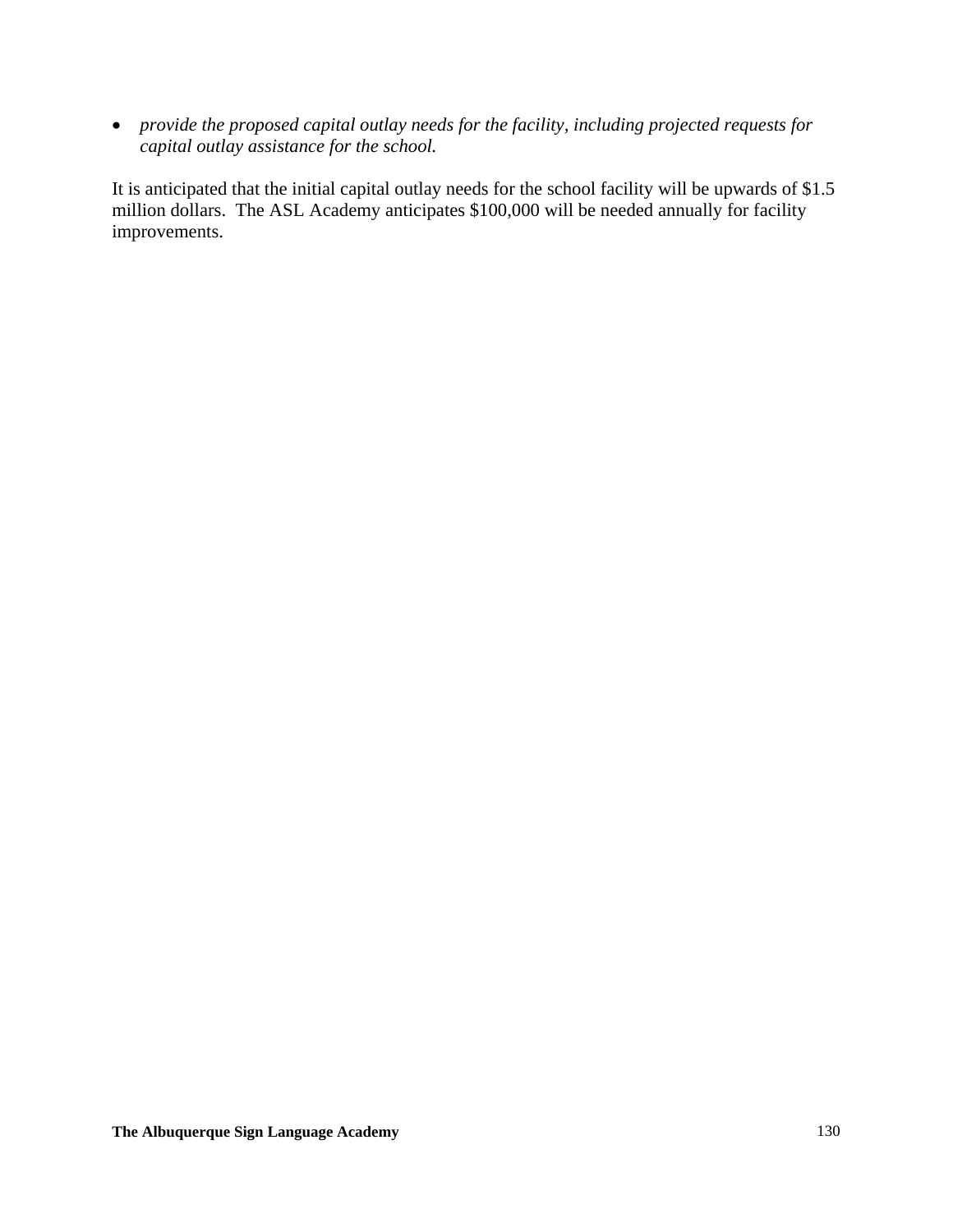# **H. OTHER STUDENT SERVICES**

• *Describe the school's plans for meeting the transportation needs of its students and plans for contracting services for transportation, if applicable.* 

The ASL Academy will provide transportation for special education students requiring such services as indicated in their IEP.

Other students will be required to provide their own transportation. The ASL Academy will be centrally located to allow for ease of transportation for students living within the city and in surrounding areas.

However, upon approval of the charter school, the Governing Board and Executive Director will work to establish relationships with surrounding school districts with regard to student transportation. The ASL Academy believes that many surrounding school districts will recognize that a mutually-beneficial relationship with the ASL Academy will result in a more cost-effective and superior educational outcome for their deaf and hard of hearing students. Additionally, the ASL Academy will contact Carlos Santiago, Bureau Chief, of the School Transportation Bureau for the NM PED, to further discuss and develop a transportation plan for ASL Academy students.

• *Describe the school's plans for meeting the food services needs of its students and plans for contracting services for food services, if applicable.* 

As part of the ASL Academy's philosophy to create a healthy learning environment, food services will be provided through Provision 2 of the National School Lunch Act will requires that all students receive free lunch and/or breakfast at the school. The ASL Academy expects that reimbursements received for qualifying students will render the program financially neutral.

• *Describe the school's plans for providing student access to counseling services and plans for contracting services, if applicable.* 

Because social and emotional well-being is a fundamental component of the school's education philosophy, teachers will receive professional development training related to these topics, with an emphasis on screening techniques used to identify students who may require targeted counseling services. Students that require additional services beyond the capacity of the school will be referred to a menu of outside resources created by school administration. Social workers will be contracted by the school for students with IEPs requiring such services.

• *Describe the school's plans for providing student access to health services and plans for contracting services, if applicable.* 

The ASL Academy will hire a full-time nurse to provide health services for students. Additionally, the physical layout of the school will provide for a designated nursing station and student health center which will contain necessary equipment for ensuring a safe school environment.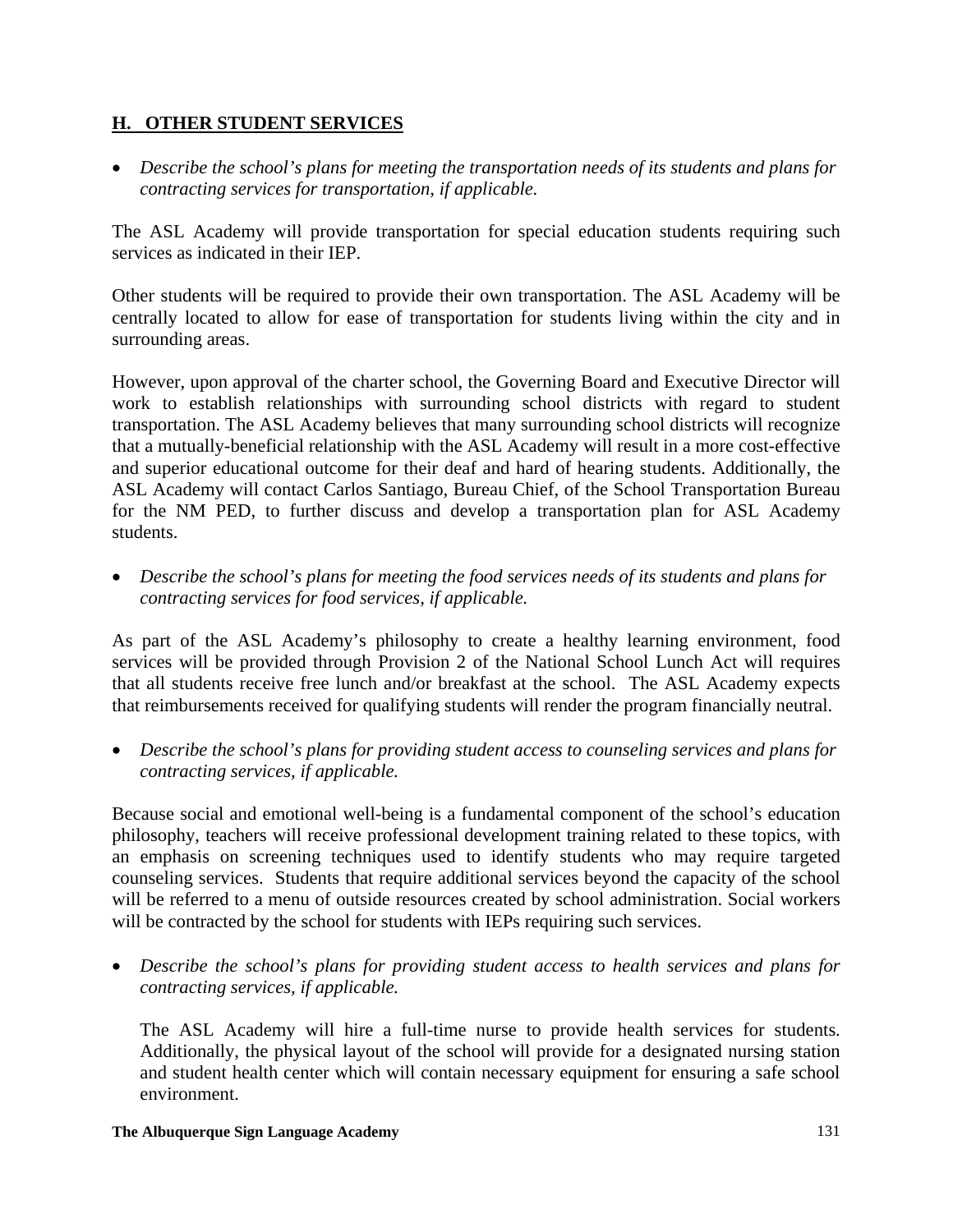### **SECTION VIII. REQUIREMENTS**

# **A. LEGAL LIABILITY AND INSURANCE COVERAGE**

The ASL Academy will participate in coverage by the New Mexico Public Schools Insurance Authority (NMPSIA) and will comply with all applicable rules of that authority.

The ASL Academy founders have already contacted Jackie Munoz with Poms and Associates, Inc., and, upon charter approval, will submit to a completed Risk Insurance Questionnaire in order to obtain an insurance quote for adequate insurance coverage.

# **B. WAIVERS**

The ASL Academy is not anticipating seeking any waivers at this time.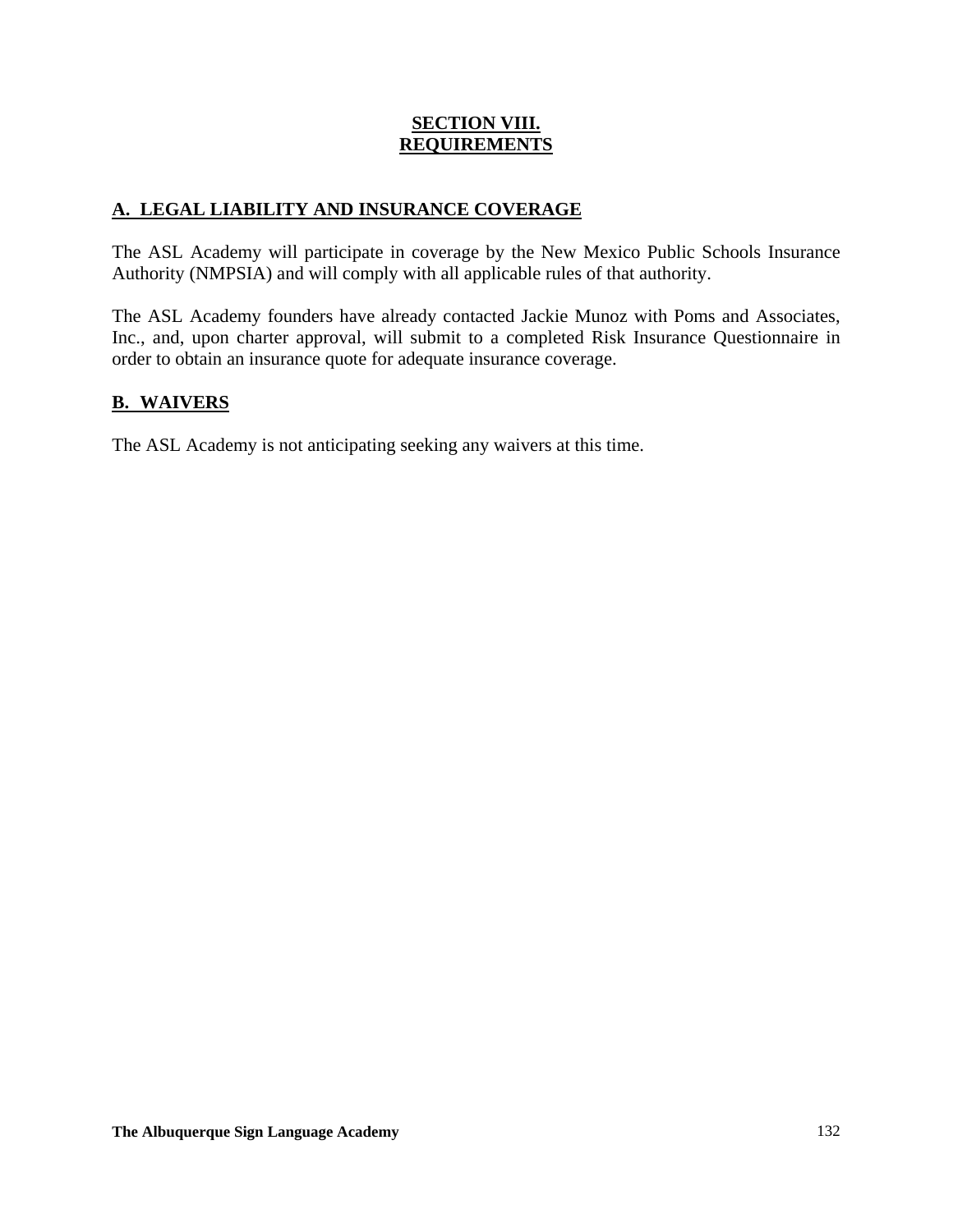#### **SECTION IX. APPENDICES**

- A. Employee Handbook (containing ASL Academy personnel policies)
- B. Parent/Student Handbook (containing student discipline policy)
- C. Revenue Projection Form 910B5
- D. Proposed Operating Budget Spreadsheet
- E. Bibliography (References)
- F. Acronyms List
- G. Toward Brighter Futures: 2003 Task Force Report on the Education of the Deaf & Hard-of-Hearing
- H. Articles, Court Documents, and Expert Reports related to sexual abuse at NMSD and other Deaf institutional schools
- I. The Deaf and Hard of Hearing Children's Educational Bill of Rights
- J. Breakthrough to Literacy (curriculum information)
- K. Visual Phonics (curriculum information)
- L. Fairview Learning Program (curriculum information)
- M. Manipulative Visual Language (curriculum information)
- N. Achieve 3000 Program: KidBiz (curriculum information)
- O. Illuminations and FASTT Math (curriculum information)
- P. AIMS Educational Foundation (curriculum information)
- Q. Science/Social Studies Matrix
- R. Learning for Life (curriculum information)